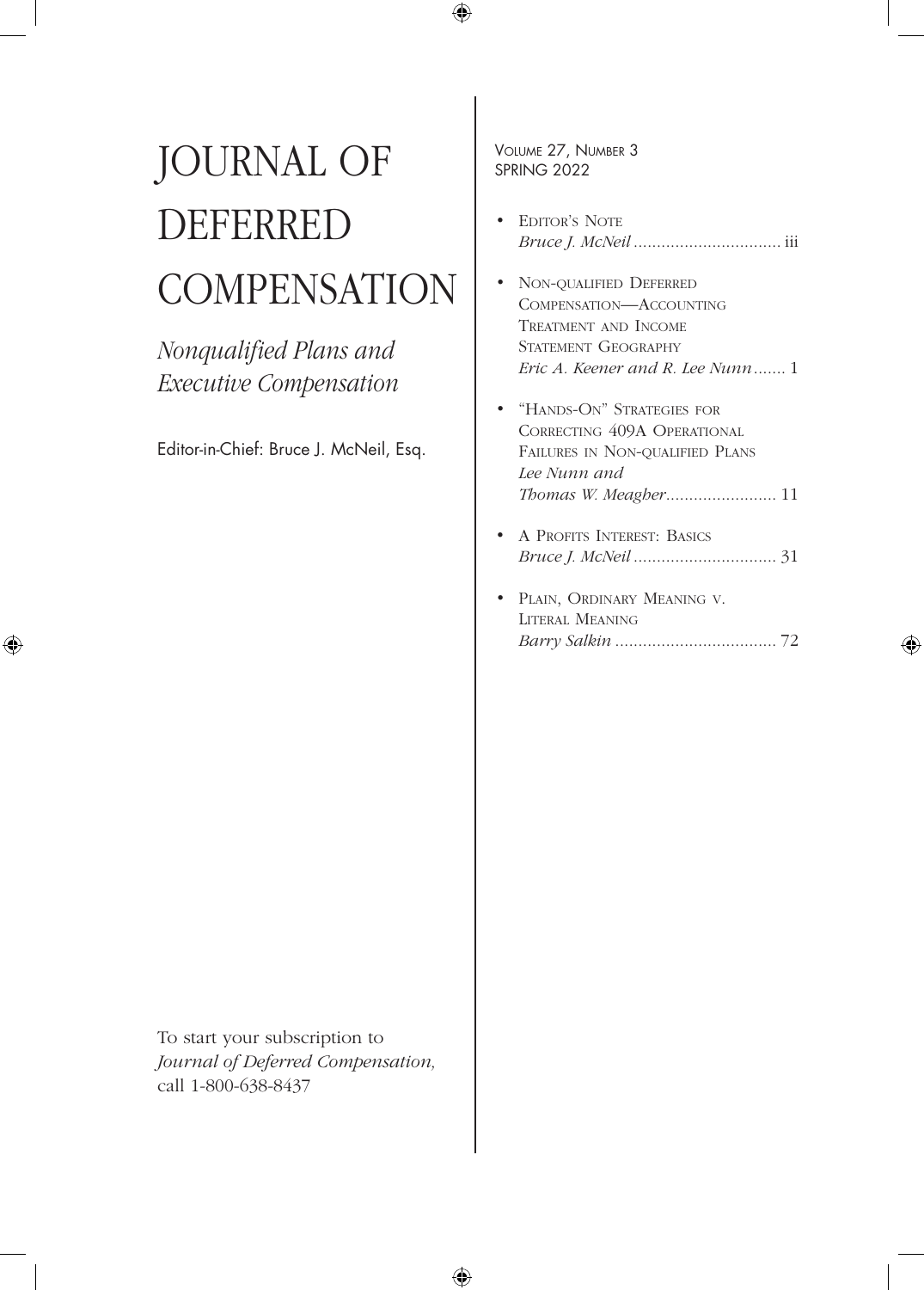### Editorial Board

⊕

### Editor-in-Chief

#### **BRUCE J. McNEIL**

Publisher: Richard Rubin Editor: Saranraj Kuppan

#### CONTRIBUTING EDITOR

#### **JOHN SANFORD**

Mullin Barens Sanford Financial Los Angeles, CA

#### Editorial Advisory Board

#### **MICHAEL J. CANAN**

Gray, Harris & Robinson, PA Orlando, FL

#### **E. MATTHEW MAIER**

Lockton Financial Advisors, LLC Chicago, IL

⊕

**LOUIS T. MAZAWEY** Groom Law Group, Chartered Washington, DC

#### **DAN SCHWALLIE**

Aon Willoughby Hills, OH

**JOHN L. UTZ** Utz & Lattan, LLC Overland Park, KS

⊕

### Atlanta, GA

**R. LEE NUNN**

Aon

**BARRY SALKIN** The Wagner Law Group New York

#### Copyright © 2022 CCH Incorporated. All Rights Reserved.

Journal of Deferred Compensation, (ISSN 1083-6276) (USPS 059-570) is published quarterly by Wolters Kluwer, 28 Liberty Street, New York, NY 10005. **Subscription:** \$629 one year, \$236 single issue. For subscription information call: 1-800-638-8437. Editorial Offices: Journal of Deferred Compensation, Wolters Kluwer, 28 Liberty Street, New York, NY 10005, This material may not be used, published, broadcast, rewritten, copied, redistributed or used to create any derivative works without prior written permission from the publisher. The opinions and interpretations expressed by the authors of the articles herein are their own and do not necessarily reflect those of the editor or publisher. POSTMASTER: Send address changes to Journal of Deferred Compensation, Wolters Kluwer Distribution Center, 7201 McKinney Circle, Frederick, MD 21704. Permission requests: For information on how to obtain permission to reproduce content, please go to the Wolters Kluwer website at *www.WoltersKluwerLR.com/policies/permissions-reprints-and-licensing*. Purchasing reprints: For customized article reprints, please contact *Wright's Media* at 1-877-652-5295 or go to the *Wright's Media* website at *www.wrightsmedia.com*.

> Printed in the U.S.A. *www.WoltersKluwerLR.com*

> > ♠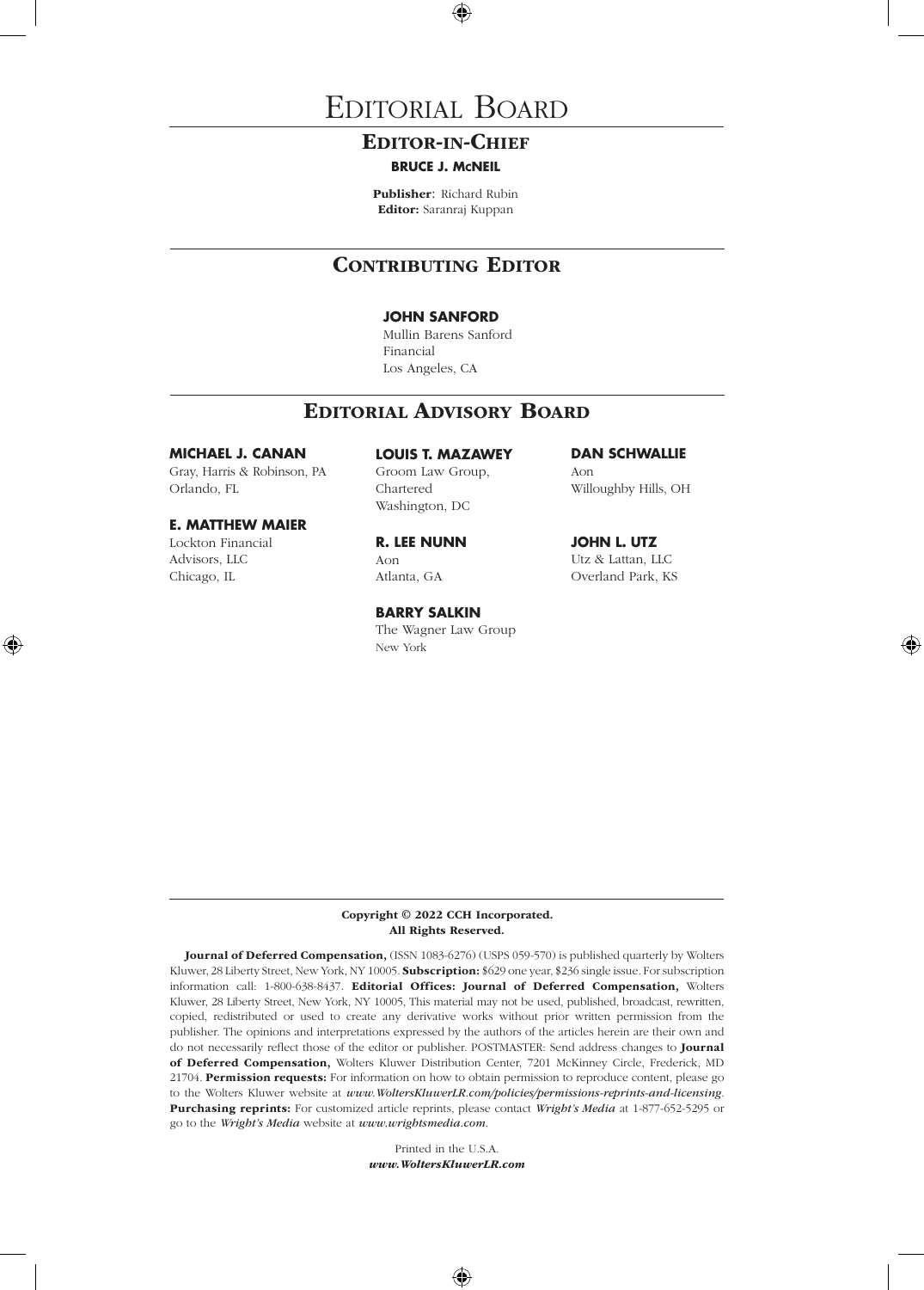## <span id="page-2-0"></span>Editor's Note

⊕

2021 decision by a U.S. District Court provided that the COVID-19 pandemic and a business downturn are not necessarily an excuse for not paying benefits to participants in a non-qualified deferred compensation plan.<br>In *Me* COVID-19 pandemic and a business downturn are not necessarily an excuse for not paying benefits to participants in a non-qualified deferred compensation plan.

2021 BL 395507, W.D. Va., 4:20-cv-00063,October 14, 2021, Stanley Furniture Company was found liable under the Employee Retirement Income Security Act of 1974, as amended (ERISA), for missed deferred compensation payments to the retired executives by the U.S. District Court for the Western District of Virginia. The court rejected the arguments made by Stanley Furniture Company that a business downturn compounded by the COVID-19 pandemic made it impossible to make the required payments and that its deferred compensation plan included an exception for such circumstances.

Decades ago, Stanley Furniture Company, LLC (SFC) allowed executives to defer compensation until their later working years, or even retirement. The deferrals accrued high interest on beneficial tax terms.

⊕

But the furniture business fell on hard times (at least in the United States), and the COVID-19 pandemic only compounded the economic problems. Even before the pandemic started, SFC had missed some of its scheduled deferred compensation payments. And, once COVID-19 lockdowns began, Stone & Leigh, LLC (S&L), which owned an interest in SFC and was responsible for some of those deferred compensation payments, began missing payments too. The plaintiffs, all retired SFC executives, understandably asked SFC to resume payments. When these efforts proved futile, the plaintiffs brought this suit under ERISA, formally demanding their missed benefits payments, declaratory judgments ensuring their future payments, prejudgment interest, and attorney's fees.

The matter was before the court on the plaintiffs' motion for summary judgment. The court granted that motion.

The plaintiffs were all retired SFC business executives. During their years working at SFC, each individual plaintiff deferred some compensation in exchange for cash benefit payments which would be paid years, or even decades, later. In 2018, S&L purchased several assets from SFC and, as part of that deal, accepted some of SFC's deferred compensation obligations.

AQ: Except in rare cases, sentences should not start with But or And. Please check the sentence "But the furniture business fell . . ." and amend. Also check in other places as well.

⊕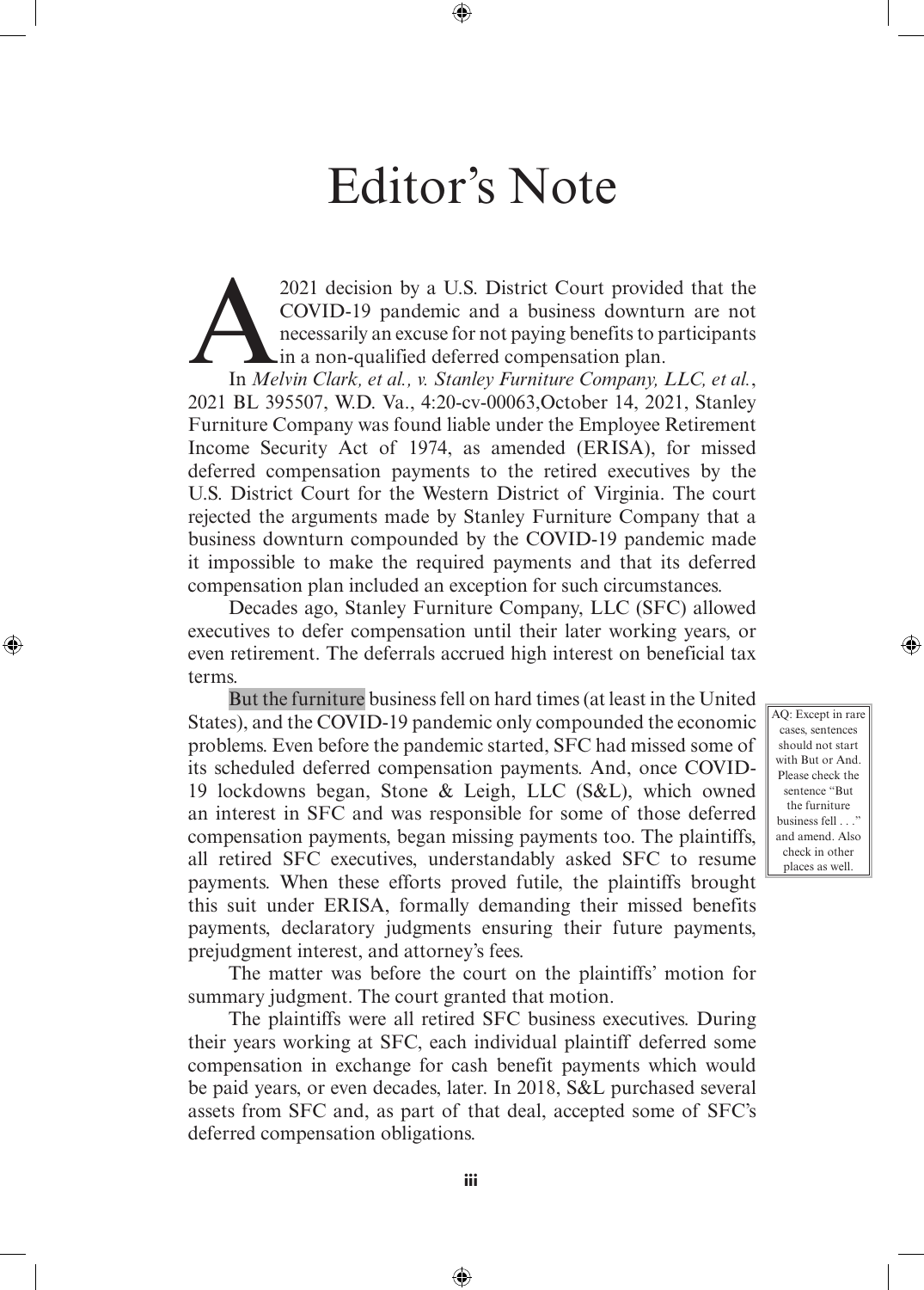⊕

Since then, SFC and S&L have administered the contested deferred compensation plans, SFC administered the Stanley Interiors Corporation Deferred Capital Enhancement Plan (the "DCP") (together, the "Stanley Defendants"), and S&L administered the Supplemental Retirement Plan of Stanley Furniture Company, Inc. (the "SERP") (together, the "S&L Defendants").

⊕

The parties stipulated to several key facts. First, there was no dispute that each plaintiff was entitled to deferred compensation under the DCP and/or the SERP. Second, at the time the plaintiffs moved for summary judgment, the parties agreed on how much each plan owed its respective beneficiaries. SFC began to miss deferred compensation payments in 2019, paid each of the Stanley plaintiffs only \$500 in 2020, and had not made a payment in 2021. The parties agreed on the amounts owed to each plaintiff by the DCP and the SERP.

The court focused on two issues. First, the Stanley Defendants argued that the plain language of the plan empowered them to limit benefits during financially stressful times; in summary, they contended the plans themselves contemplated the non-payment. Second, all of the defendants argued that the COVID-19 pandemic made it impossible for them to perform their contractual obligations under the plans. As a result, they maintained that their performance could be excused. The plaintiffs contested both positions and sought damages equal to what they were owed, plus prejudgment interest and attorneys' fees, as well as declaratory judgments establishing their entitlement to future benefits.

⊕

The parties agreed that ERISA covered the DCP and the SERP, courts construed ERISA plans "according to the ordinary principles of contract law." *M & G Polymers USA, LLC v. Thackett*, 574 U.S. 427, 435 (2015). The court has to first look to the contract's language; if the language is "clear and unambiguous, [the contract's] meaning is to be ascertained in accordance with its plainly expressed intent." *Id.* If an ERISA plan is ambiguous, courts construe the plan against the drafter and in line with the insured's reasonable expectations. *Jenkins v. Montgomery Indus., Inc.*, 77 F.3d 740, 743 (4th Cir. 1996).

The DCP explained how future employee benefits were calculated and included a plan summary. The Stanley Defendants cited three different sentences from the plan and its attached summary to support their position that they had no obligation to pay the Stanley plaintiffs' benefits, given their recent business struggles. Under the heading "Unsecured General Creditor[s]," the DCP provided that:

Participants and their beneficiaries, heirs, successors and assigns shall have no legal or equitable rights, interests or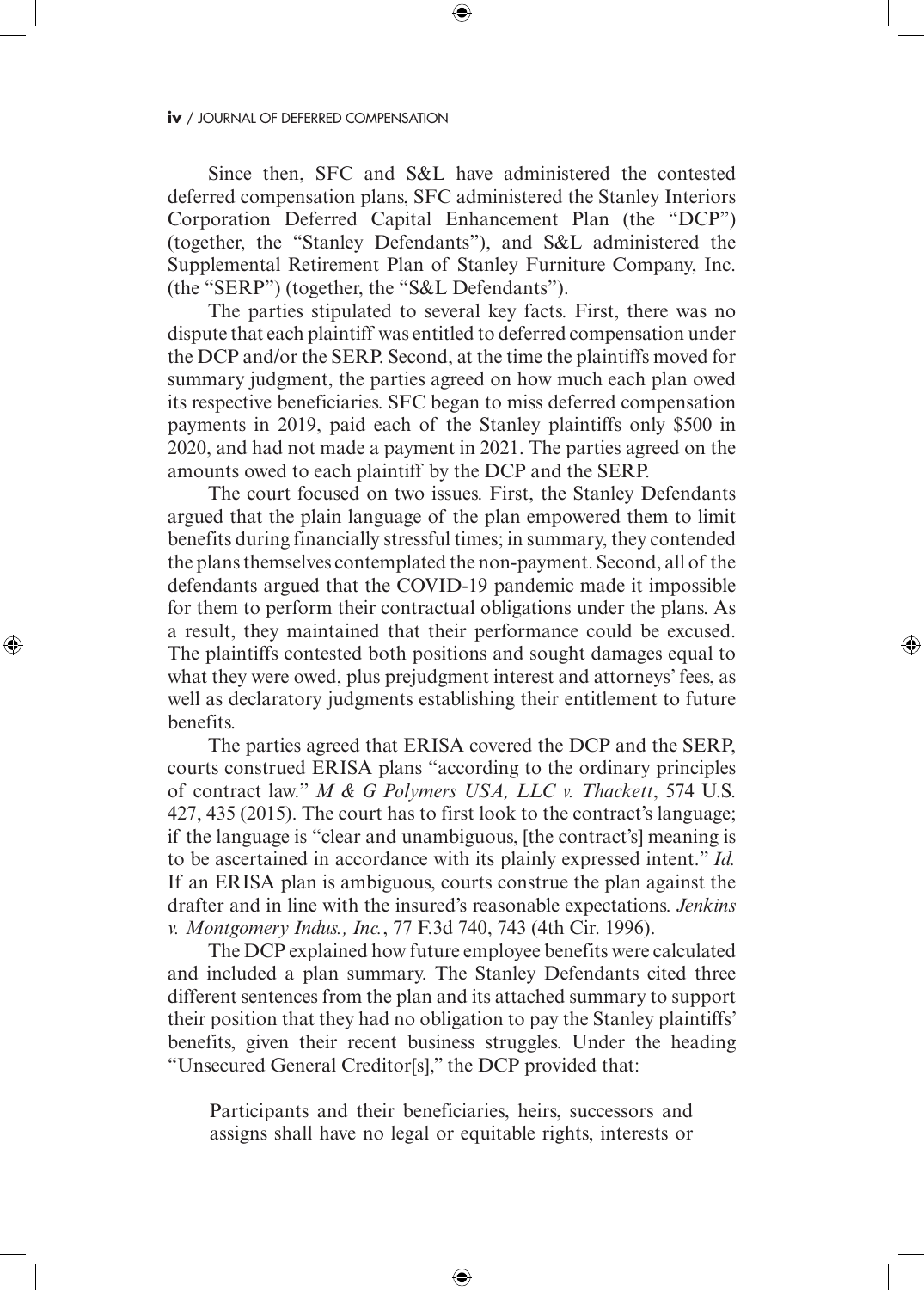other claims in any property or assets of the Employer… . Employer's obligation under the Plan shall be that of an unfunded and unsecured promise of Employer to pay money in the future.

⊕

The court said that, in other words, in the event of a bankruptcy, the plan beneficiaries would receive a portion of their expected deferred compensation only if the Stanley Defendants could satisfy their secured creditors first. But the statement that plan beneficiaries "shall have no legal or equitable rights, interests, or other claims in any property or assets of the Employer" did not mean that an economic downturn suspended the Stanley Defendants' deferred compensation obligations. It simply provided that the plan beneficiaries were unsecured creditors of the company, and it described their attendant priority in bankruptcy proceedings.

The court said that the other excerpts relied on by the Stanley Defendants came from the plan summary. As an initial matter, that summary advised that, "if there is any discrepancy between this summary and the plan document, your right to benefits shall be governed by the plan document." Thus, to the extent that the defendants argued that the summary diminished the plaintiffs' rights to deferred compensation, as established by the DCP's terms—and, in turn, the defendants' obligation to provide deferred compensation that position was belied by the plain and unambiguous terms of the summary itself.

⊕

But even on their own terms, the summary excerpts did not reach economic downturns. The first statement, like the statement cribbed from the plan, contemplated bankruptcy. Under a heading reading "UNSECURED CREDITOR," the summary explained that "[a participant in a non-qualified deferred compensation plan is an unsecured creditor of the Company. Thus, in the unlikely event of a financial disaster to the Company, your deferred compensation may be lost." This language simply reinforced the beneficiaries' status as unsecured creditors and did not reach the situation in this case.

Third, the Stanley Defendants pointed to language that advised plan beneficiaries that their benefits "cannot be guaranteed." But this excerpt, also from the plan summary and not the DCP, anticipated changes to tax laws. In response to the posed question "ARE THESE BENEFITS GUARANTEED?" the first full paragraph explained, in relevant part:

The Company is only able to offer these exceptional rates of return because of its ability to realize favorable investment

⊕

AQ: please provide the missing closing bracket in "[a participant in a non-qualified .  $\mathbb{R}^n$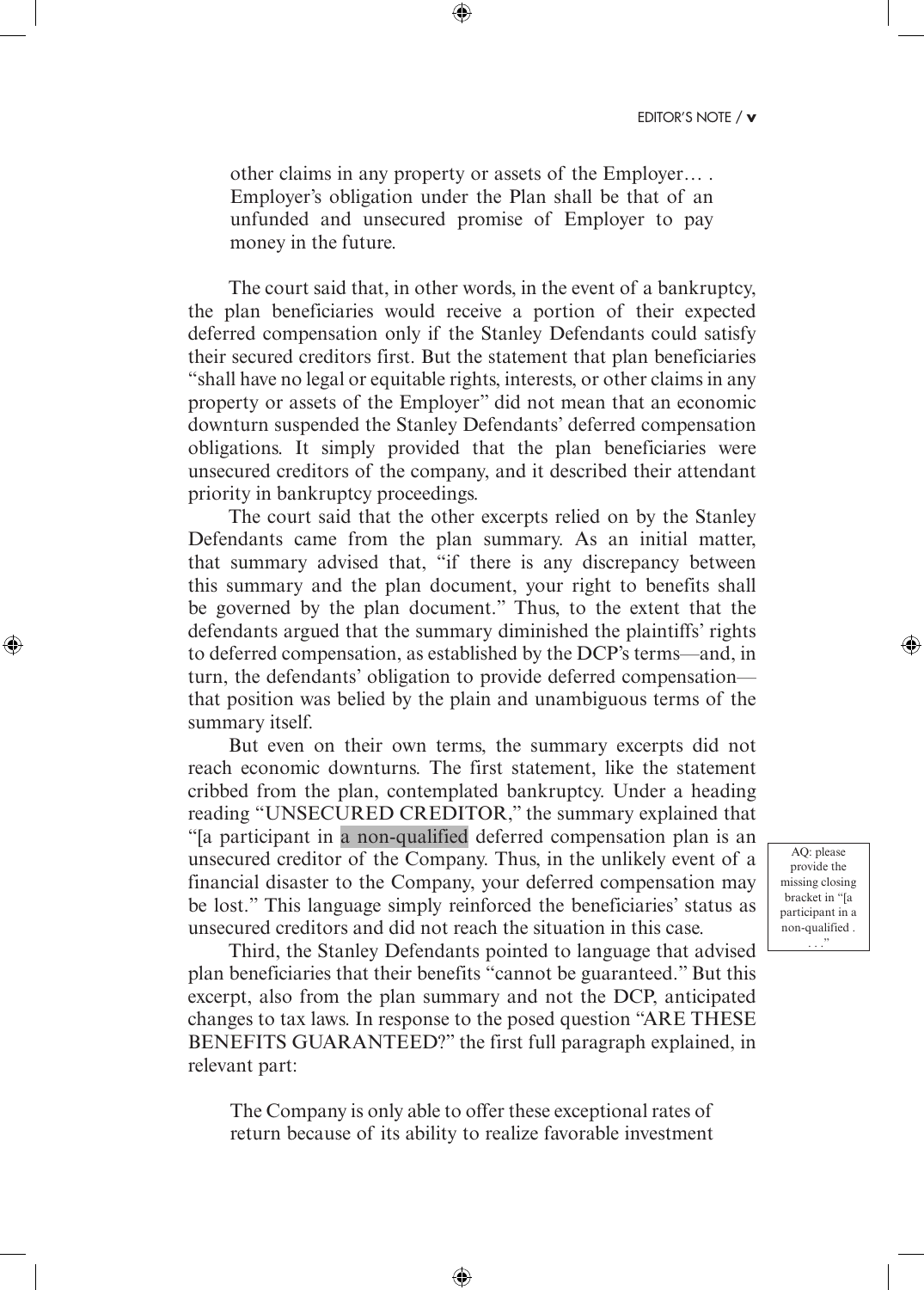⊕

returns under the existing tax laws. The company reserves the right to reduce the rates of return in the event that tax laws change in the future. Thus, the benefits described above cannot be guaranteed.

⊕

The court said that, although the Stanley Defendants would like the court to read the last sentence divorced from the paragraph that contained it, it was clear that this language referred to changes in tax policy, not an unfortunate economic environment. Cherry-picking language and divorcing it from its obvious intent violated basic norms of contract interpretation. *See Brucker v. Taylor*, No. 1:16-cv-01414, 2017 WL11506333, at \*5 (E.D. Va. Mar. 28, 2017) ("[C]ontracts must be construed as a whole.") (quoting *TM Delmarva Power, LLC v. NCP of Va., LLC*, 557 S.E.2d 199, 200 (Va. 2002)).

The statements the Stanley Defendants relied on did not contemplate the kind of temporary economic downturn SFC experienced during the COVID-19 pandemic. They were concerned with bankruptcy and tax issues. But even if language in the plan summary conflicted with the DCP's terms, the DCP would control. And the DCP required that the beneficiaries be paid what they were owed.

The court said that, for these reasons, the Stanley Defendants' arguments about the DCP's plain language failed.

⊕

The court said that both the Stanley Defendants and the S&L Defendants raised the impossibility doctrine to excuse their failure to meet their deferred compensation obligations. "To prove the defense of impossibility of performance, a defendant must prove: (1) the unexpected occurrence of an intervening act; (2) such occurrence was of such a character that its non-occurrence was a basic assumption of the agreement of the parties; and (3) the occurrence made performance impracticable." *CMA CGM S.A. v. Leader Int'l Express Corp.*, 474 F. Supp. 3d 807, 817 (E.D. Va. 2020) (citing *Fla. Power & Light Co. v. Westinghouse Elec. Corp.*, 826 F.2d 239, 264 (4th Cir. 1987)). "In considering the non-occurrence of an event, the question is whether the event is 'one which the parties could reasonably be thought to have foreseen as a real possibility which could affect performance.'" *Id.* (quoting *Opera Co. of Boston v. Wolf Trap Found.*, 817 F.2d 1094, 1102 (4th Cir. 1987)). The court said that, despite this general language, courts usually limit impossibility to three specific circumstances: (1) the supervening death or incapacity of a person necessary for performance; (2) the supervening destruction of a specific thing necessary for performance; and (3) the supervening prohibition or prevention by law. Restatement (Second) of Contracts § 261 cmt. a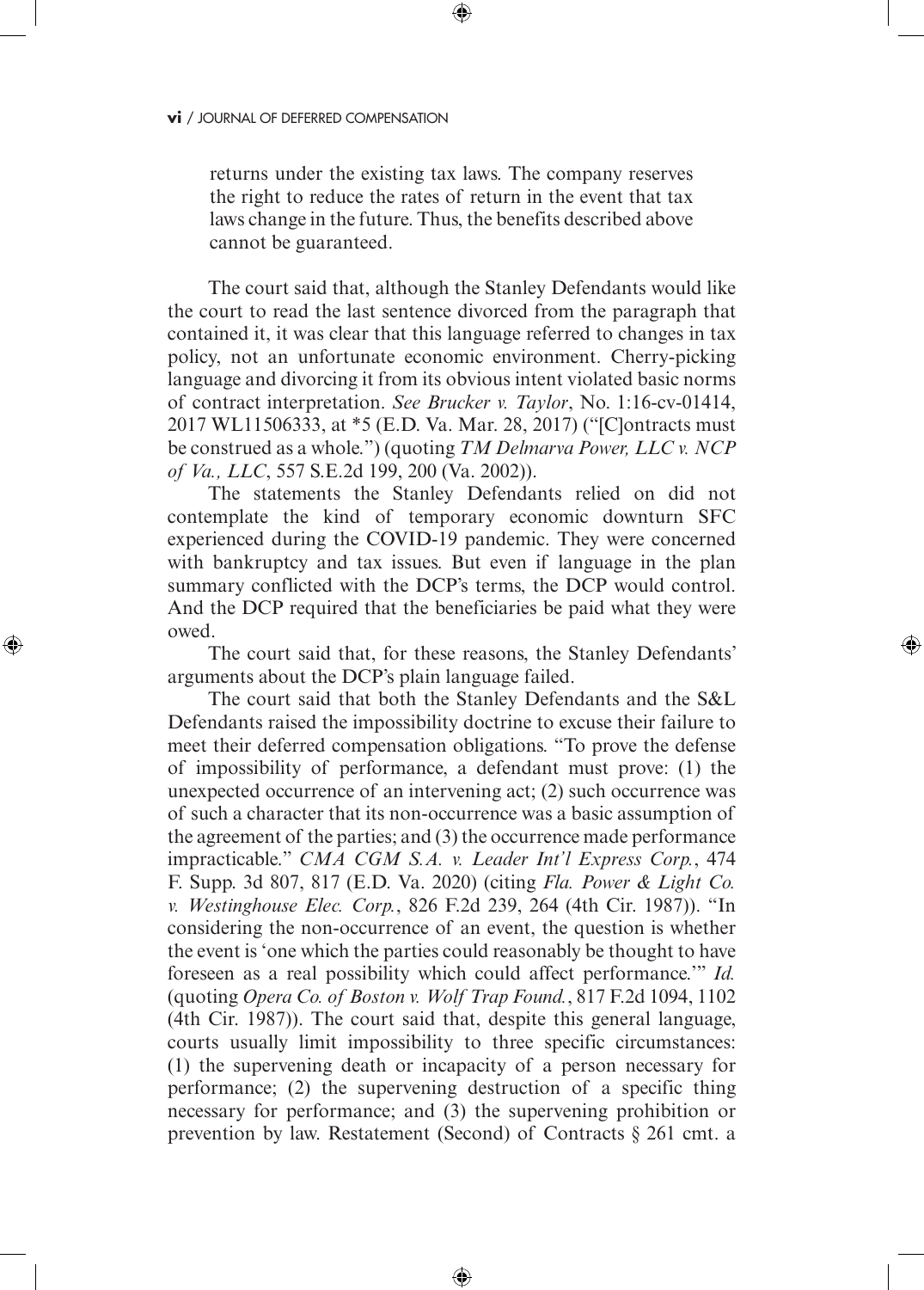(Am. Law. Inst. 1981). The court said that only the third circumstance was arguably applicable in this case.

⊕

Impossibility due to a supervening government order usually applied if a government act directs or prohibits certain conduct. "[T]he fact that it is still possible for a party to perform if he is willing to break the law and risk the consequences does not bar him from claiming discharge." *See id*. For example, an order decriminalizing furniture sales would make performance legally impossible. Alternatively, the government might instruct merchants to sell their wares to the government, forcing them to breach pre-existing contracts. *See id.* § 264 ill. 6. Either way, the Restatement contemplated more than a "[g]overnmental action that has the indirect effect of making performance more burdensome." *See id.* § 264 cmt. b.

The defendants argued that Virginia's shut-down orders in response to COVID-19 limited their business opportunities and made performance of their deferred compensation obligations impossible. On March 12, 2020, the Honorable Ralph S. Northam, Governor of Virginia, declared a state of emergency as a result of the COVID-19 outbreak. Va. Exec. Order No. 51 (Mar. 12, 2020). For at least a portion of the pre-vaccine pandemic, Virginia required all nonessential brick-and-mortar retailers to "limit all in-person shopping to no more than 10 patrons per establishment." Va. Second Am. Exec. Order No. 52 (May 4, 2020). These orders coincided with dramatic cost cutting at SFC, which shut down all of its U.S. operations and either furloughed or laid off its entire workforce as Virginia and the country locked down.

⊕

Rather than commandeering the defendants' inventory or outlawing furniture sales altogether, Virginia's orders only made performance more difficult. But courts have applied a general rule that, "[e]conomic hardship, even to the extent of bankruptcy or insolvency, does not excuse performance." *Ebert v. Holiday Inn*, 628 F. App'x 21, 23-24 (2d Cir. 2015); *see also Bistro of Kan. City, Mo., LLC v. Kan. City Live Block 125 Retail, LLC*, No. ELH-10-2726, 2013 WL 4431292, at \*34 (D. Md. Aug. 16, 2013). This general rule was extended to the COVID-19 pandemic. *See, e.g., Dominion Energy Cove Point LNG, L.P. v. Mattawoman Energy, LLC*, No. 1:2-cv-611, 2020 WL 9260246, at \*8 (E.D. Va. Oct. 20, 2020) (rejecting a party's COVID-19-related impossibility defense); *Gap, Inc. v. Ponte Gadea N.Y., LLC,* No. 20-cv-4541, 2021 WL 861121, at \*10 (S.D.N.Y. Mar. 8, 2021).

The court said that, for those reasons, there was no genuine dispute of a material fact regarding the impossibility defense. The defense did not apply. The government orders did not make performance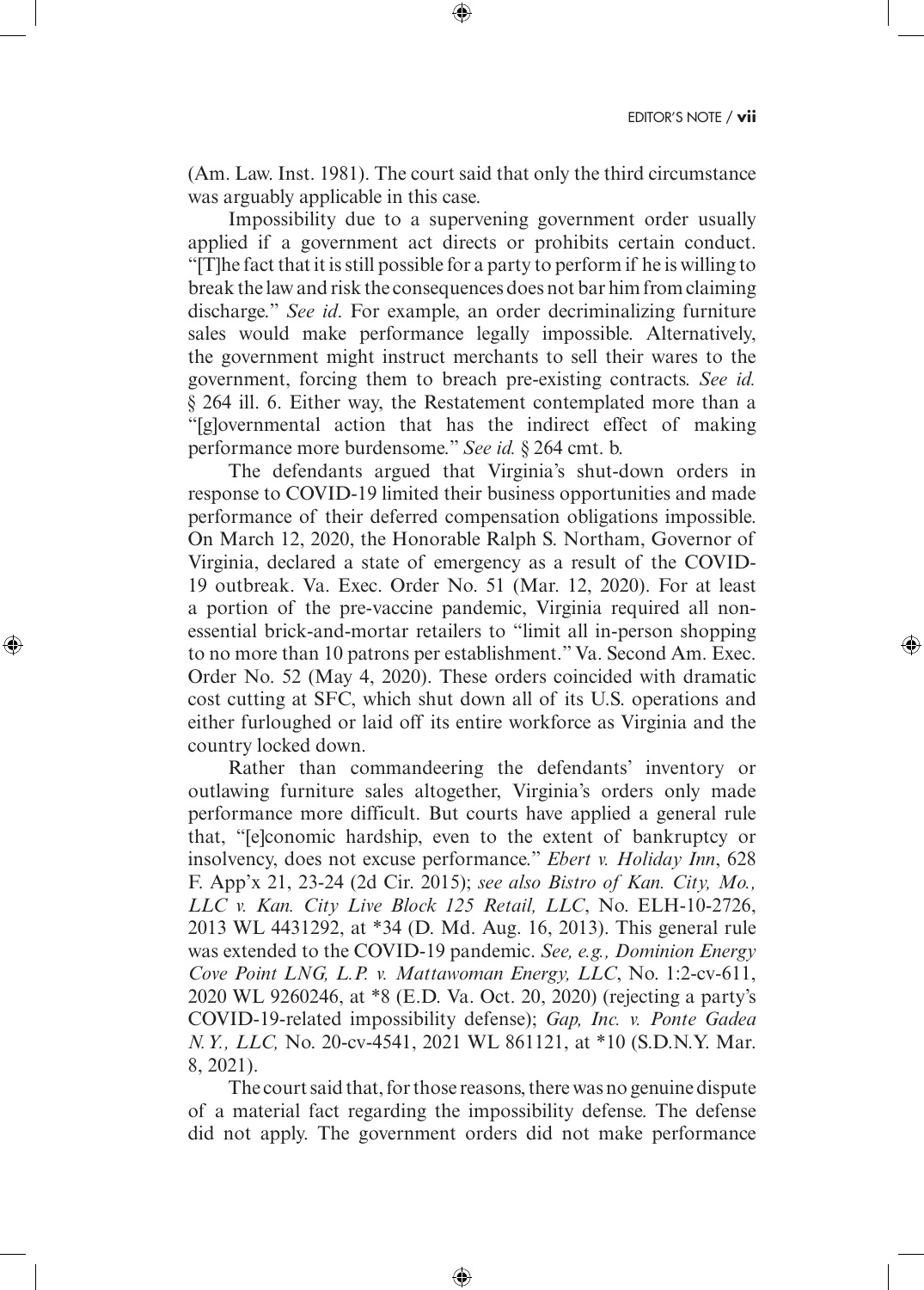⊕

impossible. Therefore, the court granted summary judgment to the plaintiffs on their benefits claims.

⊕

The plaintiffs also sought declaratory judgments confirming their rights to deferred compensation payments from each defendant indefinitely.

The Declaratory Judgment Act allowed the court to "declare the rights and other legal relations of an interested party seeking such declaration, whether or not further relief is or could be sought." 28 U.S.C. § 2201(a); *see also* 29 U.S.C. § 1132(a)(1)(B) (ERISA plaintiffs could seek declaratory relief "to clarify [their] rights to future benefits under the terms of the plan"). Declaratory relief "is appropriate when the judgment will serve a useful purpose in clarifying and settling the legal relations in issue, and when it will terminate and afford relief from the uncertainty, insecurity, and controversy giving rise to the proceeding." *Penn-America Ins. Co. v. Coffey*, 368 F.3d 409, 412 (4th Cir. 2004). The court exercised discretion when deciding whether to grant declaratory relief. *New Wellington Fin. Corp. v. Flagship Resort Dev. Corp*., 416 F.2d 290, 297 (4th Cir. 2005).

The S&L plaintiffs asserted that they needed the declaratory judgments to "clarify[] their rights to future monthly benefits for the amounts undisputed by the SERP Defendants." The S&L Defendants made three arguments in response. First, they contended that the SERP itself was subject to amendment and termination. Either method would have ended any future payment of the plan's "conditional" benefits. The court said that, because those future payments were voidable, a declaratory judgment concluding otherwise would be inappropriate. Next, they argued that when S&L purchased SFC's assets, the relevant Asset Purchase Agreement (APA) capped S&L's liability under the SERP. Finally, they argued that there was no need for a declaratory judgment because the SERP's terms were clear, both parties agreed to the schedule on which benefits accrued to the plaintiffs, and—given S&L's recent payment, the SERP plan was more or less current in its obligations to the plaintiffs. In short, there was no confusion, ambiguity, or uncertainty for a declaratory judgment to resolve.

⊕

The court disagreed. This was an appropriate case for declaratory relief. The SERP provided the context, the first two arguments were belied by the SERP's plain terms. Turning first to the amendment and termination provisions, the SERP stated:

Amendment of Plan – The Board reserves the right at any time and from time to time retroactively if deemed necessary or appropriate to amend or modify, in whole or in part, any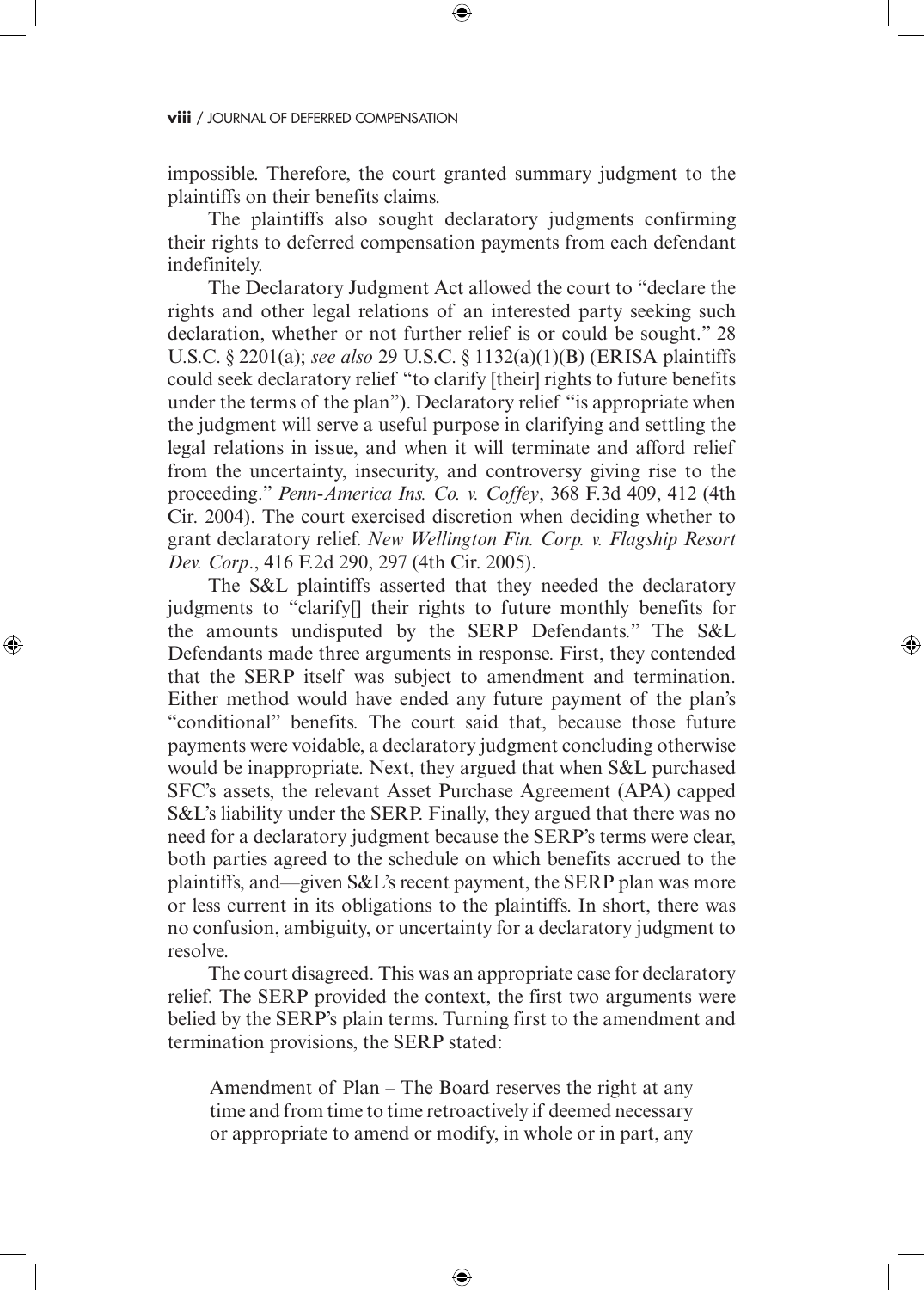or all of the provisions of the Plan; provided that *no such modification or amendment shall adversely affect the right and benefits accrued by Participants under the Plan prior to the effective date of such amendment or modification.*

⊕

Termination of Plan – The Board may terminate the Plan for any reason or no reason at any time provided *that such termination shall not adversely affect the right and benefits accrued by Participants under the Plan prior to the effective date of such termination.*

This language did not permit the S&L Defendants to abrogate committed compensation, and it did not permit the S&L Defendants to cancel or reduce the S&L plaintiffs' deferred compensation payments. It explicitly said that, whatever the S&L Defendants did, they could *not* do that.

The S&L Defendants further objected to the declaratory judgment on the grounds that they capped the amount of deferred compensation for which they were responsible as a condition of their assumption of the obligations under the SERP as part of the APA. The purchase agreement confirmed their intention. S&L and SFC agreed that S&L would assume all of SFC's liabilities and obligations under the SERP "as they are payable under such plan and that do not exceed in the aggregate \$1,779,939."

⊕

The court said that argument, however, did not affect the plaintiff's *entitlement* to continued SERP benefits; rather, it only addressed whether SFC or S&L was the party *responsible* for paying those benefits. As an initial matter, the court was dubious that a company could jilt the beneficiaries of its ERISA plan by later capping a successor in interest's liability in a separate contractual agreement. One party cannot unilaterally modify a contract. *See, e.g., Brown v. Brown*, 674 S.E. 2d 597, 599 (Va. Ct. App. 2009); *Edwards v. JPMorgan Chase Bank*, *N.A.*, No. 1:20-cv-128, 2020 WL 1814423 at \*2 (M.D.N.C. Apr. 9, 2020) (applying North Carolina law).

The court said that, in any event, the record indicated that the plaintiffs were not close to hitting S&L's purported cap. The briefs did not address how much the SERP paid out since S&L took it over, but the record indicated that the S&L plaintiffs were collectively due about \$6,300 each month, and all the SERP plan's beneficiaries cumulatively received around \$13,000. S&L was responsible for the SERP since approximately September 2018—around 36 months. That suggested that S&L's expenditures to date were approximately \$468,000. Whatever the exact number, the important thing was that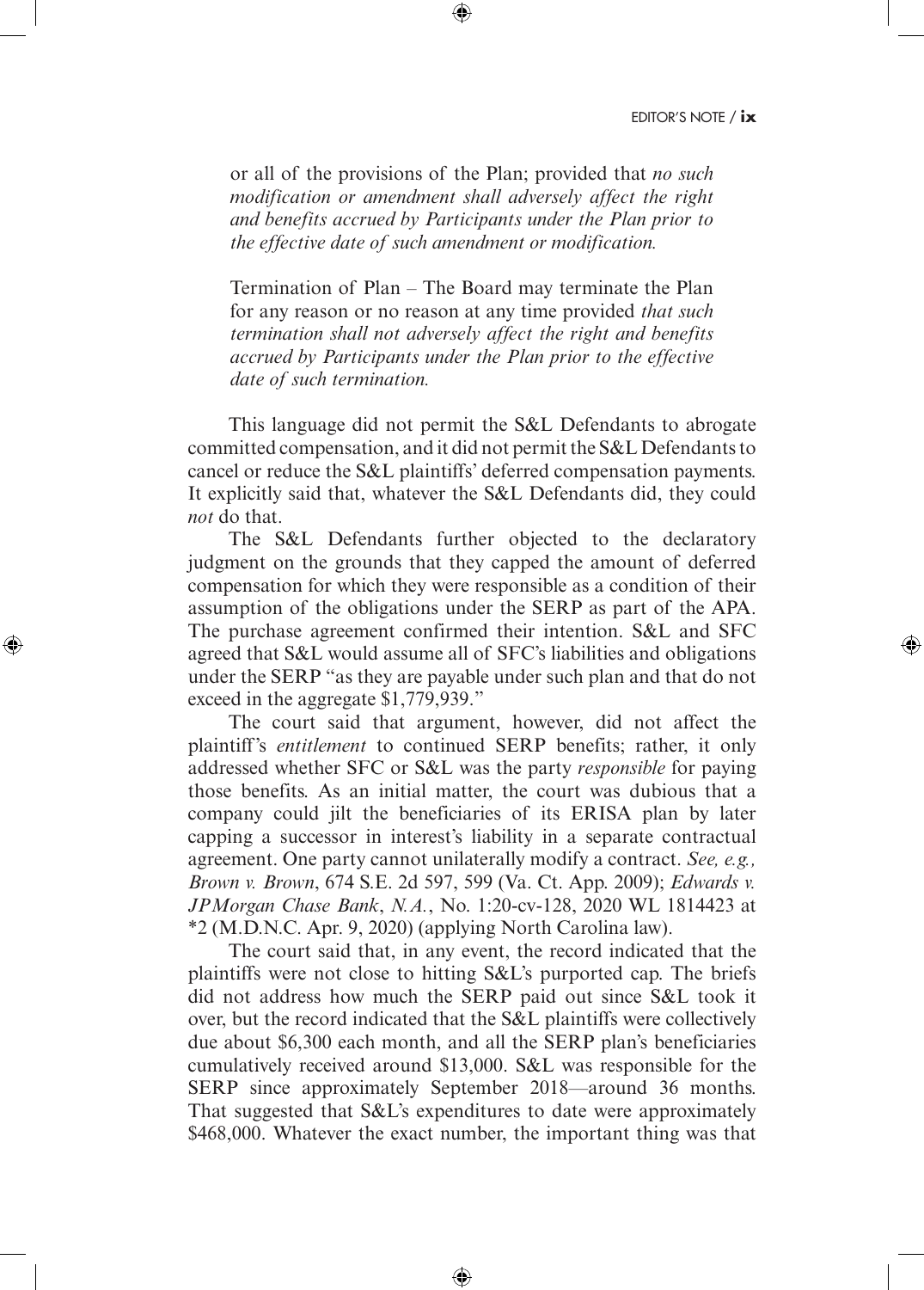⊕

the S&L plaintiffs were not in danger of hitting the purported cap anytime soon. Because the S&L Defendants did not reach the cap on their obligations, this argument did not excuse their non-compliance with the terms of the SERP.

⊕

Finally, the S&L Defendants argued that no useful purpose would be served by a declaratory judgment. The parties had a contract for over three years and S&L was up to date on its obligations.

The court said that argument elided two problems. First, the SERP argued that S&L plaintiffs did not need a declaratory judgment despite avoiding its contractual obligations for more than a year from April 2020 to September 2021. While the S&L plaintiffs did not "need" a declaration of their rights, the S&L Defendants, given the events of the past two years and the positions taken during this litigation, apparently did need the court to clarify their obligations. Accordingly, because it would prevent the defendants from raising the same, or similar, arguments in the future to avoid making additional payments, the court found that a declaratory judgment was warranted.

The court said that, second, ERISA was a remedial statute designed, in part, to protect retirees and older workers. *Massachusetts v. Morash*, 490 U.S. 107, 112 (1989). ERISA explicitly makes declaratory relief available to plaintiffs in the S&L plaintiffs' situation. 29 U.S.C. § 1132(a)(1)(B). Declaratory relief would protect S&L plaintiffs from future delays in payment and prevent S&L from arguing that those payments were conditional, furthering ERISA's remedial purpose.

⊕

The court said that the S&L plaintiffs were entitled to a declaratory judgment for their deferred compensation payments under the SERP's terms.

The plaintiffs requested that the court award prejudgment interest on their past due benefits, "ERISA does not specifically provide for prejudgment interest, and absent a statutory mandate the award of prejudgment interest is discretionary with the trial court." *Quesinberry v. Life Ins. Co. of N. Am.*, 987 F.2d 1017, 1030 (4th Cir. 1993) (en banc). "The rate of pre-judgment interest for cases involving federal questions is a matter left to the discretion of the district court." *Nahigian v. Juno-Loudon, LLC*, 667 F.3d 579 (4th Cir. 2012). "The essential rationale for awarding prejudgment interest is to ensure that an injured party is fully compensated for its loss." *Roark v. Universal Fibers, Inc.*, No. 1:16-cv-40, 2017 WL 19091977, at \*6 (W.D. Va. May 9, 2017) (*quoting City of Milwaukee v. Cement Div., Nat'l Gypsum Co.*, 515 U.S. 189, 195 (1995). The plaintiffs persuasively noted at the hearing on this motion that prejudgment interest was appropriate because they had deferred income precisely to take advantage of interest rates in the meantime.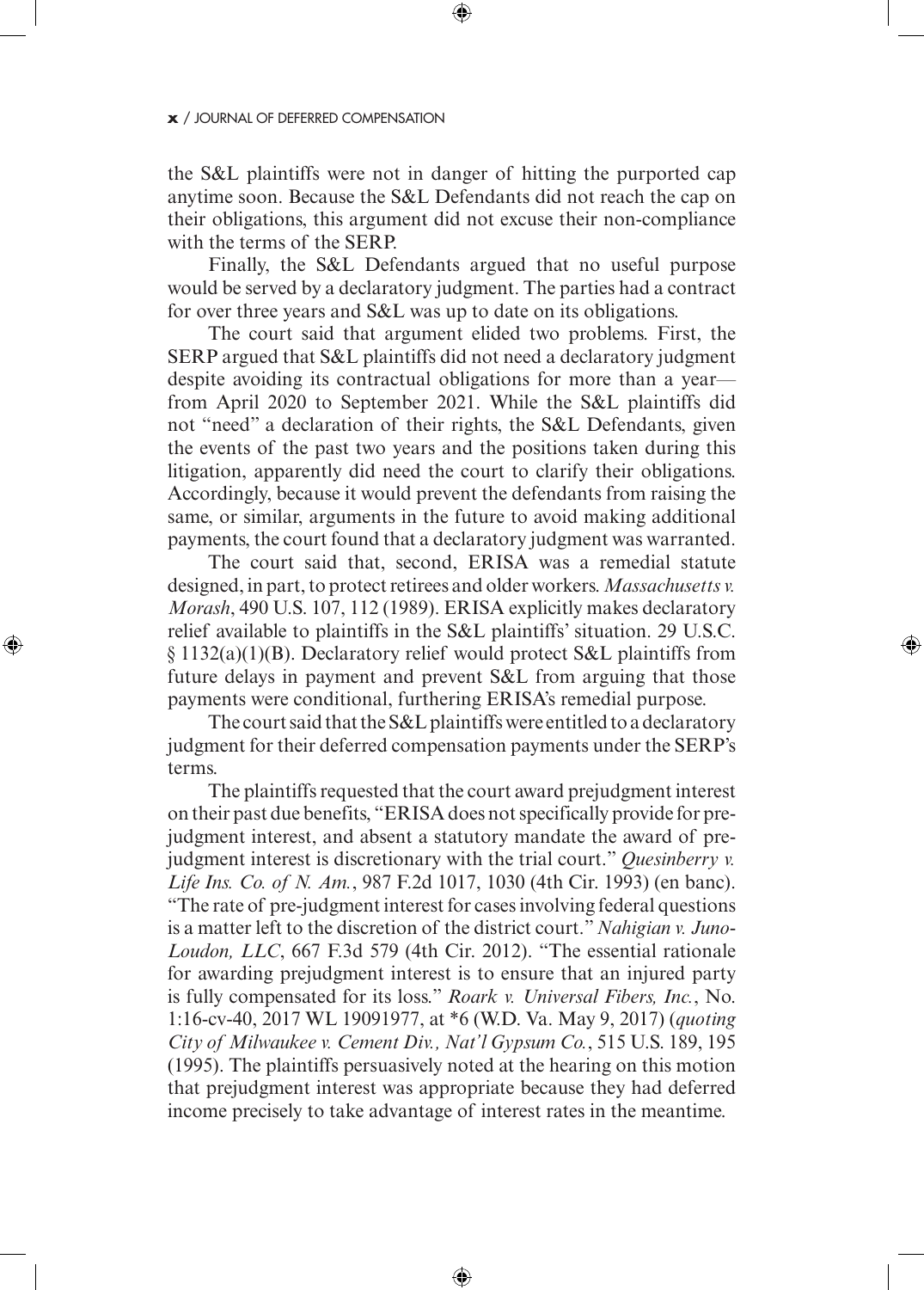The DCP explicitly stated that Virginia law governed its construction. The SERP was enacted in Virginia, which meant that it was also governed by Virginia law. *See Klein v. Verizon Commc'ns, Inc.*, 674 F. App'x 304, 307-08 (4th Cir. 2017) (per curiam). Virginia set its prejudgment interest rate at 6 percent. Va. Code. Ann. §§ 6.2-302; 8.01-382. The court frequently awarded ERISA plaintiffs prejudgment interest at that rate, *see, e.g., Roark*, 2017 WL 1901977, at \*6; *McIntyre v Aetna Life Ins. Co.*, 581 F.Supp.2d 749, 762 (W.D. Va. 2008), and the Fourth Circuit endorsed that practice, *see Quesinberry*, 987 F.2d at 1030-31 (affirming an award of prejudgment interest at Virginia's statutory rate to an ERISA plaintiff). The court sought no reason to test-drive a new standard in this case. The court granted the plaintiffs' prejudgment interest at Virginia's 6 percent rate.

⊕

The court said that ERISA gave district courts discretion to award reasonable attorneys' fees. *See* 29 U.S.C. § 1132(g)(1); *Plasterers' Loc. Union No. 96 Pension Plan v. Pepper*, 663 F.3d 210, 221-22 (4th Cir. 2011). The court had to first determine whether either party was eligible for an award of attorneys' fees under *Hardt v. Reliance Standard Life Insurance Co.*, 560 U.S. 242 (2010). *Pepper*, 663 F.3d at 223. Then, if a party was eligible, the court had to analyze the *Quesinberry* factors to determine whether an award was appropriate. *Id.*

⊕

"[A] fees claimant must show some degree of success on the merits before a court may award attorney's fees under § 1132(g)(1)." *Hardt*, 560 U.S. at 255. In this case, the plaintiffs won a judgment worth more than \$600,000, two declaratory judgments, and prejudgment interest. Thus, the court concluded that they secured "some degree of success on the merits." *See Williams v. Metro. Life Ins. Co.*, 609 F.3d 622, 634- 35 (4th Cir. 2010) (affirming the district court's determination that a plaintiff who had won summary judgment was eligible for attorney's fees under *Hardt*).

Although the plaintiffs were eligible for attorney's fees, the court retained discretion to deny such an award. *See id*. at 635-36. The court had to analyze the *Quesinberry* factors to determine whether such an award was warranted. Those factor were:

- (1) the degree of opposing parties' culpability or bad faith;
- (2) the ability of opposing parties to satisfy an award of attorney' fees;
- (3) whether an award of attorneys' fees against the opposing parties would deter other persons acting under similar circumstances;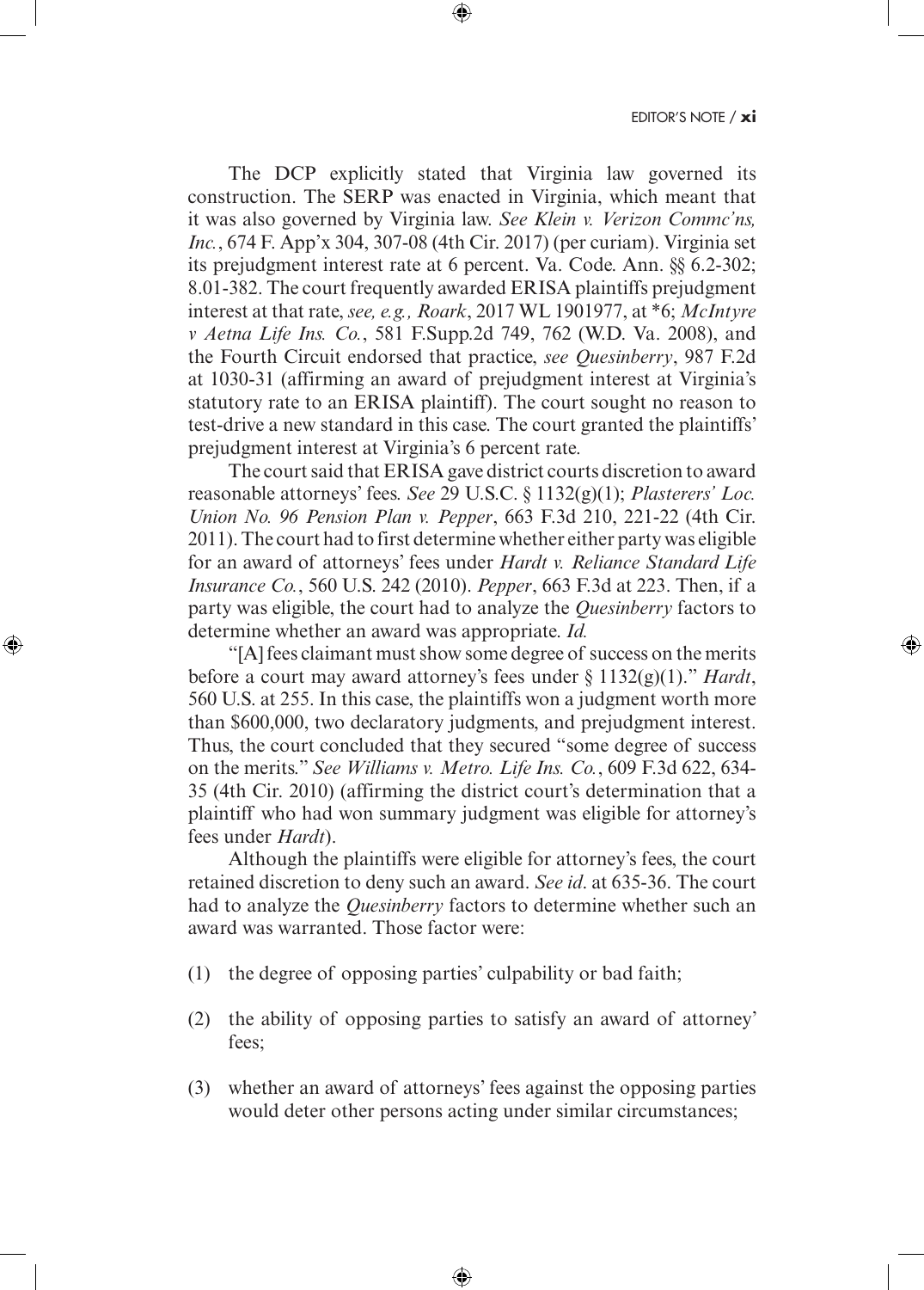⊕

(4) whether the parties requesting attorneys' fees sought to benefit all participants and beneficiaries of a ERISA plan or to resolve a significant legal question regarding ERISA itself; and

⊕

(5) the relative merits of the parties' positions.

*Id*. (*quoting Quesinberry*, 987 F.2d at 1029). These factors were "general guidelines"; they did not set out a "rigid test." *Pepper*, 663 F.3d at 223 (*quoting Williams*, 609 F.3d at 636).

The parties disputed each factor. The court found that four of the five *Quesinberry* factors weighed in favor of the defendants and that attorneys' fees were not warranted. The court addressed each factor specifically.

1. *Bad Faith*. The court said that a lack of bad faith cuts in the defendants' favor. S&L's recent payment, for obvious reasons, evinced good faith. Although the Stanley Defendants did not make any payment since a partial payment in August 2020. But in light of their financial stress, non-payment, by itself, was insufficient for the court to find that they acted in bad faith. Although business was struggling, SFC reiterated in the deposition of its corporate representative that resuming full operations was the only way that the Stanley plaintiffs could end up being paid in full. In the meantime, SFC negotiated in good faith to settle this case, which would have given the Stanley Defendants something—not everything they were owed, but likely more than they would have received in a bankruptcy. The court found that the S&L Defendants and the Stanley Defendants, although litigating zealously, did not act in bad faith.

⊕

2. *Ability to Pay*. The court said that, ability to pay also favored the defendants. At the end of the last year, both the defendants were flirting with insolvency. During discovery, each company stated under oath that it had recently contemplated bankruptcy. Their financial statements confirmed this precarity. SFC had only \$23,009 in cash on hand in January 2020. That is 26 times less than what it owed the plaintiffs. And it's *517 times* less than SFC's liabilities at that time. The court said that, given these obligations, SFC was not in a financial position to make the SFC plaintiffs whole, much less satisfy an additional award for attorneys' fees.

The court said that, at the hearing on their motion for summary judgment, the plaintiffs pushed back on this argument. They noted that SFC was distressed for years, but that wealthy firms invested in SFC to keep it afloat. The court said that, given these apparent lifelines, it was clear that SFC could pay the plaintiffs. But the test was not whether companies with an interest in the opposing party could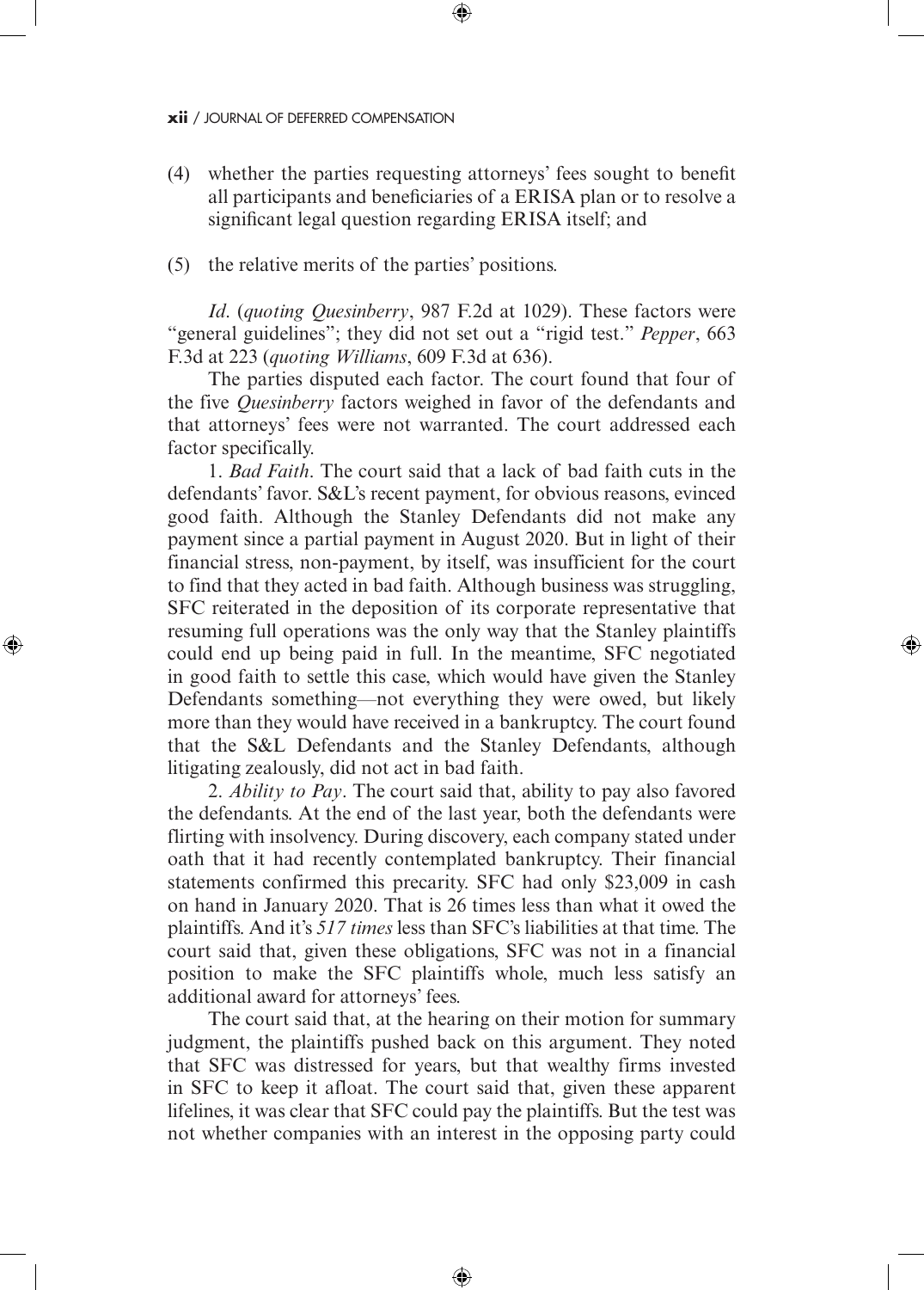afford to pay a plaintiff's attorneys' fees. Nor should it be; that SFC avoided bankruptcy only because its investors kept it on life support undercut the argument that SFC itself could afford to pay an award of attorneys' fees.

⊕

The court said that this factor was a little more complicated as to S&L, which made (or came close to making) the S&L plaintiffs whole. But, aware that the payment to the S&L plaintiffs came on the eve of a summary judgment hearing, the court was unwilling to find that S&L had the ability to pay a grant of attorneys' fees. At the end of last year, S&L had \$19,374 cash on hand. But it also owed its creditors \$974,793. And S&L said that this payment required a plan beneficiary to further delay his own payments; so, S&L could catch up on its payments to the other beneficiaries. The company deserved some discretion over which of its obligations were most critical as it returns to profitability. The court, therefore, found that S&L could not satisfy an award of attorneys' fees.

3. *General Deterrence.* The court said that the third factor was general deterrence. The court had to decide whether an award of attorneys' fees would deter companies similarly situated to S&L and Stanley from withholding deferred compensation payments. The court concluded it would not. Again, S&L and SFC were distressed companies. Such companies had to make difficult decisions about which creditors to pay, whether to pay them in full, and in what order. The plaintiffs were no more entitled to their deferred compensation than other creditors were entitled to their payments. The court found that an award of attorneys' fees would not have a beneficial, generaldeterrent effect. *Compare DuPerry v. Life Ins. Co. of N. Am.*, 632 F.3d 860, 877 (4th Cir. 2011) (after a plaintiff successfully overturned the denial of his disability claim, the court found that an award of attorneys' fees would deter similar denials).

⊕

4. *Significance.* The court said the fourth factor, broadly speaking, addressed the significance of a particular ERISA case, and it gauged significance in two ways. First, did the plaintiffs represent every participant in the plan; and second, were they litigating a significant legal question regarding ERISA? Neither condition was met here. The parties agreed that some DCP beneficiaries and some SERP beneficiaries were not plaintiffs. Nor did the plaintiffs' case involve a novel or complex question about ERISA. The plaintiffs were entitled to benefits under the plain and unambiguous terms of the plan, and the plaintiffs' counsel successfully vindicated that position at summary judgment. Although the impossibility doctrine's applicability to ERISA plans remained unsettled, the *defendants* raised that argument, not the plaintiffs. The court said that the defense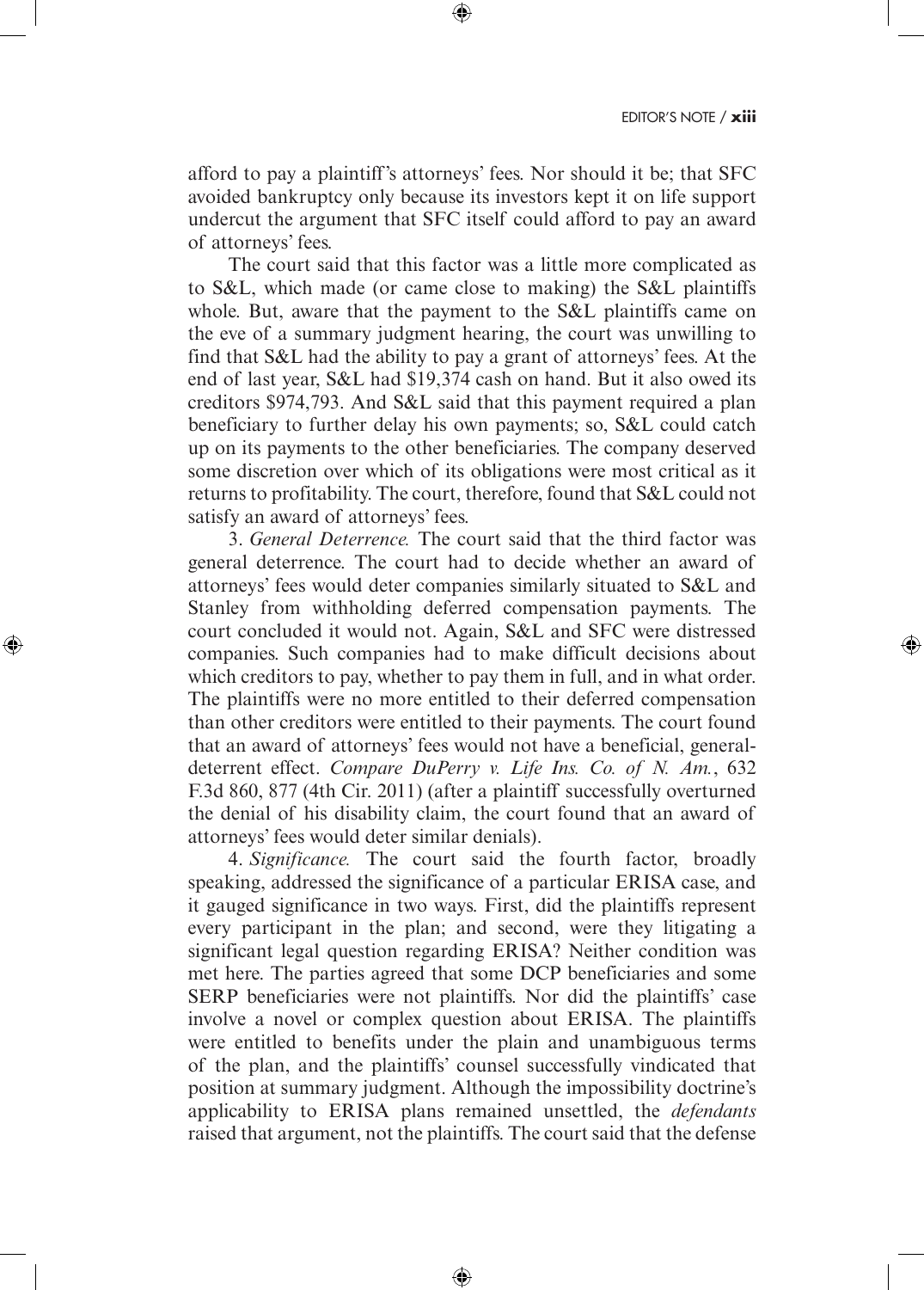⊕

failed, so the question of whether impossibility was available to the defendants was not determinative in this case.

 $\bigoplus$ 

5. *Relative Merits*. The court said that only the relative merits of the parties' positions weighed in the plaintiffs' favor. The plaintiffs won more than \$600,000, two declaratory judgments, and prejudgment interest; the merits overwhelmingly favored them. *See Williams*, 609 F.3d at 634-35.

The court determined that, on balance, the *Quesinberry* factors favored the defendants. The court denied the plaintiffs request for attorneys' fees.

⊕

Bruce J. McNeil, Esq. *Editor-in-Chief*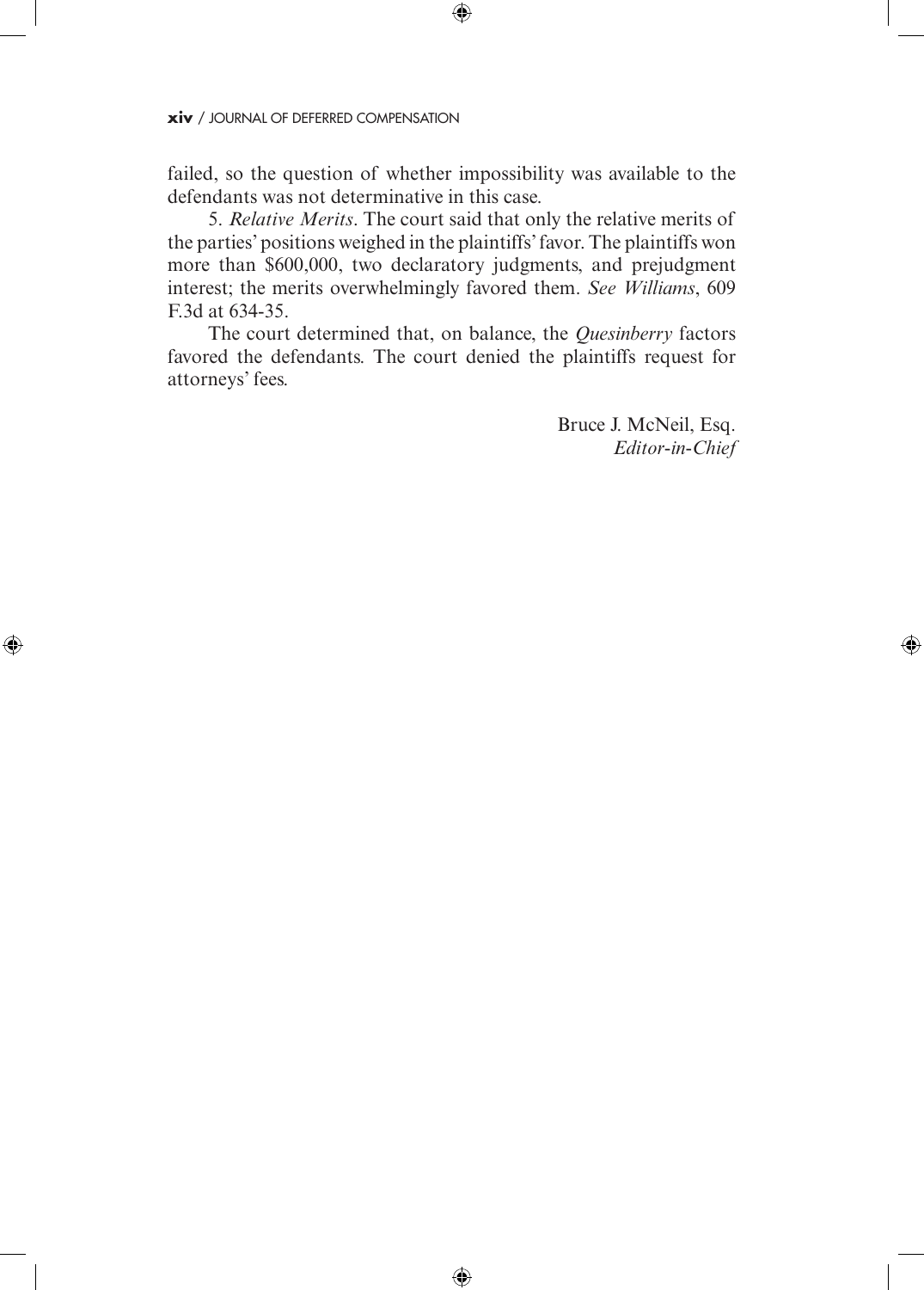# <span id="page-14-0"></span>Non-qualified Deferred Compensation— Accounting Treatment and Income Statement Geography

 $\textcircled{\scriptsize{+}}$ 

#### BY ERIC A. KEENER, FSA, EA AND R. LEE NUNN, CPA

Eric A. Keener, FSA, EA, Senior Partner and Chief Actuary, U.S. Retirement, Aon

⊕

R. Lee Nunn, CPA, Senior Vice President, Executive Benefits, Aon

#### **INTRODUCTION**

⊕

Historically, the accounting literature under U.S. GAAP has given little direct guidance on how to account for certain non-qualified deferred compensation (NQDC) programs. While many employers have accounted for such programs using a simplified approach, some auditors have begun to reconsider the appropriate accounting treatment in recent years. This article explores the historically prevalent approach and the implications of potential alternatives. In the context of this article, the term NQDC refers to an ERISA top hat plan with multiple participants. Notional accounts for individual participants increase or decrease based on hypothetical investment returns. The principal amounts consist of elective deferrals, employer money (matching or discretionary), or both. The form of payment is limited to installments or lump sums. There are no life annuity payouts.

#### **BACKGROUND: TRADITIONAL ACCOUNTING FOR NQDC**

In practice, many employers have accounted for NQDC programs by establishing a balance sheet liability equal to the sum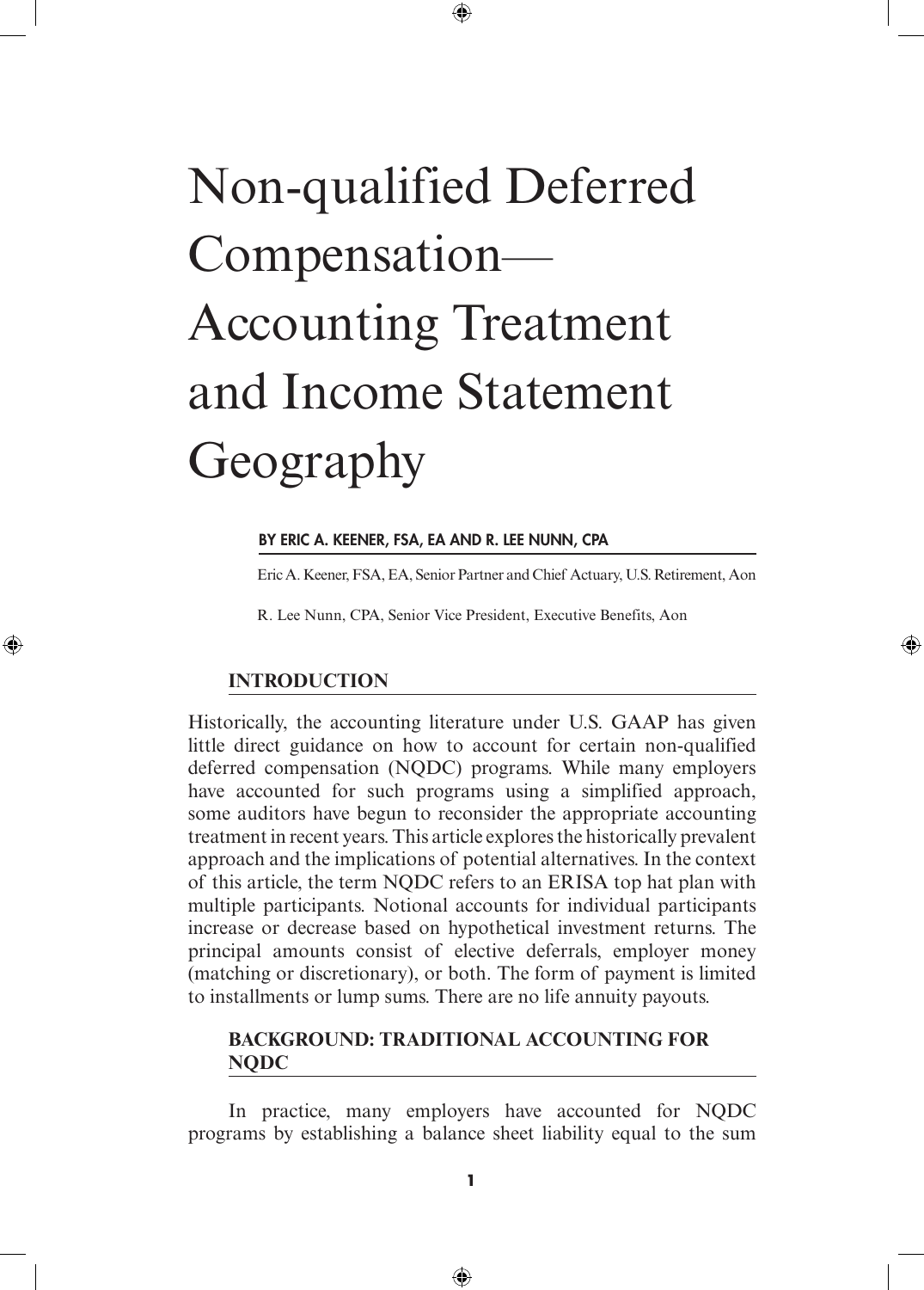of participants' notional account balances. Under their approach, there is no projection of future benefit payments or discounting to the balance sheet date. Forfeitures (if any) are recognized as they occur. An annual benefit expense is recognized in operating income; this expense is equal to

⊕

- the change in liability from the prior year-end to the current yearend, plus
- any benefits paid from the company's assets<sup>1</sup> during the current year.

Market losses (i.e., negative investment returns on notional accounts) would reduce the annual expense for the plan, while market gains would increase the annual expense for the plan. Under this approach, companies make no distinction among the individual components of expense (e.g., elective deferrals, employer notional contributions, or investment gains/losses on notional account balances), and none of the expense flows through other comprehensive income (OCI). There are no footnote disclosure requirements. This approach is consistent with accounting for compensation programs under Accounting Standards Codification (ASC) Topic 710-10.

⊕

#### **WHAT HAS CHANGED?**

⊕

In recent years, some accounting professionals have advocated reporting top hat plans (as distinct from individual contracts or arrangements) under ASC 715-30 rather than ASC 710-10. The recent attention toward ASC 715-30 in this context may be driven by an increased focus on income statement geography (discussed below). Accounting Standards Update (ASU) 2017-07 changed the income statement geography for plans accounted for under ASC 715 by including only current year service cost in operating income (if an operating income measure is presented). The other components of net periodic benefit cost are now shown outside of income from operations. If NQDC were reported under ASC 715-30, the net periodic benefit cost of NQDC reflected in operating income would be limited to the service cost (presumably, elective deferrals and employer contributions). Other components of net periodic benefit cost (e.g., income statement recognition of investment gains/losses on notional accounts) would be presented outside income from operations.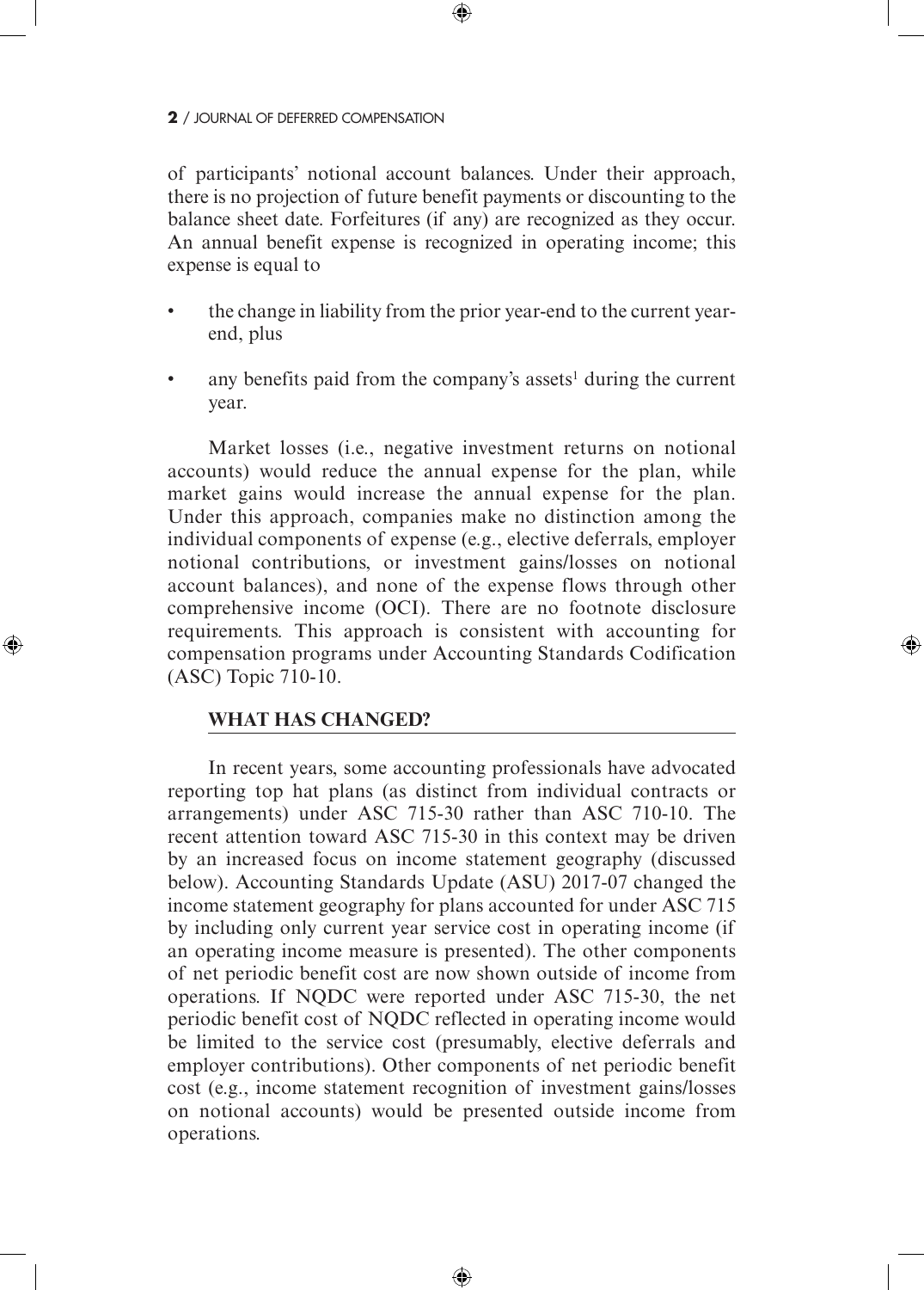#### **WHAT IS INCOME STATEMENT GEOGRAPHY?**

⊕

Income statement geography refers to which line(s) of the income statement reflect(s) the income, expense, gain, or loss for a transaction. In the case of NQDC, the income statement would reflect the benefit expense, including any related notional investment gains or losses. The benefit expense's location within the income statement depends on whether the arrangement falls within the scope of ASC 710-10 or ASC 715-30. Under ASC 710-10, the benefit expense would be included in operating income. Under ASC 715-30, the benefit expense would be disaggregated; only the current year elective deferrals and employer contributions would be included in operating income, and other components of net periodic benefit cost would be shown outside of income from operations (such as in non-operating income or OCI). Note that a gain for the participant is a loss for the employer. Investment income from assets earmarked to support NQDC, such as mutual funds or corporate-owned life insurance (COLI), creates a non-operating gain or loss. Reporting benefit gains and losses in operating income while reporting investment gains and losses in nonoperating income results in an accounting mismatch.

#### **WHY DOES INCOME STATEMENT GEOGRAPHY MATTER?**

⊕

Operating income is a key measure of financial performance because it focuses on what management controls. For example, management has greater control over revenue and operating expenses than it does over the financial markets. As noted earlier, many companies report NQDC in a manner consistent with ASC 710-10. As a result, bull markets erode operating income, since investment gains credited to participants' notional accounts result in higher benefit expense. All components of benefit expense, including investment gains/losses on notional account balances, are included as compensation expense in operating income. Conversely, bear markets increase operating income, since investment losses charged to participants' notional accounts result in lower benefit expense.

Because companies often report investment gains and losses in non-operating income, financing an NQDC arrangement is ineffective in limiting the volatility of operating income under the ASC 710-10 approach. Investment gains and losses do help to reduce volatility in EBITDA (Earnings Before Interest, Taxes, Depreciation, and Amortization) and pre-tax income. However, the deterioration of operating income in bull markets is a concern for many companies.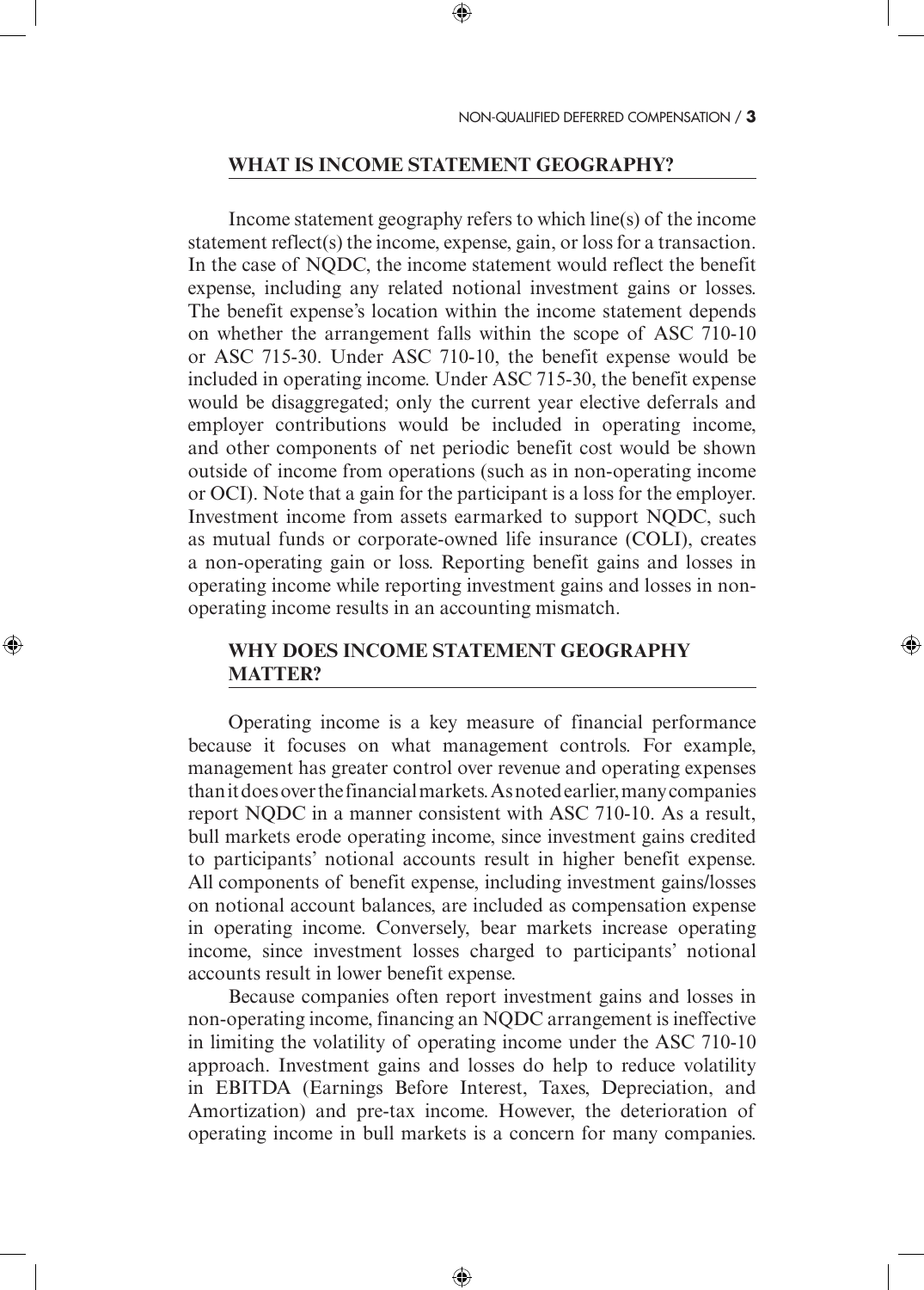⊕

Hedging the notional account balance liability with derivatives (e.g., total return swaps) rather than mutual funds or COLI would resolve this income statement geography mismatch<sup>2</sup>; however, many companies choose not to hedge with derivatives.

⊕

#### **WHY ISN'T NQDC CONSIDERED A DEFINED CONTRIBUTION PLAN FOR ACCOUNTING PURPOSES?**

If NQDC fell within the scope of ASC 715-70, Compensation— Retirement Benefits—Defined Contribution Plans, income statement geography would not be an issue. The market-driven increases in account balances would disappear not only from operating income, but also from the income statement as a whole. Furthermore, the balances would not appear as a liability on the employer's balance sheet (though there could be a balance sheet liability for any employer contributions that have been earned by employees but not yet made to employees' accounts). Unfortunately, such an accounting treatment is generally limited to qualified plans such as Internal Revenue Code (Code) Section 401(k) and 403(b) plans. NQDC does not qualify for this accounting treatment, because ASC 715-70 requires funded individual accounts rather than notional accounts. NQDC is a general obligation of the company. Any assets earmarked to cover plan benefits (including rabbi trust assets) are considered available to general creditors for both income tax and ERISA purposes.

⊕

#### **IF NOT A DEFINED CONTRIBUTION PLAN, WHAT IS IT?**

By process of elimination, NQDC is either a defined benefit plan under ASC 715-30, or not a plan at all, but rather an individual deferred compensation arrangement under ASC 710-10. U.S. GAAP does not define individual arrangements or plans. Even so, the term "plan" implies standardization of certain provisions for all participants, even when some of the provisions feature a menu of choices (e.g., number of installments for payout or a choice among notional investment funds). The use of written plan documents with standardized provisions matters even more under Code Section 409A because variations increase the risk of operational errors in the administration of the benefit (and the potential tax penalties for such errors under Code Section 409A). Limiting eligibility to employees approved by a board or compensation committee would not seem to preclude the existence of a plan for those who do participate. For large employers, individual "one-off" arrangements are unusual.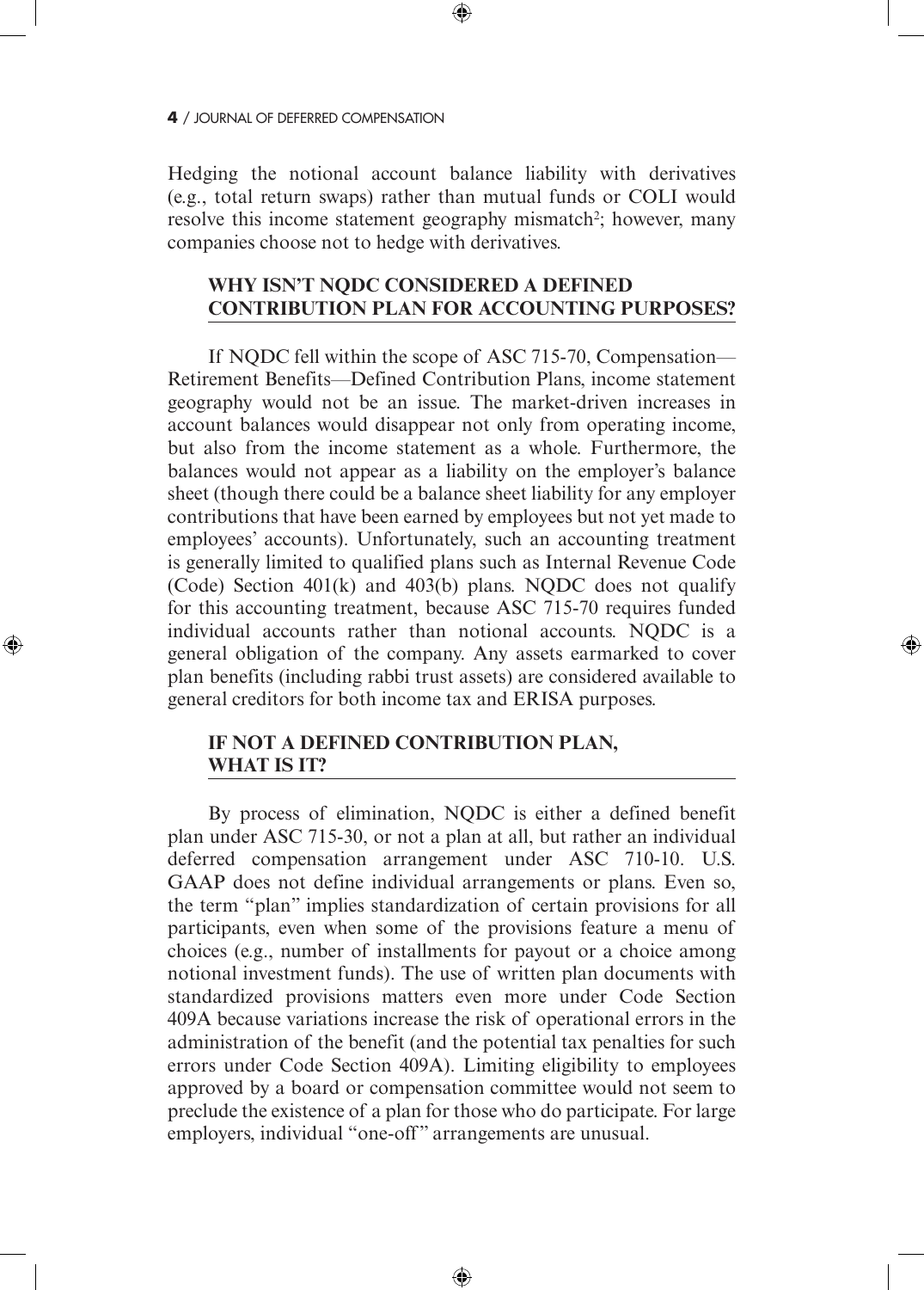#### Non-qualified Deferred Compensation / **5**

⊕

The guidance in ASC 710-10 emphasizes the individualized nature of arrangements within its scope. For example, ASC 710-10 applies to "deferred compensation or employee benefit arrangements" that are "contracts accounted for individually."3 Likewise, ASC 710- 10 does not apply to "individual deferred compensation contracts that are addressed by Subtopics 715-30 and 715-60, if those contracts, taken together, are equivalent to a defined benefit pension plan or a defined benefit other postretirement benefit plan, respectively."4 Example 3 in ASC 710-10-55-7 describes "individual contracts with specific terms determined on an individual-by-individual basis" and goes on to contrast the contracts for two different employees. One employee receives a lump sum that is earned prospectively whereas the other is immediately vested in a lifetime annuity. Differences in time and form of payment are common within a plan, but differences in vesting provisions go beyond time and form of payment. This example is consistent with limiting the scope of ASC 710-10 to individual contracts and does not necessarily support the inclusion of highly standardized arrangements in the scope of ASC 710-10.

⊕

ASC 710-10 does confuse the distinction between individual arrangements and plans; it uses the term "plan" to describe an arrangement that allows participants to allocate account balances among notional funds (other than company stock), pays benefits in cash, and is financed with a rabbi trust.<sup>5</sup> Changes in the "fair value" of the amount owed to the employee" are reflected both in the deferred compensation obligation and compensation cost.6 A rabbi trust finances the arrangement, and the rabbi trust assets are recorded under the guidance applicable to the particular asset.7 Despite the widespread application of this method of accounting for NQDC plans, the use of the term "plan" appears to conflict with ASC 710-10- 05-6, which limits the scope of ASC 710-10 to individual employment contracts and not pension plans.

⊕

By process of elimination, ASC 715-30, Defined Benefit Plans— Pension, may be the authority for accounting for NQDC plans (but not individual arrangements). ASC 715-30 is more commonly understood as applying to "true" pension plans such as final average pay and cash balance plans. Applying ASC 715-30 to NQDC raises several issues, as discussed below.

#### **HOW WOULD A CHANGE FROM ASC 710-10 TO ASC 715-30 AFFECT ACCOUNTING FOR NQDC PLANS?**

Under the ASC 710-10 methodology used by many employers, the entire net benefit cost is included in operating income. As noted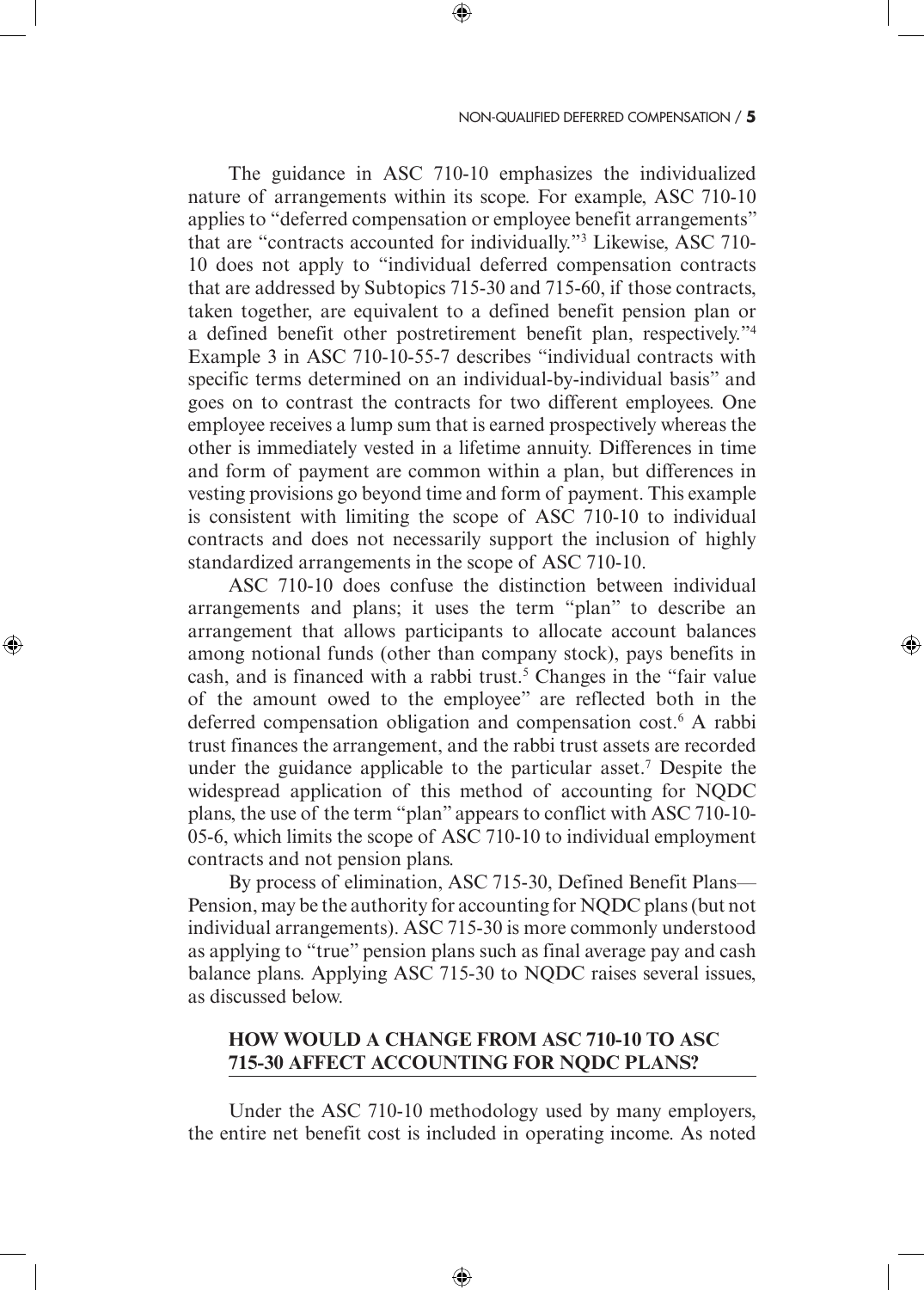earlier, this can create an income statement mismatch between gains/ losses on notional accounts and gains/losses on related investments intended to mirror the liability. ASC 715-30 allows both gain/losses on notional accounts and gains/losses on plan assets to be reflected in nonoperating income; however, investments associated with nonqualified plans are not considered plan assets because they are available to corporate creditors.8 Another change would be in the recognition of forfeitures. Under the ASC 710-10 methodology, most companies expense the entire employer notional contribution and recognize forfeitures as they occur, whereas ASC 715-30 would generally require a turnover assumption to reflect anticipated forfeitures in the benefit liability. Finally, disclosure requirements differ. There are generally no footnote disclosure requirements under ASC 710-10, while ASC 715- 30 accounting would require specific footnote disclosures for material plans.

⊕

#### **ISSUES TO BE ADDRESSED UNDER ASC 715-30 ACCOUNTING**

If NQDC is to be accounted for under ASC 715-30, several issues need to be addressed. These issues include how the projected benefit obligation (PBO) is measured, whether gains/losses flow through net income (versus OCI), income statement geography of the components of the benefit expense, and disclosure.

⊕

#### **ASC 715-30—How is the PBO Measured?**

⊕

The PBO is the "actuarial present value as of a date of all benefits attributed by the pension benefit formula to employee service rendered before that date." For a traditional defined benefit plan, ASC 715-30 describes the discount rate as the result of a portfolio of "high-quality fixed-income investments" with proceeds at maturity that match the expected pattern of benefits.<sup>9</sup> However, an employer that sponsors an NQDC plan wouldn't buy bonds to match the cash flows. Instead, an employer would buy the investments used to measure the notional accounts. Doing so would allow the employer to have an asset that could be liquidated to match the amount and timing of benefit payments, regardless of the amount and timing of those benefit payments. The sufficiency of the asset ignores income taxation of the investment income, but income tax accounting is separate from benefit accounting. For vested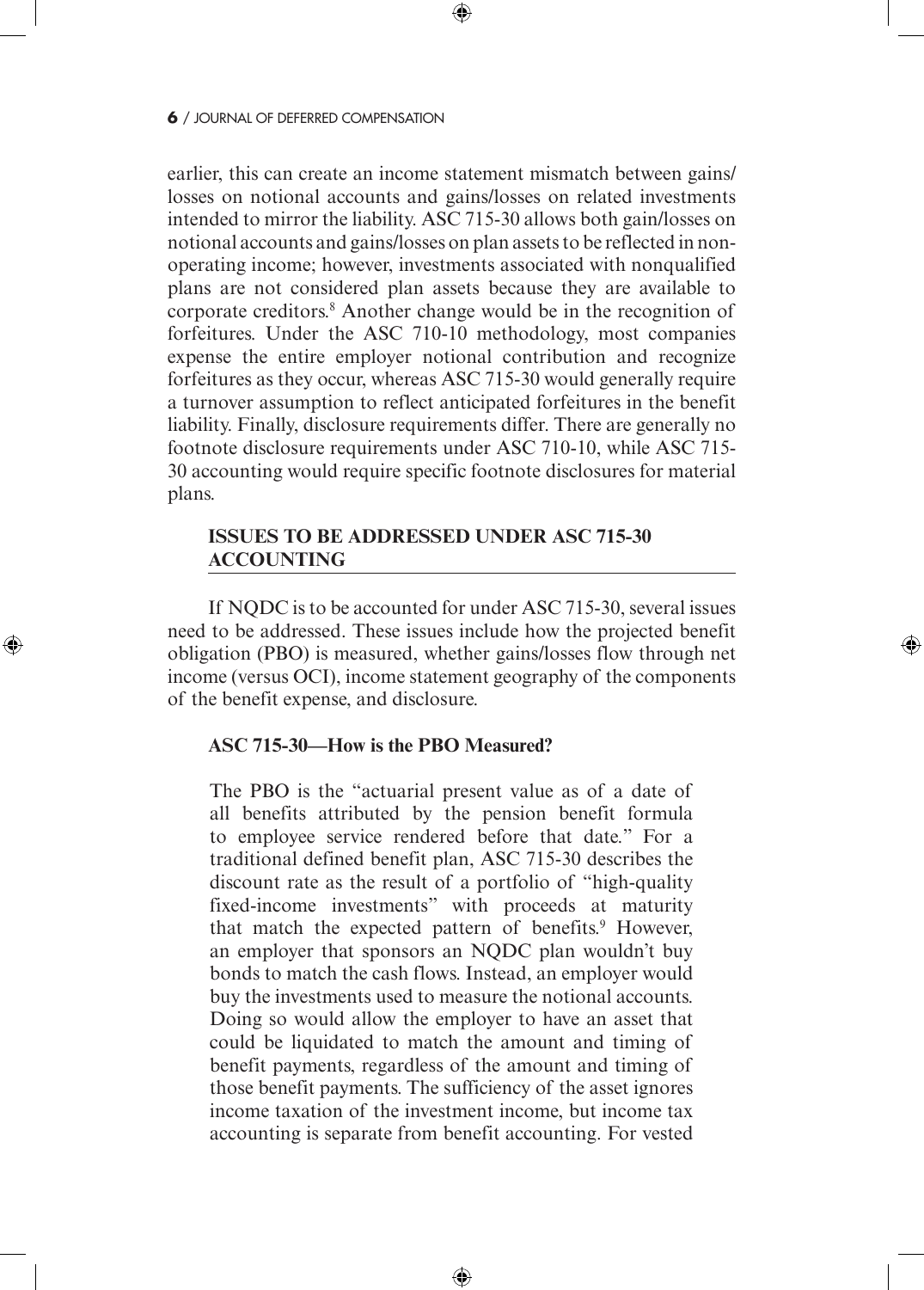#### Non-qualified Deferred Compensation / **7**

⊕

account balances, the PBO should equal the notional account balance, which is consistent with the settlement concept under ASC 715-30. For non-vested account balances, a turnover decrement would estimate the effect of forfeitures so that the PBO would reflect the probability of payment.10

 $\textcircled{\scriptsize{+}}$ 

#### **ASC 715-30—Gains and Losses**

⊕

Gains or losses represent the change in the value of the PBO resulting from experience different from that assumed or from a change in actuarial assumptions. In NQDC, gains or losses would include the change in the PBO because of a change in the value of a notional investment, forfeiture experience that differs from the actuarial assumption, and any change in the actuarial assumption on expected forfeitures. Most postretirement benefit plans record gains or losses through OCI and then amortize the accumulated gain or loss outside a 10% corridor through net income as a component of net periodic pension cost.<sup>11</sup> However, a mark-to-market approach with "immediate recognition of gains and losses as a component of net periodic pension cost is permitted if that method is applied consistently and is applied to all gains and losses on both plan assets and obligations."12

The requirement of consistent application raises a question: may a company reasonably take a dual approach of recording gains or losses for a traditional pension plan through OCI while using mark-to-market for gains or losses from NQDC? We argue yes, because there are fundamental differences between these two broad categories of compensation— "true" pension plans vs. NQDC. Such an approach would avoid an accounting mismatch between the NQDC benefit expense and the investment gains or losses. All NQDC benefit expense and investment gains or losses would flow through net income as non-operating gains or losses.

For context: *qualified* plans generally hold plan assets, which are restricted to provide for pension benefits.<sup>13</sup> ASC 715 aggregates the gain or loss on *plan* assets with the gain or loss from benefits. Therefore, such plans present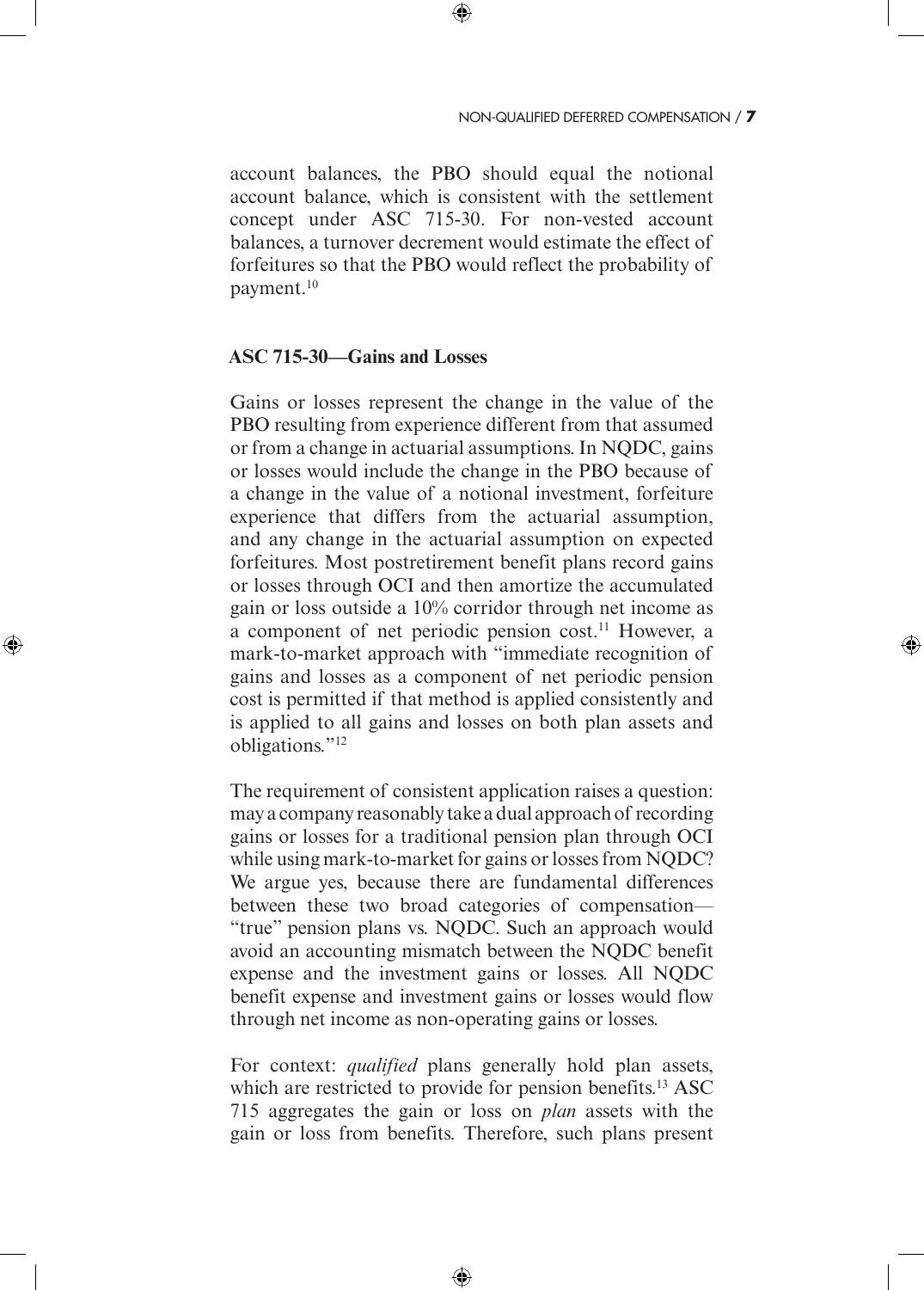no accounting mismatch. Conversely, assets that finance NQDC, including rabbi trust-owned assets, are not plan assets because they are explicitly available to creditors.<sup>14</sup> Any gain or loss on such assets flows through net income.<sup>15</sup> Avoiding an accounting mismatch in NQDC under ASC 715 requires that *benefit* gains or losses also flow through net income (i.e., a mark-to-market approach) rather than recognition in OCI.

⊕

#### **ASC 715-30—Income Statement Geography**

Income statement geography refers to where components of comprehensive income appear in the comprehensive income statement. For net benefit expense, possibilities include compensation expense (a component of operating income), non-operating gain and loss, and OCI. For plans within the scope of ASC 715, ASU 2017-07 requires that the service cost be included in compensation cost (as a component of operating income), whereas other components of net benefit cost must be presented separately and outside income from operations (e.g., non-operating income). By analogy, elective deferrals and employer notional contributions in NQDC represent service cost and should be reflected in operating income. Gains and losses, especially the changes in the value of notional investments, should be shown outside income from operations. Presenting NQDC benefit gains and losses in non-operating income pairs these amounts with gains and losses from funding vehicles such as mutual funds and COLI, which are still the most popular investments used to finance these plans.

⊕

#### **ASC 715-30—Disclosure**

⊕

Employers presenting NQDC under ASC 715-30 should disclose the following, generally consistent with the disclosure requirements for other defined benefit plans:

- Elective deferrals
- Employer contributions (adjusted for a turnover assumption)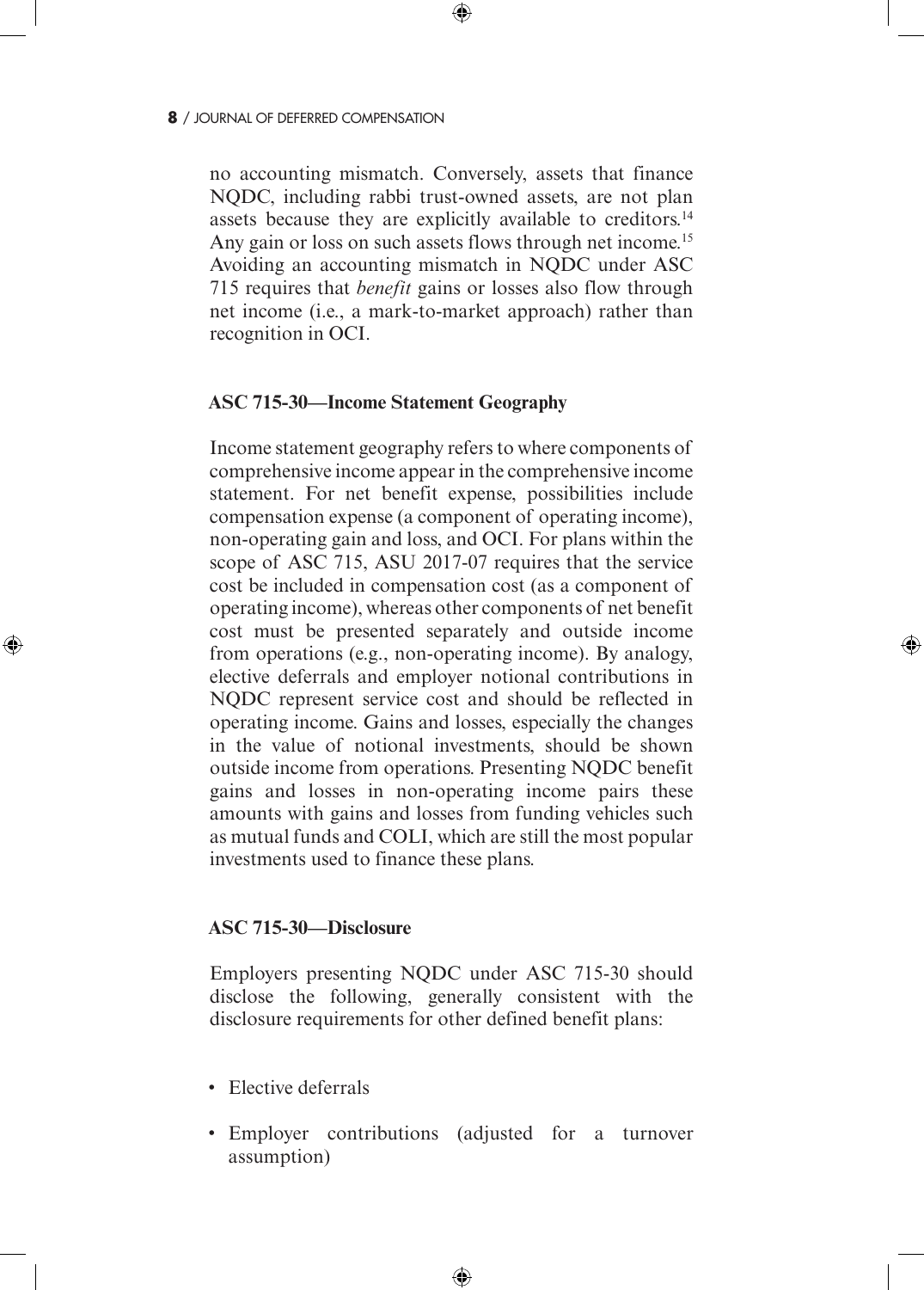- Gains/losses
- Benefits paid
- Description of notional investment options and distribution options

⊕

• Expected benefits in each of the next five years and then the aggregate benefits to be paid in the following five years

#### **TRANSITION ISSUES**

⊕

Employers that adopt new plans may be able to adopt ASC 715- 30 treatment for NQDC as described above. Employers that want to explore a change from ASC 710-10 to ASC 715-30 face several questions. Is a change from ASC 710-10 to ASC 715-30 accounting required for NQDC? If so, when is such a change required? If not, can a plan sponsor optionally change to ASC 715-30 accounting? Would doing so require a preferability letter from the auditor and retrospective application? Are additional disclosures required in the year of the change? Employers should discuss these issues with their auditors and internal accounting staff.

#### **INTERNATIONAL FINANCIAL REPORTING STANDARDS**

Companies reporting under International Financial Reporting Standards (IFRS) may encounter similar questions regarding the accounting treatment and income statement geography for NQDC. The accounting for employee benefits under IFRS is governed by International Accounting Standard (IAS) 19, which specifies different accounting treatment for postemployment benefits, such as defined benefit pensions, and other long-term employee benefits, such as deferred remuneration. It may be unclear whether NQDC programs should be accounted for as pensions or as deferred remuneration under IAS 19. Furthermore, if NQDC programs are accounted for as pensions, it may be unclear how to determine the value of the defined benefit obligation (DBO). The International Accounting Standards Board (IASB) has discussed whether to provide further guidance on the valuation of pension benefits that depend on the return on a specified pool of assets, and whether the DBO for such benefits should be no greater than the related account balances.<sup>16</sup> Related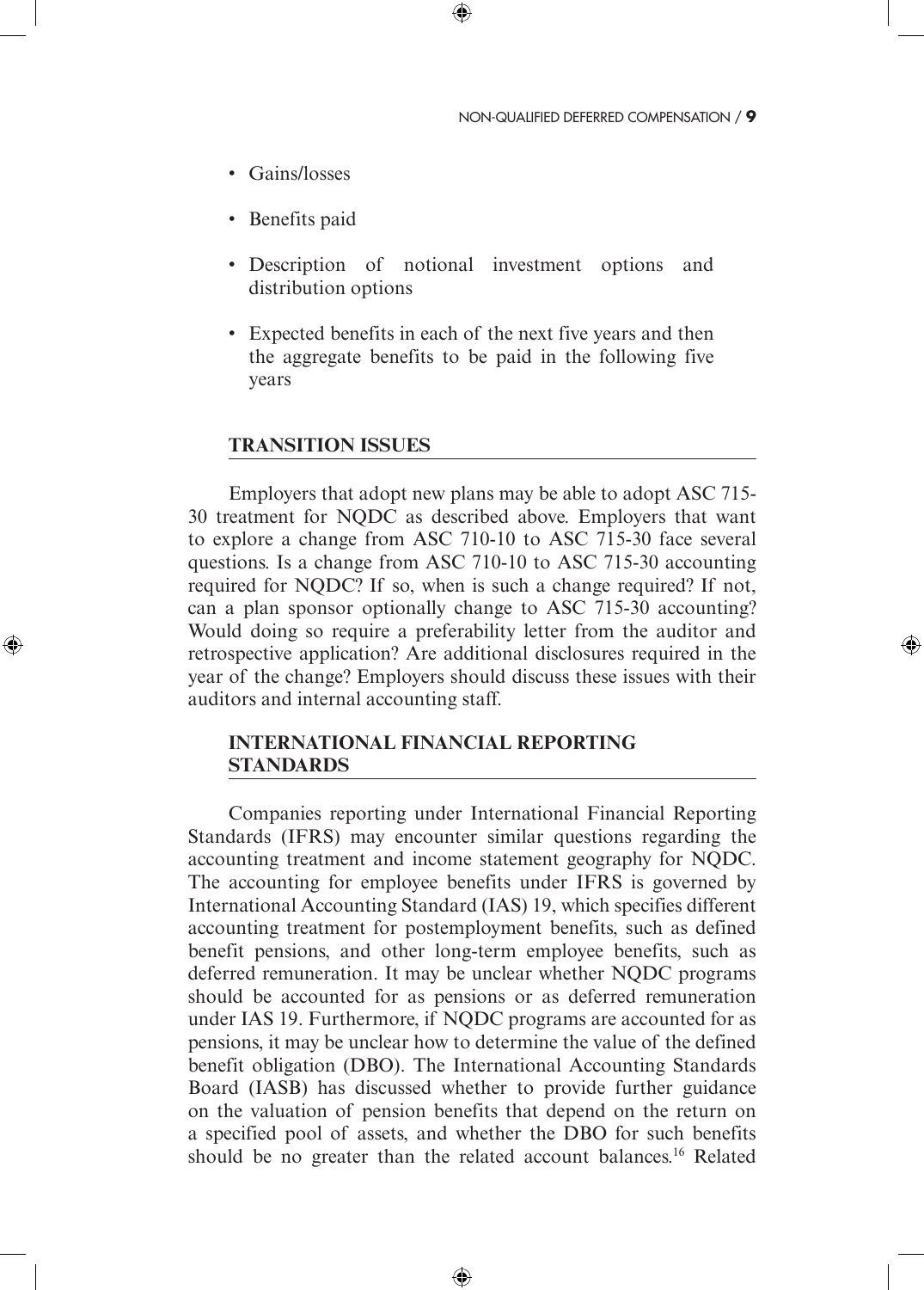issues include whether gains or losses should be included in profit or loss or in OCI. The IASB recently decided to stop work on this project and will consider any further work on pension benefits as part of an agenda consultation.17

⊕

#### **SUMMARY**

Employers sponsoring NQDC plans and reporting under U.S. GAAP should discuss the potential application of ASC 715-30 to NQDC. Reporting these plans under ASC 715-30 avoids an accounting mismatch between the benefit expense (through operating income) and returns on earmarked investments (through non-operating gains and losses). A transition from ASC 710-10 to ASC 715-30 will complicate the process.

#### **NOTES**

1. Unlike the plan assets of qualified pension plans, assets financing NQDC are general assets, regardless of whether a rabbi trust owns these assets.

⊕

- 2. ASC 815-20-45-1A.
- 3. ASC 710-10-15-4.

⊕

- 4. ASC 710-10-15-5.
- 5. ASC 710-10-25-15(d).
- 6. ASC 710-10-35-4.
- 7. ASC 710-10-25-18.
- 8. ASC 715-60-55-27.
- 9. ASC 715-30-35-43.
- 10. ASC 715-30-35-1A.
- 11. ASC 715-30-35-19.
- 12. ASC 715-30-35-20.
- 13. ASC 715-30-20.
- 14. ASC 715-60-55-27.
- 15. ASC 321-10-35-1.
- 16. *[https://www.ifrs.org/content/dam/ifrs/meetings/2021/october/iasb/ap6-pension-benefits-that](https://www.ifrs.org/content/dam/ifrs/meetings/2021/october/iasb/ap6-pension-benefits-that-vary-with-asset-returns-additional-information-and-future-direction-of-the-project.pdf)[vary-with-asset-returns-additional-information-and-future-direction-of-the-project.pdf](https://www.ifrs.org/content/dam/ifrs/meetings/2021/october/iasb/ap6-pension-benefits-that-vary-with-asset-returns-additional-information-and-future-direction-of-the-project.pdf)*.

⊕

17. *<https://www.ifrs.org/projects/work-plan/pension-benefits-that-depend-on-asset-returns/>*.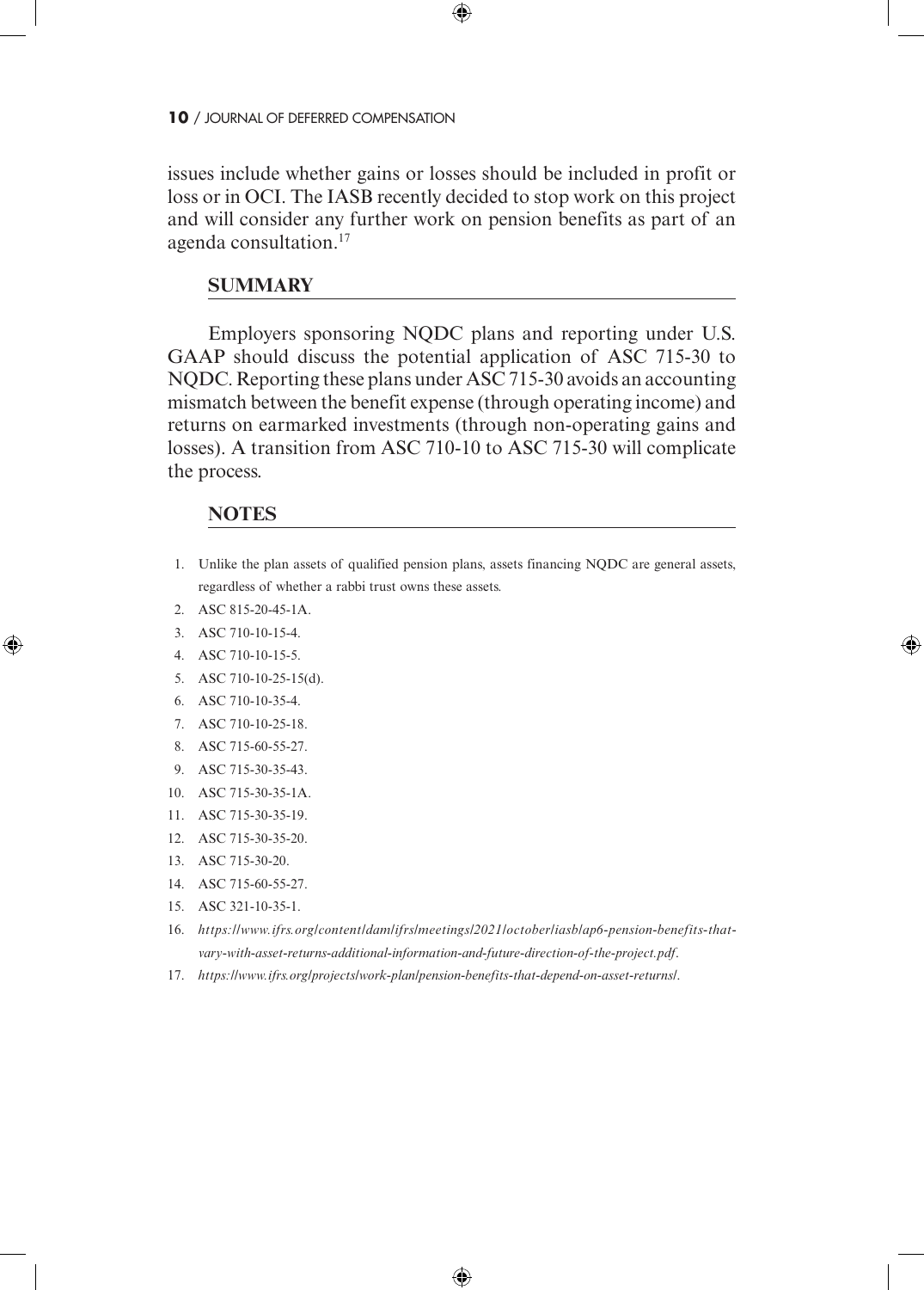## <span id="page-24-0"></span>"Hands-On" Strategies for Correcting 409A Operational Failures in Non-qualified Plans

 $\textcircled{\scriptsize{+}}$ 

#### BY LEE NUNN AND THOMAS W. MEAGHER

Lee Nunn—Senior Vice President, Aon Executive Benefits

Thomas W. Meagher—Senior Partner, Practice Leader—Legal Consulting & Compliance, Aon Wealth Solutions

⊕

#### **INTRODUCTION**

⊕

Internal Revenue Code Section 409A (409A) is most concerned with the time and form of payment of non-qualified deferrals of income and its taxation. Much of the time and effort to be undertaken by employers involving 409A involves either ensuring that non-qualified deferred compensation payments are timely made or, unfortunately, correcting situations where such payments are either paid too early or paid too late. This article focuses on the correction of 409A operational failures by the end of the second year following the failure.

With certain limited exceptions, the amount and timing of benefit payments must conform to the original schedule specified in the plan or must be consistent with a timely election by the participant. Since non-qualified plans may only affect a small subset of employees, it is not unusual for HR or Benefits staff to inadvertently miss or delay payment dates due to the infrequent nature of these payments. While payroll departments may from time to time fail to process elective deferrals correctly, failing to process distributions is more common. Failing to follow the originally scheduled time and form of payment can cause taxation of the deferrals at the time of failure, aggregation of all similar 409A arrangements payable to the recipient for these purposes, and penalties that include a 20 percent additional tax and a premium interest tax. Indirect costs include legal and consulting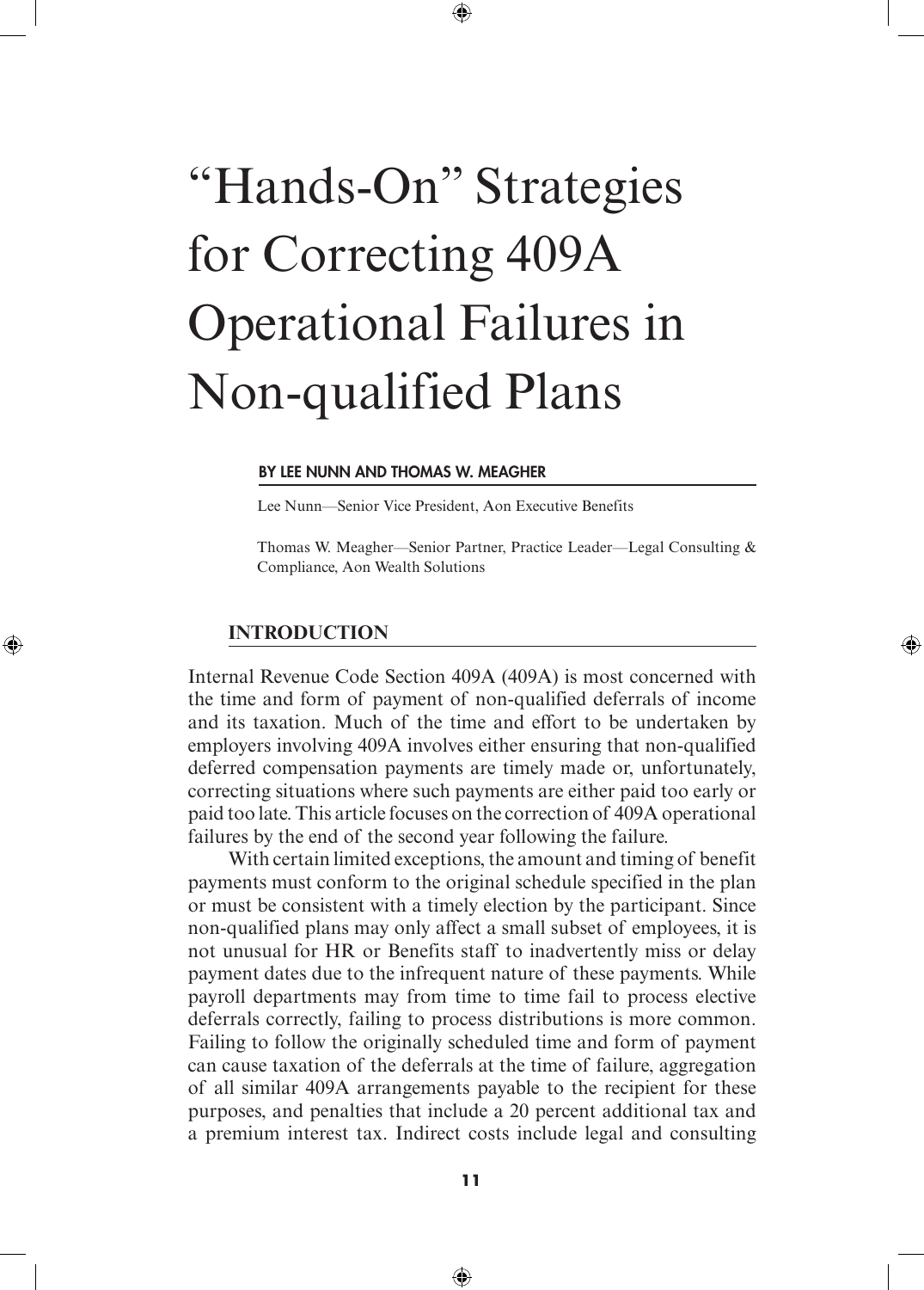fees, and tax preparation fees for the participant—at the federal, state, and local level. Unfortunately, Internal Revenue Service Notice 2008-113 (Notice 2008-113) makes no exception for inadvertent or unintentional administrative mistakes or failures involving de minimis amounts (although there is a provision for limited amounts). Fortunately, Notice 2008-113 allows varying degrees of relief for certain operational failures corrected by the end of the second taxable year following the taxable year of the failure. This article is intended as a "hands-on" guide to working with Notice 2008-113 when an operational failure is discovered before the end of that second taxable year.

⊕

#### **HOW TO GET STARTED**

⊕

Before evaluating how best to proceed with a 409A correction, it is important to make certain that you have all the relevant facts. We have seen situations where there was thought to have been an early (or late) deferral or distribution only to discover additional information in support of the payments. Thus, before addressing any needed corrective action, we recommend that the reader consider the following before proceeding:

(i) Have you identified the plan document that would govern the time or form of payment?

⊕

- (ii) Have there been any amendments to the plan document since it was originally adopted?
- (iii) Do any of the payments being made relate to "grandfathered" deferral benefits (benefits earned and vested before January 1, 20051 ) that would not be subject to 409A?
- (iv) Did the participant submit (or change) any deferral or distribution elections concerning plan benefits?
- (v) Was the participant an "insider"2 or "specified employee"3 within the meaning of 409A?
- (vi) Does the participant participate in other non-qualified deferred compensation plans sponsored by the employer?
- (vii) What was the amount and nature of the payments that may have been improperly paid or deferred?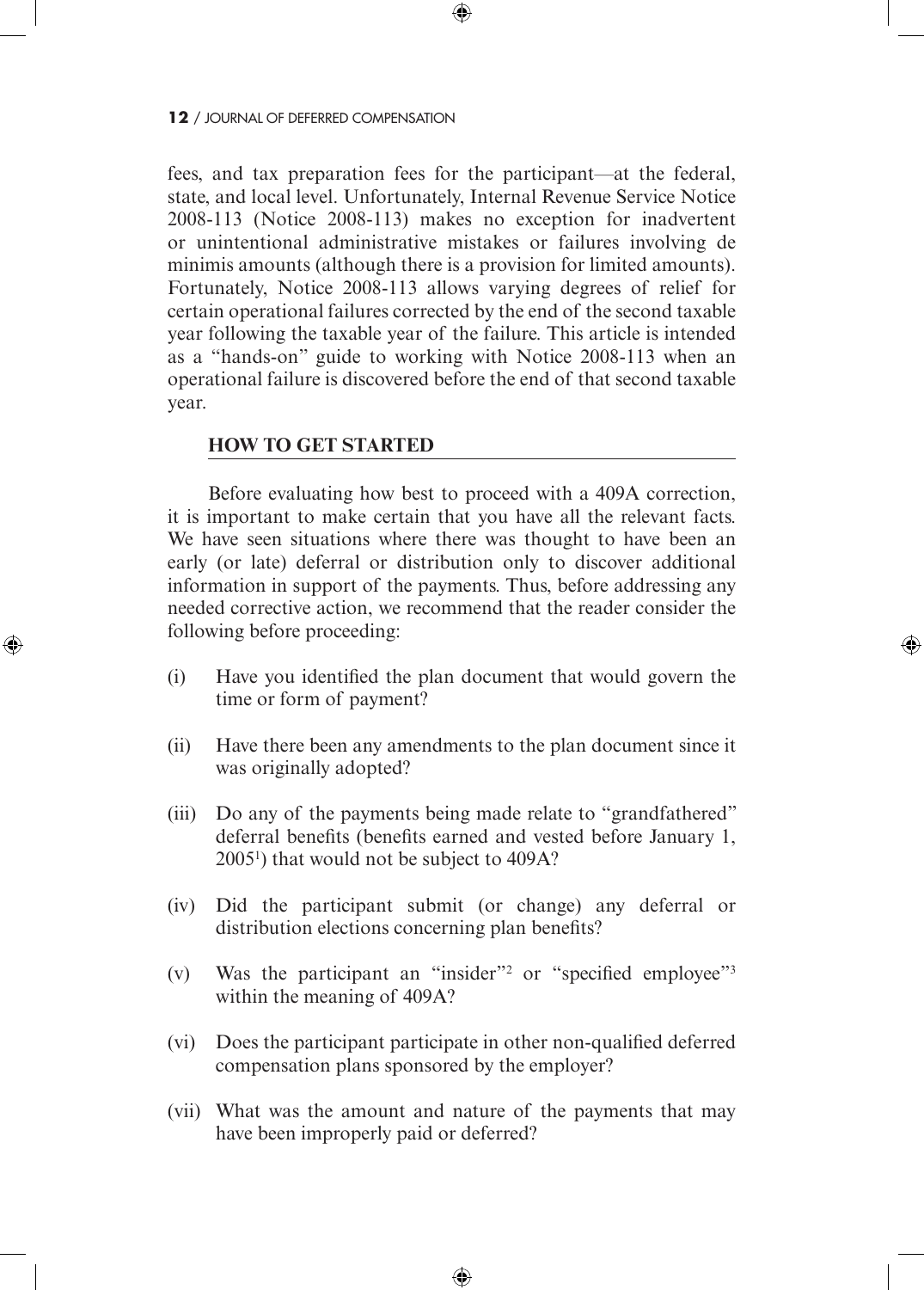#### **EVEN "RELIEF" CAN SEEM HARSH**

Once you have determined that you have an operational error, relief does not mean a "cure" without consequences in the context of Notice 2008-113. Some corrective scenarios impose the 20 percent additional tax on the employee. Some corrective scenarios prohibit crediting interest or notional gains to late payments. Some corrective scenarios require the filing of a corrective Form W-2c for the failure year, which requires an amended individual tax return. Many repayments by the employee to the employer are based on the gross amount paid to the employee even though the original payment received by the employee was net of income tax withholding. Finally, 409A failure notices may need to be filed with both the employer and employee federal income tax returns for the year in which the failure was discovered. The exception is that the employee does not include the notice in his tax return to the extent that the correction is in the same year of the failure.<sup>4</sup>

#### **NATURE OF RELIEF UNDER NOTICE 2008-113**

⊕

The various requirements for corrections often cause employers to question the value of the relief. The most important source of relief may be from the 409A aggregation rules (i.e., rules that aggregate similar benefits, such as all 409A non-account balance plans). Absent relief under Notice 2008-113, even an unintentional underpayment of \$10 could cause other vested 409A deferrals of the same category to be subject to immediate taxation, the 20 percent additional tax, and premium interest tax. These taxable amounts might include benefits under entirely separate plans that are in the same 409A aggregation category (e.g., non-account balance plans).<sup>5</sup> Under the relief of Notice 2008-113, if available, only the incorrect payments are potentially subject to the 20 percent additional tax, and no amounts are subject to the premium interest tax. Some scenarios neither impose the 20 percent additional tax nor require a corrective Form W-2c or 1040-X.

⊕

#### **ARRANGEMENTS OUTSIDE THE SCOPE OF 409A**

The rules surrounding the application of 409A can be quite complex. Some arrangements that might be considered deferred compensation fall outside the scope of 409A. For example, qualified plans such as 401(k) plans and defined benefit plans are not subject to 409A.<sup>6</sup> Likewise, non-discriminatory health savings accounts and certain welfare benefits, the payments from which are available only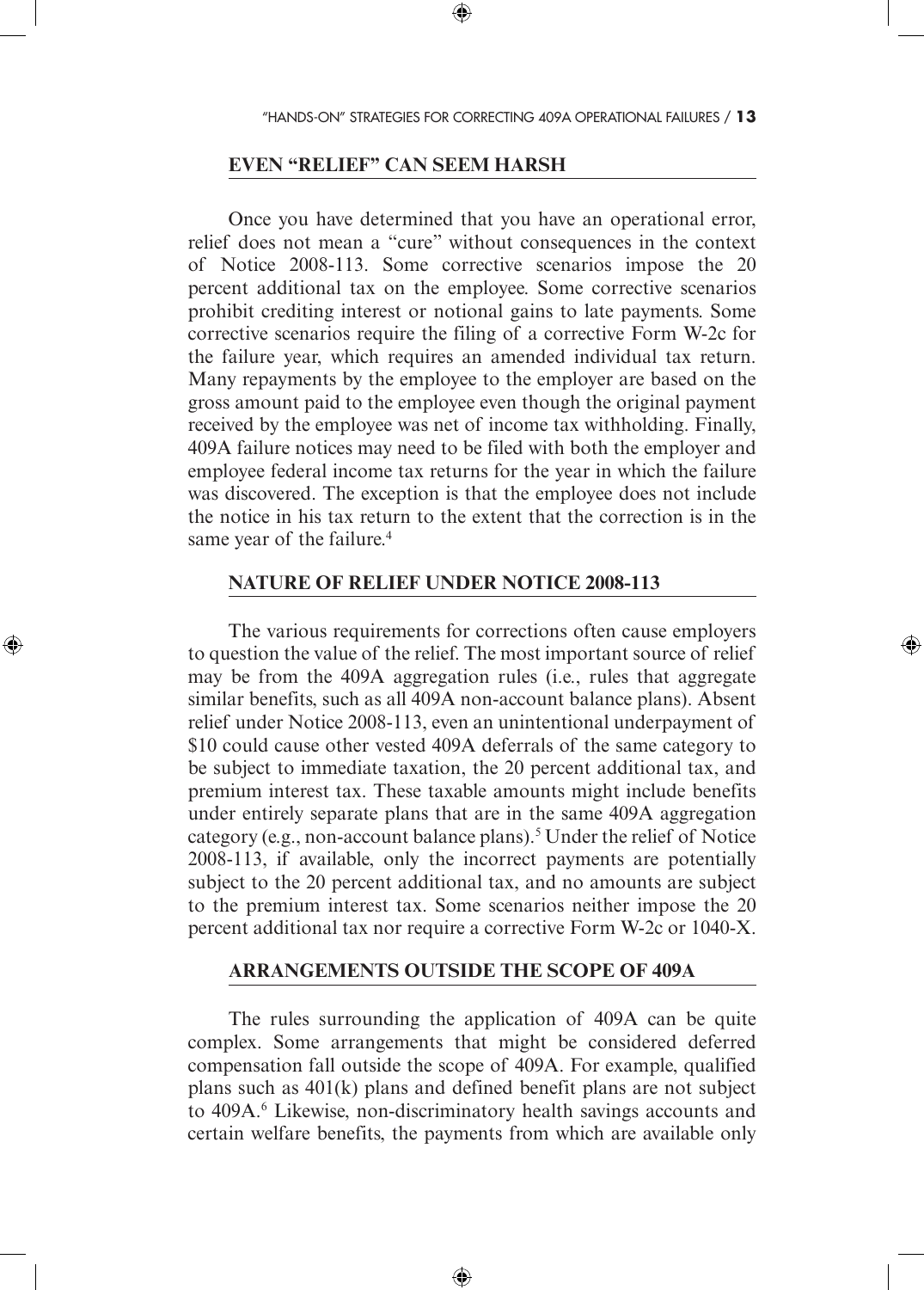⊕

on death or disability, are not subject to 409A.7 Section 457(b) plans, both broad-based governmental plans and "top hat" arrangements for tax-exempt organizations, are not subject to 409A.<sup>8</sup> While certain plan types are exempt from 409A, certain plan designs may also be exempt. For example, short-term deferrals, which are benefits that will always be paid by March 15 of the year following the year during which the benefits are no longer subject to a substantial risk of forfeiture (e.g., the benefits are vested), are not subject to 409A.<sup>9</sup> These exempted short-term deferral arrangements may also include certain Section 457(f) arrangements for governmental and tax-exempt organizations.10 Finally, grandfathered arrangements, where the benefits were earned and vested before 2005 (and haven't been materially modified since October 3, 2004), are not subject to 409A (but will likely be subject to pre-409A constructive receipt rules).<sup>11</sup>

⊕

#### **NOT ALL EARLY OR LATE PAYMENTS ARE 409A FAILURES**

Examples of permissible early payments from non-qualified deferred compensation plans include payments up to 30 days before the scheduled payment (unless the timing was at the employee's direction), $12$  payments to alternate payees under domestic relations orders,<sup>13</sup> limited cash-outs,<sup>14</sup> withholding for income taxes under Sections  $457(f)^{15}$  or  $409A<sup>16</sup>$  and the payment of FICA taxes<sup>17</sup> (on the 409A benefit) and related income tax withholding (on the distribution), if the plan allows. Cancellation of deferrals following an unforeseeable emergency (under 409A) or hardship distribution (under Section  $401(k)$ ) is also permissible.<sup>18</sup> Finally,  $409A<sup>3</sup>$  strict plan "termination" and liquidation" provisions allow the acceleration of entire categories of benefits for all participants in all similar-type plans.19

⊕

Examples of permissible "late" payments include payments by the later of the end of the employee's tax year or the 15th day of the third month following the date specified in the plan (provided that the employee has no choice in the tax year for receipt).<sup>20</sup> A plan provision can allow payments to be made during a designated period of up to 90 days after a permissible payment event (where the participant does not choose the tax year for receipt).<sup>21</sup> Finally, the  $409A$  regulations also address the tax consequences associated with deferred compensation related to disputed payments and refusals to pay.22

#### **SCOPE OF DISCUSSION AND TERMINOLOGY**

The scope of this discussion is the correction of 409A operational failures within the context of Notice 2008-113. It does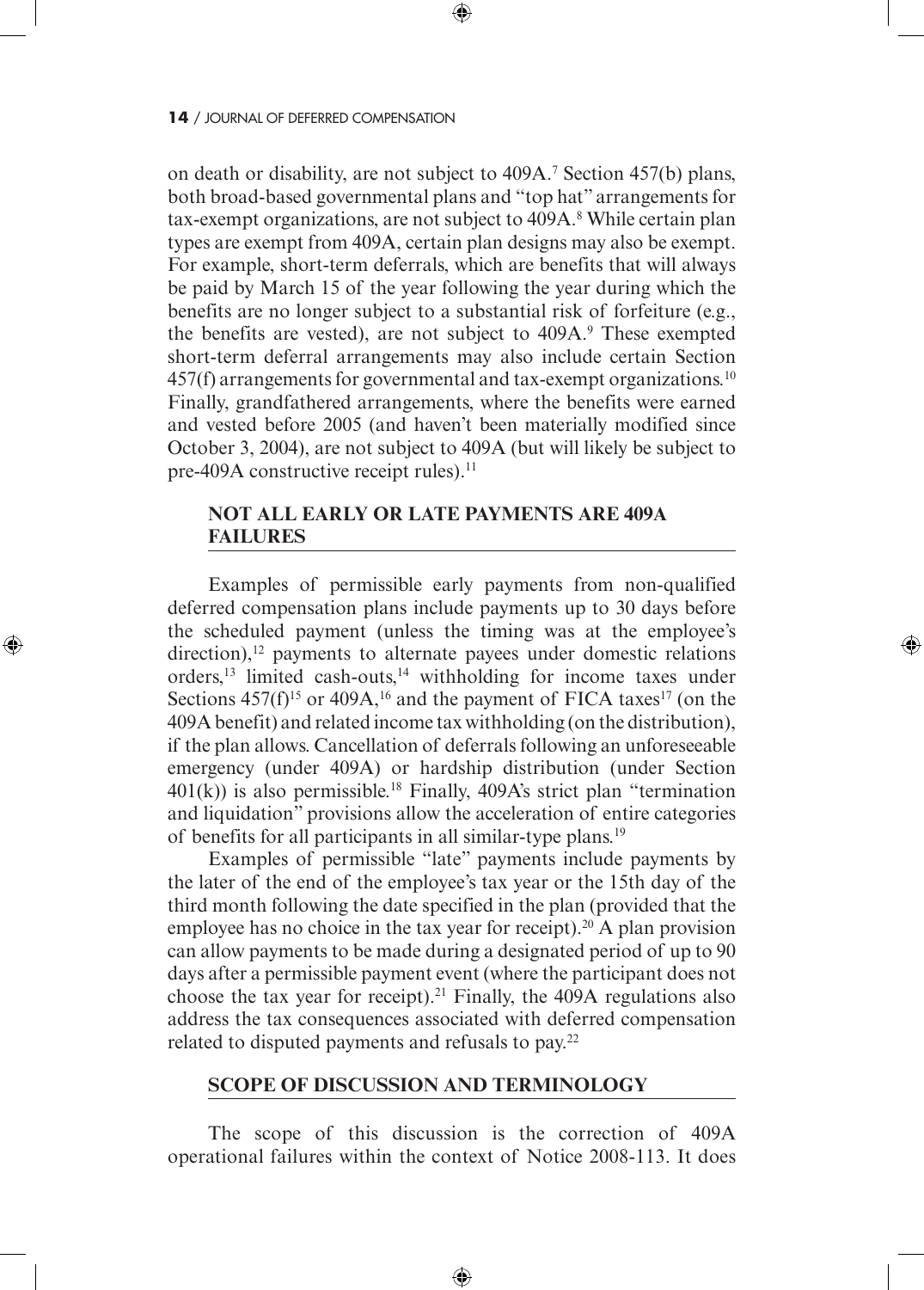not address correction of document failures under Notice 2010-06 or failures that are not eligible for correction under Notice 2008-113. An employer's legal counsel may take a position of correcting 409A failures outside the Notice. Only cash-based non-qualified deferred compensation arrangements are discussed (though the principles also apply to stock-based arrangements and other payments subject to 409A).

⊕

When a correction involves a prior tax year, we assume that Form W-2 (Wage and Tax Statement)<sup>23</sup> had been issued to the employee and Form 104024 had been filed previously by the affected employee so the corrective action relies on Form  $W-2c^{25}$  and Form 1040-X,<sup>26</sup> respectively. Otherwise, in the absence of a previously reported Form W-2 or filed return, the correction would be reported on Form W-2 and Form 1040, respectively.

To make the text less technical, we substitute "employee" for "service provider"27 and "employer" for "service recipient."28 "Elective deferrals" are intended to encompass all forms of elections to defer compensation whether from current pay, incentive compensation, or other one-time awards. We ignore independent contractors, whose income is reported on Form 1099-NEC, although many of the issues and corrective procedures would be similar.

⊕

#### **RISKS DIFFER BY PLAN TYPE**

⊕

The 409A regulations separate deferred compensation arrangements into nine categories, and each category has its 409A operational risks. Non-account balance and account balance plans deserve special mention. Many non-account balance plans delay certain payouts until the later of separation from service or the plan's normal retirement age. When a participant separates from service significantly before the normal retirement age, the employer may not have a process in place for scheduling the required payout. Failing to pay participants by the end of the calendar year of the scheduled payout creates a 409A failure. Account balance plans, in contrast, may have fewer failures involving the timing of distributions than non-account balance plans do, but the stakes can be higher. Many account balance plans are denominated in notional investments (e.g., S&P 500 Index Fund). The correction process for certain failures requires the participant to forfeit the notional gain between the date of failure and the date of correction. These forfeited gains can be material and complying with Notice 2008-113's correction process can indirectly create the risk of an ERISA claim when a participant believes he has not been fully restored to where he would have been absent the failure.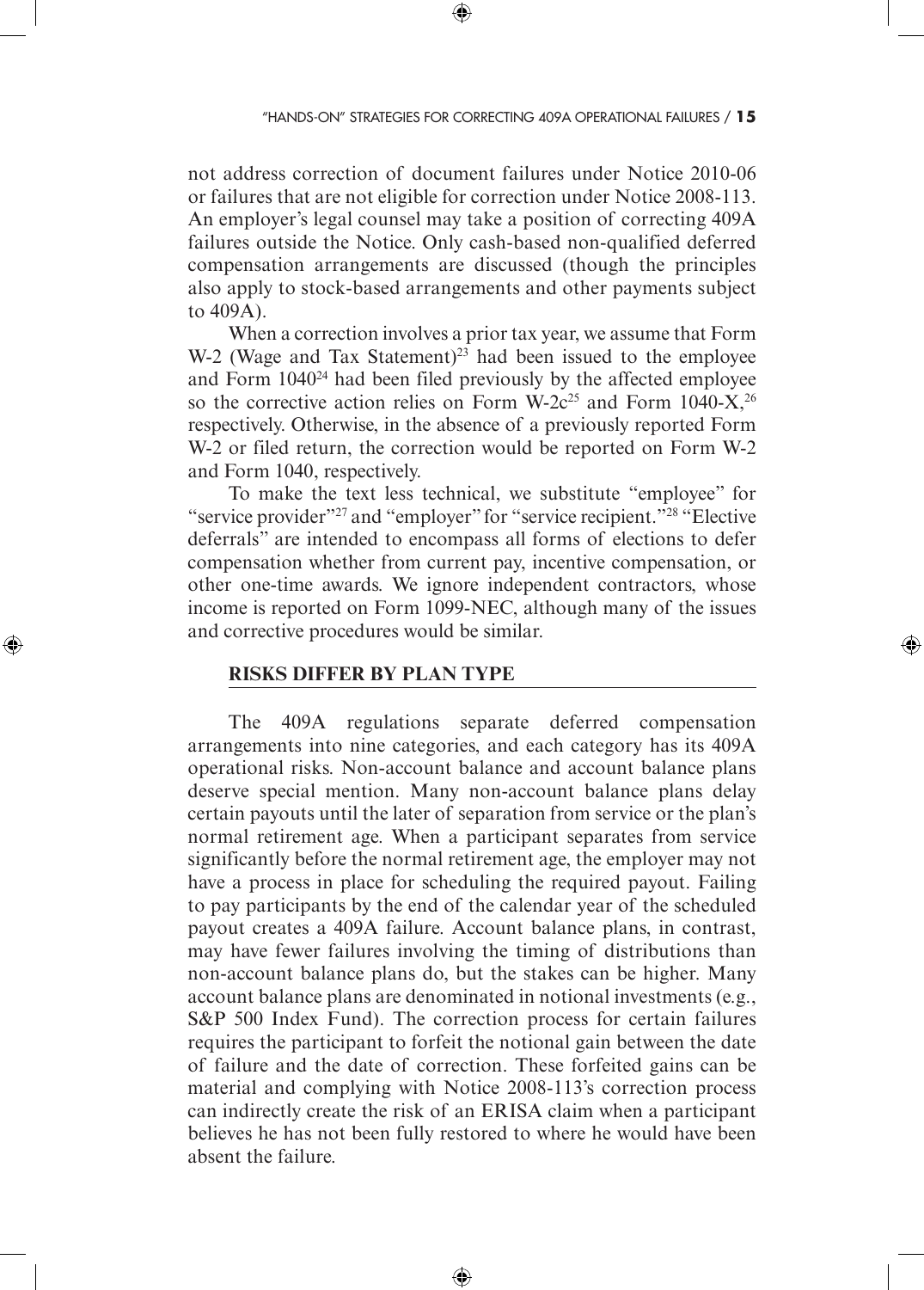#### **CORRECTION CATEGORIES UNDER NOTICE 2008-113**

⊕

Notice 2008-113 generally categorizes operational failures into three categories: excess deferred amounts, erroneous payments, and 30 day/six-month failures. The meaning of these labels is not always obvious.

For example, excess deferred amounts are not limited to elective deferrals. Instead, excess deferred amounts encompass any instance of paying an employee too late or too little or withholding more than requested from the employee's taxable compensation. In other words, the employee received too little taxable pay. This includes elective deferrals processed for more than the amount elected or earlier than the scheduled date.

Erroneous payments encompass only certain instances of paying an employee either too much or too early. Notice 2008-113 appears to use "incorrect payment" and "failure to defer" interchangeably with "erroneous payment."

Six-month and 30-day failures are a separate category of accelerated payments and require separate correction procedures. Six-month failures are payments that do not comply with the required delay for paying specified employees<sup>29</sup> when separation from service triggers the payment.30 Thirty-day failures are payments that do not comply with the 30-day limit on non-elective early payment within the *same* tax year as the scheduled payment. If amounts are paid more than 30 days early, but in a tax year different from the scheduled tax year, the payment is not a 30-day failure in the context of Notice 2008-11331 and would require corrective action as an erroneous payment.

⊕

#### **THRESHOLD REQUIREMENTS**

⊕

Certain requirements apply to any relief available under Notice 2008-113. For example, both the employer and the employee must attach notices (409A Relief Notices) of the 409A failure to the federal income tax return for the tax year in which the failure was discovered. Notice 2010-80 (paragraph III.H) eliminated the requirement for employees' notices for same year corrections (although a Notice continues to be required for the employer's tax return).<sup>32</sup> There are three similar but not identical formats for the 409A Relief Notices required under Notice 2008-113.

1. Employer's notice for corrections under Section IV—Notice 2010-80, Section III.H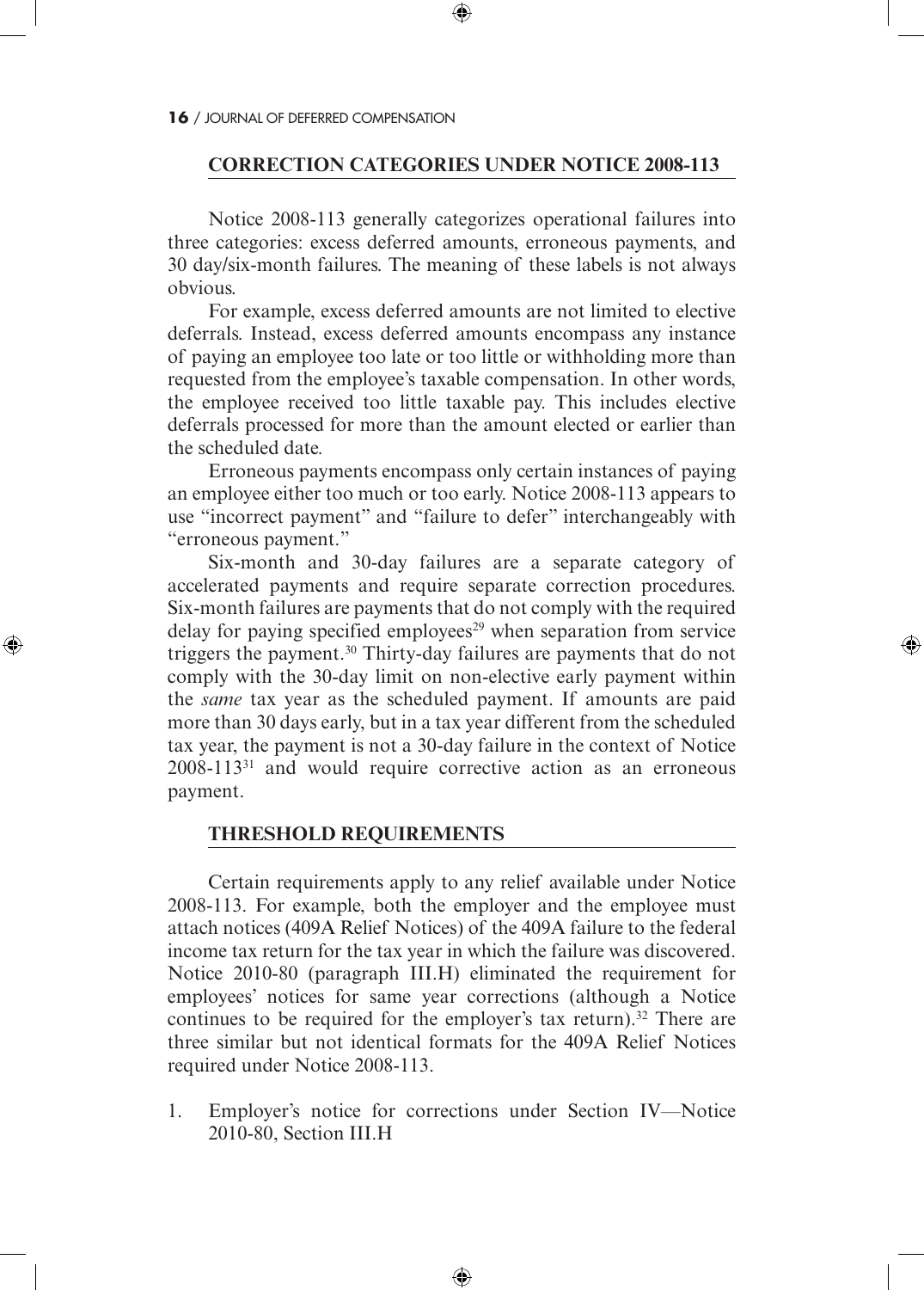2. Employer's notice for corrections under Sections V, VI, and VII—Notice 2008-113, Section IX.B.1

⊕

3. Employee's notice for corrections under Sections V, VI, and VII—Notice 2008-113, Section IX.B.2

For corrections in which the employee repays the employer, the employee is to repay the gross amount to the degree that the employer has not recovered amounts previously withheld from the federal or state governments.<sup>33</sup> For example, the employer generally cannot recover federal income tax or Additional Medicare Tax withheld in a previous tax year. Employees may not understand why the correction process requires them to repay an amount greater than the net amount they received. The reasoning is that income tax withholding for a previous tax year has resulted in a lower amount due when the employee filed the tax return for that year, converted an amount due to a refund, or increased a refund. Each of these scenarios has improved or will improve, the employee's cash position. If the employer cannot recover the income tax withholding, the money must come from the employee to complete the correction. Employers may be tempted to pay the employee additional amounts, but any such additional compensation will not be treated as a repayment required under Notice 2008-113.34

⊕

⊕

Although filing 409A Relief Notices and requiring the repayment of certain gross amounts are often the most significant threshold requirements, there are others. Employers must take commercially reasonable steps to avoid a recurrence of the failure.<sup>35</sup> No relief is available to employees under examination by IRS<sup>36</sup> or employees whose employers are experiencing a financial downturn.<sup>37</sup> Finally, "next year corrections" are not available to insiders, defined as officers, beneficial owners, or directors.<sup>38</sup> For next year corrections for noninsiders, eligible employees must have been non-insiders for the entire failure year and the entire correction year.<sup>39</sup> However, insider status should be carefully considered as a participant who may presently be treated as a non-insider may have been entitled to the benefit as an insider.

#### **OVERVIEW OF THE CORRECTION PROCESS**

Subject to our introductory paragraph regarding ascertaining the relevant facts relating to the need for a possible correction, Step 1 is reviewing eligibility for relief under Notice 2008-113 and its threshold requirements. The most relevant requirement is often the determination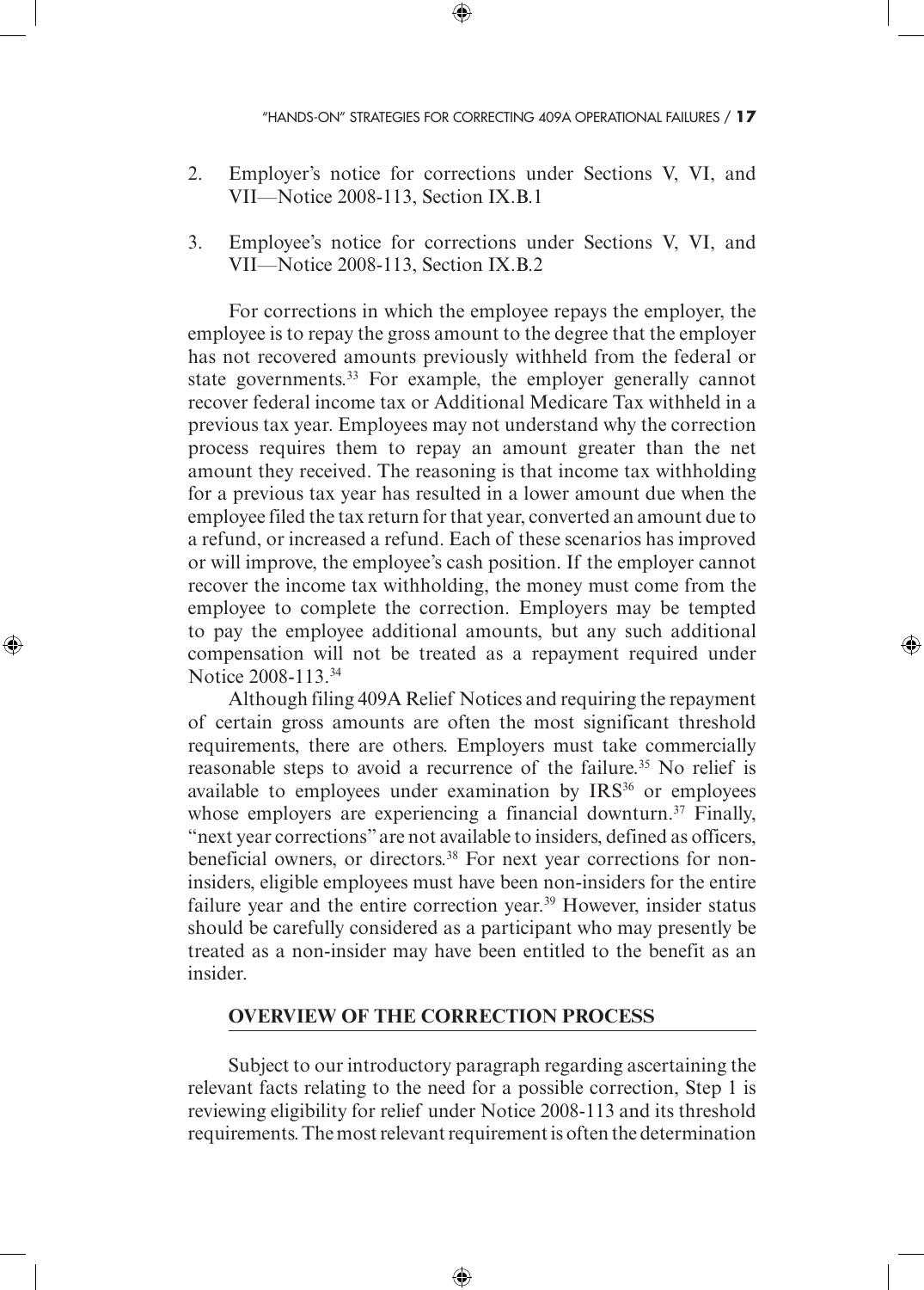of whether all corrected amounts can be processed by the end of the second year following the year that the failure occurred—if not sooner. Step 2 is collecting the relevant information. Step 3 is determining which of the eleven sections in Notice 2008-113 applicable to specific failures applies, or whether additional alternatives outside of the Notice 2008-113 relief should be considered. Step 4 is working with the payroll department and benefits department (and possibly other advisors) to implement the correction process specific to the failure. Although it is beyond the scope of this article, the reader should also be mindful to be prepared to discuss any corrective action with an executive's tax or financial advisor as they are sure to inquire as to why the corrective action may be necessary.

⊕

#### **COLLECTING THE INFORMATION**

⊕

Determine the amount and timing of what the employees should have received and what the employee did receive in each applicable tax year. Each tax year is treated separately for corrective action. For example, a six-month failure may reflect incorrect payments in two different tax years, and the correction process for each year may be different. Next, determine whether the employee was an insider. Then determine whether the overpayment or underpayment in each tax year was less than the IRC Section 402(g) limit for the year. Finally, determine whether the six-month delay or 30-day rule applies.

⊕

#### **DETERMINE THE APPROPRIATE SECTION**

There are 12 combinations of three failure types and four correction types within Notice 2008-113. Because two of the scenarios share correction procedures, there are 11 sections instead of 12. As discussed earlier, the three failure types are excess deferred amounts, erroneous payments, and six-month/30-day failures. The four correction types are same year corrections, next year corrections for non-insiders, limited amount corrections, and other corrections.

|                             | <b>Excess Deferrals</b> | <b>Erroneous Payments</b> | Six-Month/30-Days |
|-----------------------------|-------------------------|---------------------------|-------------------|
| Same Year                   | Section IV.C            | Section IV.A              | Section IV.B      |
| Next Year<br>(Non-Insider)  | Section V.D             | Section V.B               | Section V.C       |
| Limited Amount Section VI.C |                         | Section VI.B              | Section VI.B      |
| Other                       | Section VII.D           | Section VII.B             | Section VII.C     |

♠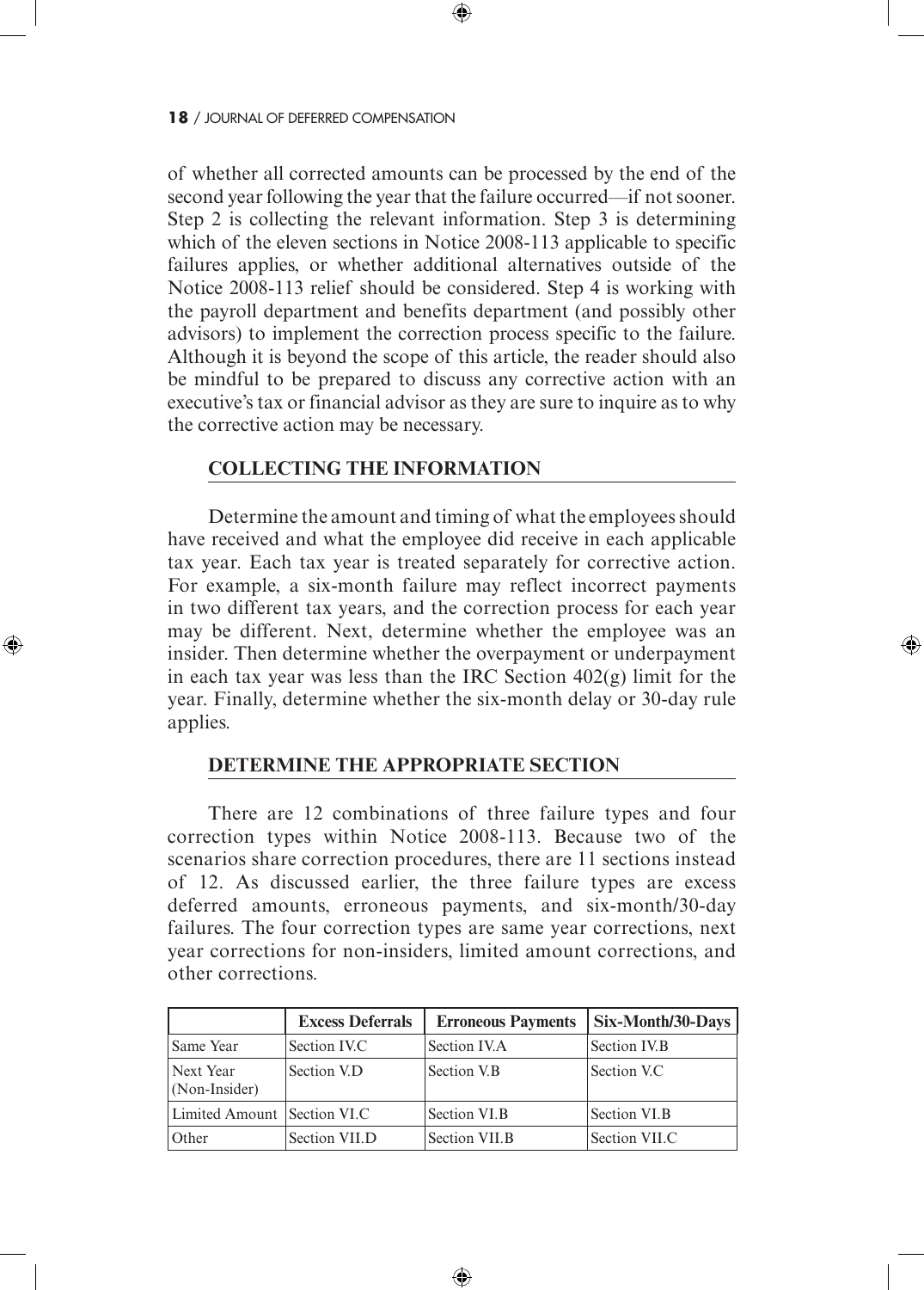#### **THEMES IN NOTICE 2008-113**

⊕

Notice 2008-113 treats each year separately and does allow for alternative corrective procedures to be "stacked" to provide appropriate relief. For example, a failure to timely pay an annuity (i.e., an excess deferral) that should have started two years ago could result in relief under some combination of V.D (next year for non-insiders), VI.C (limited amount), and VII.D (other corrections). Current year amounts can be paid by year-end without resulting in a failure. Likewise, an erroneous payment of an annuity that started two years ago could result in relief under some combination of IV.A (corrected during the current taxable year of the failure), V.B (corrected in the taxable year immediately following the failure year for non-insiders), VI.B (limited amounts that are not properly deferred or are paid prematurely), and VII.B (other corrections).

The limited amount threshold (IRC Section 402(g) limit— \$19,500 for 2021) applies to the amount of failure within a given year. For example, a failure to pay an annuity of \$1,000 per month results in an underpayment of \$12,000 per year, which would be under the applicable 402(g) limit and thus correctable under Section VI.B of Notice 2008-113.

⊕

Interest crediting (including earnings) and notional investment gains are different and are sometimes treated differently. For example, same year correction of excess (elective) deferrals requires insiders to forfeit gains,<sup>40</sup> but the employer may pay interest on late amounts due to the employee to reflect the time value of money.<sup>41</sup> As discussed earlier, notional gains in account balance arrangements can be significant. Shielding the employee (both insiders and non-insiders) from notional losses is permissible under all sections, whereas the requirement to forfeit notional gains varies by section. For example, excess deferrals can be paid to an employee even when the amount exceeds the related account balance because of notional losses.42 Likewise, employers are not required to adjust account balances for notional losses that would have occurred absent an accelerated payment<sup>43</sup> or reflect losses in corrections of excess deferrals.44 As a practical matter, employers rarely penalize employees for losses in correcting 409A failures.

A failure in a particular year may qualify for more than one type of relief. For example, an excess deferral for a non-insider might qualify for both a next year correction and a limited amount correction.45 The employer then weighs the pros and cons of the alternatives. A next year correction avoids the 20 percent additional tax (Form W-2 box 12 code  $Z$ <sup>46</sup> but does not allow the employer to reflect notional gains or credit interest on the corrected amount.47 A limited amount correction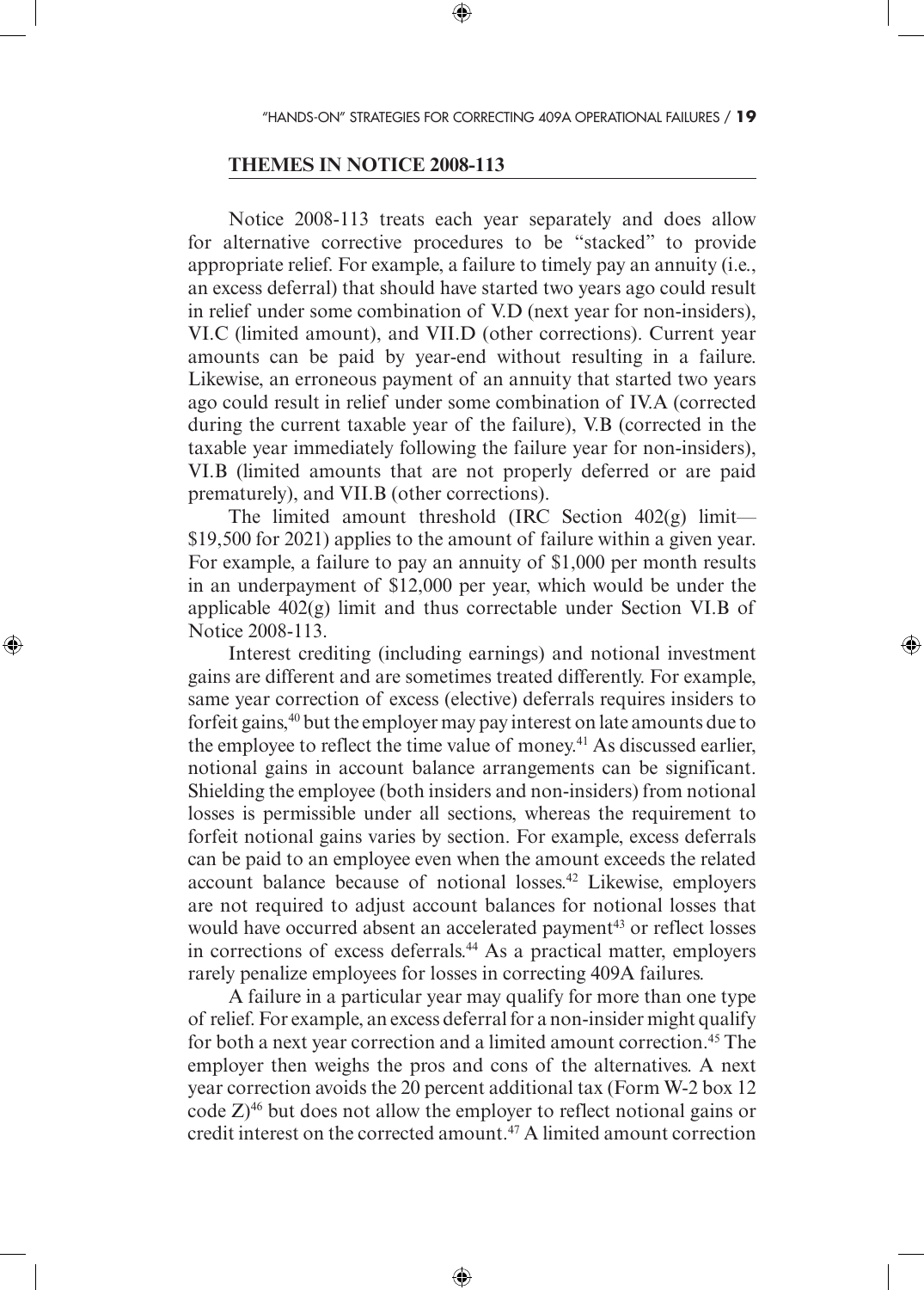does allow the employer to reflect notional gains<sup>48</sup> or credit interest on the corrected amount but triggers a 20 percent additional tax on the corrected amount.49 As in all corrections under Notice 2008-113, the employer may disregard losses.<sup>50</sup>

⊕

A failure over more than one year may require multiple forms of relief. For example, in 2022 an employer discovers an excess deferral of \$1,000 per month starting January 1, 2020, to a non-insider. Amounts that should have been already paid in 2022 may be paid by year-end without failing 409A. Amounts that should have been paid in 2021 may qualify for next year (2022) correction for non-insiders (Section V.D) or correction of a limited amount (Section VI.C if under \$19,500 for 2021,). Amounts that should have been paid in 2020 may qualify for other corrections (Section VII.D).

Navigating these different sections of Notice 2008-113 can be confusing. Whereas Notice 2008-113 organizes the corrections by type of correction (i.e., same year, next year, limited amount, or other), the correction process is easier to understand when grouped by type of correction (i.e., excess deferral, erroneous payment, or six month/30 day). For this reason, it is important to map out the improper deferral or payment to assess which correction method may be most appropriate. We start with excess deferrals (e.g., amounts that should have been paid out or not deferred) because they are the most common failures. As discussed earlier, non-account balance arrangements that defer benefit commencement dates to the later of the normal retirement date or separation from service are vulnerable to this operational failure when the employer does not have a system of scheduling the benefit commencement date for deferred vested participants.

⊕

#### **EXCESS DEFERRALS IN GENERAL**

⊕

Excess deferrals under Notice 2008-113 include all situations in which the employer owes the employee more money based on an improper deferral of taxable compensation. The four types of excess deferral corrections vary according to how much the employer pays (i.e., whether the payment includes interest crediting or notional gains that have been earned), the reporting year for Form W-2c (i.e., failure year or corrected payment year), and whether the Form W-2c includes code Z in box 12.

#### **Same Year Correction of Excess (Elective) Deferrals (IV.C)**

This situation may be the simplest failure to address. Same year corrections of excess deferrals are limited to elective deferrals, where the employer's payroll organization has reduced the participant's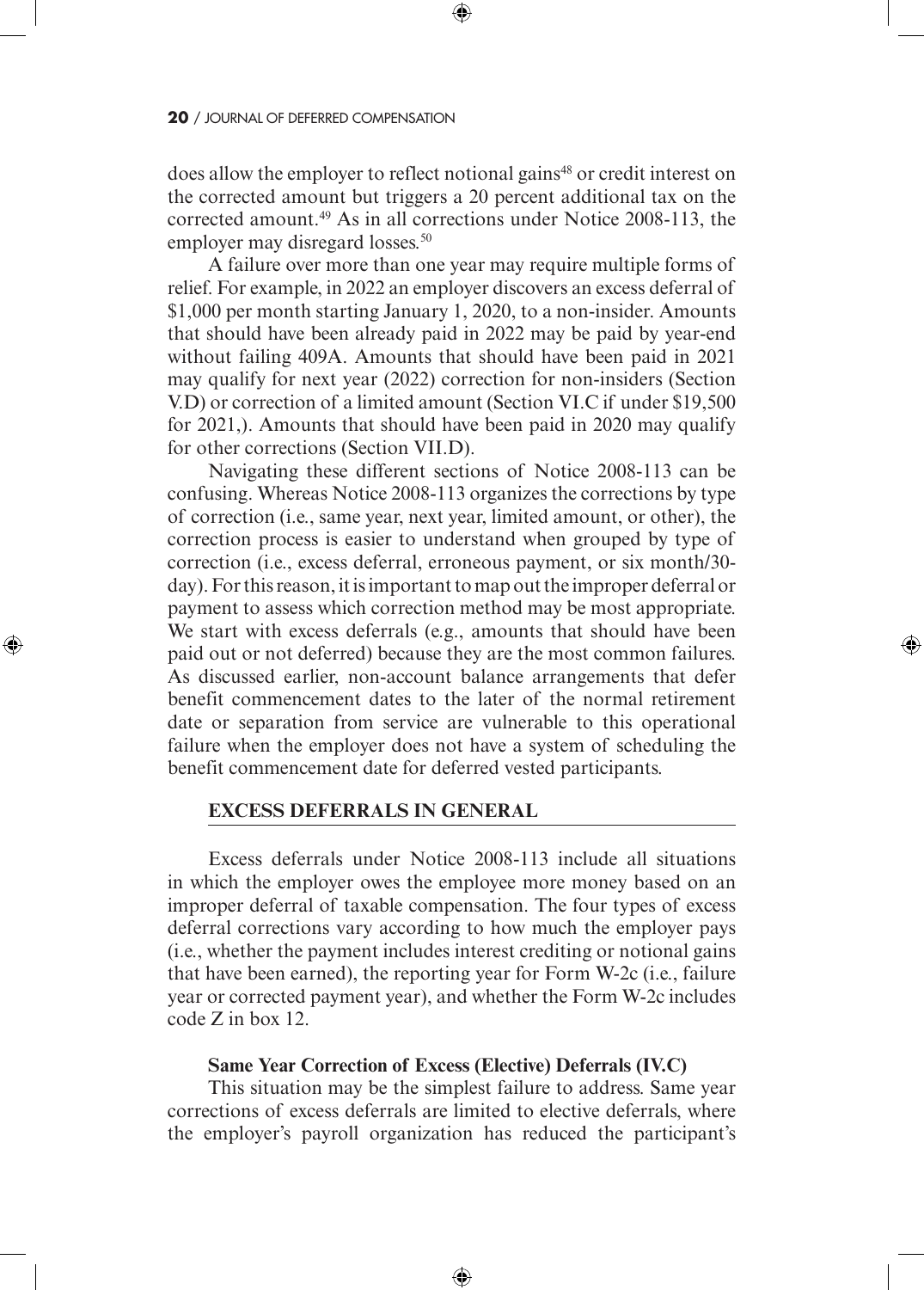#### "Hands-On" Strategies for Correcting 409A Operational Failures / **21**

current compensation by an amount more than the participant's elected amount. The participant received too little current pay and the employer owes the participant money. To correct the failure, the employer pays the employee by the end of the year in which the excess deferral took place. Employers may pay interest on the late amount, but insiders forfeit investment gains attributable to the delayed payment date.<sup>51</sup> Form W-2 reflects the amount paid without code Z in box 12. For non-elective arrangements (i.e., situations where the employee/participant does not elect to defer a particular amount of taxable compensation), late payment by the employer within the same calendar year qualifies as timely payment.<sup>52</sup>

⊕

#### **Next Year Correction of Excess Deferrals for Non-Insiders (V.D)**

Only non-insiders are eligible for this correction process.<sup>53</sup> To correct the failure, the employer pays the employee by the end of the year following the year in which the failure occurred. Employers may not pay interest on the late amount to anyone to whom the failure relates,<sup>54</sup> and the affected participants will forfeit investment gains attributable to the delayed payment date.55 Form W-2 for the year of the correction payment reflects the amount paid without code Z in box 12.56

⊕

#### **Correction of Limited Amount Excess Deferrals (VI.C)**

⊕

Only aggregated underpayments of less than the IRC Section 402(g) limit for the failure year are eligible for this relief. The aggregation applies to underpayments to an individual participant from all 409A plans of the same 409A aggregation category (e.g., all non-account balance plans that are sponsored by the employer).<sup>57</sup> For example, an employer failed to pay a non-account balance SERP benefit of \$1,000 per month beginning on January 1, 2020, and discovers the failure in 2021. Because the \$12,000 in excess deferrals is less than the Section  $402(g)$  limit of \$19,500 for 2020, the failure qualifies as a limited amount. If the employer had failed to pay a second non-account balance SERP benefit of \$1,000 per month beginning on January 1, 2020, the combined total of  $$24,000$  would exceed the Section  $402(g)$ limit and would not qualify as a limited amount.<sup>58</sup>

To correct a limited amount excess deferral, the correcting payment must be made by the end of the second year after the year of the failure (i.e., the year during which the payment should have been made).<sup>59</sup> The employer may include interest or notional gain<sup>60</sup> on the late payment (or the employee's earnings allocable to the late payment may be forfeited), but the correcting payment is reported on Form W-2 for the correcting payment year with code  $Z$  in box 12.<sup>61</sup>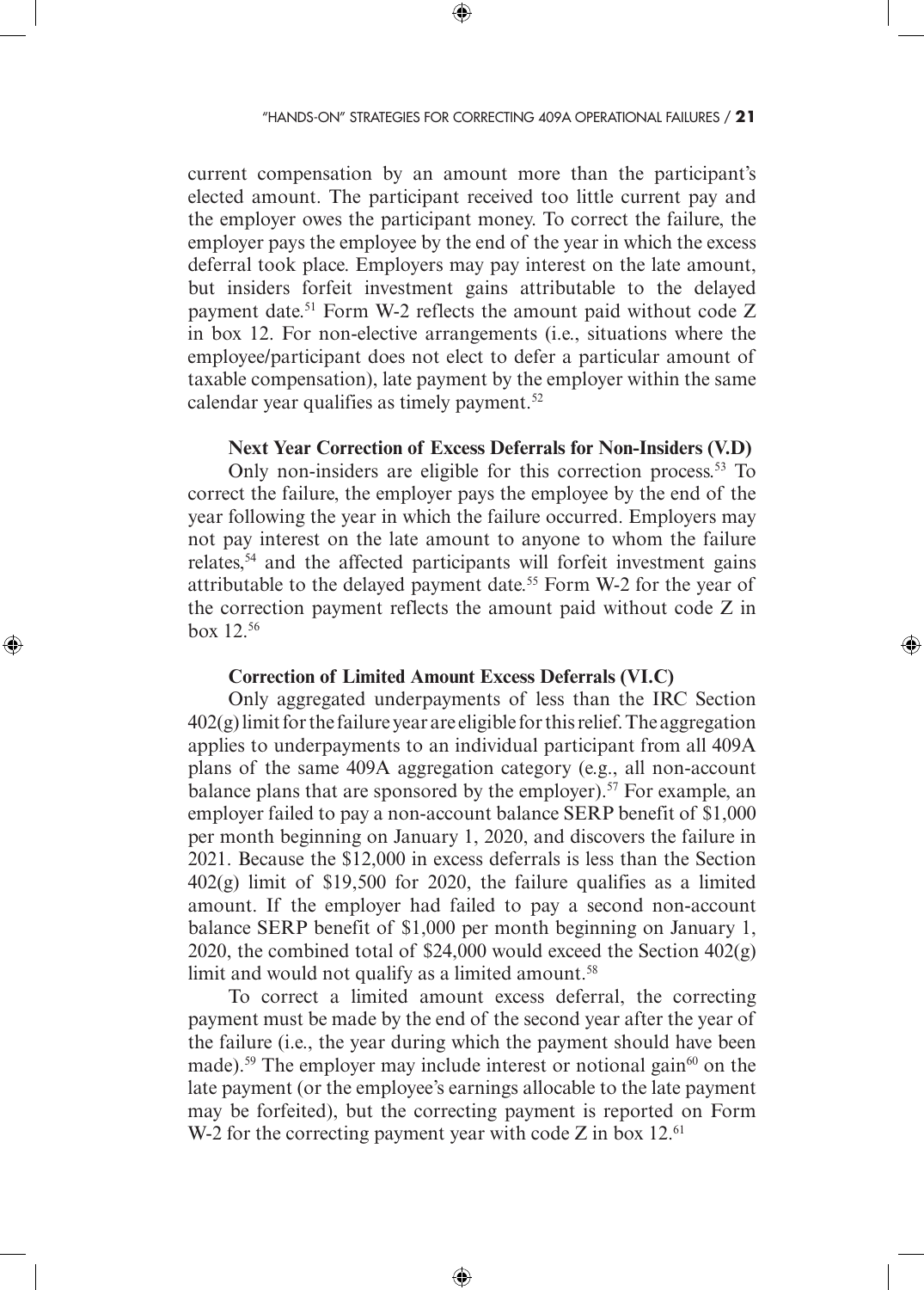#### **Excess Deferrals—Other Failures (VII.D)**

Excess deferrals relating to other failures can also be corrected if, under the terms of the plan and any applicable deferral election, an amount of deferred compensation under the plan should have been paid or made available to the employee during the employee's taxable year, or an amount is treated as deferred compensation under the plan that should have been paid or made available to the employee during the employee's taxable year, but such amount erroneously is not paid or made available to the employee. To correct these types of excess deferrals, the correcting payment must be made by the end of the second taxable year after the taxable year in which the failure occurred.62 The employer may *not* include interest or notional gain on the late payment, $63$  and the correcting payment is reported on Form W-2c for the *failure* year with code Z in box 12.<sup>64</sup> It is also important to note that following the corrective payment, the participant's remaining account balance must be adjusted for earnings (e.g., earnings credited on the excess deferrals should be forfeited) and the account balance may be adjusted for losses retroactive to the date the excess amount was incorrectly credited to the employee's account or otherwise incorrectly treated as deferred under the plan. This adjustment must be made on or before the last day of the employee's taxable year in which such an amount was paid to the employee.<sup>65</sup>

⊕

⊕

#### **ERRONEOUS PAYMENTS IN GENERAL**

⊕

Erroneous payments under Notice 2008-113 include most situations in which the employee received taxable compensation and owes the employer money. Exceptions to the repayment obligation include corrections of six-month and 30-day failures, which have separate requirements. The four types of erroneous payment corrections vary according to whether the employee repays the amount, whether the employee pays interest, whether any notional gains that would have been earned are credited to the account balance, the tax effect of the repayment, the reporting year for Form W-2c (i.e., failure year or repayment year), and whether the Form W-2c includes code Z in box 12. Non-insiders may be eligible for more lenient repayment schedules if the correction is in the same year<sup>66</sup> or year following the failure.<sup>67</sup>

Employers often seek ways to facilitate the repayment of erroneous payments. Employers may reduce other compensation that would have been paid to the employee, but that other compensation is included in income.<sup>68</sup> If the employer pays the employee an amount intended as a substitute for the repayment, the originally deferred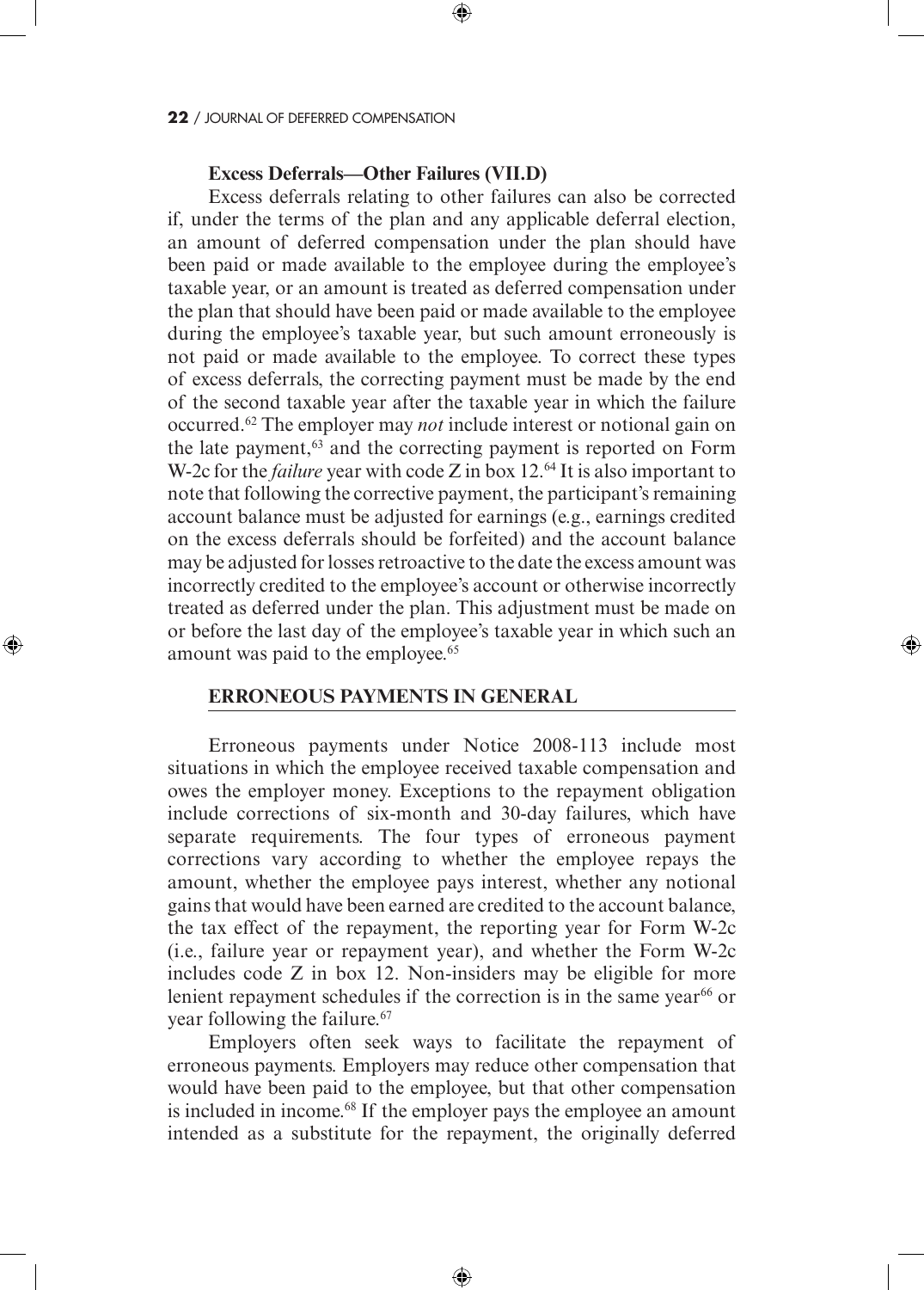amount will not be treated as having been repaid and the violation may be treated as continuing.<sup>69</sup>

⊕

Repayments are for the gross amount unless the employer has made a tax correction on Form 941-X to recover the amount of taxes withheld on the amount erroneously paid.<sup>70</sup> Generally, employers may correct federal income tax withholding errors only if the errors are discovered in the same calendar year that the wages are paid. Employers may correct Social Security Tax and Medicare Tax for the past three years, but any Additional Medicare Tax paid in past years must be addressed by correcting the individual tax return.

## **Same Year Correction of Erroneous Payment (IV.A)**

Same year corrections of erroneous payments require repayment by the employee in the year during which the erroneous payment was made, and insiders pay interest on amounts that exceed the 402(g) limit (short term AFR for the month of mistaken payment prorated for days outstanding).<sup>71</sup> It is noteworthy that if repayments by non-insiders would result in financial hardship to the employee, the employee and employer may enter into an agreement permitting repayment (with interest) over an up to 24-month period from the due date of the employee's federal income tax return for the year (including extensions).<sup>72</sup> For account balances with notional investments, missed gains can be restored to the account balance.73 Form W-2 for the taxable year of the erroneous payment does not need to reflect the mistaken payment,74 and repayment by the employee is neither deductible nor included in basis.

⊕

⊕

# **Next Year Correction of Erroneous Payment to Non-Insider (V.B)**

Correction of an erroneous payment in the year following the year of the erroneous payment to a non-insider requires the employee to repay the amount with interest.75 The account balance may reflect gains that were missed because of the erroneous payment.76 Assuming the payment is reflected in the Form W-2 for the failure year, no W-2c for the failure year is required. The employee takes an "above the line" deduction for the repayment (exclusive of the interest), $^{77}$  but it is not clear how this deduction would be reported on Form 1040, Schedule 1, Part II. The scheduled payment is included in the employee's taxable income in the year when paid.

A special rule applies when the scheduled payment is properly payable in the year following the year of the erroneous payment (i.e., the same year as the year of correction). In this situation, no repayment is required, but the employee is required to pay interest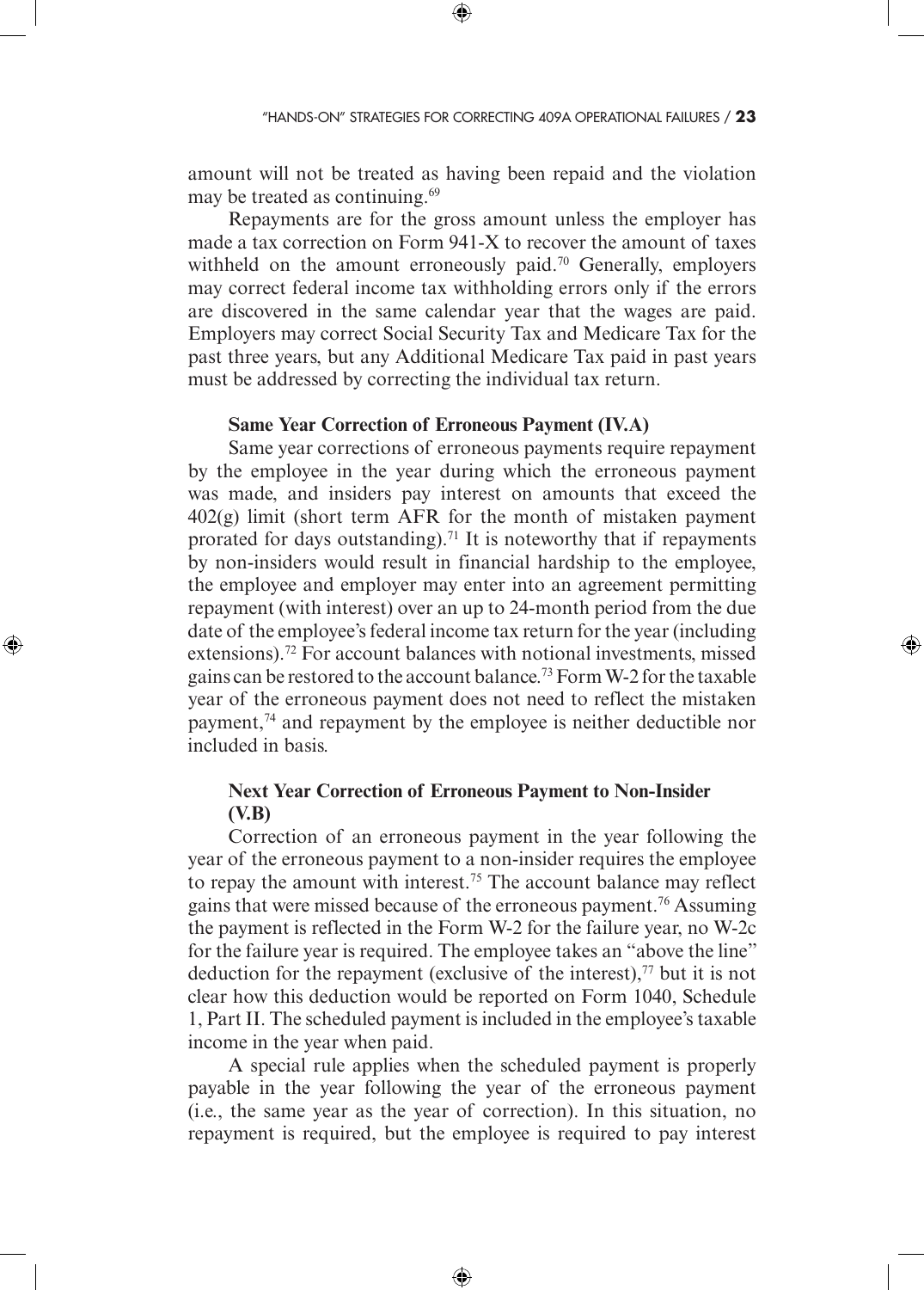on the erroneous payment from the date of the erroneous payment to the repayment date.78 The erroneous payment remains reportable on Form W-2 in the year paid.79 No payment is made at the time the correct payment should have been made. This corrective procedure is not available if the payment relates to erroneous payment to a specified employee in violation of the 6-month delay following separation from service.<sup>80</sup>

⊕

## **Correction of Erroneous Payment of Limited Amount (VI.B)**

Correction of an erroneous payment of a limited amount does not require the employee to repay the amount or pay interest. Instead, Form W-2c for the failure year reflects code Z in box 12, which triggers the 20 percent additional tax on the erroneous payment. $81$ 

In this context, erroneous payments under this corrective procedure include both six-month failures and 30-day failures.<sup>82</sup> Furthermore, it appears that erroneous payments that qualify for next year correction of amounts paid to insiders count toward the threshold for the aggregated amounts.<sup>83</sup> The threshold applies to only the applicable tax year and the applicable aggregation category (e.g., elective account balance arrangements).

⊕

## **Erroneous Payments—Other Failures (VII.B)**

⊕

Corrections of other erroneous payments (excluding payments before completion of the six-month delay for specified employees) require repayment by the employee,<sup>84</sup> and insiders pay interest on the payments.85 For account balances with notional investments, missed gains can be restored to the account balance.<sup>86</sup> The employee is required to pay the additional 20 percent tax for the year in which the amount is included in income but is not required to pay the premium interest tax.87 A corrective Form W-2c for the failure year reflects code Z in box 12. The repayment amount is non-deductible, but the amount is included in basis.<sup>88</sup> Presumably, this tax basis is recovered first-infirst-out, consistent with the example in proposed Treasury Regulation Section 1.457-12(d)(5)(iii).

## **SIX-MONTH AND 30-DAY FAILURES IN GENERAL**

Six-month and 30-day failures generally require a different correction process than other failures where the employee has been paid an amount that should have been (or continued to have been) deferred. Notice 2008-113 reserves some of the harshest treatment for these failures by forcing the forfeiture of any notional gains that would have been earned absent the premature payment. This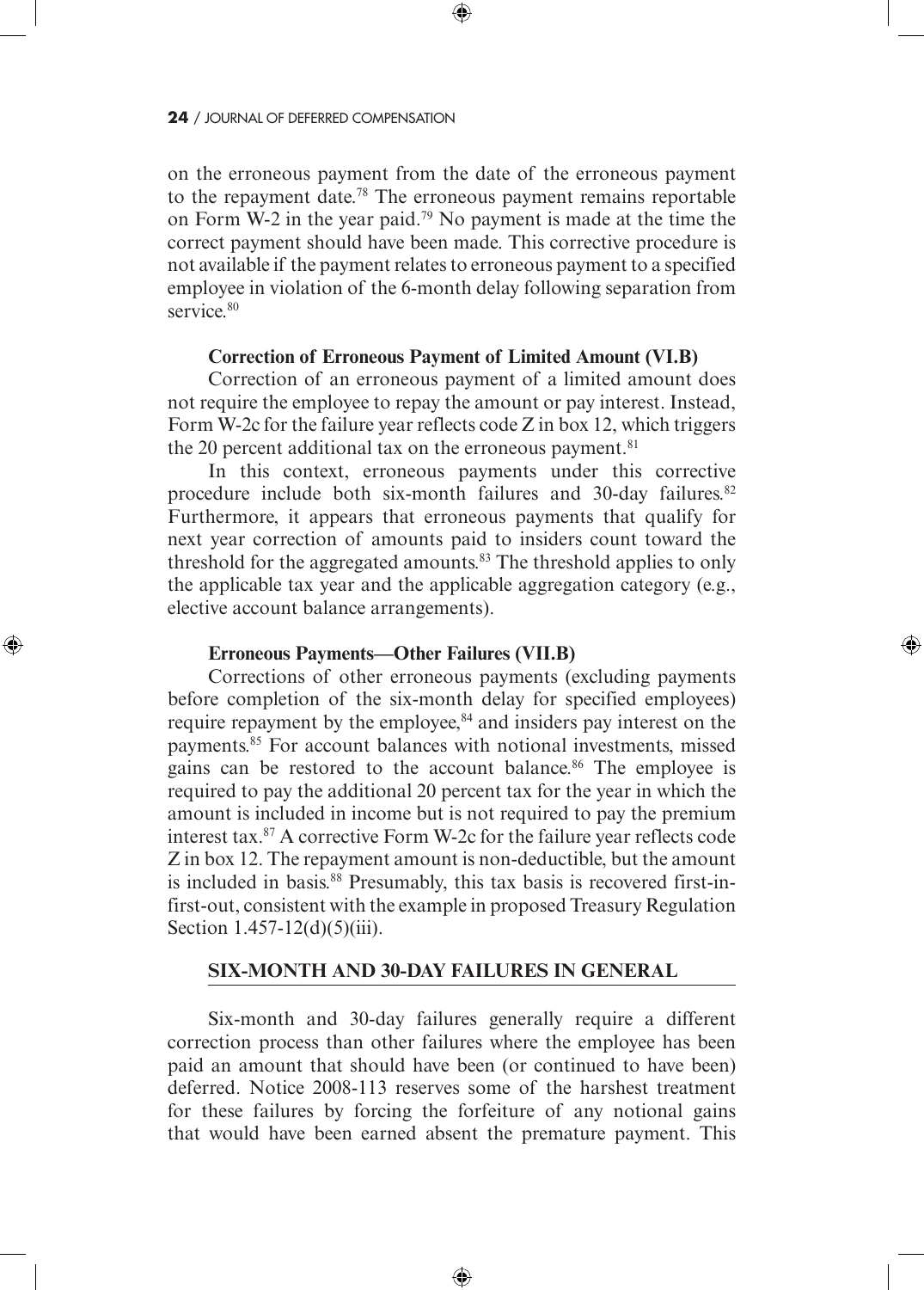is particularly important in account balance plans denominated in notional investments during rising stock markets.

⊕

Certain plans include a universal six-month delay for payments triggered by separation from service for all participants in the plan, usually to avoid the administrative effort of identifying specified employees each year. A careful reading of the scope of the correction procedures for six-month failures suggests that a six-month failure in such a plan may not need to be corrected under the correction procedures for six-month failures unless the benefit "would have been payable less than six months after the service provider's separation from service if the service provider had not been a specified employee."89 Thus, for example, if no benefits under the plan could be paid before 6 months after separation from service, there may be a basis to conclude that a 6-month failure for specified employees has not occurred. However, informal conversations with both current and former IRS staff indicate that this may not have been their intention. Absent additional guidance, a six-month failure should follow the correction procedures for six-month failures even when the plan features a universal sixmonth delay for payments triggered by separation from service.

The four types of six-month/30-day corrections vary according to whether the employee is required to repay the incorrect amount, Form W-2c reporting, and the tax treatment of any repayment. Unless the correction is for a limited amount, correction requires repayment (without interest), a delay in the timing of the originally scheduled benefit (to reflect the number of days of early possession of the benefit), and forfeiture of any notional gains. Correction of limited amounts follows the process for corrections of erroneous payments of limited amounts, where no repayment is required.

⊕

⊕

# **Same Year Correction of Six-Month and 30-Day Failures (IV.B)**

Same year corrections of six-month and 30-day failures require repayment by the employee, but without interest.<sup>90</sup> For account balances with notional investments, employees forfeit any missed gains.<sup>91</sup> Form W-2 does not reflect the mistaken payment, and repayment by the employee is neither deductible nor included in basis.<sup>92</sup>

For early payments that are repaid before the originally required payment date, the new payment date should reflect a delay equal to the number of days that the specified employee held the money before the originally scheduled payment date.<sup>93</sup> For example, a specified employee separates from service on December 15, 2008, so that the payment is due on July 1, 2009. The employer erroneously pays the specified employee the amount of deferred compensation on March 1, 2009 (122 days before the original payment due date). Employer discovers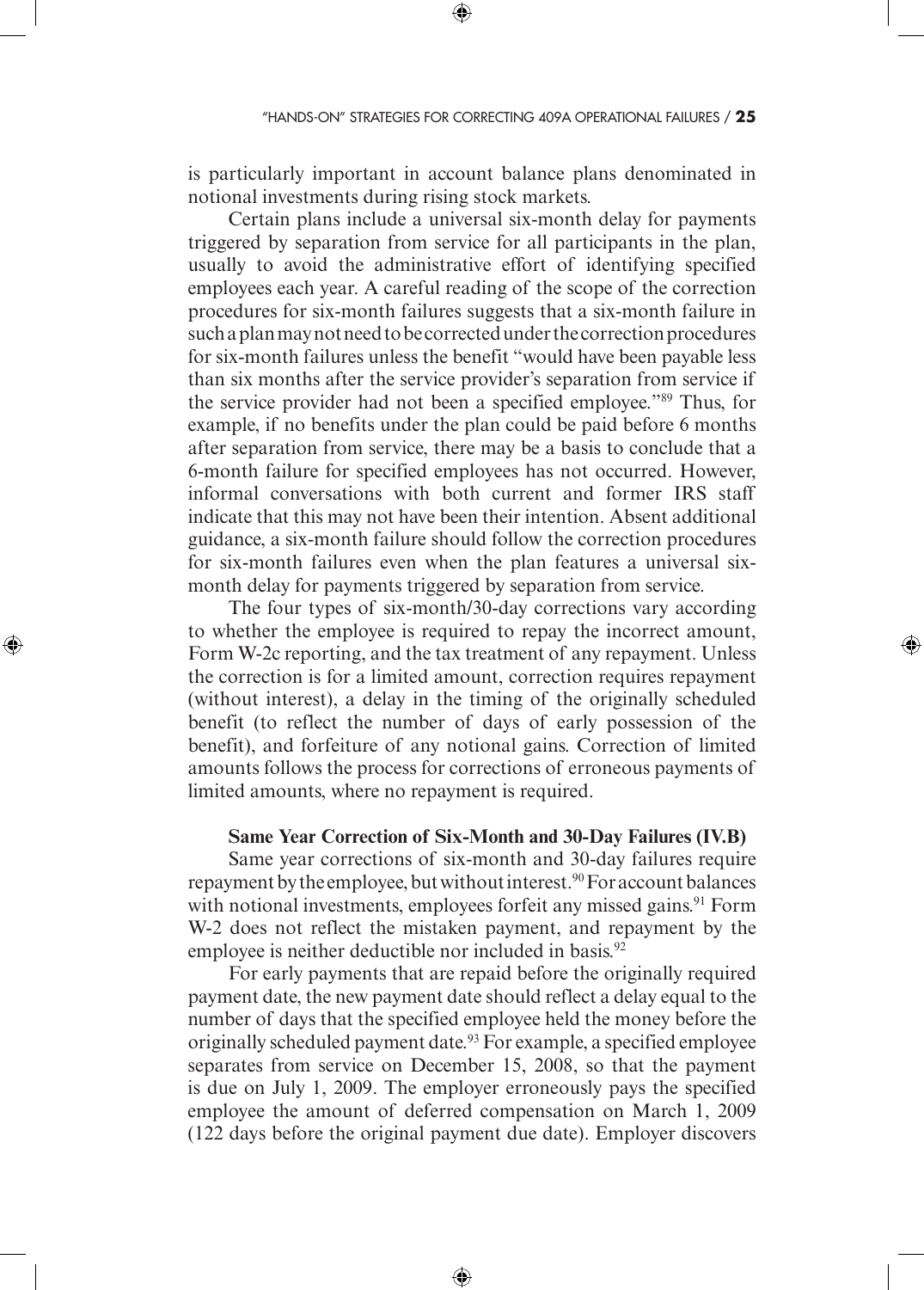⊕

the error on May 1, 2009, and the specified employee repays the amount to the employer on June 1, 2009 (92 days after the erroneous payment and before the originally scheduled payment date). Provided that immediately after such repayment the specified employee has a legally binding right to receive the repaid amount from the employer on October 1, 2009 (92 days after July 1, 2009, original payment due date) and the employer does not repay the amount to the specified employee before that date, the specified employee will not be treated as having failed to comply with 409A and the terms of the plan and the applicable deferral election solely as a result of the early payment.<sup>94</sup>

⊕

# **Next Year Correction of Six-Month and 30-Day Failures for Non-Insiders (V.C)**

Next year corrections of six-month and 30-day failures are very similar to same year corrections and require repayment by the employee without interest.<sup>95</sup> For account balances with notional investments, employees forfeit any missed gains.<sup>96</sup> The mistaken payment remains reported on Form W-2 for the failure year and no code  $Z$  is required.<sup>97</sup> A new payment date reflects a delay equal to the number of days that the employee held the money before the originally scheduled payment date.98 If the repayment and the ultimate payment occur in the same year, then repayment is non-deductible, and the ultimate payment is not taxable.99 If the repayment and the ultimate payment occur in different years, then the employee receives an above-the-line deduction for the repayment and the ultimate payment is reported on Form W-2.100

⊕

# **Correction of Limited Amount Six-Month and 30-Day Failures (VI.B)**

Corrections of limited amount six-month and 30-day failures<sup>101</sup> follow the same process as correction of erroneous payments of a limited amount and do not require the employee to repay the amount or pay interest. Instead, Form W-2c for the failure year reflects code Z in box 12, which triggers the 20 percent additional tax on the erroneous payment.102

# **Other 30-Day Failures and Six-Month Failures (VII.C)**

Corrections of other six-month and 30-day failures require repayment by the employee without interest.103 For account balances with notional investments, employees forfeit any missed gains.<sup>104</sup> The mistaken payment requires a code  $Z$  on the W-2c for the failure year.<sup>105</sup> A new payment date reflects a delay equal to the number of days that the employee held the money before the originally scheduled payment date.106 The employee receives no deduction for the repayment but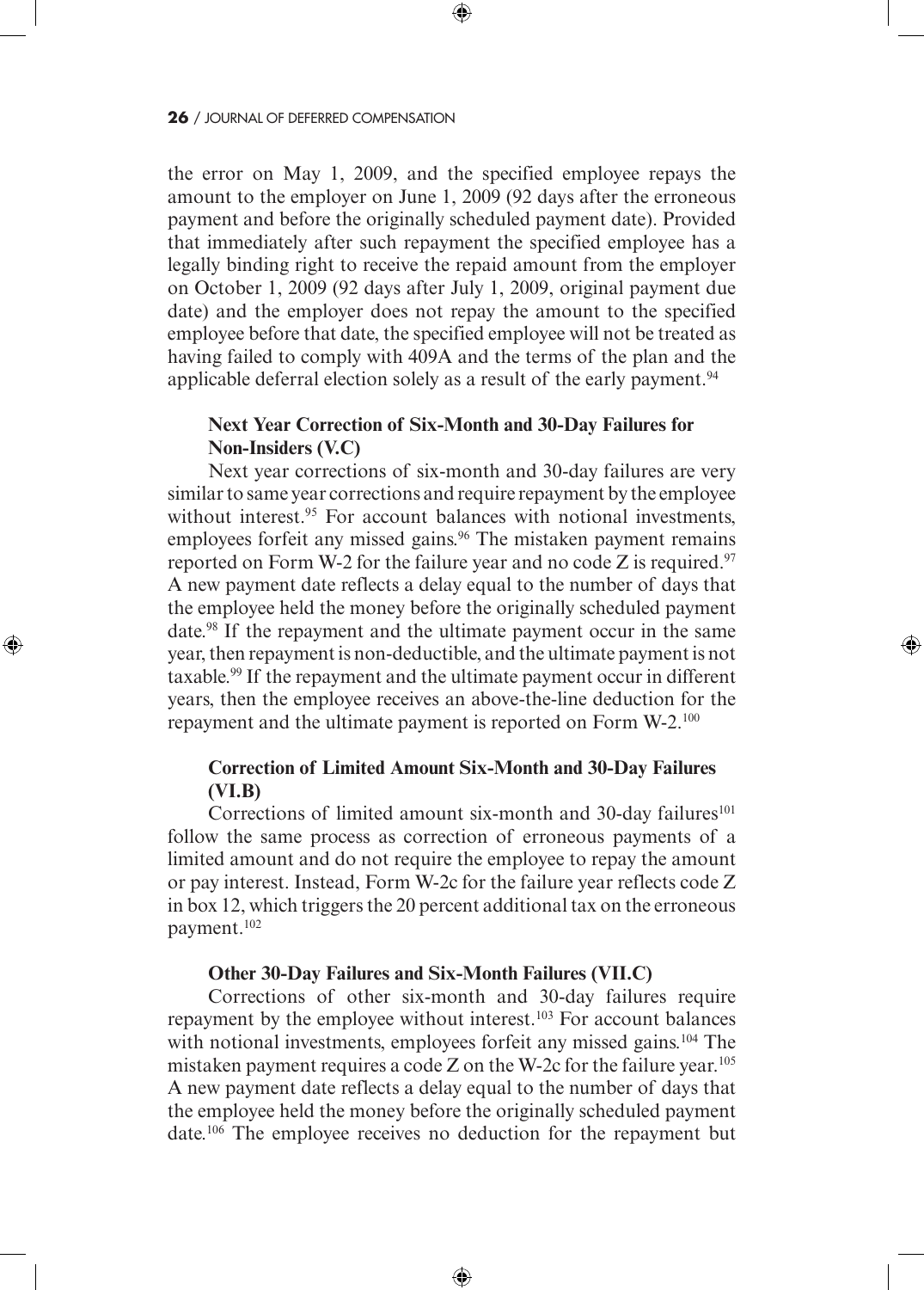is treated as having previously included the repayment amount in income.107

⊕

## **Additional Comments**

While Notice 2008-113 can prove helpful for several erroneous payment situations, it is not unusual for employers to discover errors encompassing periods before the preceding two years to which the relief in Notice 2008-113 will not apply. While addressing those issues is beyond the scope of this article, the authors and other practitioners are mindful of the significant tax penalties that can result from falling outside of Notice 2008-113. In those situations, employers will want to evaluate other tax positions (e.g., open tax years, constructive receipt rules, etc.) before reconciling to paying the fairly draconian penalties that may otherwise apply.

# **SUMMARY**

Timing is important when correcting 409A operational failures. Correcting within the same year is the least burdensome, and all corrections must be made by the end of the second year following the failure for an employer and employee to avail themselves of the generous relief under IRS Notice 2008-113. Although the requirements for relief under Notice 2008-113 may seem onerous, especially for unintentional administrative errors, the potential relief from the full effect of 409A penalties can be significant.

⊕

# **NOTES**

⊕

- 1. Treas. Reg. § 1.409A-6.
- 2. For purposes of Notice 2008-113, an employee is an insider with respect to an employer if the employee is a director or officer of the employer or is directly or indirectly the beneficial owner of more than 10 percent of any class of any equity security of the employer, determined in accordance with the rules of the Securities and Exchange Commission under  $\S$  16 of the Securities Exchange Act of 1934, as amended, 15 USC 78p, without regard to whether the employer has any class of equity securities registered under § 12 of such Act, 15 USC 78l. *See* 17 CFR § 240.16a-1(a) (beneficial owner) and (f) (officer). In the case of an employer that is not a corporation, such rules are applied by analogy. IRS Notice 2008-113, Section III.G.
- 3. Treas. Reg. § 1.409A-1(i).
- 4. IRS Notice 2010-80, Section III.H.
- 5. Preamble to Proposed Treas. Reg. § 1.409A-4, Section III.B.1, footnote 2.

- 6. Treas. Reg. § 1.409A-1(a)(2).
- 7. Treas. Reg. § 1.409A-1(a)(5).
- 8. Treas. Reg. § 1.409A-1(a)(2)(vii).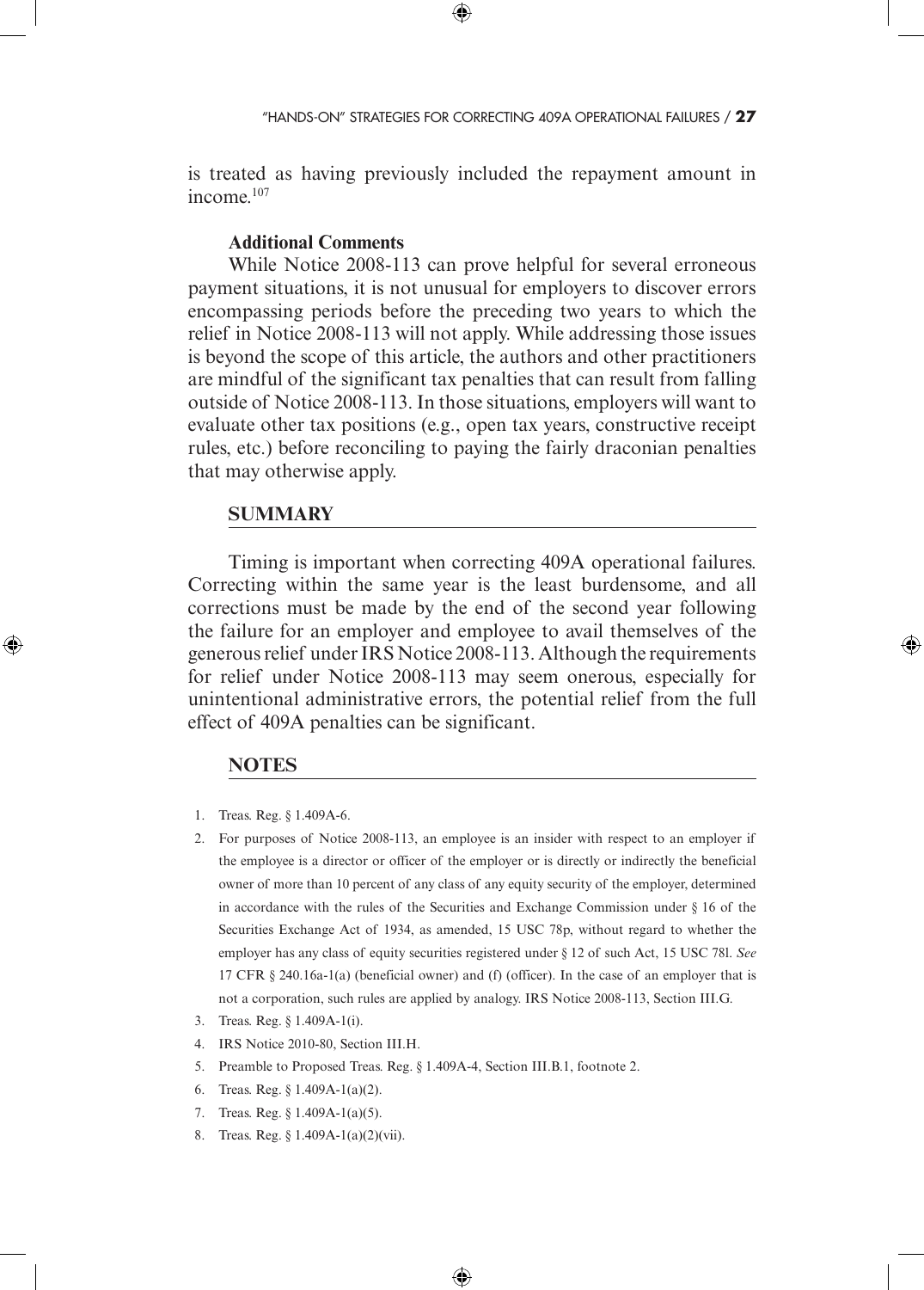- 9. Treas. Reg. § 1.409A-1(b)(4).
- 10. Treas. Reg. § 1.409A-1(a)(4).
- 11. Treas. Reg § 1.409A-6(a)(4).
- 12. Treas. Reg § 1.409A-3(d).
- 13. Treas. Reg § 1.409A-3(j)(4)(ii).
- 14. Treas. Reg § 1.409A-3(j)(4)(v).
- 15. Treas. Reg § 1.409A-3(j)(4)(iv).
- 16. Treas. Reg § 1.409A-3(j)(4)(vii).
- 17. Treas. Reg § 1.409A-3(j)(4)(vi).
- 18. Treas. Reg, § 1.409A-3(j)(4)(viii).
- 19. Although it is beyond the scope of this article, plan designs and related plan provisions that contemplate distributions following a change in control or plan termination may prove quite helpful in avoiding improper payment situations. *See, e.g*., Treas. Reg § 1.409A-3(j)(4)(ix)(B), Treas. Reg. § 1.409A- 3(j)(4)(ix)(C).

⊕

- 20. Treas. Reg. § 1.409A-3(d).
- 21. Treas. Reg § 1.409A-3(b).
- 22. Treas. Reg. § 1.409A-3(j)(4)(xiv).
- 23. Form W-2 is annual form for each employee (or former employee) that reports taxable income, FICA wages, and withholding.

⊕

- 24. Form 1040 is the individual income tax return.
- 25. Form W-2c is a correction of Form W-2.
- 26. Form 1040-X is a correction of Form 1040.
- 27. Treas. Reg. § 1.409A-1(f).
- 28. Treas. Reg. § 1.409A-1(g).
- 29. Treas. Reg. § 1.409A-1(i).
- 30. Treas. Reg. § 1.409A-3(i)(2).
- 31. IRS Notice 2008-113, Sections V.C.2(a) and VII.C.2(a).
- 32. IRS Notice 2010-80, Section III.H.
- 33. IRS Notice 2010-06, Section XIII.A.
- 34. *Ibid*.

⊕

- 35. IRS Notice 2008-113, Section III.B.
- 36. IRS Notice 2008-113, Section III.C.
- 37. IRS Notice 2008-113, Section III.F.
- 38. IRS Notice 2008-113, Section III.G.
- 39. IRS Notice 2008-113, Section V.A.
- 40. Insiders are subject to an adjustment for earnings retroactive to the date the excess amount was incorrectly credited to the employee's account or otherwise incorrectly treated as deferred under the plan, provided that such adjustment must be made on or before the last day of the employee's taxable year in which such amount was incorrectly treated as deferred compensation under the plan. The employer may but is not required to adjust for earnings for non-insiders. IRS Notice 2008-113, Section IV.C.3.

- 41. IRS Notice 2008-113, Section IV.C.4 (last sentence in the example).
- 42. IRS Notice 2008-113, Section IV.C.3.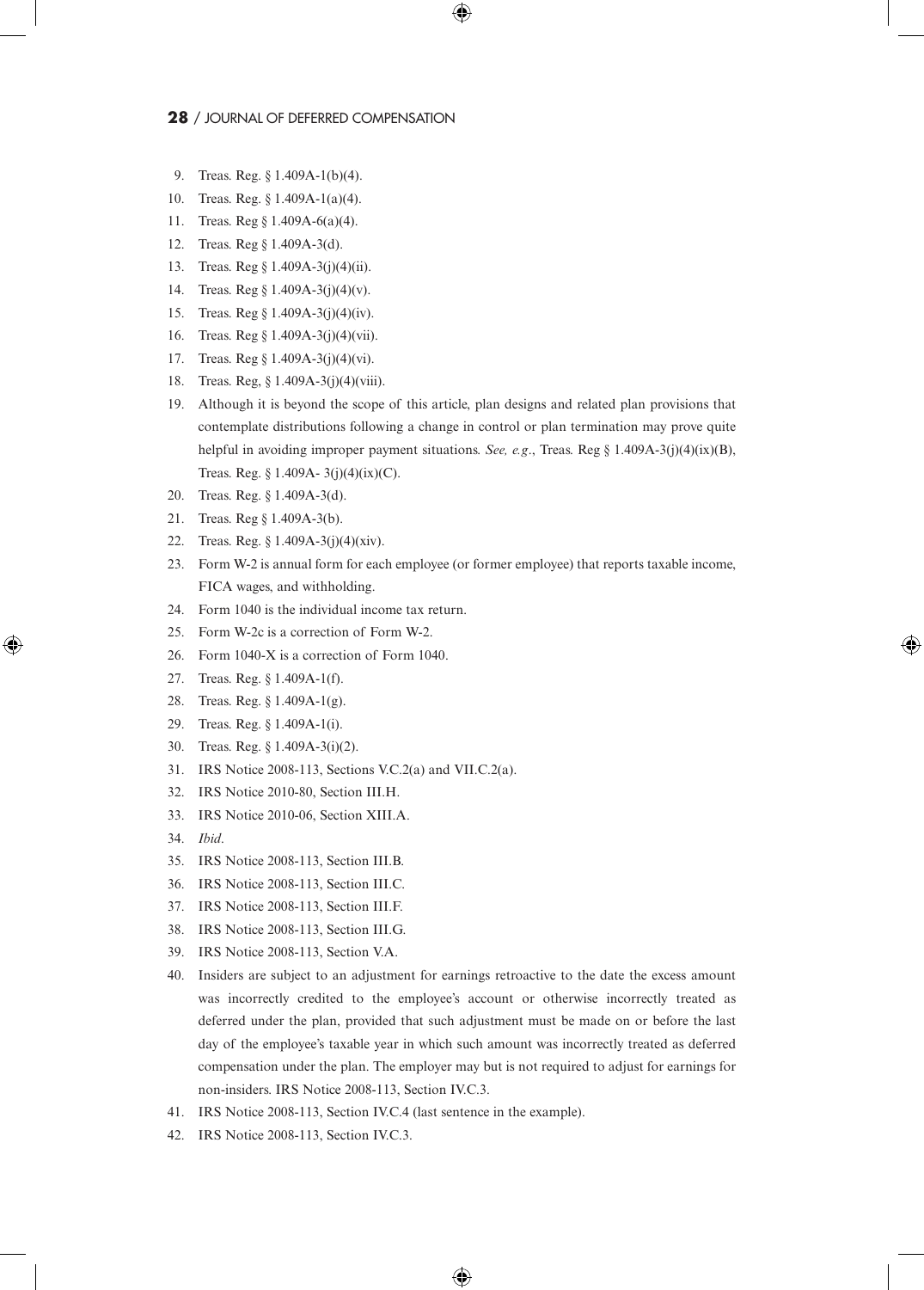#### "Hands-On" Strategies for Correcting 409A Operational Failures / **29**

43. For erroneous payments, see Section IV.A.4 (and example 1 in Section IV.A.5), Section V.B.4, and SectionVII.B.4. For six-month and 30-day failures, *see* Section IV.B.4, Section V.C.4, and Section VII.C.4. Corrections of limited amounts (Section VI) do not require repayment, so adjusting for notional losses is not relevant.

⊕

- 44. For excess deferrals, see Section IV.C.3, Section V.D.3, Section VI.C.4, and Section VII.D.4.
- 45. IRS Notice 2008-113, Section V.A and Section VI.A.
- 46. IRS Notice 2008-113, Section V.D.
- 47. IRS Notice 2008-113, Section V.D.3 and Section V.D.4.
- 48. IRS Notice 2008-113, Section VI.D.
- 49. IRS Notice 2008-113, Section VI.C.3.
- 50. *Ibid*.

⊕

- 51. IRS Notice 2008-113, Section IV.C.3.
- 52. Treas. Reg. § 1.409A-3(d).
- 53. IRS Notice 2008-113, Section V.A.
- 54. IRS Notice 2008-113, Section V.D.2(d).
- 55. IRS Notice 2008-113, Section V.D.3.
- 56. IRS Notice 2008-113, Section V.D.4.
- 57. IRS Notice 2008-113, Section VI.C.2(c).
- 58. While some employers may have wanted to attempt to rely upon the exclusion of payments up to the  $402(g)$  limit (e.g., \$19,500 of the \$24,000 in payments), Notice 2008-113 anticipated that approach and notes that to rely upon the  $402(g)$  limit as a correction, the amount paid or made available to the employee cannot exceed the limit on elective deferrals that would apply to a qualified plan under Section  $402(g)(1)(B)$  for the year of the operational failure. Thus, this  $402(g)$  relief will apply only if any erroneous payments under the plan, in the aggregate, of amounts that otherwise should have been treated as deferred compensation concerning the employee during the taxable year (or should have continued to be deferred compensation during the taxable year), do not exceed the limit on elective deferrals that would apply to a qualified plan under § 402(g)(1)(B) for such year. IRS Notice 2008-113, Section VI.B.

↔

- 59. IRS Notice 2008-113, Section VI.C.2(d).
- 60. IRS Notice 2008-113, Section VI.C.4.
- 61. IRS Notice 2008-113, Section VI.C.3.
- 62. IRS Notice 2008-113, Section VII.A.
- 63. IRS Notice 2008-113, Section VII.D.4.
- 64. IRS Notice 2008-113, Section VII.D.3.
- 65. IRS Notice 2008-113, Section VII.D.4.
- 66. IRS Notice 2008-113, Section IV.A.2(b).
- 67. IRS Notice 2008-113, Section V.
- 68. IRS Notice 2008-113, Section III.E.
- 69. Whether a payment or a right to a payment acts as a substitute for a payment of deferred compensation is determined based on all the facts and circumstances. However, where the payment of an amount results in an actual or potential reduction of, or current or future offset to, an amount of deferred compensation, or if the employee receives a loan the repayment of which is secured by or may be accomplished through an offset of or a reduction in an amount

♠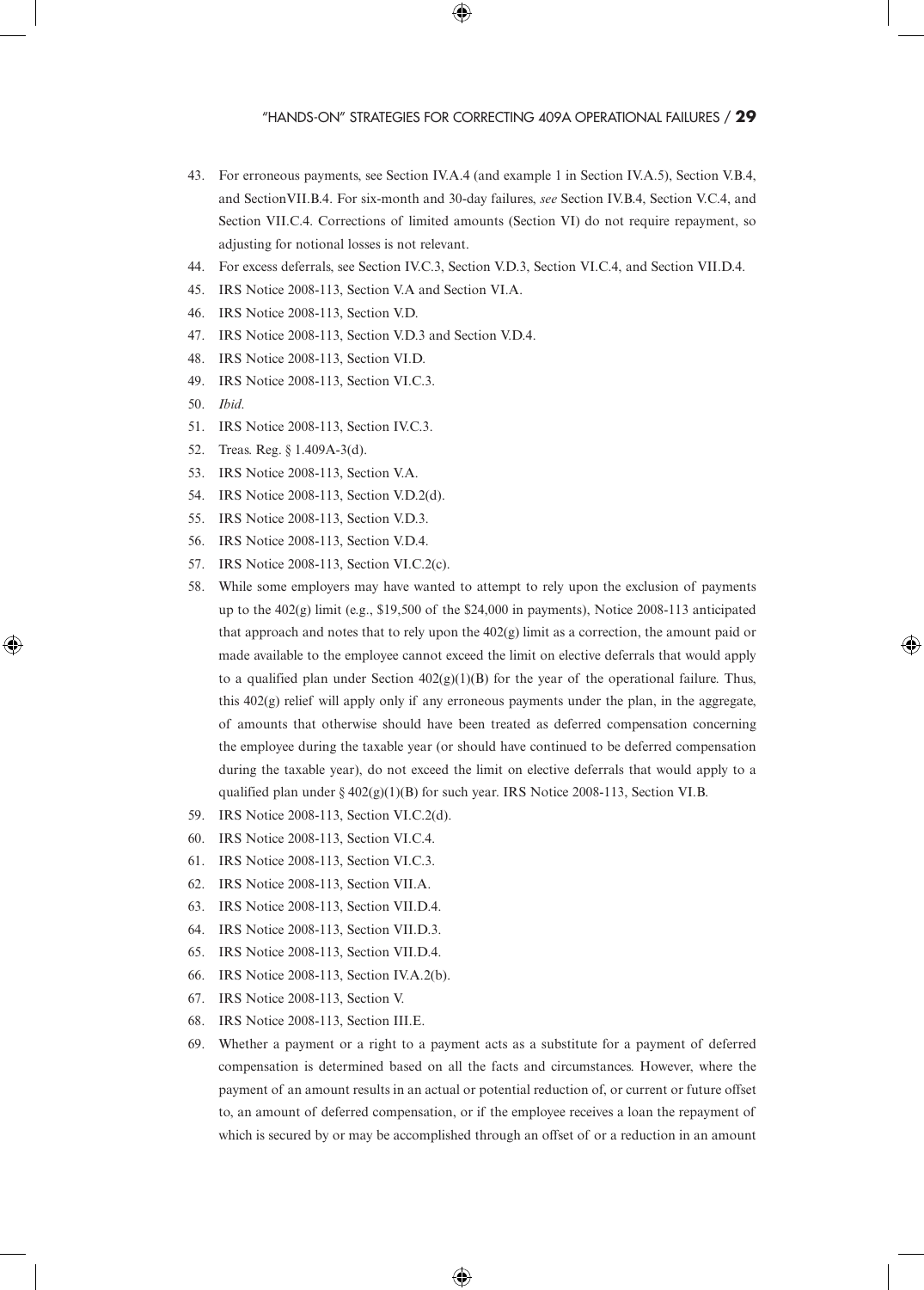deferred under a non-qualified deferred compensation plan, the payment or loan is a substitute for the deferred compensation. The payment of an amount or creation of a new right to a payment proximate to the purported forfeiture or voluntary relinquishment of a right to deferred compensation is presumed to be a substitute for the deferred compensation. Treas. Reg. 1.409A-3(f).

⊕

- 70. IRS Notice 2010-06, Section XIII.A.
- 71. IRS Notice 2008-113, Section IV.A.1(d).
- 72. IRS Notice 2008-113, Section IV.A.2(b).
- 73. IRS Notice 2008-113, Section IV.A.4.
- 74. IRS Notice 2008-113, Section IV.A.3.
- 75. IRS Notice 2008-113, Section V.B.2(b).
- 76. IRS Notice 2008-113, Section V.B.4.
- 77. IRS Notice 2008-113, Section V.B.3.
- 78. IRS Notice 2008-113, Section V.B.2(b).
- 79. IRS Notice 2008-113, Section V.B.3.
- 80. IRS Notice 2008-113, Section V.B.2(a).
- 81. IRS Notice 2008-113, Section VI.B.3.
- 82. IRS Notice 2008-113, Section VI.B.2(a).
- 83. IRS Notice 2008-113, Section VI.B.2(c).
- 84. IRS Notice 2008-113, Section VII.B.2(c).
- 85. IRS Notice 2008-113, Section VII.B.2(d).
- 86. IRS Notice 2008-113, Section VII.B.4.
- 87. IRS Notice 2008-113, Section VII.B.3.
- 88. IRS Notice 2008-113, Section VII.B.5 (last sentence of example).
- 89. IRS Notice 2008-113, Section VI.B.2(a), Section V.C.2(a), and Section VII.C.2(a).

♠

⊕

- 90. IRS Notice 2008-113, Section IV.B.2(b).
- 91. IRS Notice 2008-113, Section IV.B.4.
- 92. IRS Notice 2008-113, Section IV.B.3.
- 93. IRS Notice 2008-113, Section IV.B.2(b).
- 94. IRS Notice 2008-113, Section IV.B.5 (Ex. 1 and 2).
- 95. IRS Notice 2008-113, Section V.C.2(b).
- 96. IRS Notice 2008-113, Section V.C.4.
- 97. IRS Notice 2008-113, Section V.C.3.
- 98. IRS Notice 2008-113, Section V.C.2(c).
- 99. IRS Notice 2008-113, Section V.C.3.
- 100. *Ibid*.

- 101. IRS Notice 2008-113, Section VI.B.2(a).
- 102. IRS Notice 2008-113, Section VI.B.3.
- 103. IRS Notice 2008-113, Section VII.C.2(c).
- 104. IRS Notice 2008-113, Section VII.C.4.
- 105. IRS Notice 2008-113, Section VII.C.3.
- 106. IRS Notice 2008-113, Section VII.C.2(d).
- 107. IRS Notice 2008-113, Section VII.C.3.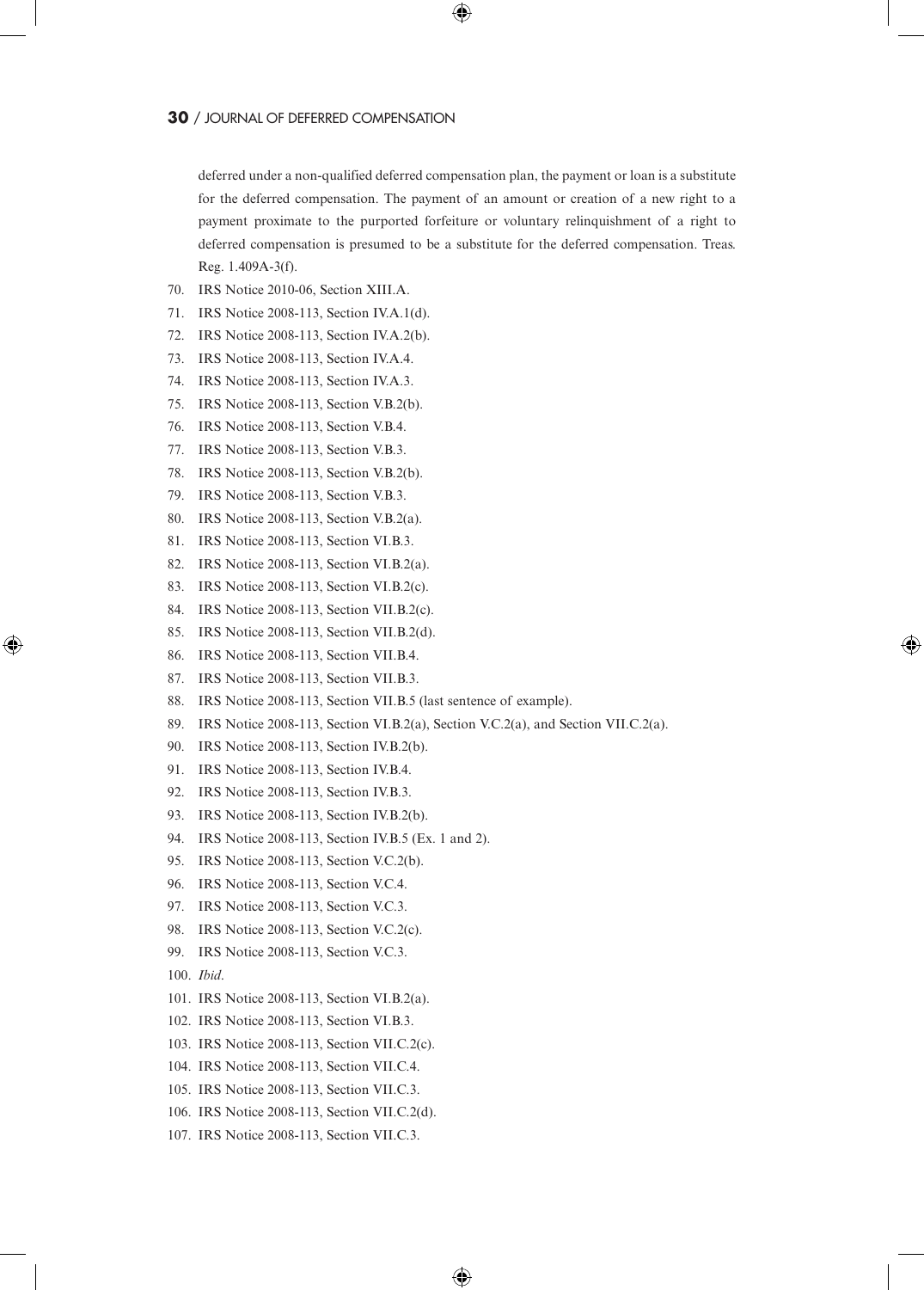# A Profits Interest: Basics

⊕

## **BY BRUCE J. MCNEIL**

⊕

Bruce J. McNeil, Esq. is considered one of the country's foremost experts in the area of executive and deferred compensation. Mr. McNeil testified as an expert before the United States Senate Committee on Finance on executive compensation matters during the ENRON Corporation hearings. He also testified before the ERISA Advisory Council of the Department of Labor as an expert regarding executive and deferred compensation matters.

As an expert, Mr. McNeil was asked to meet with Analysts with the United States Government Accountability Office (the "GAO") in the investigation of non-qualified deferred compensation plans by the GAO at the request of Senator Bernie Sanders. Mr. McNeil was also asked by other Analysts with GAO to meet with them to discuss the impact of mergers and acquisitions on employee benefits.

Mr. McNeil is the author of over 40 books and is the Editor-in-Chief of both the Journal of Pension Planning & Compliance and the Journal of Deferred Compensation: Nonqualified Plans and Executive Compensation, quarterly publications published by Wolters Kluwer and distributed nationally. Mr. McNeil is also the author or co-author of over 100 articles on employee benefits matters. Mr. McNeil is a Fellow of the American College of Employee Benefits Counsel.

⊕

A member of the Bar in multiple jurisdictions, including Washington, D.C. and Minnesota, Mr. McNeil is also admitted to practice in the United States Supreme Court, the United States Tax Court as well as several Courts of Appeal and District Courts. He has been an adjunct professor of law at the University of Minnesota Law School and formerly served with the Employee Plans Technical and Actuarial Division of the Internal Revenue Service in Washington, D.C. He has been listed in Best Lawyers since 2006. Mr. McNeil serves as Chair of the PSCA's Non-Qualified Deferred Compensation Committee, and he is also a member of the Board of Directors of the PSCA.

In a partnership arrangement, a partner may enter into a compensation agreement pursuant to which the partner would receive a percentage of the proceeds from each investment made with the assets of the partnership for serv n a partnership arrangement, a partner may enter into a compensation agreement pursuant to which the partner would receive a percentage of the proceeds from each investment made with the assets of the partnership for services rendered with compensation arrangement frequently occurs with respect to a private equity investment group. In that case, a private equity investment group organized as a limited liability company or partnership will generally grant to the general partner the right to an agreed upon percentage (*e.g.*, 20 percent) of the aggregate net gains of the investment fund.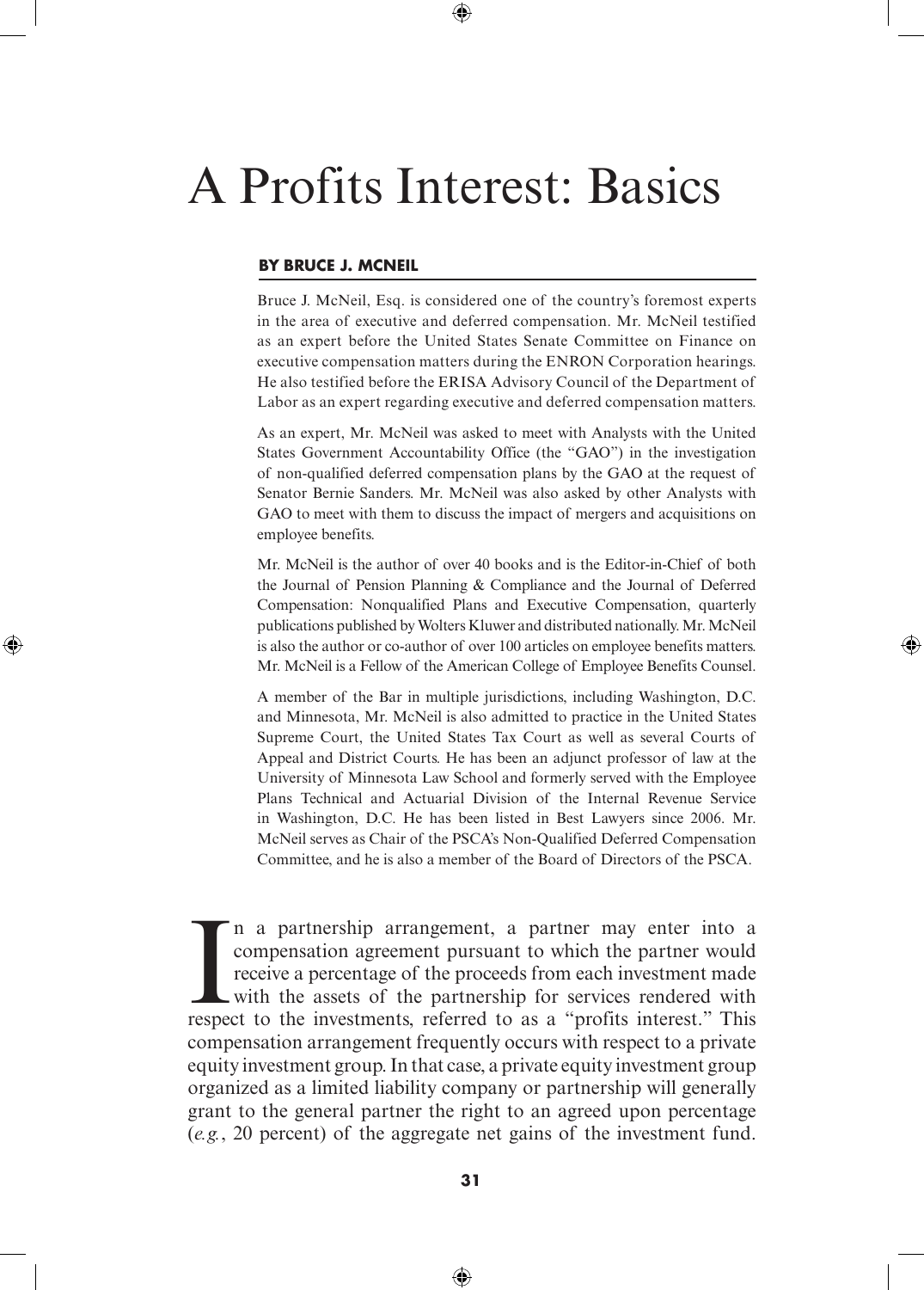⊕

The capital of the other investors will "carry" the general partner during the investment period; so, the agreement with the general partner referred to as the "profits interest" is also known as a "carried interest."

⊕

A private equity investment group will structure the form of the private equity funds based upon one of the four broad categories: (i) direct investment funds; (ii) funds of funds; (iii) parallel funds; and (iv) hybrid funds.

Typically, the sponsor of a direct investment fund will organize the fund as a limited partnership, a limited liability company or other form of pass-through entity for U.S. tax purposes. The fund will have a fixed investment period, for example, seven to 10 years, reflecting the expected holding period of the portfolio investments. Generally, fund investors will allocate capital earmarked for specific private equity funds, in particular, investments within narrow sectors of the market. A direct investment fund also may be structured to invest directly into a specific investment or fund, or may invest a portion of its capital in a funds of funds, or in a parallel vehicle for special investments or for specific types of investors such as tax-exempt investors. Funds of funds is an entity form established for the sole purpose of investing in other private equity funds in order to spread the risk and consequently, the reward. A parallel fund is generally structured in a manner to serve the special tax objectives of a tax-exempt investor or a foreign investor to retain the desired tax consequences. Except as necessary to accommodate those objectives, parallel funds do not differ from other fund prototypes in basic objective investments or expected investment period. A hybrid fund is a fund that merges two or more of the basic categories within a single entity.

⊕

The purpose of a private equity fund will include a wide range of investment categories, such as (i) a venture capital fund or (ii) a leveraged buyout fund. A venture capital fund is probably the most conventional form for a private equity fund. A venture capital fund will invest capital in a privately owned business during the early stages of product or service development. The business initially will generate losses in the expectation of revenue growth and market share and will, consequently, lack the necessary cash flow to rely on more conventional financing sources, such as banks or other institutional lenders. A leverage buyout fund will invest primarily in established businesses with substantial borrowing capacity. In a typical investment, the fund will acquire a controlling interest in the business in order to develop the business and sell the business at a later date of the fund's choosing. The fund will usually organize a corporate acquisition vehicle, which then will acquire the stock or assets of the portfolio company.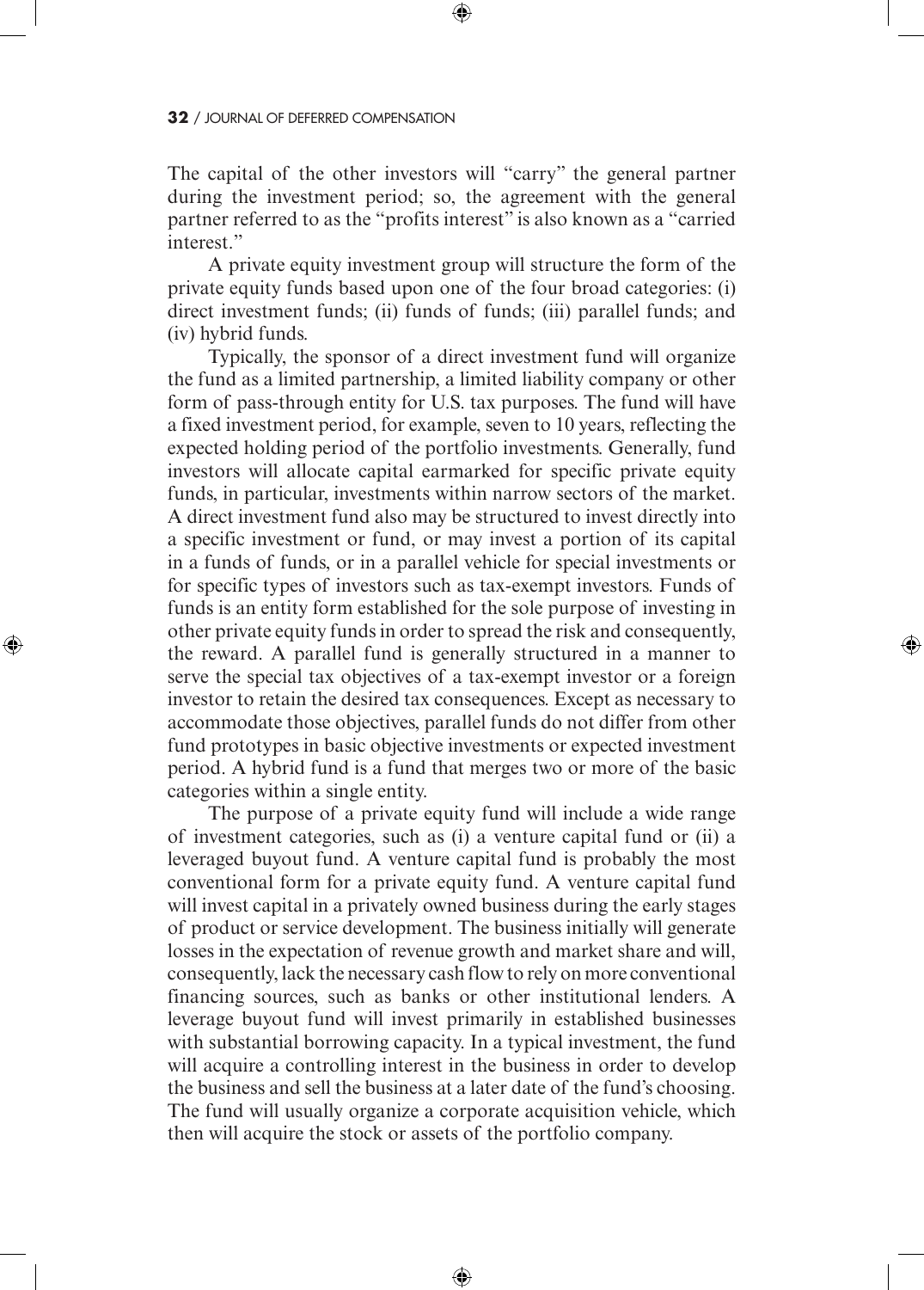The investors in a private equity fund generally will not invest the entire capital commitment at once; instead, there is a commitment to invest a fixed amount of capital in stages, commonly referred to as the "investment period."

⊕

When the private equity fund sells investments, which may include the controlling interest in a business, the profits (or losses) are determined. The economic agreement that governs the distribution of the proceeds by the fund, whether in the form of cash or marketable securities, is referred to as the "distribution waterfall." Investors in a private equity fund will achieve liquidity as and when the fund sells its investments. Return of capital distributions will usually follow one of the three methodologies: (i) investment-by-investment; (ii) realized aggregation; or (iii) full aggregation.

A private equity fund that distributes proceeds based upon the investment-by-investment methodology will reimburse capital and expenses allocable only to the sold investment. The following example illustrates an investment-by-investment methodology.

Assume a fund that provides for a 20% profits interest makes three portfolio investments at a cost of \$20 million each in A, B and C. At the end of year two, it sells A for \$16 million. At the end of year three, it sells B for \$30 million. Assume no management fee or other fees and expenses. At the end of year two, the fund will distribute the entire \$16 million to the investors. At the end of year three, the fund will distribute \$20 million to the investors, \$2 million to the general partner and \$8 million to the investors. The fund therefore distributes 20% of the aggregate \$10 million gain on B to the general partner even though it has realized a net gain of only \$6 million.

⊕

Because this distribution methodology will allow the general partner to participate in investment proceeds even if the fund has not yet realized a net gain, few private equity funds use this methodology.

In a fund that aggregates gains and losses on realized investments, the fund will first distribute investment proceeds to reimburse capital and expenses allocable to the investment and then reimburse unrecovered losses on prior sales. The following example illustrates this methodology.

Assume a fund that provides for a 20% profits interest again makes three portfolio investments at a cost of \$20 million each in A, B and C. At the end of year two, it sells A for \$16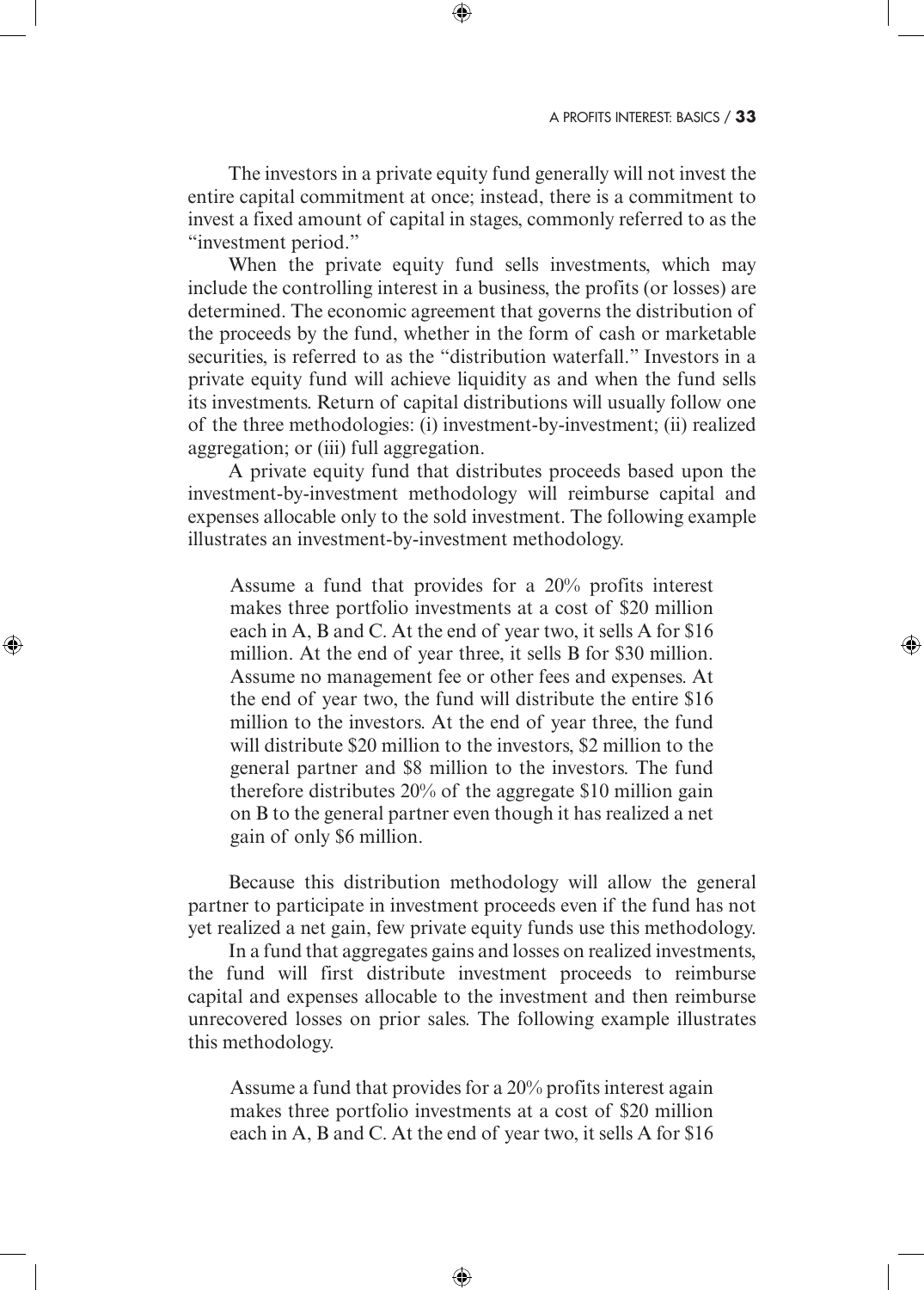⊕

million. At the end of year three, it sells B for \$30 million. Assume no management fees or other fees and expenses. At the end of year two, the fund will distribute the entire \$16 million to the investors. At the end of year three, the fund will distribute \$24 million to the investors, \$1.2 million to the general partner and \$4.8 million to the investors. Although the fund has realized a gain of \$10 million on B, the gain exceeds previous losses by only \$6 million. To reimburse the investors for the \$4 million of loss on A, therefore, the fund will distribute the first \$4 million of gain on B to the investors.

⊕

In a fund that provides for full aggregation, the general partner will receive carry distributions only after the fund reimburses all invested capital, not merely capital allocable to previously sold investments. The following example illustrates this methodology.

Assume a fund that provides for a 20% profits interest again makes three portfolio investments at a cost of \$20 million each in A, B and C. At the end of year two, it sells A for \$24 million. At the end of year three, it sells B for \$30 million. Assume no management fees or other fees and expenses. At the end of years two and three, the fund will distribute the entire \$24 million and \$30 million to the investors even though it has realized a \$14 million gain because total invested capital (i.e., \$60 million) still exceeds total investment proceeds (i.e., \$54 million). The fund will then distribute 20% of any investment proceeds on C in excess of \$6 million to the general partner in respect of the profits interest.

⊕

Regardless of the distribution methodology (*i.e.*, investmentby-investment, realized aggregation, full aggregation), the general partner will not earn its profits interest until the fund returns aggregate invested capital to its investors. The reason is that the general partner "earns" the profits interest only if aggregate investment gains exceed aggregate losses.

Despite the relative uncertainty of the realization of investment gains or losses, a private equity fund that distributes either on an "investment-by-investment" or "realized aggregation" basis will allow current distributions to the general partner. The assumption implicit in such a private equity fund is that the retained investments will ultimately realize gains at least sufficient to reimburse any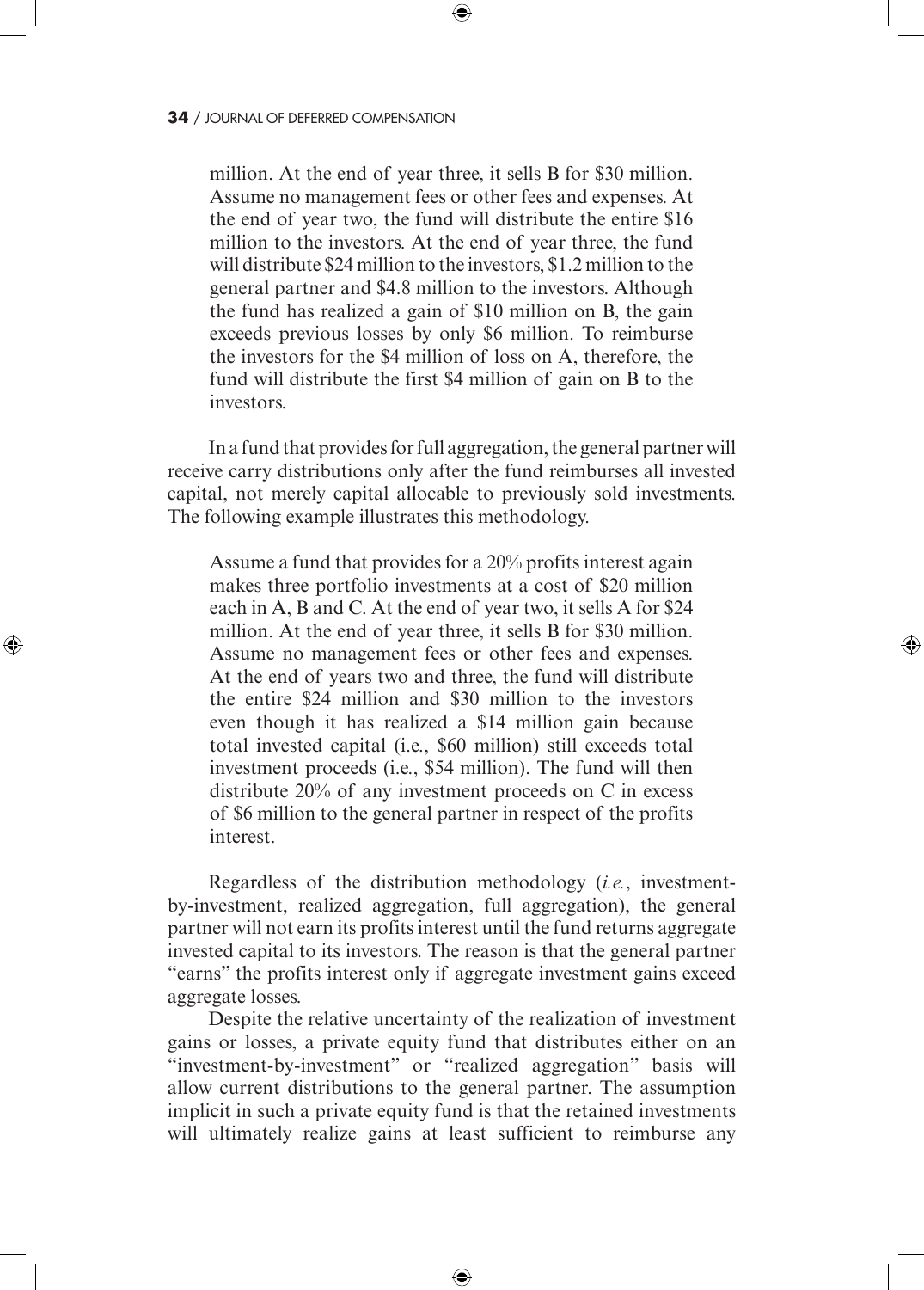remaining unreturned capital. This may produce excess distributions to the general partner during periods that precede the liquidation of the fund. The effect of such distributions is to reward the general partner for accelerating the sale of investments that realize a gain and deferring the sale of investments that have not yet realized a gain by providing its investors with the interim use of the funds. Consequently, in order to reconcile the aggregation of gains and losses with respect to the investments, a private equity fund will impose a "clawback" obligation. To reconcile the aggregate nature of the profits interest with the market practice of distributing proceeds on an "investment-by-investment" or "realized aggregation" basis, the private equity fund will "clawback" earlier distributions made to the general partner.

 $\textcircled{\scriptsize{+}}$ 

Assuming that the fund has properly allocated profit and loss, a general partner that contributes no capital to the fund generally will have a negative capital account at liquidation equal to its unearned distributions. Therefore, in a private equity fund that provides for a clawback, the general partner and its investors are required to restore earlier distributions, which the fund will then redistribute to the investors who have contributed capital to the fund. The following example illustrates the effect of a clawback.

⊕

Assume a fund that provides for a 20% profits interest to the general partner makes three portfolio investments at a cost of \$20 million each in A, B and C. Assume that the fund distributes investment proceeds on a "realized aggregation" basis. At the end of year one, it sells A for \$30 million, distributing \$20 million to the investors to reimburse capital allocable to A and the remaining \$10 million, 80% to the investors (i.e., \$8 million) and 20% to the general partner (i.e., \$2 million) in respect of its profits interest. At the end of year two, it sells B for \$24 million and distributes \$20 million to the investors to reimburse capital allocable to B and the remaining \$4 million, 80% to the investors (i.e., \$3.2 million) and 20% to the general partner (i.e., \$.8 million) in respect of its profits interest. At the end of year three, the fund sells C for \$8 million and liquidates. When it distributes the full proceeds to the investors, the investors will have received aggregate distributions of only  $$59.2$  million (i.e.,  $$20$  million +  $$8$  million +  $$20$  million + 3.2 million + \$8 million), which is less than the \$60 million of invested capital. The fund therefore require the exercise of the clawback provision. Because the fund realized a net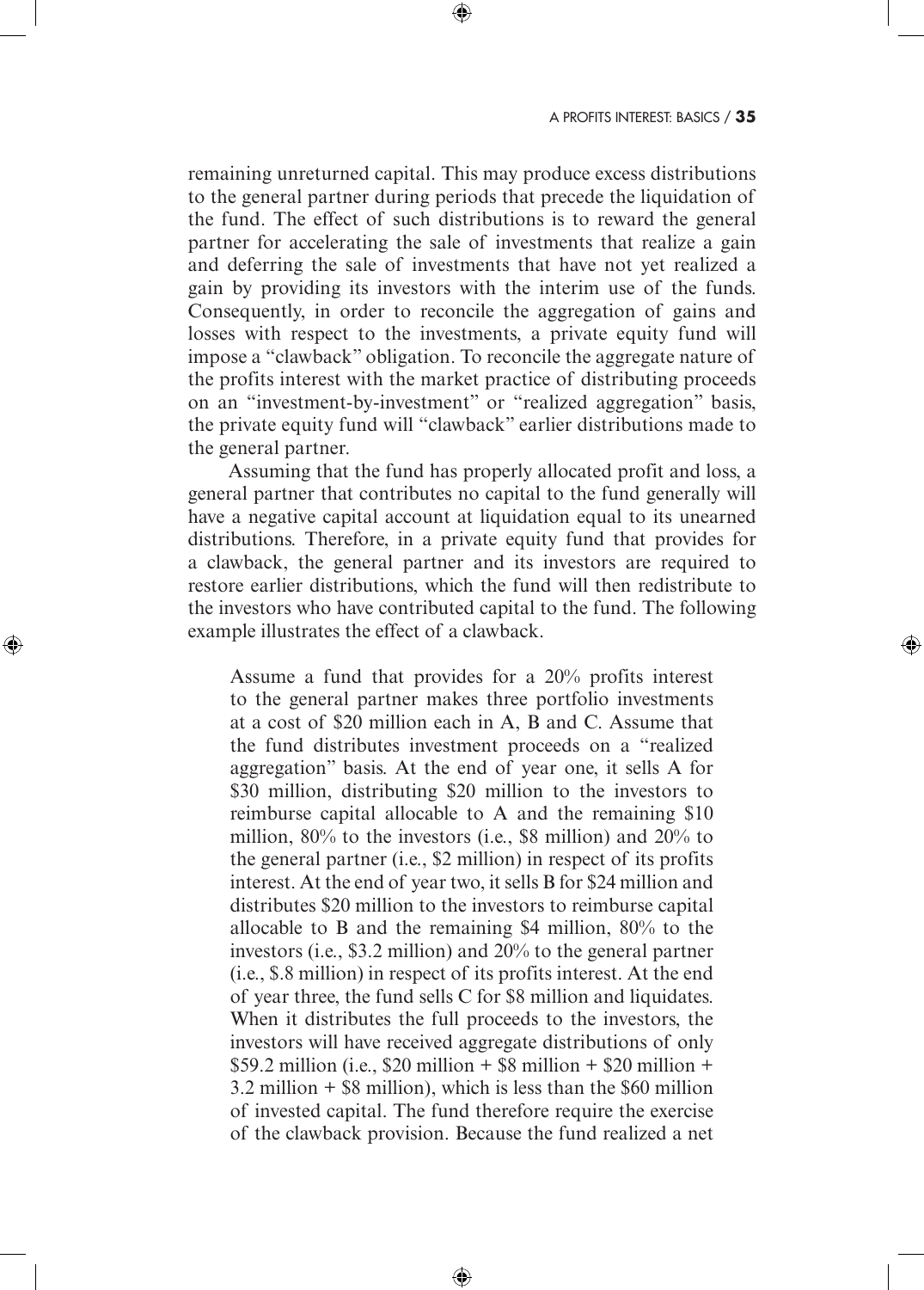gain of only \$2 million (\$62 million—\$60 million) over the life of the venture, the general partner should have received only \$0.4 million, not \$2.8 million. The general partner therefore returns \$2.4 million to the fund for redistribution to the investors.

⊕

## **A BRIEF HISTORY OF A PROFITS INTEREST**

The benefit of a profits interest is not only the percentage of the investment gain realized by the general partner but the tax treatment of the partnership interest. The tax treatment afforded a profits interest has been addressed only by a few courts and the decisions have focused on whether the partnership interest is speculative or is, instead, a transfer at fair market value. Those decisions, *Diamond v. C. I. R.*, 492 F.2d 286 (7th Cir. 1974) and *Campbell v. C.I.R.*, 943 F.2d 815 (8th Cir. 1991), are discussed in great detail later, but briefly discussed here.

In the first case, *Diamond v. C. I. R.*, 492 F.2d 286 (7th Cir. 1974), the Seventh Circuit determined that the market value of the partnership interest conferred on the partner, in return for services, was determinable and ordinary income as compensation for services. The Seventh Circuit rejected Diamond's argument that the receipt of a profit share was not a taxable event as compensation but proceeds of a sale and taxable as a capital gain because it was a receipt of a capital interest and a service partner who received a profits interest did not recognize ordinary income. Diamond, 492 F.2d at 288–89. The court noted that Section 721 of the Internal Revenue Code, the section on which Diamond relied, applied only to those partners who contributed property to the partnership and that the application of Section 1.721-1(b)(1) of the Treasury Regulations was also so limited. Diamond, 492 F.2d at 288. After considering other published views on the matter, the court declined to interpret the regulation as Diamond proposed. Diamond, 492 F.2d at 289–91. Although it affirmed the tax court, the Seventh Circuit noted the presence of strong views to the contrary, Diamond, 492 F.2d at 289, and recognized the limitations of its holding:

⊕

There must be wide variation in the degree to which a profitshare created in favor of a partner who has or will render service has determinable market value at the moment of creation. Surely in many if not the typical situations it will have only speculative value, if any.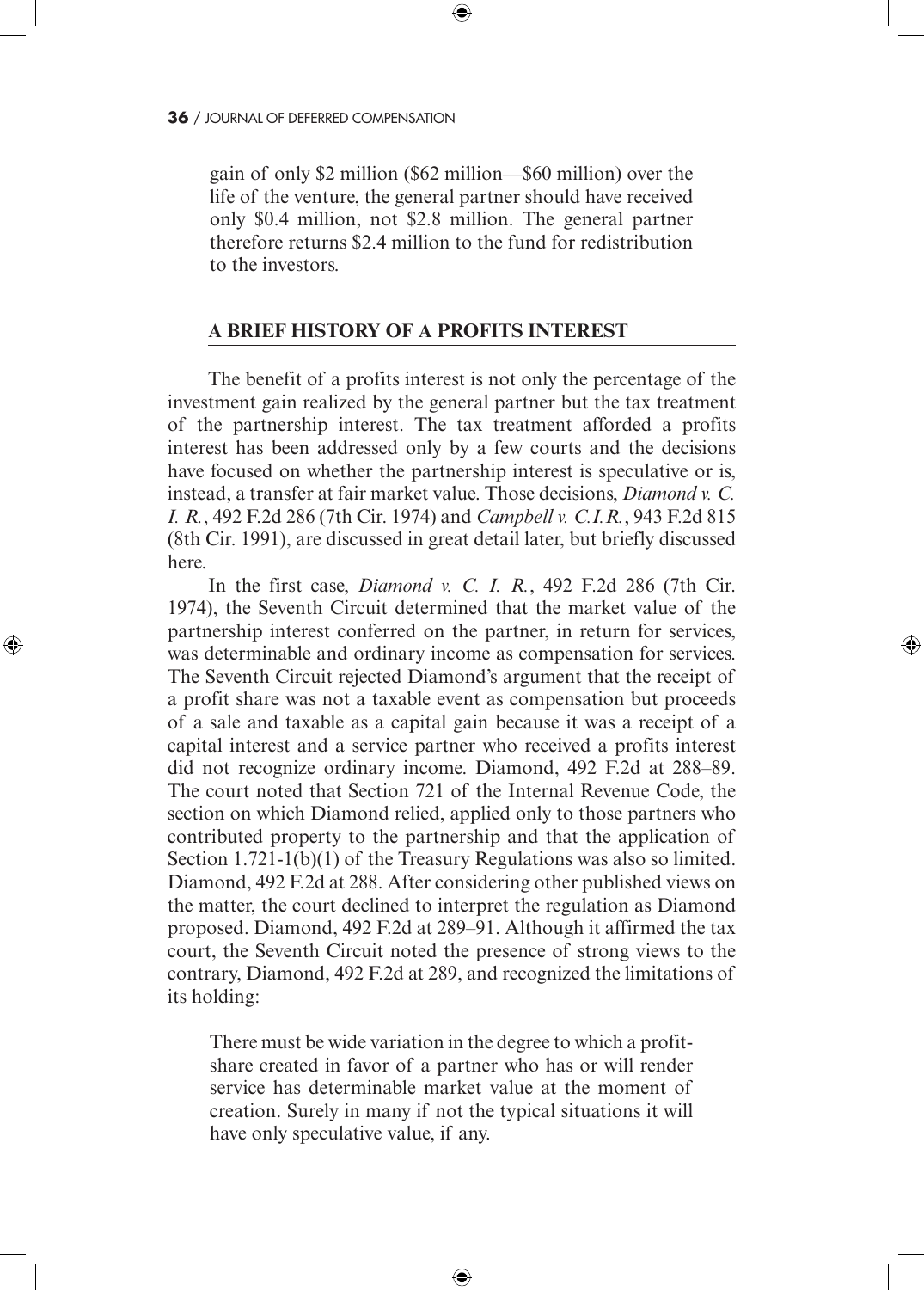Diamond, 492 F.2d at 290.

⊕

In *Campbell v. C.I.R.*, 943 F.2d 815 (8th Cir. 1991), the Eighth Circuit, on the other hand, determined that a partnership interest that was speculative should not be a taxable event on transfer and taxable as ordinary income (consistent with the dictum of the Seventh Circuit). The Eighth Circuit stated that, more troubling however, was Campbell's argument that the profits interests he received had only speculative, if any, value. The court in this case fully agreed with this contention and reversed the tax court. As earlier noted by the tax court, "fair market value is 'the price at which property would change hands in a transaction between a willing buyer and a willing seller, neither being under compulsion to buy nor to sell and both being informed' of all the relevant circumstances." *See Palmer v. C. I. R.*, 523 F.2d 1308, 1310 (8th Cir. 1975) (quoting *Hamm v. C.I.R.*, 325 F.2d 934, 937 (8th Cir. 1963)). The court stated that while it reviewed de novo the basis of a fair market value determination, the ultimate question of value was one of fact. *See Estate of Palmer v. C.I.R.*, 839 F.2d 420, 423 (8th Cir. 1988).

 $\textcircled{\scriptsize{+}}$ 

## *DIAMOND V. C. I. R.***, 492 F.2D 286 (7TH CIR. 1974)**

In *Diamond v. Commissioner of Internal Revenue*, 56 T.C. 530, 1971 WL 2461 (1971), Diamond, the appellant, sought review of a tax court judgment affirming a deficiency assessment determination that in exchange for services the appellant realized ordinary income on receipt of a profit share derived from a real estate venture and that commissions paid to bank officers on mortgage broker commissions were not deductible as business expenses.

The appellee, the Commissioner of Internal Revenue, assessed unrelated deficiencies against the appellant, having determined that the appellant realized ordinary income on the receipt of a right to a share of profit or loss to be derived from a real estate venture, in exchange for his services, and that commissions he paid to bank officers on his commissions as a mortgage broker were not deductible business expenses. The tax court affirmed the appellee's assessments. On appeal, the court affirmed, holding that the receipt of a profit share with a determinable market value was ordinary income. The court stated that only if by strained construction "property" were said to include services would Section 721 say anything about effect of furnishing services. With respect to commissions, the tax court's findings were not clearly erroneous that appellant failed to prove that he received this money as a conduit and not under claim of right, nor that appellant failed to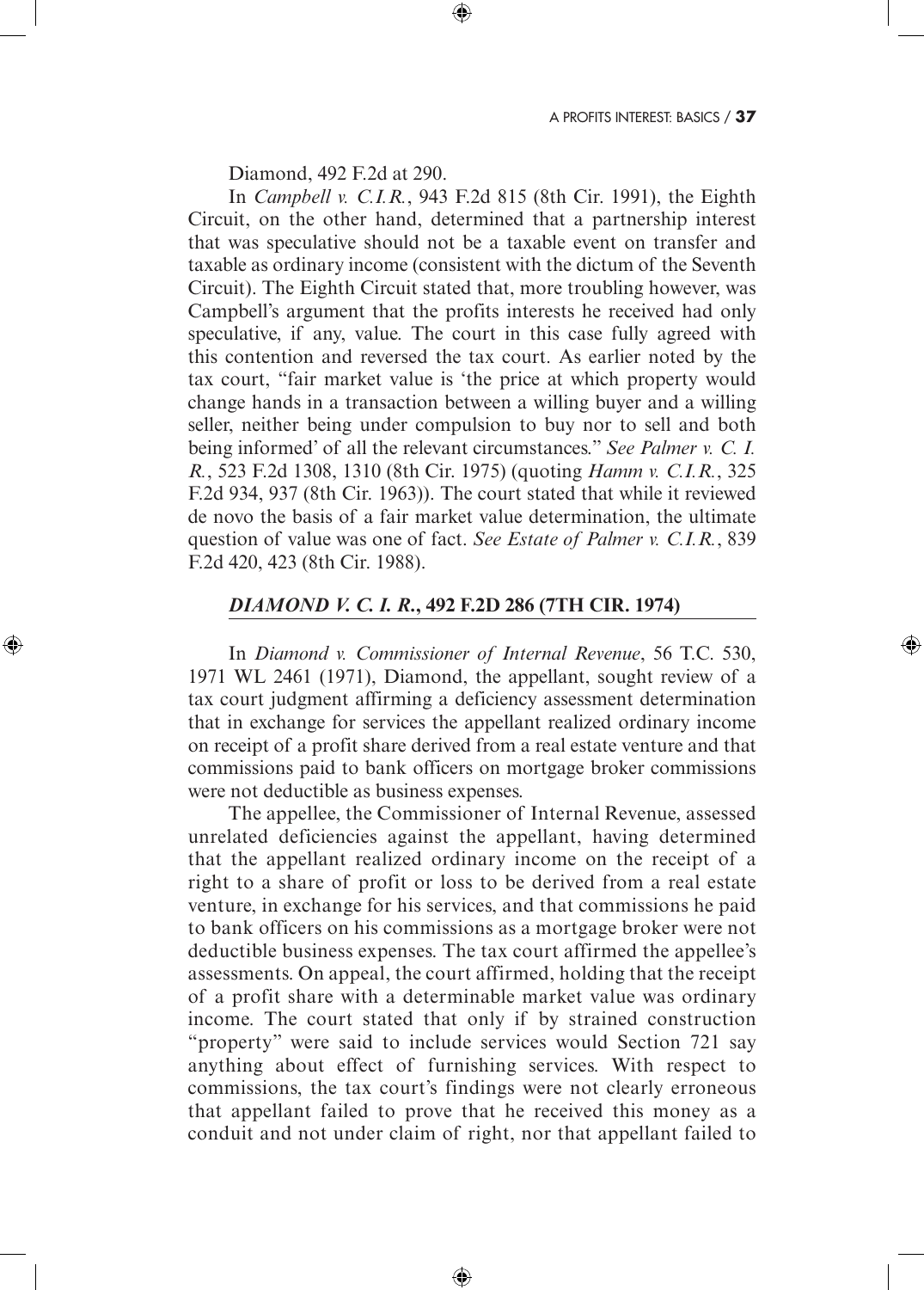⊕

prove that this type of payment to the lender's officers was ordinary and necessary.

⊕

This case was an appeal from a decision of the Tax Court upholding the commissioner's assessment of deficiencies against Sol and Muriel Diamond for the years 1961 and 1962. The deficiencies for each year were consolidated for trial, but were essentially unrelated. The Tax Court concluded that Diamond realized ordinary income on the receipt of a right to a share of profit or loss to be derived from a real estate venture (the 1962 partnership case), and that certain commission payments he made were not deductible business expenses (the 1961 commissions case).

During 1961, Diamond was a mortgage broker. Philip Kargman had acquired for \$25,000 the buyer's rights in a contract for the sale of an office building. Kargman asked Diamond to obtain a mortgage loan for the full \$1,100,000 purchase price of the building. Diamond and Kargman agreed that Diamond would receive a 60 percent share of profit or loss of the venture if he arranged the financing.

Diamond succeeded in obtaining a \$1,100,000 mortgage loan from Marshall Savings and Loan. On December 15, 1961, Diamond and Kargman entered into an agreement which provided: (i) the two were associated as joint venturers for 24 years (the life of the mortgage) unless earlier terminated by agreement or by sale; (ii) Kargman was to advance all of the cash needed for the purchase beyond the loan proceeds; (iii) profits and losses were to be divided, 40 percent to Kargman, 60 percent to Diamond; and (iv) in the event of sale, proceeds were to be devoted first to repayment to Kargman of money supplied by him, and net profits thereafter were to be divided, 40 percent to Kargman and 60 percent to Diamond.

⊕

Early in 1962, Kargman and Diamond created an Illinois land trust to hold title to the property. The chief motivation for the land trust arrangement was apparently to insulate Diamond and Kargman from personal liability on the mortgage note.

The purchase proceeded as planned and closing occurred on February 18, 1962. Kargman made cash outlays totaling \$78,195.33 in connection with the purchase. Thus, under the terms of the agreement, the property had to appreciate at least \$78,195.33 before Diamond had any equity in it.

Shortly after closing, it was proposed that Diamond would sell his interest and Liederman would be substituted, except on a 50–50 basis. Liederman persuaded Diamond to sell his interest for \$40,000. This sale was effectuated on March 8, 1962, by Diamond assigning his interest to Kargman for \$40,000. Kargman in turn conveyed a similar interest, except for 50–50 sharing, to Liederman for the same amount.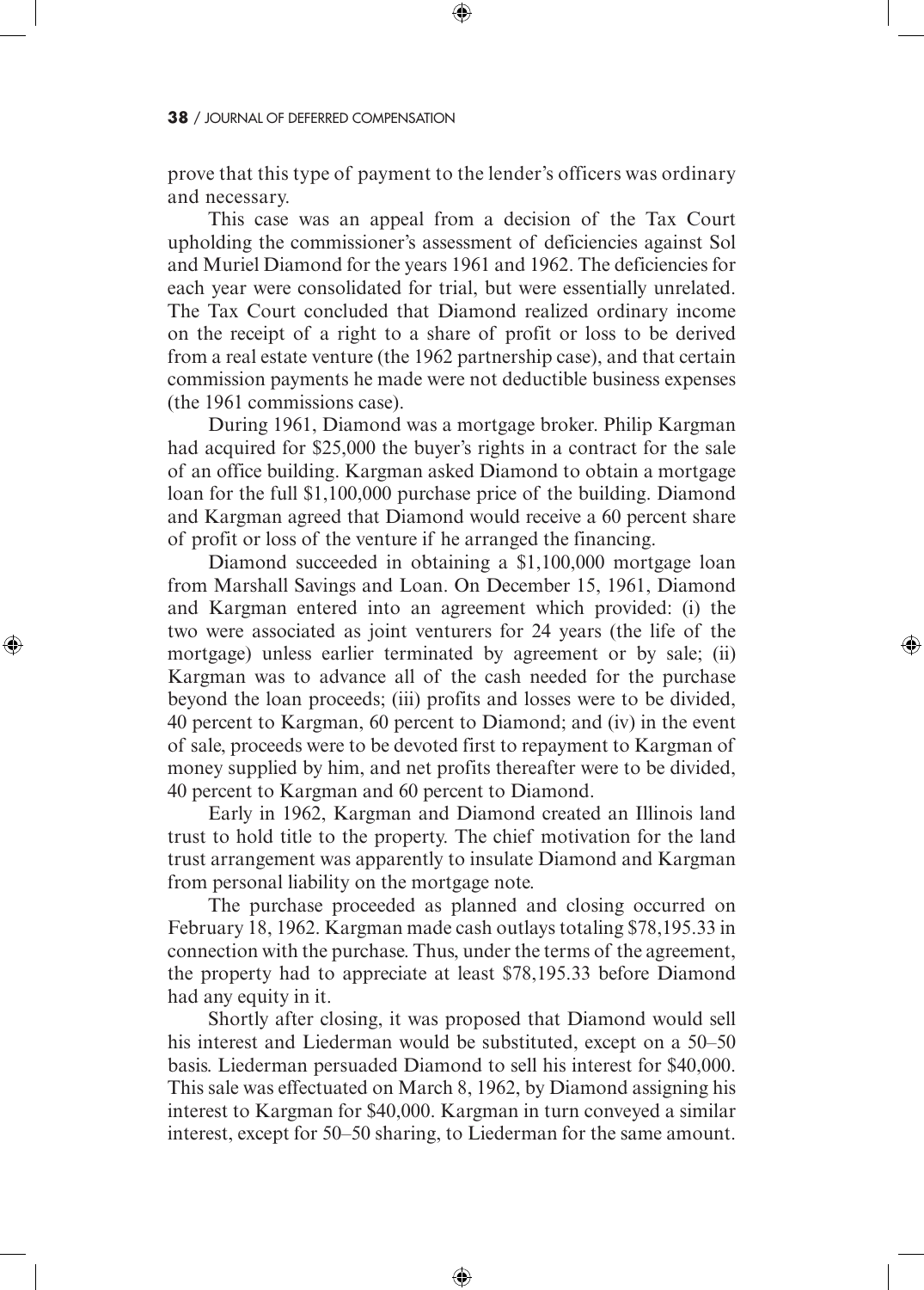On their 1962 joint return, the Diamonds reported the March 8, 1962, \$40,000 sale proceeds as a short-term capital gain. This gain was offset by an unrelated short-term capital loss. They reported no tax consequences from the February 18 receipt of the interest in the venture. Diamond's position was that his receipt of this type of interest in partnership was not taxable income although received in return for services. He relied on Section 721 and Section 1.721-1(b)(1) of the Treasury Regulations. He further argued that the subsequent sale of this interest produced a capital gain under Section 741. The Tax Court held that the receipt of this type of interest in partnership in return for services was not within Section 721 and was taxable under Section 61 when received. The Tax Court valued the interest at \$40,000 as of February 18, as evidenced by the sale for that amount three weeks later, on March 8.

⊕

Both the taxpayer and the Tax Court treated the venture as a partnership and purported to apply partnership income tax principles. It was suggested that the record could have supported findings that there was in truth an employment or other relationship, other than partnership, and produced a similar result, but those findings were not made. See Cowan (1972) The Diamond Case. *Tax Law Review*, 27, 161. It was also suggested (and argued, alternatively, by the government) that although on the face of the agreement Diamond appeared to receive only a right to share in profit (loss) to be derived, the value of the real estate could have been substantially greater than the purchase price, so that Diamond could really have had an interest in capital, if the assets were properly valued. This finding was not made. The Tax Court, 56 T.C. at 547, n. 16, suggested the possibility that Diamond was not in any event entitled to capital gains treatment of his sale of a right to receive income in the future, but did not decide the question.

⊕

The court stated that taking matters at face value, the taxpayer received, on February 18, an interest in partnership, limited to a right to a share of profit (loss) to be derived. This interest was referred to either his interest in partnership or a profit share.

The court stated that the Tax Court, with clearly adequate support, found that Diamond's interest in partnership had a market value of \$40,000 on February 18. The taxpayer's analysis was that under the regulations the receipt of a profit share February 18, albeit having a market value and being conferred in return for services, was not a taxable event, and that the entire proceeds of the March 8 sale were a capital gain. The Tax Court analysis was that the interest in partnership, albeit limited to a profit share, was property worth \$40,000, and the taxpayer's acquisition, thereof on February 18 was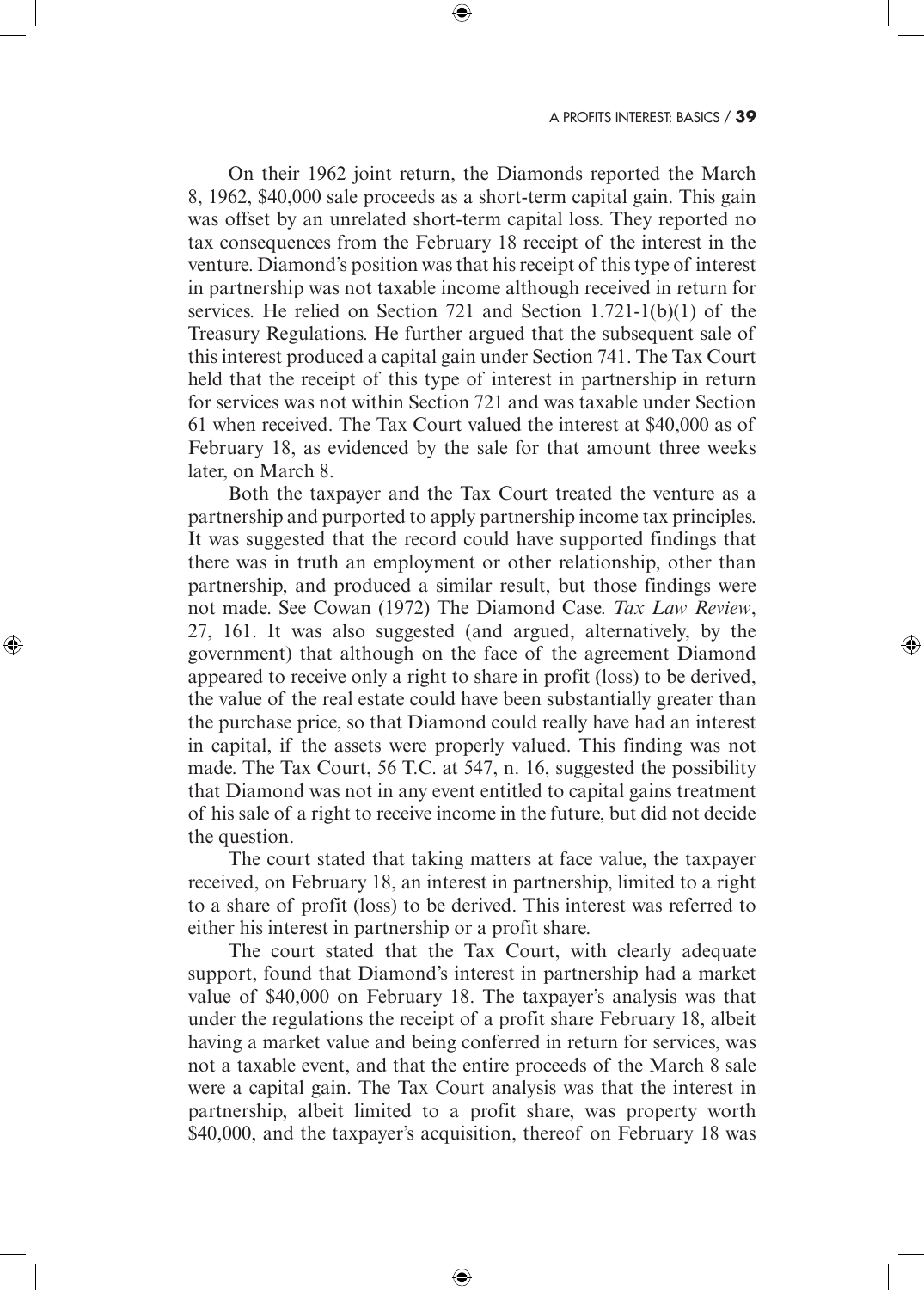⊕

compensation for services and ordinary income. The court stated that, assuming that capital gain treatment at sale would have been appropriate, there was no gain because the sale was for the same amount.

⊕

There was no statute or regulation which expressly and particularly prescribed the income tax effect, or absence of one, at the moment a partner received a profit share in return for services. The Tax Court's holding rested upon the general principle that a valuable property interest received in return for services was compensation, and income. The taxpayer's argument was predicated upon an implication which his counsel, and others, found in Section 1.721-1(1)(b) of the Treasury Regulations, but which need not, and the government argued should not, be found there.

The court stated that Section 721 was entitled "Nonrecognition of gain or loss on contribution," and provided "No gain or loss shall be recognized to a partnership or to any of its partners in the case of a contribution of property to the partnership in exchange for an interest in the partner-ship." The court stated that, only if, by a strained construction, "property" were said to include services, would Section 721 say anything about the effect of furnishing services. The court stated that it clearly pertained to a contribution like Kargman's, of property, and prescribes that when he contributed his property, no gain or loss was recognized. It did not, of course, explicitly say that no income accrued to one who renders services and, in return, became a partner with a profit share.

⊕

The court stated that Section 1.721-1 of the Treasury Regulations presumably explained and interpreted Section 721, perhaps to the extent of qualifying or limiting its meaning. Section 10721-1(b(1), particularly relied on in the case, read in part as follows:

Normally, under local law, each partner is entitled to be repaid his contributions of money or other property to the partnership (at the value placed upon such property by the partnership at the time of the contribution) whether made at the formation of the partnership or subsequent thereto. To the extent that any of the partners gives up any part of his right to be repaid his contributions (as distinguished from a share in partnership profits) in favor of another partner as compensation for services (or in satisfaction of an obligation), section 721 does not apply. The value of an interest in such partner-ship capital so transferred to a partner as compensation for services constitutes in-come to the partner under section 61 ... .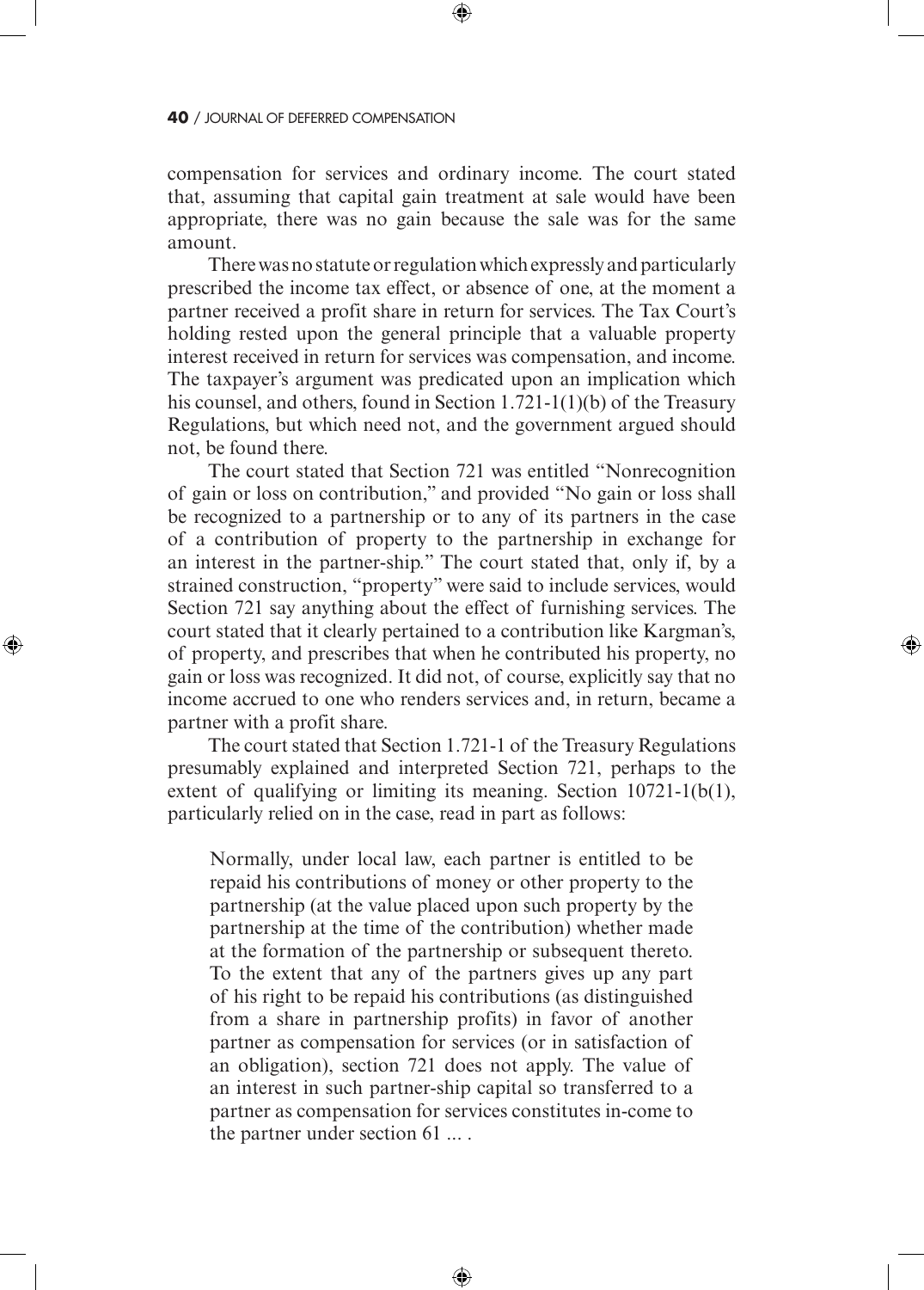The court stated that the quoted portion of the regulation could be read, like Section 721, as being directly addressed only to the consequences of a contribution of money or other property. It asserted that when a partner making such contributions transferred to another some part of the contributing partner's right to be repaid, in order to compensate the other for services or to satisfy an obligation to the other, Section 721 did not apply, there was recognition of gain or loss to the contributing partner, and there was income to the partner who received, as compensation for services, part of the right to be repaid.

⊕

The court stated that the regulation did not specify that if a partner contributing property agreed that, in return for services, another would be a partner with a profit share only, the value of the profit share was not income to the recipient. An implication to that effect, such as was relied on by taxpayer, had to rest on the proposition that the regulation was meant to be all inclusive as to when gain or loss was recognized or income existed as a consequence of the contribution of property to a partnership and disposition of the partnership interests. It had to appear, in order to sustain such implication, that the existence of income by reason of a creation of a profit share, immediately having a determinable market value, in favor of a partner had to be inconsistent with the result specified in the regulation.

The court stated that it did not find this implication in reading the regulation. It became necessary to consider the substantial consensus of commentators in favor of the principle claimed to be implied and to look to judicial interpretation, legislative history, administrative interpretation, and policy considerations to determine whether the implication was justified.

⊕

The court stated that there was a startling degree of unanimity that the conferral of a profit-share as compensation for services was not income at the time of the conferral, although little by way of explanation of why this was so, or analysis of statute or regulation to show that it was prescribed.

The court stated that one of the most unequivocal statements, with an explanation in terms of practicality or policy, was made by Arthur Willis:

However obliquely the proposition is stated in the regulations, it is clear that a partner who receives only an interest in future profits of the partnership as compensation for services is not required to report the receipt of his partnership interest as taxable income. The rationale is two-fold. In the first place, the present value of a right to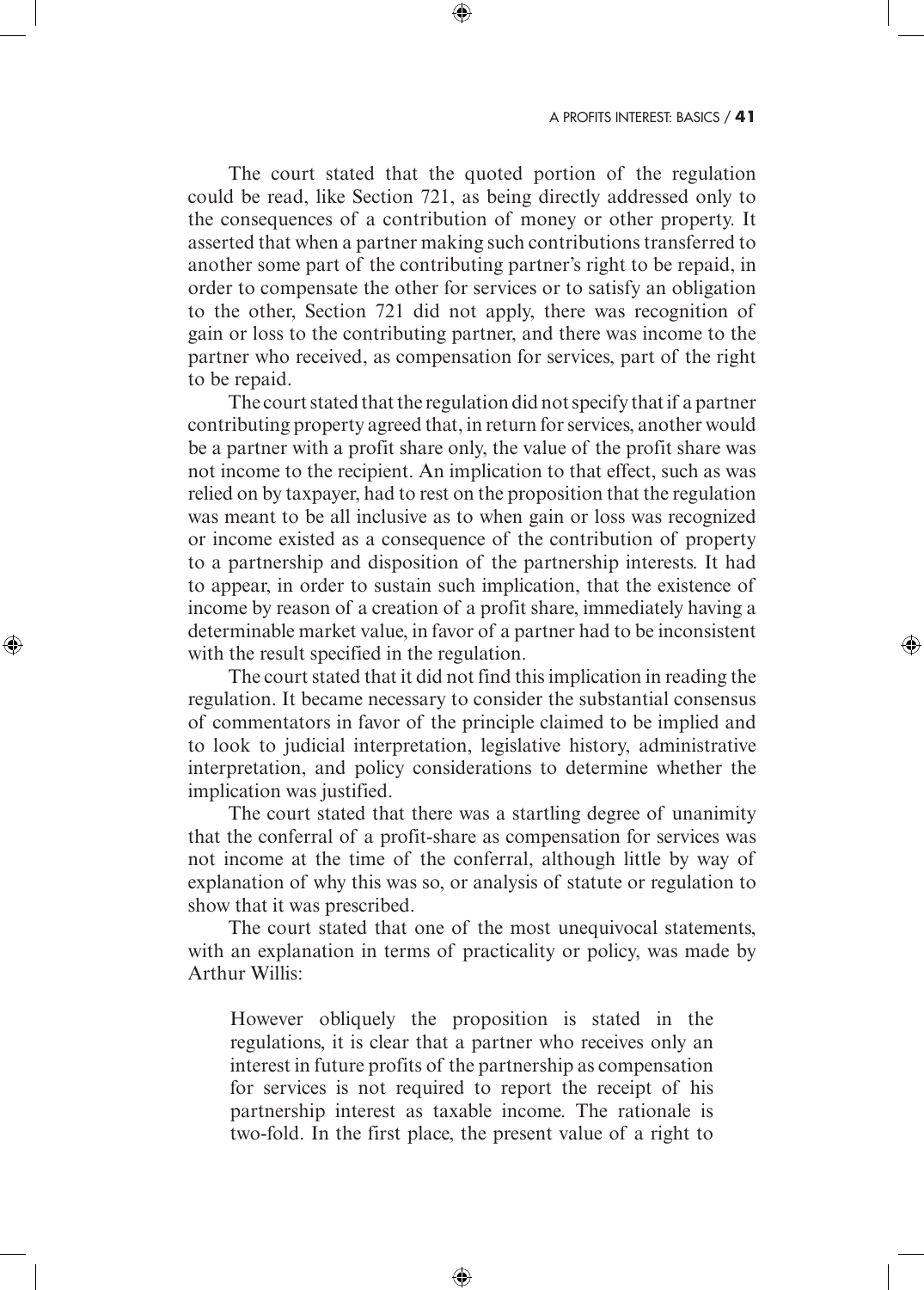⊕

participate in future profits is usually too conjectural to be subject to valuation. In the second place, the service partner is taxable on his distributive share of partnership income as it is realized by the partnership. If he were taxed on the present value of the right to receive his share of future partnership income, either he would be taxed twice, or the value of his right to participate in partnership income must be amortized over some period of time.

⊕

The court stated that except for one statement by the Tax Court no decision cited by the parties or found by the court appeared squarely to reach the question, either on principle in the absence of the regulations, or by application of the regulations. In a footnote in *Hale v. C.I.R.*, T.C. Memo. 1965-274, 1965 WL 1045 (T.C. 1965) the Tax Court said: "Under the regulations, the mere receipt of a partnership interest in future profits does not create any tax liability. Sec. 1.721-1(b), Income Tax Regs." There was no explanation of how this conclusion was derived from the regulations.

An advisory group appointed in 1956 to review the regulations evidently felt concern about whether the provision of Section 1.721-1 of the Treasury Regulations that the value of an interest in capital transferred to a partner in compensation for services constituted income had a statutory basis in the light of Section 721 providing that there was no recognition of gain or loss in the case of a contribution of property. The group proposed enactment of a new section to provide such basis, and legislation introduced into the 86th Congress in 1959 incorporated this recommendation. The bill, H.R. 9662, would have created a new Section 770 providing specifically for the taxation of a person receiving an interest in partnership capital in exchange for the performance of services for the partnership. The court stated that, however, neither proposed Section 770 nor anything else in H.R. 9662 dealt with the receipt merely of a profit share. The lack of concern over an income tax affect when only a profit share was conferred could have implied an opinion that such conferring of a profit share was not taxable under any circumstances, or might imply an opinion that it was income or not under Section 61 depending upon whether it had a determinable market value or not.

⊕

The court stated that several statements in the course of the hearings and committee reports paralleled the first parenthetical phrase in Section 1.721-1(b) of the Treasury Regulations and were to the effect that the provision did not apply where a person received only a profit share. There was, however, at least one specific statement by the chairman of the advisory group (Mr. Willis) that if the service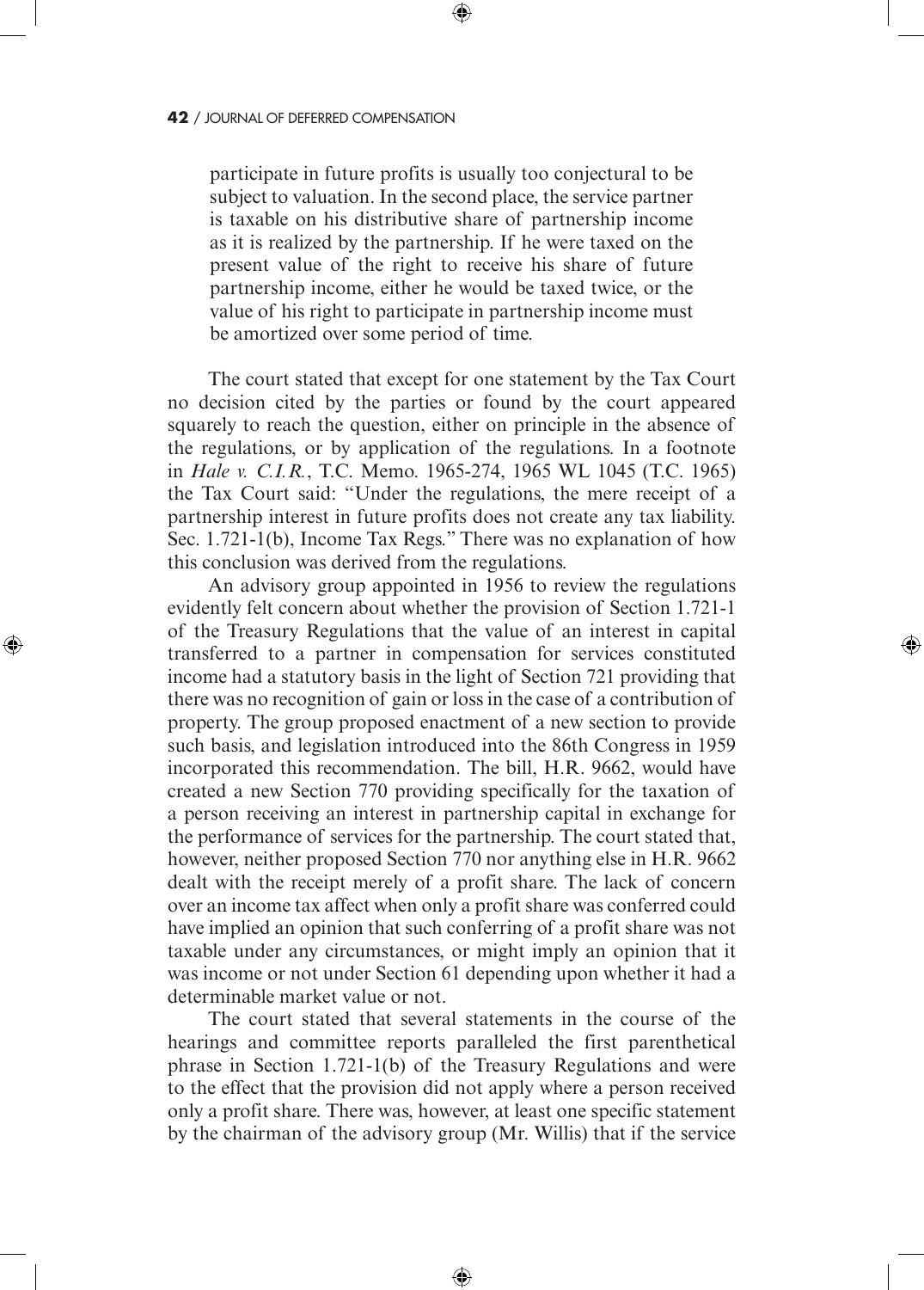partner "were to receive merely an interest in future profits in exchange for his services, he would have no immediate taxable gain because he would be taxed on his share of income as it was earned." H.R. 9662 passed the House of Representatives, and was favorably reported to the Senate by its finance committee, but never came to a vote in the Senate.

⊕

The court said that it was unaware of instances in which the Commissioner had asserted delinquencies where a taxpayer who received a profit share with determinable market value in return for services failed to report the value as income, or had otherwise acted consistently with the Tax Court decision in Diamond. Although the consensus referred to earlier appeared to exist, the Commissioner had not by regulation or otherwise acted affirmatively to reject it, and in a sense might be said to have agreed by silence.

The court said that there was required to be a wide variation in the degree to which a profit-share created in favor of a partner who had or would render service had determinable market value at the moment of creation. Surely, in many if not the typical situations it would have only speculative value, if any.

The court said that, in this case, the taxpayer's services had all been rendered, and the prospect of earnings from the real estate under Kargman's management was evidently very good. The profit share had determinable market value.

⊕

If the decision was sound, then the question would always arise, whenever a profit-share was created or augmented, whether it had a market value capable of determination. Would the existence of this question be unduly burdensome on those who choose to do business under the partnership form?

The court said that each partner determined his income tax by taking into account his distributive share of the taxable income of the partnership. The taxpayer's position in this case was that he was entitled to defer income taxation on the compensation for his services except as partnership earnings were realized. If a partner was taxed on the determinable market value of a profit share at the time it was created in his favor, and was also taxed on his full share of earnings as realized, there was arguably double taxation, avoidable by permitting him to amortize the value which was originally treated as income. The court raised the question: Did the absence of a recognized procedure for amortization militate against the treatment of the creation of the profit share as income?

The court asked whether the disadvantages of treating the creation of the profit share as income in those instances where it had a determinable market value at that time outweigh the desirability of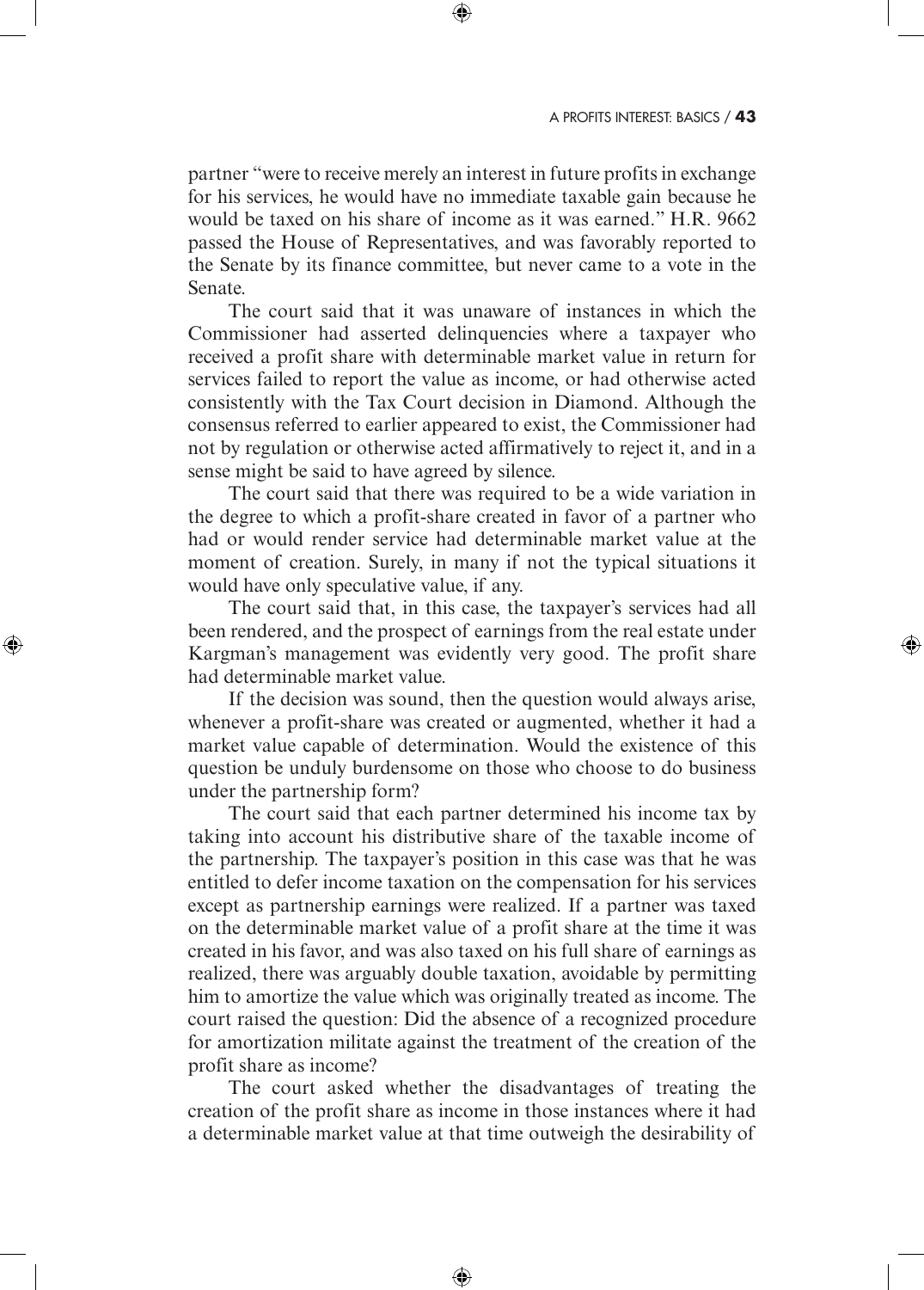⊕

imposing a tax at the time the taxpayer had received an interest with determinable market value as compensation for services?

⊕

The court concluded that it thought, of course, that the resolution of these practical questions made clearly desirable the promulgation of appropriate regulations, to achieve a degree of certainty. But in the absence of regulation, the court stated that it thought it sound policy to defer to the expertise of the Commissioner and the Judges of the Tax Court, and to sustain their decision that the receipt of a profit share with determinable market value was income.

The court stated that Diamond's final argument in the 1962 partnership case was that he was entitled under Section 702 to a deduction not claimed on his return: his share of the partnership's loss resulting from unamortized loan expense. The Tax Court rejected the claim because the record failed to show whether there was income during the period prior to the sale, and thus failed to establish the existence and amount of partnership loss.

Apparently, the Tax Court understood that Diamond was referring to the \$33,000 paid to the lender as unamortized loan expense. In this case, Diamond argued that the figure should have been \$73,000, theorizing that if the value of his profit share at the time of creation was \$40,000, and compensation to him for services to the partnership, \$40,000 should also be added to the unamortized loan expense.

⊕

The court stated that whichever figure was appropriate, it agreed with the Tax Court's reasoning, noting also that there were additional reasons why Diamond was not entitled to a deduction for a share of partnership unamortized loan expense: (i) the sale of the petitioner's interest did not effect a termination under Section 708(b) (1) (B), the petitioner was entitled to a 60 percent share only after restoration to Kargman of \$78,195.33, even if the value of Diamond's interest was \$40,000, it was substantially less than 50 percent of the total interest in partnership capital and profits; and (ii) if statutory termination were to have occurred, it would have taken place after and not before the sale, the unamortized loan expenses would have passed to the new partners and the new partnership, not to petitioner.

Before 1961 Diamond had earned his living as a builder. In the course of this activity he became acquainted with Henry Moravec, Jr. and Henry Moravec, Sr., the principal officers of Marshall Savings and Loan. The Moravecs suggested that Diamond serve as a mortgage broker for Marshall. Diamond was to find builders in need of funds and arrange for them to receive loans from Marshall. Diamond would charge the builders a fee for arranging these loans. However, he paid a portion of these fees to the Moravecs. During 1961, Diamond received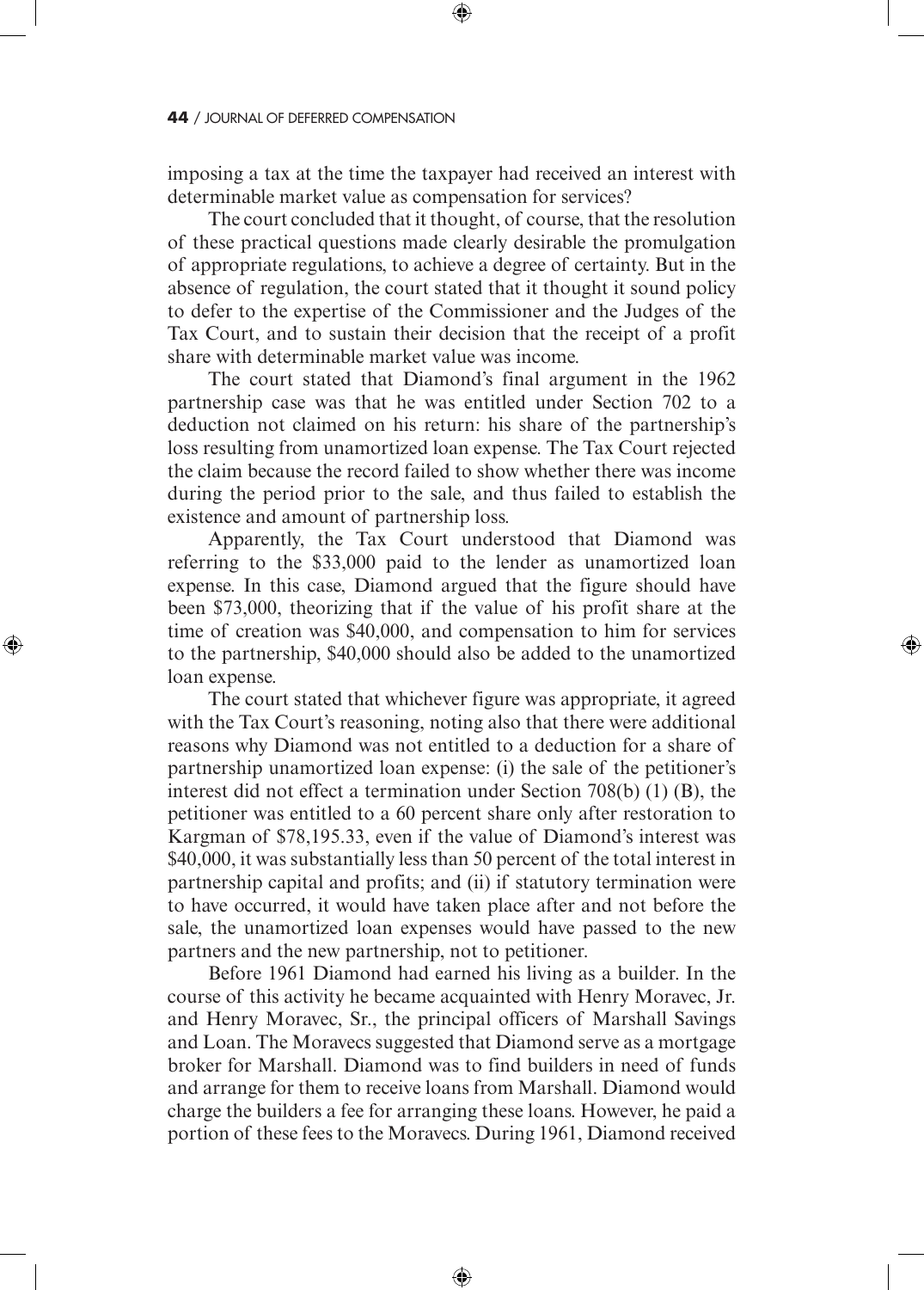commissions totaling \$145,186.37 and remitted \$39,398.50 to the Moravecs.

⊕

On his 1961 return, Diamond included \$145,186.37 in income but deducted the \$39,398.50 as an ordinary and necessary business expense. Alternatively, he maintained that the \$39,398.50 should not have been included in gross income in the first place because he received these fees merely as a conduit for the Moravecs.

The Tax Court considered and rejected both the deduction and the conduit theories. The court found that Diamond had failed to prove that he had received this money as a conduit and not under a claim of right. The court also found that Diamond had failed to prove that this type of payment to the lender's officers was ordinary and necessary. The court found that the findings were not clearly erroneous, and the Tax Court's conclusions therefrom were correct.

The court ruled that the judgments of the Tax Court in both the 1962 partnership and the 1961 commissions case were affirmed.

# *ST. JOHN V. UNITED STATES***, NO. 82-1134 (C.D. ILL., NOVEMBER 16, 1983)**

In *St. John v. United States*, No. 82-1134 (C.D. Ill., November 16, 1983), the court addressed the question of whether a partnership interest was a profits interest or capital in nature for purposes of valuing the taxpayer's interest.

⊕

In 1982, the plaintiffs filed suit against the United States seeking a refund of income taxes paid for the calendar year ending December 31, 1976. The plaintiffs claimed that the IRS erroneously included \$25,500 in the plaintiffs' gross income by virtue of Donald B. St. John's receipt of a 15 percent interest in the Stark County Health Center partnership. The plaintiffs were assessed \$11,567.16 representing an additional tax, penalty, and interest. After a trial before this court on September 15, 1983, this court found that the Stark County Healty Center partnership became a partnership under Illinois law in 1975. The court ruled that the 15 percent partnership interest received by the plaintiff Donald B. St. John was in 1975 subject to a substantial risk of forfeiture, as defined in Section 83 of the Internal Revenue Code of 1954 and Section 1.83-3(c) of the Treasury Regulations. By the end of 1976, the partnership interest was not subject to a substantial risk of forfeiture. The additional income received by the plaintiffs in the form of a partnership interest was therefore properly assessed against them for the taxable year 1976. This court also ruled that assessment of a negligence penalty against the plaintiffs pursuant to Section 6653(A) of the Code was improper.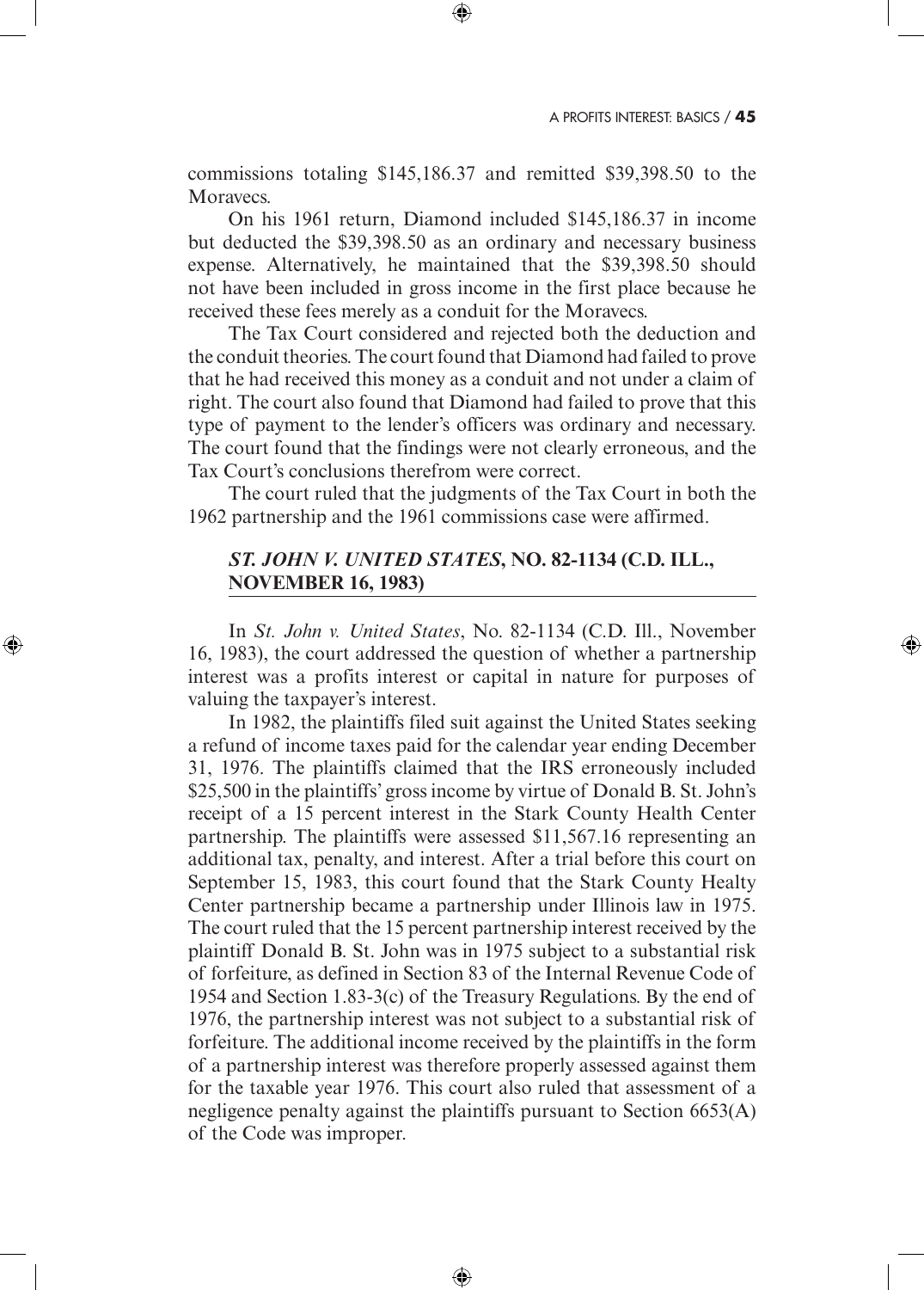⊕

This court found that the partnership interest received by St. John was not capital in nature, but rather was a profit/loss interest as a result of the oral agreement between St. John and the other partners. The partners orally agreed that St. John would receive nothing upon liquidation of the partnership unless and until the other partners first received their initial cash contributions (collectively \$170,000). This court reserved ruling on the issue of the fair market value of the 15 percent interest and requested briefs from both parties.

⊕

The defendant in its brief argued that the plaintiffs failed to overcome the presumption that the fair market value of St. John's partnership interest was \$25,500. "Fair market value" was defined as "the price at which the property would change hands between a willing buyer and a willing seller, neither being under any compulsion to buy or to sell and both having reasonable knowledge of relevant facts" under Section 20.2031-1(b) of the Treasury Regulations. A federal tax assessment, the defendant asserted, was presumed to be correct and a taxpayer had the burden of proof to establish that the assessment was incorrect. *U.S. v. Janis*, 428 U.S. 433, 440- 41, 96 S. Ct. 3021, 49 L. Ed. 2d 1046 (1976)United States v. Janis [76-2 USTC ¶16,229], 428 U.S. 433, 440–41 (1976). The taxpayer's burden had been described as a "double burden of proof" for a taxpayer because, in addition to proving that the assessment was erroneous, he had to also prove that the United States owed him a specific amount of money as a refund. See *Timken Roller Bearing Co. v. U.S.*, 38 F.R.D. 57 (N.D. Ohio 1964); *Crosby v. U.S.*, 496 F.2d 1384, 1390 (5th Cir. 1974). The defendant alleged that the plaintiffs failed to introduce any evidence on the question of the "fair market value" of St. John's interest in that the testimony presented by the plaintiffs related only to the value of St. John's interest upon liquidation. The issue was not, however, the defendant asserted, the "liquidation value" but rather the "fair market value", and since the plaintiffs presented no evidence as to the value a willing buyer and a willing seller would have placed on the interest, their argument failed.

⊕

The defendant suggested in a footnote that tax losses were marketable commodities in that partners were entitled to report losses on their personal income tax returns. The fact that a buyer could have purchased a tax loss, the defendant claimed, reflected favorably on the fair market value of the partnership interest. The plaintiffs replied that St. John was not entitled to his share of the loss, and the IRS expressly denied such loss in 1976. Second, the plaintiffs asserted, tax losses had value only if they were ultimately offset by profits. This court adopted the position and arguments of the plaintiff on this issue.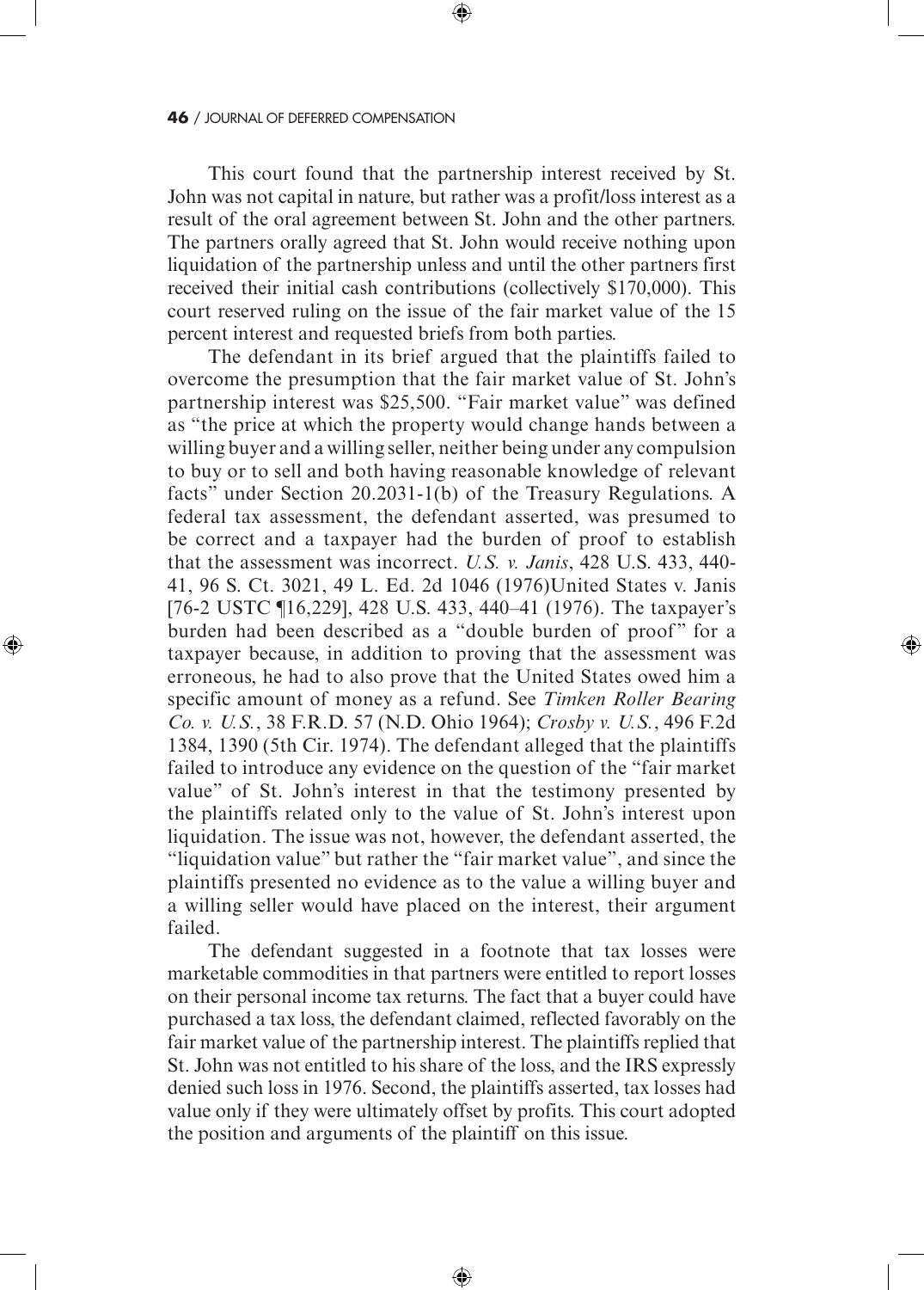Agent Jerry Brune testified for the defendant that the IRS, when it determined the "fair market value" of a partnership interest received in exchange for services, computed the estimated fair market value of the services that were rendered. Brune stated that one of the best ways of determining this value was to multiply the total capital in the partnership by the percentage of the partnership interest received. Brune testified that based upon existing case law, it made no difference in computing the fair market value of St. John's interest whether he received an interest in partnership capital or a profit/loss interest. The defendants placed some reliance on *Diamond v. C. I. R.*, 492 F.2d 286 (7th Cir. 1974) *Diamond v. C. I. R.*, 492 F.2d 286 (7th Cir. 1974). In Diamond, the Seventh Circuit considered the issue of the value of a partnership interest received in exchange for services rendered. The tax court refused to accept the taxpayer's argument that since he received only an interest in the partnership's profits and losses, he did not receive income subject to tax pursuant to Section 721 of the Internal Revenue Code of 1954 (26 U.S.C.) and the regulations thereunder. The tax court held that the fair market value of the taxpayer's interest, whether a capital or a profit/loss interest, was includable in his income and upheld the assessment.

 $\textcircled{\scriptsize{+}}$ 

The court said that the plaintiffs suggested that there was substantial evidence in the record that, because of the specific nature of St. John's interest, it had a market value as of December 31, 1976, of zero. They argued that there was no evidence in the record to support a finding of a value of \$25,500, and thus, the defendant's only position was to try to refute the evidence of value which was presented at trial. The plaintiffs asserted that witnesses for both parties indicated that the proper method for a determination of the value of the partnership interest was based on its liquidation value. Brune, the plaintiffs asserted, testified as to the routine procedures of the IRS in determining the value of a partnership interest. That method was to take the liquidation value of such interest, *i.e.,* each partner's ratable share of the partnership assets. The court said the obvious fallacy of the determination of the IRS, the plaintiffs claimed, was that the IRS failed to take into account the fact that St. John's interest was different from the other partners in that St. John would receive no portion of the first \$170,000 in liquidation. Agent Brune admitted that the value of the partnership interest would be directly affected to the extent it had subordinate rights in liquidation.

⊕

Orville Frank, a certified public accountant, testified at trial on at least five occasions that the value of St. John's interest as of December 31, 1976, was zero. Frank, therefore, did not include a specific value for the interest on the 1976 income tax return. The primary basis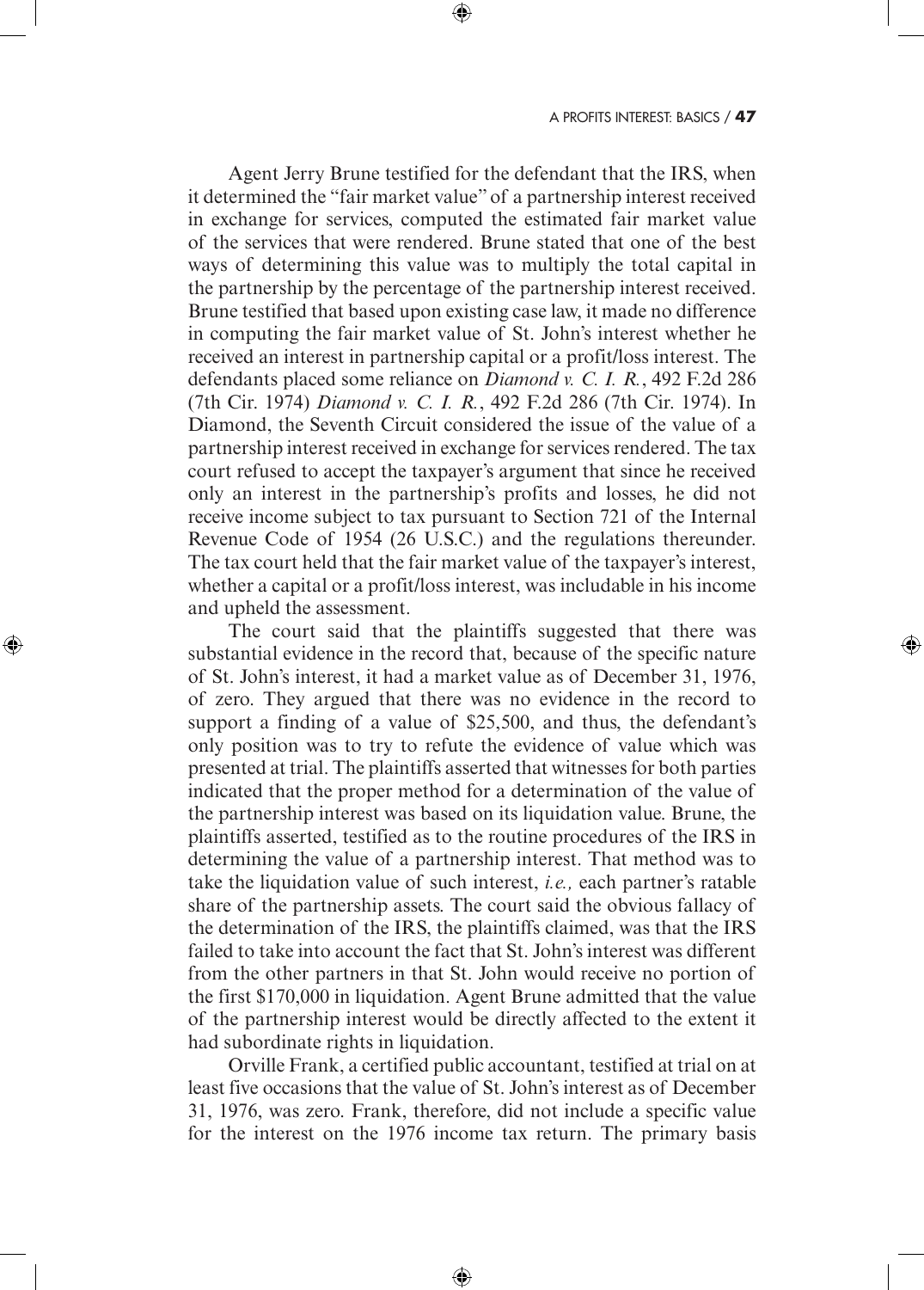⊕

for Frank's opinion, the plaintiffs asserted, was that St. John would get nothing in liquidation as of the end of 1976. Additional factors affecting Frank's opinion were that St. John's interest was not a capital interest, the nursing home was not in operation as of the end of 1976 nor was it even licensed, and some of the facility's original capital had already been spent. The plaintiffs concluded that Frank's testimony did not necessarily equate market value with liquidation value, but that as a result of the liquidation value and other factors, the value of St. John's interest was zero. St. John concurred in Frank's opinion.

⊕

The plaintiffs argued that all three witnesses effectively determined value by determining the amount of money St. John would have received had the partnership dissolved and the assets been liquidated and distributed. This was precisely the method Brune said was routine for valuing a partnership interest, the plaintiffs asserted, inasmuch as he merely took a pro rata share (15 percent) of the partnership assets (\$170,000) in determining the value of St. John's interest. Brune, however, the plaintiffs claimed, failed to consider the particular liquidation characteristics of St. John's interest as a result of St. John's agreement with the partners that his interest was subordinate. On December 31, 1976, the partnership had assets worth less than \$170,000 and thus on liquidation St. John would have received nothing.

⊕

The court said that courts have given effect to the liquidation value of property as its market value for tax purposes in several cases where the factual circumstances warranted such an approach. In *Estate of Garrett v. Commissioner, T.C.M.* (P-H) P 53329, 12 T.C.M. (CCH) 1142, 1953 WL 10620 (T.C. 1953), for example, this court looked at the liquidation value of certain property as its market value where a logging company had long ceased to be active, its equipment was antiquated and its supply of timber nearly exhausted. In *Learner v. Commissioner* [CCH Dec. 39,946(M)], 45 TCM 92 (1983), this court adopted the liquidation method for determining value of petitioner's minority interest where there were reasonable prospects that the company would be liquidated. The value of the business was viewed as that of its underlying assets. *Berckmans v. C. I.R.*, T.C. Memo. 1961-100, 1961 WL 992 (T.C. 1961), involved an inactive and unproven corporation where numerous contingencies indicated that the corporation could acquire ongoing businesses or that it could remain nothing but a shell. This court in that case ruled that the value of the stock at the date of its sale was not greater than its book value since the business outlook of the corporation was uncertain.

The plaintiffs argued that *Estate of Lee v. Commissioner of Internal Revenue*, 69 T.C. 860, 1978 WL 3312 (1978) was analogous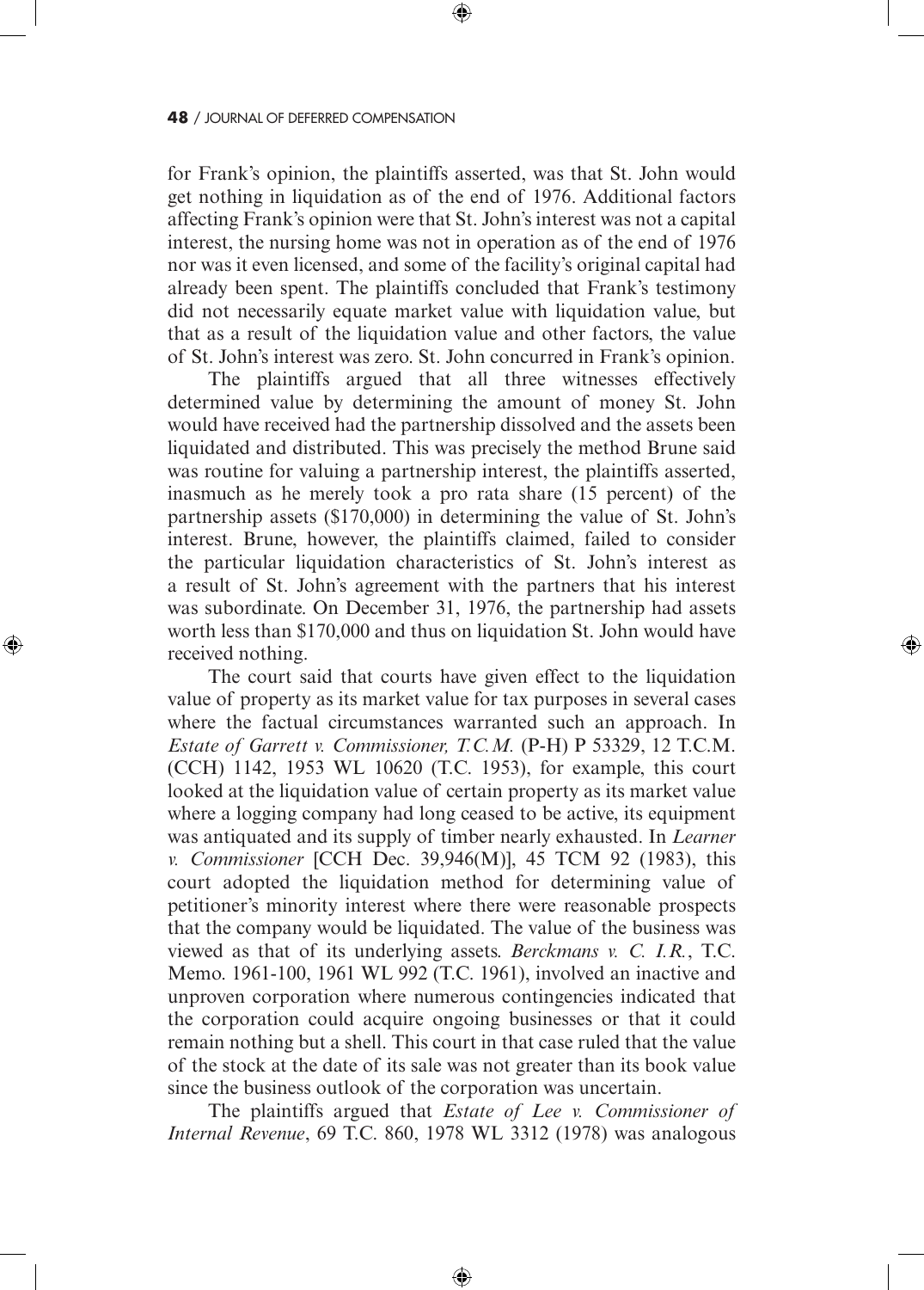to the situation in this case. In Lee, a husband and wife had formed a corporation which had 50,000 shares of preferred and 5,000 shares of common stock. The preferred was entitled to a \$200 per share preference in liquidation. In deciding the value of the preferred shares, this court allocated nearly all the value of the corporation to the preferred. The court said:

⊕

The common shareholders were entitled to no distribution until the corporation had sufficient assets to meet the \$10,000,000 (liquidation preference) value. This potential return to common shareholders was speculative and could be anticipated to occur, if at all, only many years later.

Thus, this court looked at the factual circumstances underlying the value of the stock in determining its fair market value.

The court said that the Diamond case, on which the defendant relied, was distinguishable from this case. In Diamond, it was clear that the interest involved did have a value since within 30 days of receipt of the interest, it was sold for \$40,000. This did not mean, however, that all profit interests had a substantial market value. In discussing the value of a profit interest, the Seventh Circuit noted that:

There must be wide variation in the degree to which a profitshare created in favor of a partner who has or will render service has determinable market value at the moment of creation. Surely in many if not the typical situations it will have only speculative value, if any.

492 F.2d at 290.

⊕

In discussing the value to be allocated to the interest in Diamond, the Seventh Circuit noted that there is no statute or regulation which expressly prescribes the income tax effect at the moment a partner receives a profit-share in return for services. The court in Diamond noted that:

There is a startling degree of unanimity that the conferral of profit-share as compensation for services is not income at the time of the conferral, although little by way of explanation of why this should be so, or analysis of statute or regulation to show that it is prescribed.

♠

492 F.2d at 289. Commentator Willis suggested that: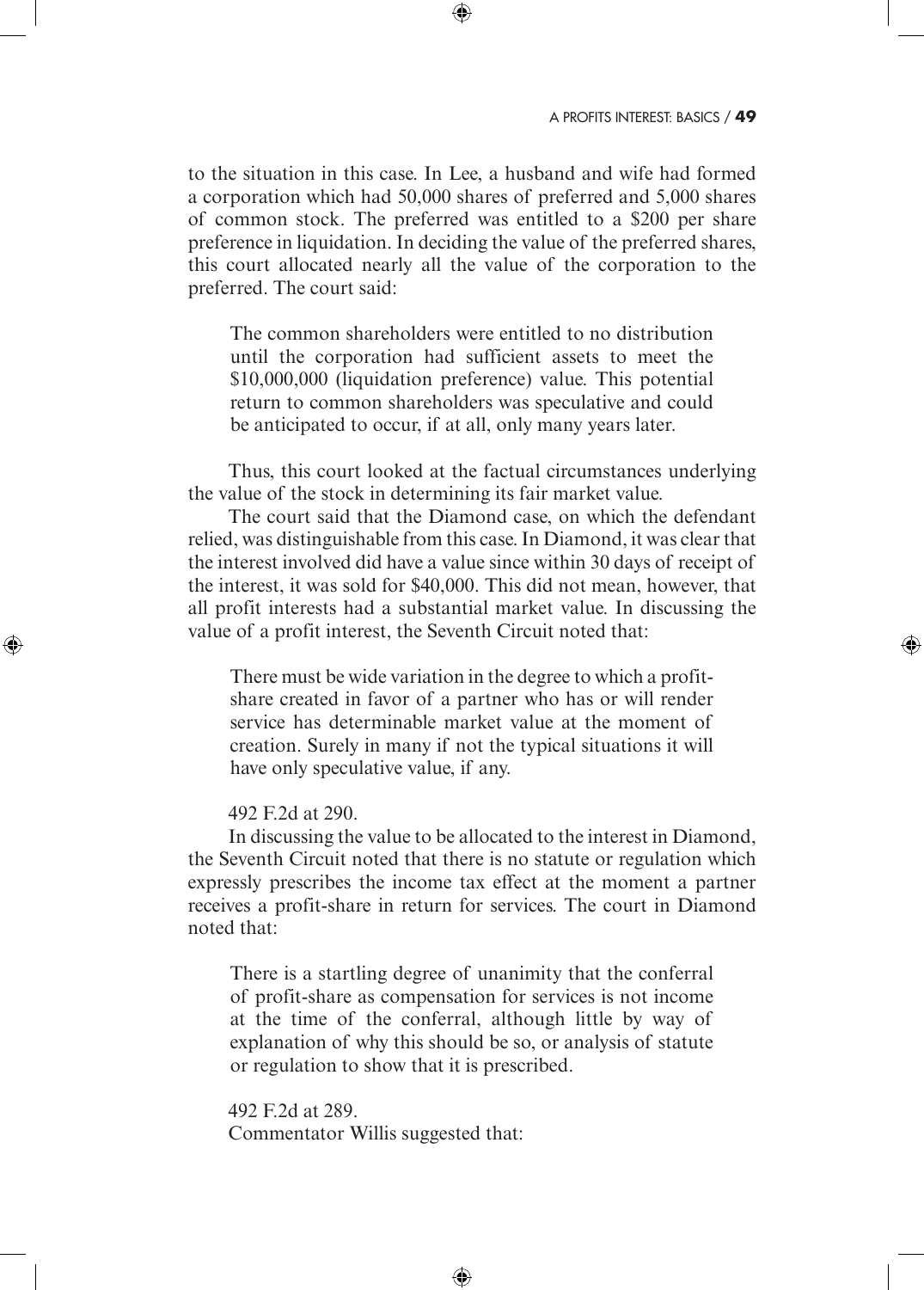⊕

However obliquely the proposition is stated in the regulations, it is clear that a partner who receives only an interest in future profits of the partnership as compensation for services is not required to report the receipt of his partnership interest as taxable income. The rationale is two-fold. In the first place, the present value of right to participate in future profits is usually too conjectual to be subject to valuation. In the second place, the service partner is taxable on his distributive share of partnership income as it is realized by the partnership. If he were taxed on the present value of the right to receive his share of future partnership income, either he would be taxed twice, or the value of his right to participate in partnership income must be amortized over some period of time.

⊕

Willis on Partnership Taxation, 84-85 (1971), as quoted in Diamond, 492 F.2d at 289. It is also noted in McKee, Nelson and Whitmire, Federal Taxation of Partnerships and Partners, ¶5.06 at 5–32 (1977), that "many profit interests will be virtually valueless when received."

⊕

The court said that Section 83 of the Code required it to determine the fair market value of St. John's interest as of December 31, 1976. The fair market value was defined as the price at which the property would change hands between a willing buyer and a willing seller, both having reasonable knowledge of relevant facts under Section 20.20311(b) of the Treasury Regulations. Thus, the issue to be resolved in this case was what a willing buyer would pay St. John for his subordinated interest in the partnership. Based on this court's determination that St. John's interest was merely a profit interest and was different from the capital interests that the other partners had, the court had to look beyond St. John's pro rata share of 15 percent in the partnership assets of \$170,000 in determining the value of St. John's interest.

In 1976, the nursing home's success was undetermined and speculative. It was not licensed nor operational and the partnership operated at a loss of \$26,140 for that year. It was not clear when, if ever, the partnership would be profitable. Thus, the liquidation approach to value was the proper method for determining the fair market value of St. John's subordinate interest in the partnership.

The court said the burden of proof was clearly on the plaintiffs to establish that determination of their tax liability by the IRS was incorrect. The plaintiffs met this burden and proved the amount of refund due. They established, based on both testimony at trial and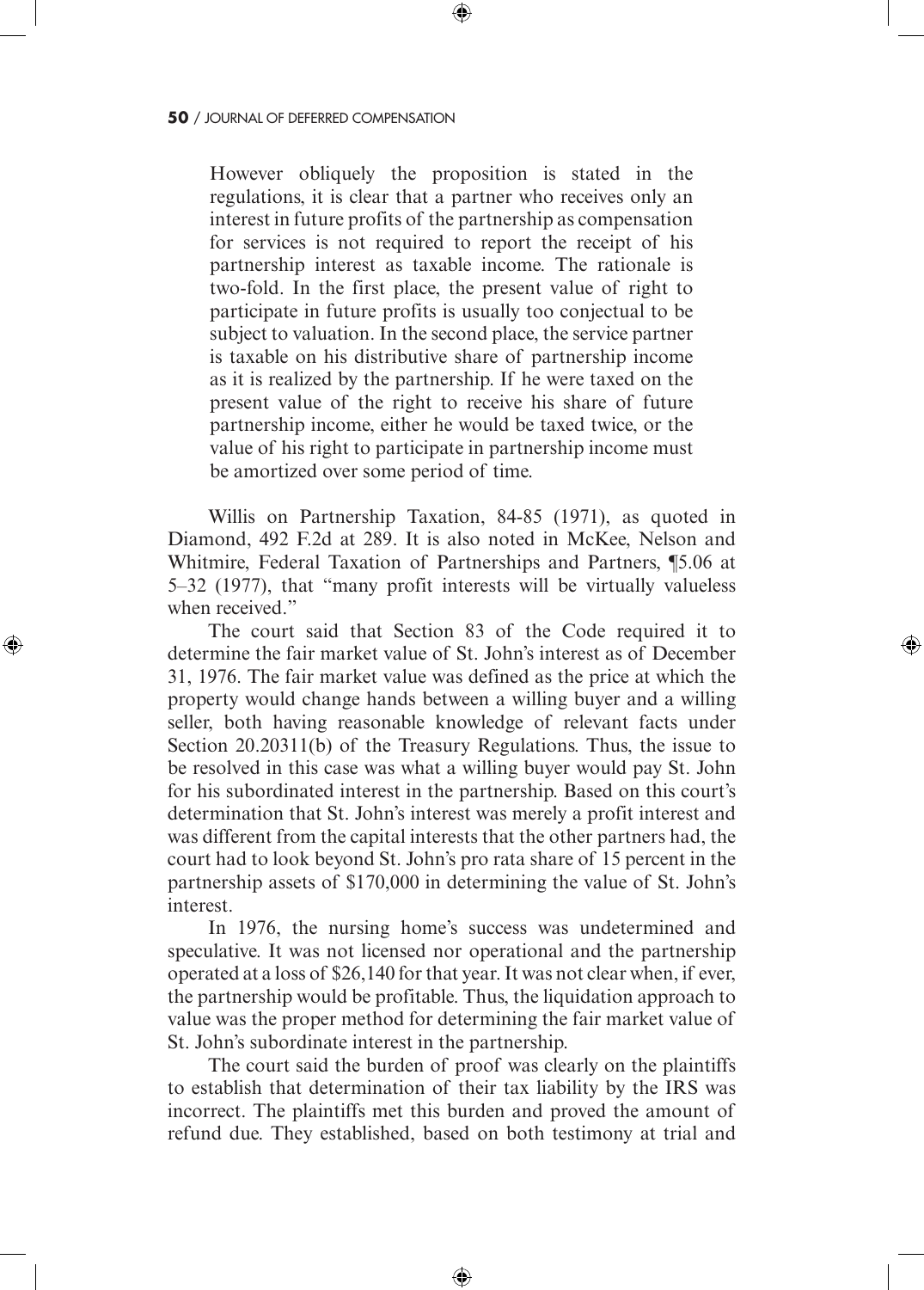legal authority, that St. John had merely a profit interest and that the liquidation method was the proper one for determining the value of that interest. They showed that the defendant's determination of a value of \$25,500 was erroneous in that it failed to consider that St. John's interest was merely a profit interest. St. John's interest had a value of zero for the taxable year 1976 since he would receive nothing in liquidation on December 31, 1976.

⊕

The court ruled in favor of the plaintiffs in the amount of \$11,567.15, plus interest.

## *CAMPBELL v. C.I.R.***, 943 F.2D 815 (8TH CIR. 1991)**

In *Campbell v. C. I. R.*, T.C. Memo. 1990-162, 1990 WL 32763 (1990), the Eighth Circuit Court of Appeals reversed the United States Tax Court's holding that the taxpayer's interests were taxable upon receipt and agreed with the taxpayer that "[a]ny predictions as to the ultimate success of the operations were speculative." The court also stated that "[the taxpayer's] interests were not transferrable and were not likely to provide immediate returns." The court held that the interests "were without fair market value at the time [the taxpayer] received them and should not have been included in his income for the years in issue." The court agreed with the Tax Court's comment that fair market value is "the price at which property would change hands in a transaction between a willing buyer and a willing seller, neither being under compulsion to buy nor to sell and both being informed of all the relevant circumstances."

⊕

In Campbell, the appellants, husband, and wife, requested a review of a decision of the Tax Court which held that the husband's partnership profits interests constituted income and therefore the appellants had to pay taxes on that income when they filed their joint return.

The appellants contested taxes assessed to them by appellee, Commissioner of the Internal Revenue Service. The tax court found that partnership profit interests received by appellant husband constituted income. The appellant husband had received these partnership profit interests for services rendered to various real estate partnerships. The appellants argued that the husband did not receive any income from these profit interests because the partnerships were speculative in nature and it was not known whether any profits would ever be realized on these interests. The tax court assessed a value to the profit interests and held that appellants should have declared them as ordinary income. The appellate court reversed the ruling of the lower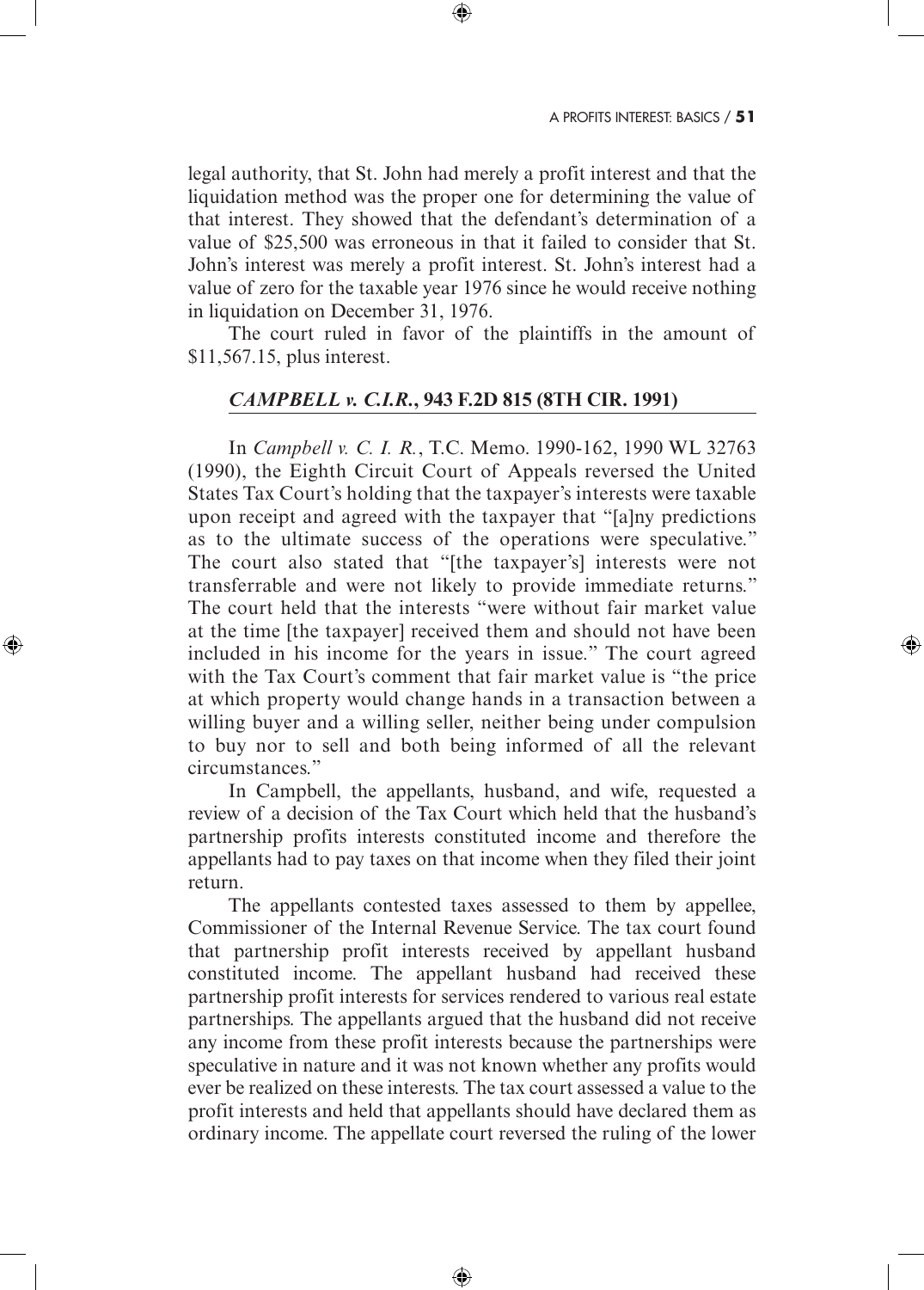⊕

court, holding that the profit interests were extremely speculative and that appellants had not received any income from these interests.

⊕

Prior to and during the years in issue, William Campbell was employed by Summa T. Group, a collection of business entities involved in the formation and syndication of limited partnerships. Campbell served as vice president and director for most members of the Summa T. Group, including Summa T. Realty, Inc., a real estate brokerage and consulting firm. He also served as vice president of Realty Properties Company, another member of Summa T. Group. Most of Campbell's services during these years were performed for *Campbell v. C. I. R.*, T.C. Memo. 1990-162, 1990 WL 32763 (1990).

In partnership with Jim Nettles, another Summa T. Realty employee, Campbell packaged and sold interests in transactions on behalf of Summa T. Realty. Campbell, T.C. Memo. 1990-162. Nettles left Summa T. Realty in 1979, and Campbell became responsible "for locating suitable properties for Summa T. Realty, negotiating the acquisition of those properties, obtaining the financing necessary to acquire the properties, organizing the partnerships which would eventually acquire those properties, and assisting in the preparation of offering materials in connection with the syndication of those partnerships." Campbell, T.C. Memo. 1990-162. Following Nettles's departure, Campbell negotiated a new compensation agreement under which he received 15 percent of the proceeds from each syndication and, for his services, special limited partnership interests (profits interests) in the partnerships that he helped form and finance. Campbell, T.C. Memo. 1990-162. Campbell sought these interests because of the immediate tax benefits he would receive and the residual value they might have. Based on consultation with two tax attorneys, he believed that the receipt of these interests in exchange for services would not be taxable events, at the time of acquisition. Campbell, T.C. Memo. 1990-162.

⊕

Campbell performed services in the formation and syndication of three limited partnerships. In 1979, he received a 2 percent special limited partnership interest in Phillips House Associates, Ltd. Campbell, 59 T.C.M. (CCH) at 238. Realty Properties was the sole general partner in Phillips House, and David Kane, president of Realty Properties, was also a special limited partner. Campbell, 59 T.C.M. (CCH) at 237–38. Phillips House was formed to purchase, renovate, and operate a hotel in downtown Kansas City, Missouri. The offering memorandum, which was provided to potential investors in the 35 Class A limited partner units available for sale, predicted losses for tax purposes from 1979 to 1985, 94 percent allocated to the limited partners and 2 percent allocated to each special limited partner and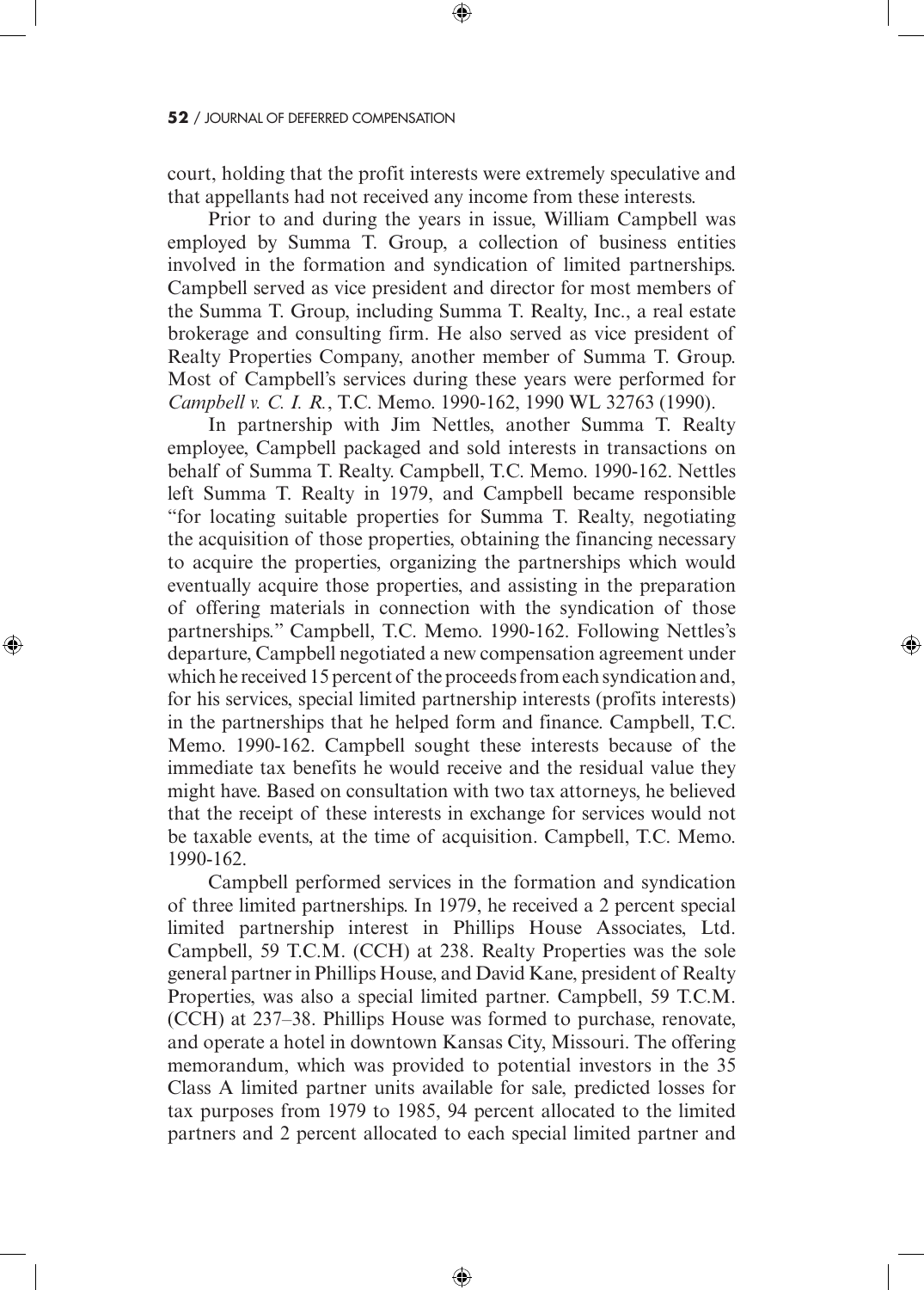the general partner. Campbell, 59 T.C.M. (CCH) at 238–39. However, the memorandum warned that an Internal Revenue Service audit was likely. And, it was predicted that the IRS probably would disallow some or all of the deductions and allocations. Campbell, 59 T.C.M. (CCH) at 239.

⊕

Twenty Class A interests were sold by December 31, 1979, and the remaining 15 were sold by December 31, 1980. Campbell, 59 T.C.M. (CCH) at 240. Each unit sold for \$99,250. Campbell, 59 T.C.M. (CCH) at 238. Resale of partnership units was subject to approval by the general partner, which could withhold approval arbitrarily. Campbell, 59 T.C.M. (CCH) at 240. The partnership did not anticipate cash distributions to the Class A limited partners until 1982 and to the special limited partners and the general partner until 1984. Campbell, T.C. Memo. 1990-162. Once cash became available for distribution, the Class A limited partners were given priority. Campbell, 59 T.C.M. (CCH) at 239. They were also entitled to a return of their capital investment upon the sale or refinancing of the hotel. The first \$30,000 of any additional proceeds from such a transaction was allocated to the general partner as return of capital. The special limited partners were each entitled to a share of any remaining proceeds. Campbell, 59 T.C.M. (CCH) at 240.

Diversified Financial Services, a member of Summa T. Group, received 3 percent of the Phillips House offering proceeds as reimbursement for expenses incurred in the offering. Campbell, 59 T.C.M. (CCH) at 238. Realty Properties, and other members of the group, received 42.5 percent of the proceeds for "expense allowances, consulting fees, and management fees." Campbell, 59 T.C.M. (CCH) at 238–239. Campbell provided services in the formation and syndication of the partnership. However, the record did not reveal what part of these fees were paid to Summa T. Group for services actually performed by Campbell, nor did it reveal what part of Campbell's partnership interest, if any, was received as compensation for services for which his employer was compensated.

⊕

The other two limited partnerships at issue here were formed under similar agreements. Campbell received a 1 percent interest in The Grand partnership, which was formed in 1980 to purchase and operate the Howard Johnson's Motor Lodge in Myrtle Beach, South Carolina. Campbell, 59 T.C.M. (CCH) at 238, 241. Also in 1980, the Airport partnership was formed to purchase and operate the Northwest Airport Inn in St. Louis County, Missouri. Campbell, 59 T.C.M. (CCH) at 244. Campbell received a 1 percent interest in Airport. Campbell, 59 T.C.M. (CCH) at 238. As in Phillips House, Realty Properties was the general partner, Campbell and Kane were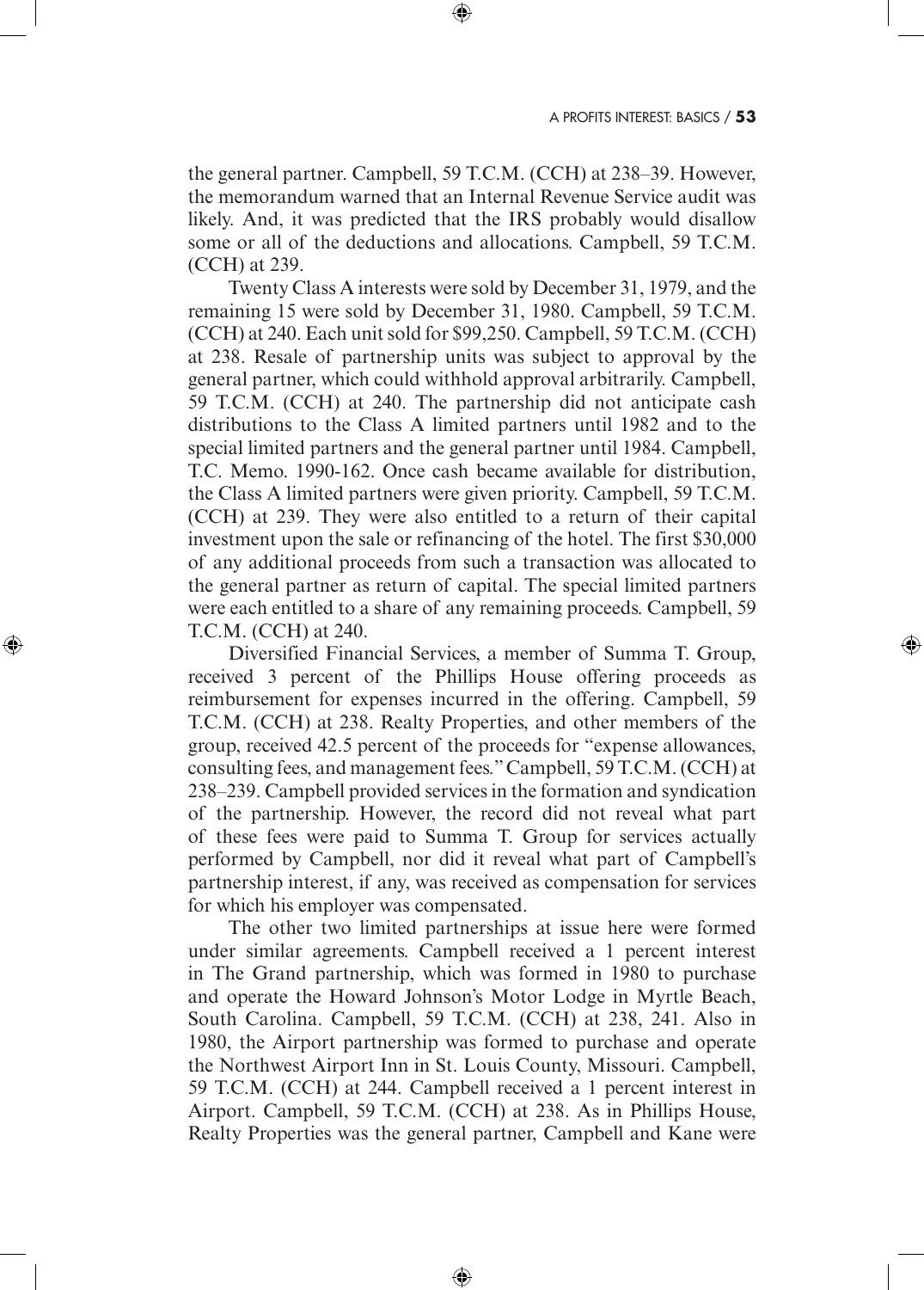⊕

special limited partners, and 35 Class A limited partnerships were sold in both The Grand and Airport. Campbell, 59 T.C.M. (CCH) at 241–242, 244. Realty Properties and its affiliates, including Diversified Financial Services and Summa T. Realty, received 30.2 percent of the proceeds of The Grand's offering of limited partnership interests, Campbell, 59 T.C.M. (CCH) at 242, and 38.5 percent of the proceeds of Airport's offering Campbell, 59 T.C.M. (CCH) at 244. These payments were made for expense allowances, consulting fees, management fees and financing fees. The court stated that, Campbell provided some of these services, and the record did not reveal the capacity in which he performed them. Campbell, 59 T.C.M. (CCH) at 242, 244. The offering memoranda for The Grand and Airport projected taxable losses for the first several years of operations. As with Phillips House, however, the memoranda warned that any of the deductions and credits might be disallowed by the Internal Revenue Service. Campbell, 59 T.C.M. (CCH) at 242, 245.

⊕

On May 10, 1983, the Commissioner issued a notice of deficiency for the tax years 1979 and 1980, alleging that Campbell should have included the value of his interests in these partnerships in ordinary income. Campbell, 59 T.C.M. (CCH) at 247. The Commissioner valued Campbell's interests in Phillips House, The Grand and Airport at \$42,084, \$16,968 and \$20,683, respectively. Campbell, T.C. Memo. 1990-162. In an amendment to his answer, the Commissioner alleged that Campbell was liable for additions to tax for, inter alia, negligently failing to include these interests in his ordinary income.

⊕

The tax court upheld, in part, the Commissioner's assessment of deficiency and addition to tax. The court agreed that the fair market value of the profits interests should have been included in Campbell's income. The court, however, did not fully agree with the Commissioner's valuation of the interests. Upon revaluation, the court sustained the Commissioner's deficiency in regard to The Grand. The court valued Campbell's interest in Airport at \$15,000 and his interest in Phillips House at \$25,000 and entered an order accordingly. Campbell, 59 T.C.M. (CCH) at 256.

Campbell argued on appeal, as he did unsuccessfully in the tax court, that a service partner (*i.e.,* a partner who receives his partnership interest in exchange for services provided to the partnership) who received a profits interest (*i.e.,* a right to share in profits and losses only, as opposed to an interest in the capital assets of a partnership) in a partnership did not realize income upon receipt of that interest, and, therefore, no taxable event occurred. In the alternative, he argues that the interests he received had no value at the time he received them and, thus, he should not have been taxed.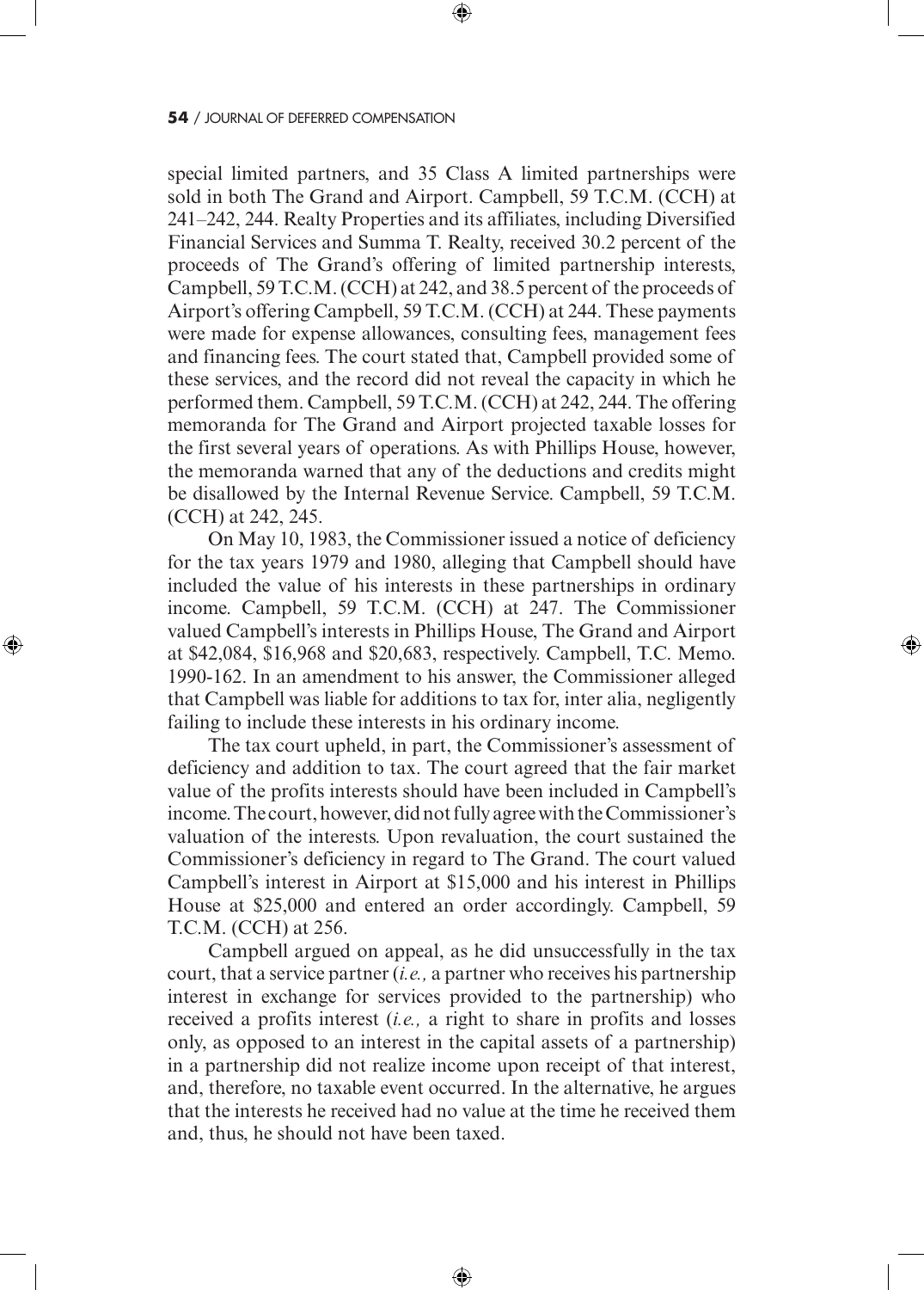At this point, the Commissioner conceded that the tax court erred in holding that the receipt of a profits interest in exchange for services to the partnership should be considered ordinary income to the service provider. However, the Commissioner asserted that Campbell actually received the partnership interests in exchange for services he provided to his employer, rather than services he provided to the partnerships. According to the Commissioner, the tax court held that Campbell received the interests as compensation from his employer. Thus, he was not a service partner; the principles of partnership taxation did not apply; and Campbell's receipt of compensation from his employer was taxable upon receipt.

 $\textcircled{\scriptsize{+}}$ 

The court made short work of the Commissioner's alternate argument. The court stated that it could affirm a trial court's decision on any ground supported by the record, whether or not that ground was addressed by the lower court. *See Brown v. St. Louis Police Dept. of City of St. Louis*, 691 F.2d 393, 396–397 (8th Cir. 1982) (when issue was raised but not addressed by the district court and did not require factual findings, appellate court could affirm based on that issue), cert. denied, 461 U.S. 908, 103 S. Ct. 1882, 76 L. Ed. 2d 812 (1983). The court stated that such action, however, was inappropriate in this case. The court stated that the Commissioner's argument, at best, required that the court resolve a disputed question of fact. Contrary to the Commissioner's belief, the tax court did not hold that Campbell received his partnership interests for services he performed for his employer rather than services performed for the partnerships. In reaffirming *Diamond v. C. I. R.*, 492 F.2d 286 (7th Cir. 1974), the court held "that Section 721(a) and the regulations thereunder are simply inapplicable where, as in the Diamond case and the instant case, a partner receives his partnership interest in exchange for services he has rendered to the partnership." Campbell, 59 T.C.M. at 249. The court also noted the records of the partnerships indicated that Campbell received the partnership interests after rendering services. Campbell, 59 T.C.M. (CCH) at 249. The Commissioner tenuously relied on the tax court's statements that Campbell received his partnership interests in connection with services provided for his employer. Campbell, 59 T.C.M. (CCH) at 251–253. The statements were made in the discussion of when Campbell received his interests. The court believed that the tax court did not specifically hold that the interests were received as payment for services provided to his employer. In any event, the court declined to address the factual matter and the court disregarded the argument.

⊕

The court stated that although the Commissioner conceded the tax court's error in taxing a service partner's profits interest, the tax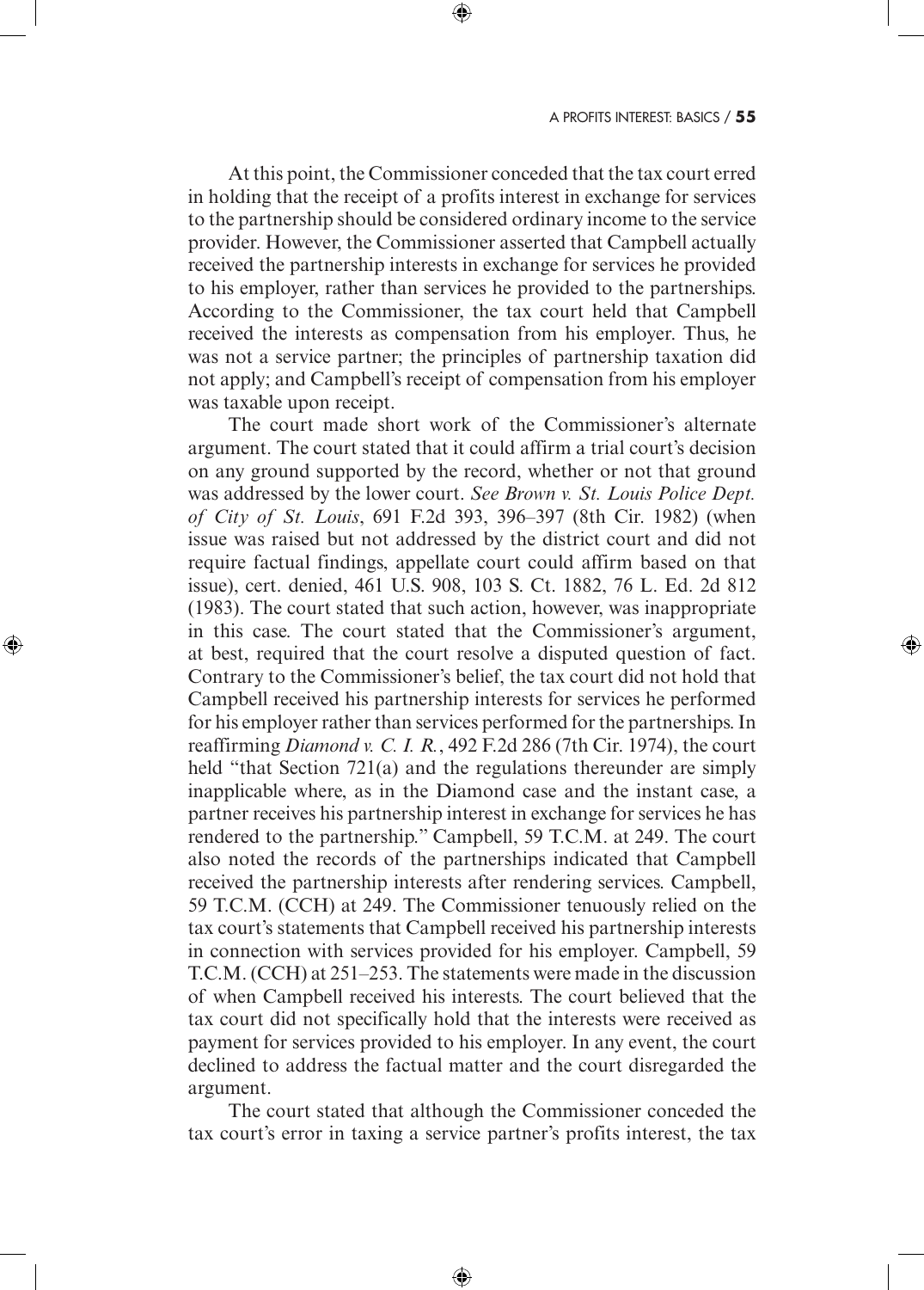⊕

court's holding was not without support. In fact, the only circuit court to address the issue arrived at the same conclusion. See Diamond, 492 F.2d 286. However, Campbell and several amici curiae argued that the tax court's decision did substantial damage to established principles of partnership tax law. In addition, several commentators had analyzed the issue and came to a variety of conclusions. Compare, *e.g.*, Hortenstine & Ford, Receipt of a Partnership Interest For Services: A Controversy That Will Not Die, 65 Taxes 880, 881 (1987) (Generally, the fair market value of a profits interest received by a service partner should be included in income.) and C. Bishop & J. Brooks, Federal Partnership Taxation 83–86 (1990) (Perhaps, when partnership income is very speculative, some profits interests should not be included in income.) with 1 W. McKee, W. Nelson, & R. Whitmire, Federal Taxation of Partnerships & Partners paras. 5.02[1][b], at 5-14, 5.02[1][c], at S5-2 to -3 (2d ed. 1990 & Supp. 2 1991) (The receipt of a profits interest is not a taxable event.) and A. Willis, T. Pennell, & P. Postlewaite, Partnership Taxation Section 46.12, at 46-36 (4th ed. 1991) (Although the ultimate result was uncertain, "the preferred tax treatment of the transfer of a profits interest as compensation for services is not to tax it at all."). Thus, the court was reluctant to accept the Commissioner's concession without substantive review.

⊕

The tax court rejected Campbell's contention that the regulations promulgated under Section 721 of the Internal Revenue Code and the general principles of partnership taxation exempted from taxation profits interests received in exchange for services. Campbell, 59 T.C.M. at 248–249. The court reaffirmed its holding that Section 721 and its regulations were "inapplicable where, as in the Diamond case and this case, a partner received his partnership interest in exchange for services he has rendered to the partnership." Campbell, 59 T.C.M. (CCH) at 249. The court stated that Section 721 related to contributions of property to partnerships, but not to contributions of services, which were not property within the meaning of that Section. Campbell, 59 T.C.M. (CCH) at 249. Section 721 was enacted to allow the contribution of property to a partnership without recognition of gain or loss. The rationale for non-recognition was that no disposition of property had occurred. Rather, the partnership interest represented a change in the form of the asset. The court stated that in case the tax court held that the receipt of profits interests represented compensation for services, not change in the form of assets. Campbell, T.C. Memo. 1990-162.

⊕

The court also noted the inconsistency in imposing immediate taxation upon a service partner who received a capital interest and not upon a service partner who received a profits interest, as Section 721 made no distinction between the two. Campbell, T.C. Memo.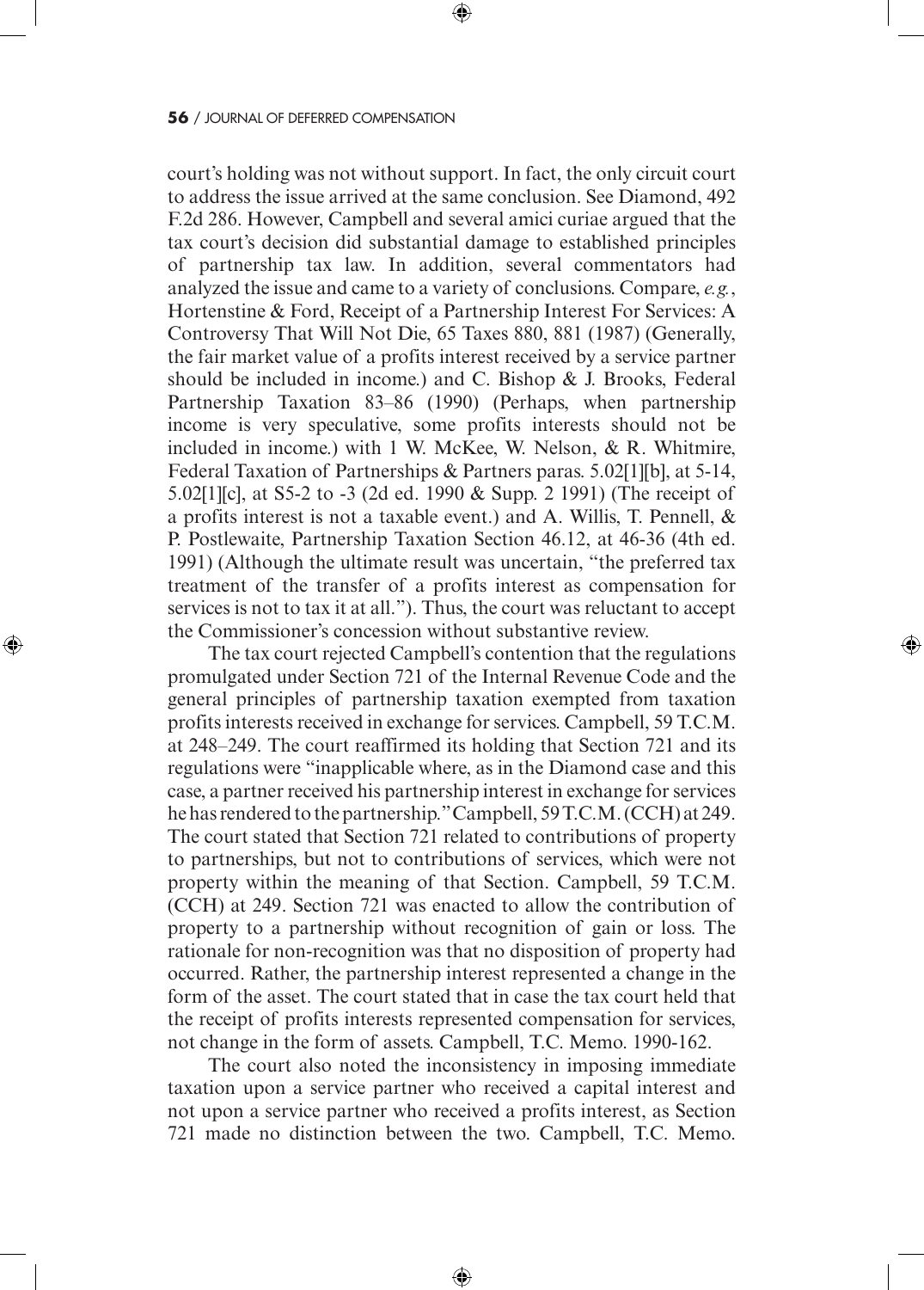1990-162. The court stated that the Section 721 regulations did not expand the scope of the statute to provide non-recognition of income to partners who contributed services in exchange for a partnership interest. Campbell, T.C. Memo. 1990-162. Thus, the tax court found no authority to support different treatment for capital and profits interests received in exchange for services and held that Campbell received ordinary income upon receipt of the profits interests.

⊕

The court stated that after finding that Campbell's receipt of the profits interests were taxable events, the court applied Section 83 to determine when the income should have been recognized. Campbell, 59 T.C.M. (CCH) at 249–250. The court stated that Section 83 provides rules governing when property received in connection with the performance of services must be recognized as income. Section 83(a) (1988). The regulations defined property to "include[] real and personal property other than either money or an unfunded and unsecured promise to pay money or property in the future." Section 1.83-3(e) of the Treasury Regulations (1985). The tax court had no doubt that a profits interest was property rather than a promise to pay money or property in the future. Campbell, 59 T.C.M. at 249–51. Furthermore, the court found no substantial risk of forfeiture. Thus, the interests were taxable upon receipt. See Campbell, 59 T.C.M. (CCH) at 252.

⊕

The tax court's holding was based principally on Diamond, and that case was analogous. However, to fully understand the concerns raised, the court stated that it was required to review several prior cases and the underlying statutory provisions. When a service partner received an interest in partnership capital, the cases held that a taxable event has occurred. The receipt of the capital interest was required to be included in the service partner's income. *See, e.g., U.S. v. Frazell*, 335 F.2d 487, 489 (5th Cir. 1964). See also W. McKee, supra, para. 5.01, at 5–2 (transfer of capital interest is taxable). The court state that as an interest in intangible personal property, the receipt of a capital interest appeared to be taxable under the authority of Section 83 of the Internal Revenue Code. There was little, if any, dispute that such a transaction involved the recognition of income.

The court stated that, as noted, however, when the service partner received solely a profits interest, the tax consequences were unclear. In contrast to Diamond, the tax court has held, and the Commissioner conceded in some cases, that receipt of a profits interest by a service partner created no tax liability. *See National Oil Co. v. C.I.R.*, T.C. Memo. 1986–596, 1986 WL 21807 (1986) (Commissioner conceded that if taxpayer received only profits interest, no taxable event had occurred); *Kenroy, Inc. v. C.I.R*., T.C. Memo. 1984-232, 1984 WL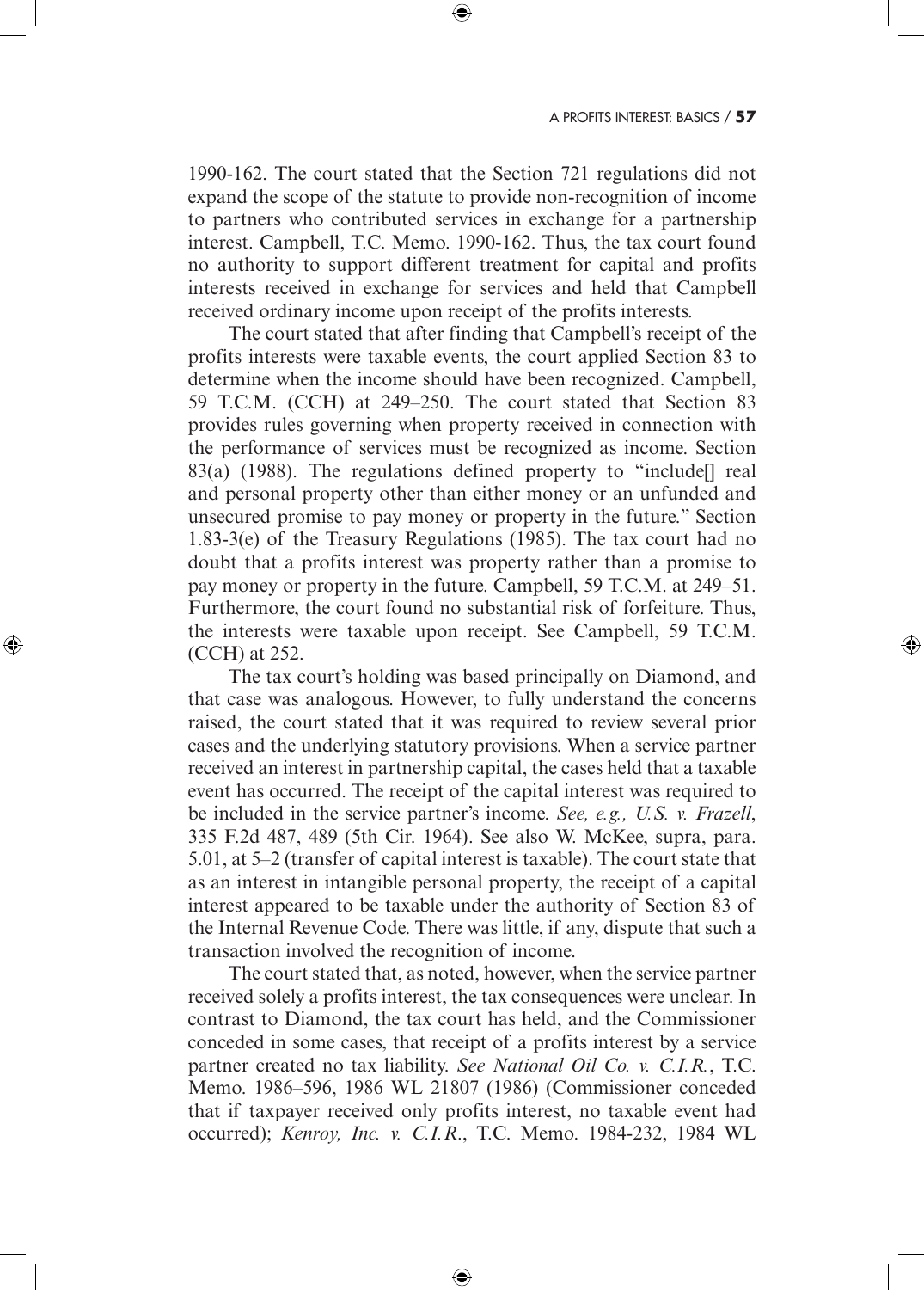⊕

14487 (1984) (profits interest had no fair market value, thus no tax liability upon receipt); *Hale v. C.I.R.*, T.C. Memo. 1965-274, 1965 WL 1045 (T.C. 1965) ("Under the regulations, the mere receipt of a partnership interest in future profits does not create any tax liability. Sec. 1.721-(1)(b), Income Tax Regs.").

⊕

The court stated that the code did not expressly exempt from taxation a service partner's receipt of a profits interest, and the courts that have held that it was not taxed upon receipt did not appear to have closely analyzed the issue. However, the court noted that commentators developed three interrelated theories in support of the proposition that it is not a taxable event: (1) based upon regulation 1-721.1(b), a profits interest was not property for purposes of Sections 61 and 83; (2) a profits interest could have no fair market value; and (3) the non-realization concepts governing transactions between partner and partnership precluded taxation. *See, e.g*., W. McKee, supra, paras. 5.01-.02[1], at 5-3 to -5; 5.02[2], at 5-15 to -18; 5.02[1][c], at S5-2 to -9.

The court stated that the tax court and the Seventh Circuit rejected at least the first two of these theories in Diamond. The tax court found that Diamond's receipt of a partnership profits interest in exchange for services was taxable as ordinary income did not come within the scope of Section 721 and had a readily ascertainable fair market value. The Seventh Circuit affirmed. Diamond, 492 F.2d at 286–87, 291. The facts in Diamond were very similar to those before this court, except in regard to the issue of value. Diamond had arranged the financing of a land purchase in exchange for a profits interest in the partnership that was to hold title to the land. Campbell, 59 T.C.M. (CCH) at 286–87. Diamond arranged the financing and received his partnership profits interest and then, three weeks later, sold his interest to a third party for \$40,000. Campbell, 59 T.C.M. (CCH) at 287. Diamond treated the sale proceeds as short-term capital gain, which he offset by short-term capital loss. Campbell, T.C. Memo. 1990-162.

⊕

The court stated that the Seventh Circuit rejected Diamond's argument under regulation 1-721.1(b)(1), because it distinguished between receipt of a capital interest and a profits interest and specifically stated only that a service partner who received a capital interest was required to recognize income, implied that a service partner who received a profits interest did not recognize income. Campbell, 59 T.C.M. (CCH) at 288–89. The court noted that Section 721 applied only to those partners who contributed property to the partnership and that the application of the regulation was also so limited. Campbell, 59 T.C.M. (CCH) at 288. After considering other published views on the matter, the court declined to interpret the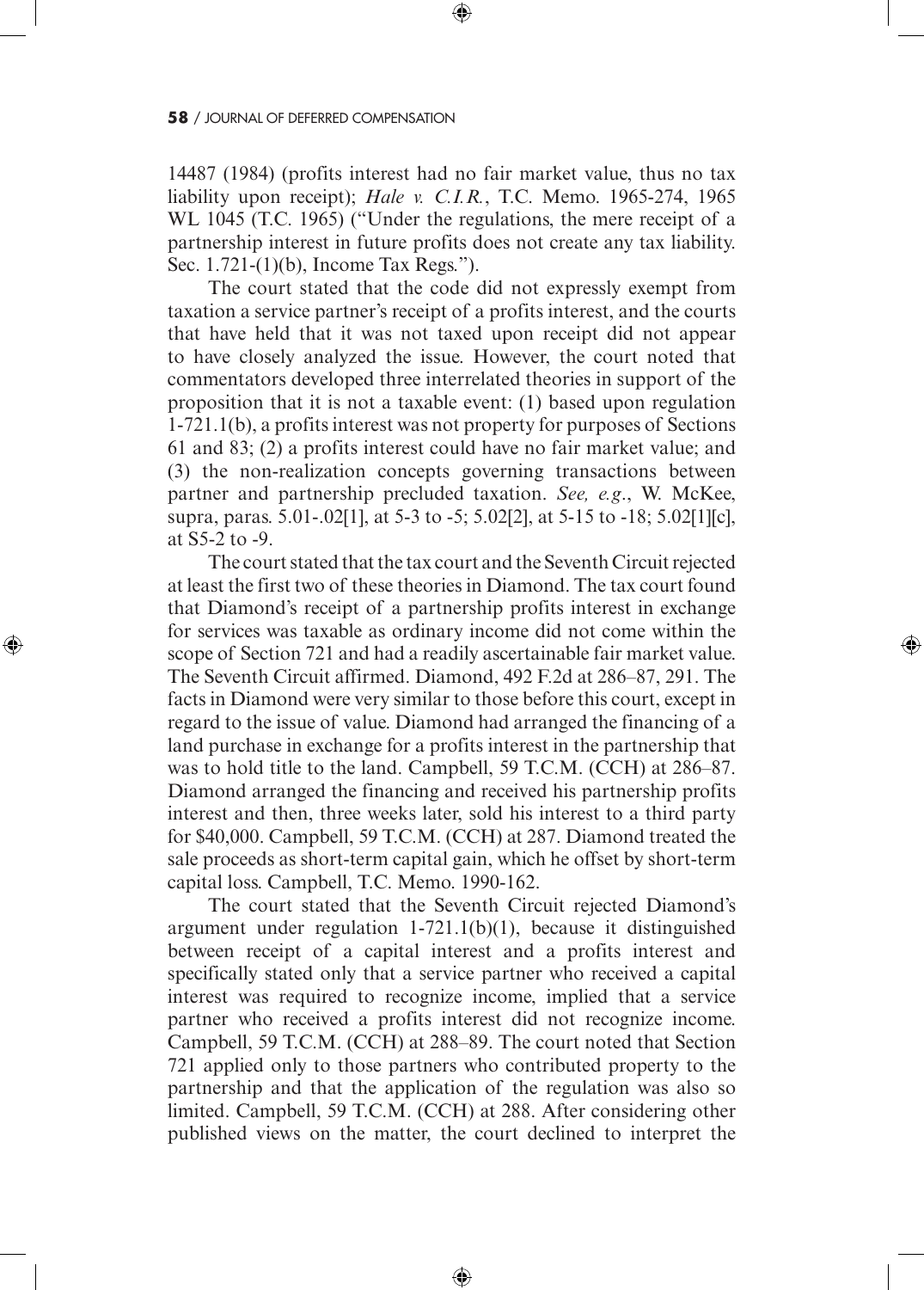regulation as Diamond proposed. Campbell, 59 T.C.M. (CCH) at 289–91. Although it affirmed the tax court, the Seventh Circuit noted the presence of strong views to the contrary, Campbell, 59 T.C.M. (CCH) at 289, and recognized the limitations of its holding:

 $\textcircled{\scriptsize{+}}$ 

There must be wide variation in the degree to which a profitshare created in favor of a partner who has or will render service has determinable market value at the moment of creation. Surely in many if not the typical situations it will have only speculative value, if any.

## Campbell, 59 T.C.M. (CCH) at 290.

⊕

The commentators generally agreed that the non-recognition principles of Section 721 did not apply to a service partner because a service partner did not contribute property in exchange for his partnership interest. *See, e.g.*, W. McKee, supra, para. 5.01, at 5–2. The court also agreed. However, the Section 721 regulations were relied upon to tax a service partner's receipt of a capital interest. And, as with a profits interest, a service partner who received a capital interest had not contributed property in exchange for his partnership interest. Thus, the Section 721 regulations provided some guidance when reviewing whether general principles of partnership taxation provide for non-realization in this case.

The court stated that Section 721 codified the rule that a partner who contributed property to a partnership recognized no income. Section 721. para. 5.02[1][c][ii], at S5-5. And, Section 1.721-1(b) (1) of the Treasury Regulations clarified that the non-recognition principles did no longer apply when the right to return of that capital asset was given up by transferring it to another partner. At that time, the property had been disposed of and gain or loss, if realized, must be recognized. As a corollary, Section 1.721-1(b)(1) outlined the tax treatment of the partner who received that capital interest. A substantial distinction, however, existed between a service partner who received a capital interest and one who received a profits interest. The court stated that when one received a capital interest in exchange for services performed, a shift in capital occurred between the service provider and the individual partners. *See* Section 721 para. 5.02[1][c] [i], at S5-4; Hortenstine, supra, at 885–887. The court stated that the same was not true when a service partner received a profits interest. In the latter situation, prior contributions of capital were not transferred from existing partners' capital accounts to the service provider's capital account. Receipt of a profits interest did not create the same concerns because no transfer of capital assets was involved. The court stated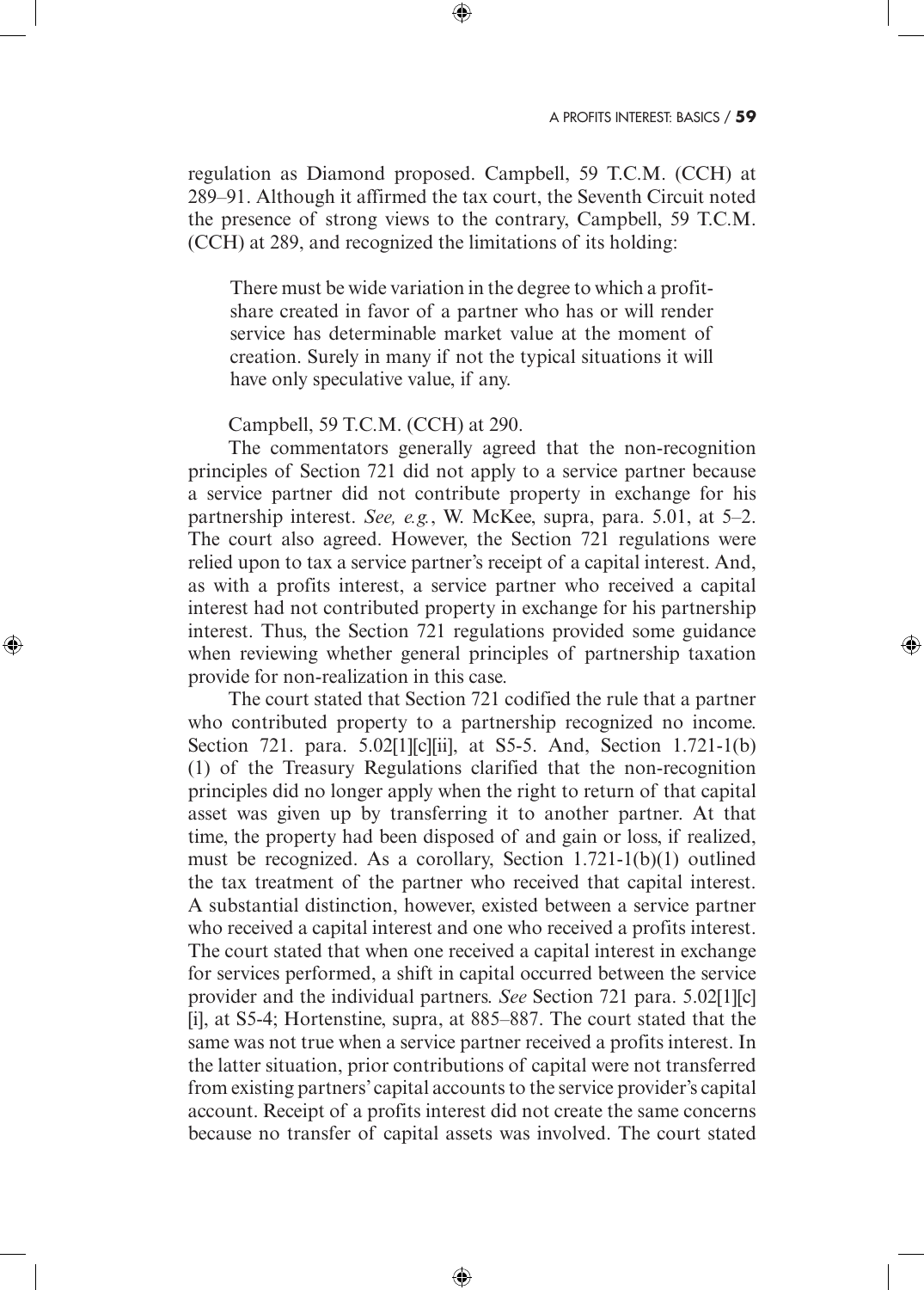⊕

that the receipt of a profits interest never affected the non-recognition principles of Section 721. Thus, some justification existed for treating service partners who received profits interests differently than those who received capital interests.

⊕

The court stated that probably more relevant to the analysis in the discussion, however, was Section 707 of the Internal Revenue Code, which supported Campbell's argument. Section 707 (1988). Generally, a partner received a distributive share of income instead of compensation from his partnership. *See Pratt v. C. I. R.*, 550 F.2d 1023, 1026 (5th Cir. 1977) (salary payments to a partner treated as a distributive share of income); *C.I.R. v. Moran*, 236 F.2d 595, 598 (8th Cir. 1956) ("an individual cannot be his own employee nor can a partner be an employee of his own partnership"); *Lloyd v. C.I.R.*, 15 B.T.A. 82, 87, 1929 WL 669 (B.T.A. 1929) (same). Except under certain circumstances, "the general statutory policy for treating partnerships for tax purposes contemplated that the income of a partner-ship would flow through to the individual partners." Pratt, 550 F.2d at 1026. Only when the transaction was treated as one between the partnership and a partner acting in a non-partner capacity was the payment received by the partner not considered a distributive share. *See* Pratt, 550 F.2d. at 1026–1027; I.R.C. § 707(a)(2)(A). Section 707 created an exception to the general rule.

⊕

The court stated that Section 707 provided that when a partner engaged in a transaction with a partnership in a non-partner capacity that transaction would be treated as between the partnership and one who was not a partner. Section  $707(a)(1)$ . When a partner received payment for services performed for the partnership, that transaction fell under Section  $707(a)(1)$  if "the performance of such services ... and the allocation and distribution, when viewed together, are properly characterized as a transaction occurring between the partnership and a partner acting other than in his capacity as a member of the partnership." Pratt, 550 F.2d 1023, Section  $707(a)(2)(A)(iii)$ . The court stated that this exception was enacted to prevent partnerships from using direct allocations of income to individuals, disguised as service partners, to avoid the requirement that certain expenses would be capitalized. *See* W. McKee, supra, para. 5.02[1][b], at 5–13. However, it was not intended to apply when a service provider acted within his capacity as a partner. *See* Section  $707(a)(2)(A)(iii)$ . The court stated that, arguably, Section  $707(a)$ would be unnecessary if compensatory transfers of profits interests were taxable upon receipt because, if so, every such transfer would be taxed without this section. *See* W. McKee, supra, para. 5.02[1][b], at 5-13 to -14.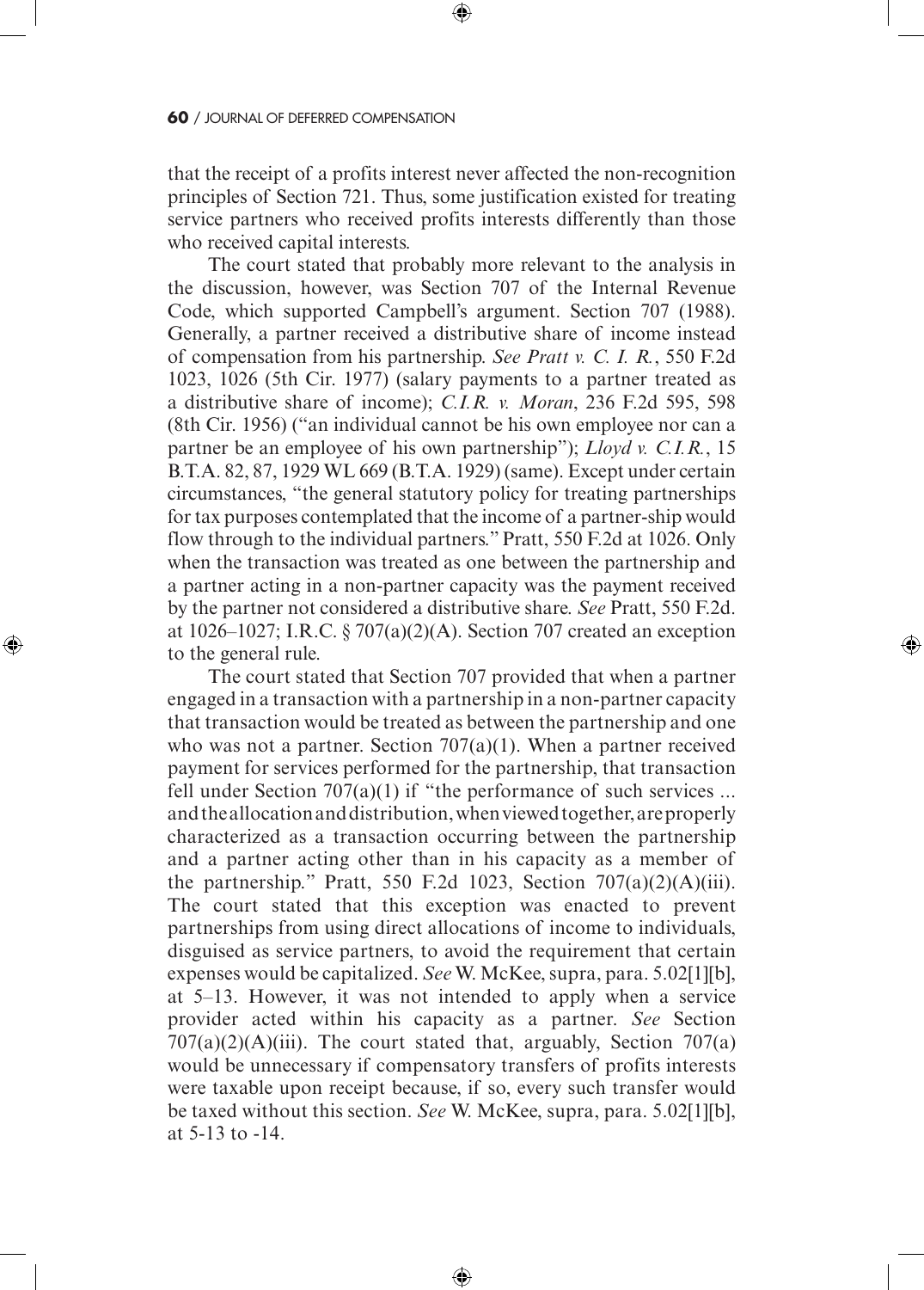The court stated that, in Diamond, where the service provider became a partner solely to avoid receiving ordinary income, the court stated that it doubted that the receipt of the profits interest was for services provided other than in a partner capacity. Diamond was likely to (and in fact did) receive money equal to the value of his services and apparently did not intend to function as or remain a partner. Thus, the receipt of his partnership profits interest was properly taxable as easily calculable compensation for services performed. Campbell's case, however, was not so clear. Campbell's interests were not transferable and were not likely to provide immediate returns. The court stated that it doubted that the tax court correctly held that Campbell's profits interests were taxable upon receipt.

⊕

The court stated that, more troubling, however, was Campbell's argument that the profits interests he received had only speculative, if any, value. The court fully agreed with this contention and reversed the tax court. As earlier noted by the tax court, "fair market value is "the price at which property would change hands in a transaction between a willing buyer and a willing seller, neither being under compulsion to buy nor to sell and both being informed' of all the relevant circumstances." *See Palmer v. C. I. R.*, 523 F.2d 1308, 1310 (8th Cir. 1975) (quoting *Hamm v. C.I.R.*, 325 F.2d 934, 937 (8th Cir. 1963)). The court stated that while it reviewed de novo the basis of a fair market value determination, the ultimate question of value was one of fact. *See Estate of Palmer v. C.I.R*., 839 F.2d 420, 423 (8th Cir. 1988).

⊕

Campbell's expert testified that the values of the partnership interests were speculative and not in excess of \$1,000. His opinion was based on the present values of the cash distributions projected in the offering memoranda. He discounted these values because of the restrictions on transferability and the lack of participation rights in management of the partnerships. He attached no present value to the projected tax benefits because of the substantial risk of disallowance upon likely audits. The Commissioner used the same basic method of valuation, except that he included the present value of the tax benefits in his calculations and used a much lower discount rate resulting in higher present values.

The tax court accepted the method of valuation proposed by the parties, with some modifications. The court rejected Campbell's expert's opinion that the tax benefits were so speculative that they had no value and rejected the Commissioner's determination of the appropriate discount rate. Then, based on the present value of the tax benefits and future cash payments, reduced by the speculative nature of the Phillips House interest, the court valued the interests as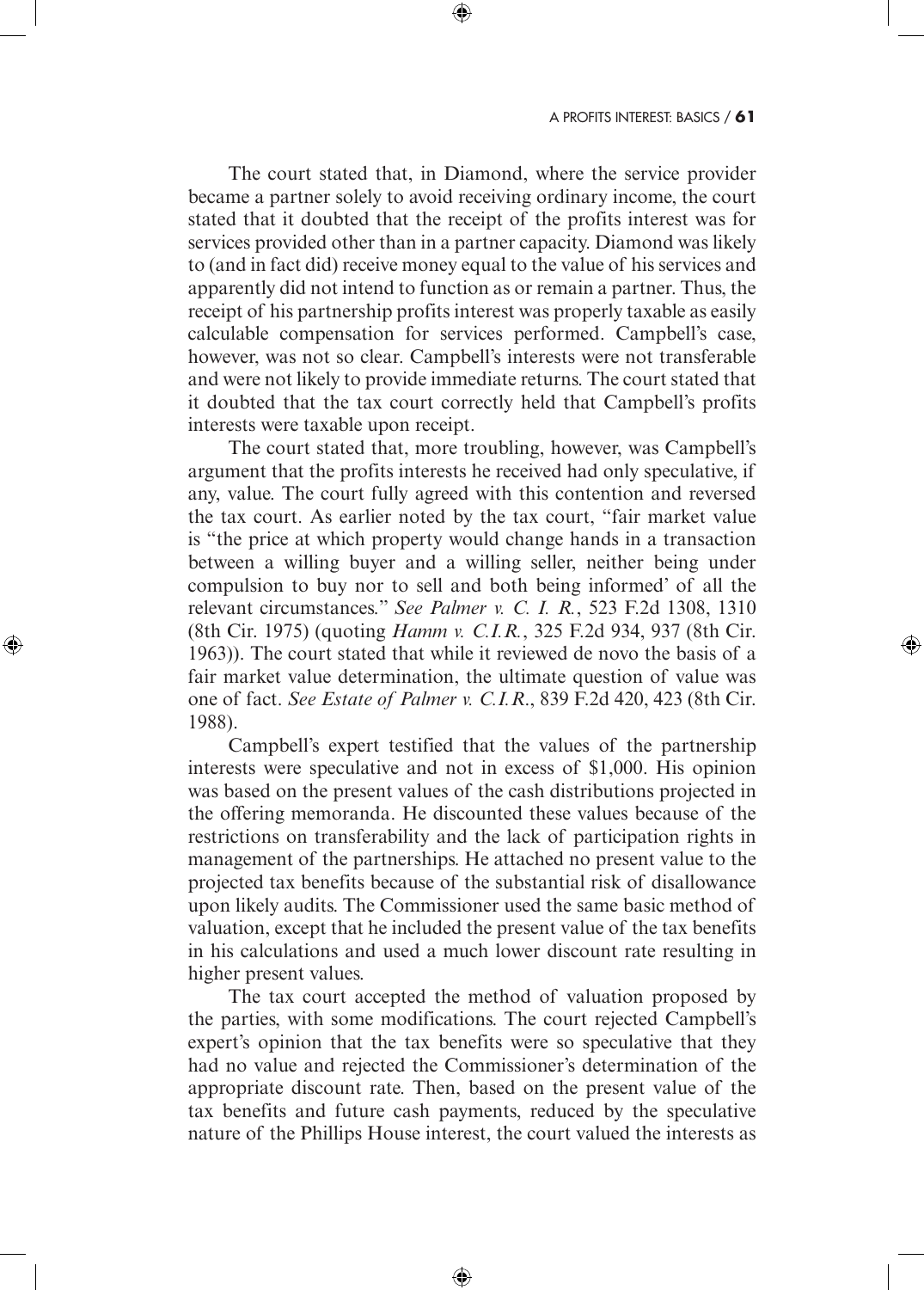⊕

indicated above. Campbell, 59 T.C.M. at 254–256. Recognizing that the tax court's determination of value is a factual finding subject to clearly erroneous review, and that the tax court did not have to accept an expert's opinion as to value, see Palmer, 523 F.2d at 1310, the court was, nonetheless, left with the firm belief that the court's valuation was erroneous.

⊕

The tax court relied too heavily on the fact that Class A limited partners were willing to pay substantial sums for their interests at the same time Campbell received his interest. Because of the difference in the nature of the investments, the court believed that this fact was not relevant. The Class A limited partners had superior rights to cash distributions and return of capital, as well as some rights of participation. Furthermore, the court should not have disregarded the expert's belief that the tax benefits were speculative in nature. The partnerships were taking untested positions in regard to deductions and all of them were likely to be challenged and disallowed by the IRS. In fact, many of the deductions were ultimately disallowed. Furthermore, the predictions contained in the offering memoranda were just that—predictions. The partnerships had no track record. Any predictions as to the ultimate success of the operations were speculative. Thus, the court held that Campbell's profits interests in Phillips House, The Grand and Airport were without fair market value at the time he received them and should not have been included in his income for the years in issue.

The court concluded that the decision of the tax court holding that the Campbells should have included the receipt of profits interests in Phillips House, The Grand, and Airport in ordinary income in the year of receipt was reversed.

⊕

# **TAX TREATMENT OF A PROFITS INTEREST**

In IRS Revenue Procedure 93-27, 1993-2 CB 343 (June 9, 1993), the IRS announced that it would no longer challenge the compensatory grant of a profits interest as a tax-free transaction. The revenue procedure defined a "profits interest" as any interest in a partnership other than a "capital interest" and a "capital interest" as any interest "that would give the holder a share of the proceeds if the partnership's assets were sold at fair market value and then the proceeds were distributed in a complete liquidation of the partnership." To benefit from this selfimposed injunction, therefore, a partnership interest issued for services must have a "liquidation value" of zero on the date of grant.

In Revenue Procedure 93-27, the IRS said that, under Section 1.721-1(b)(1) of the Treasury Regulations, the receipt of a partnership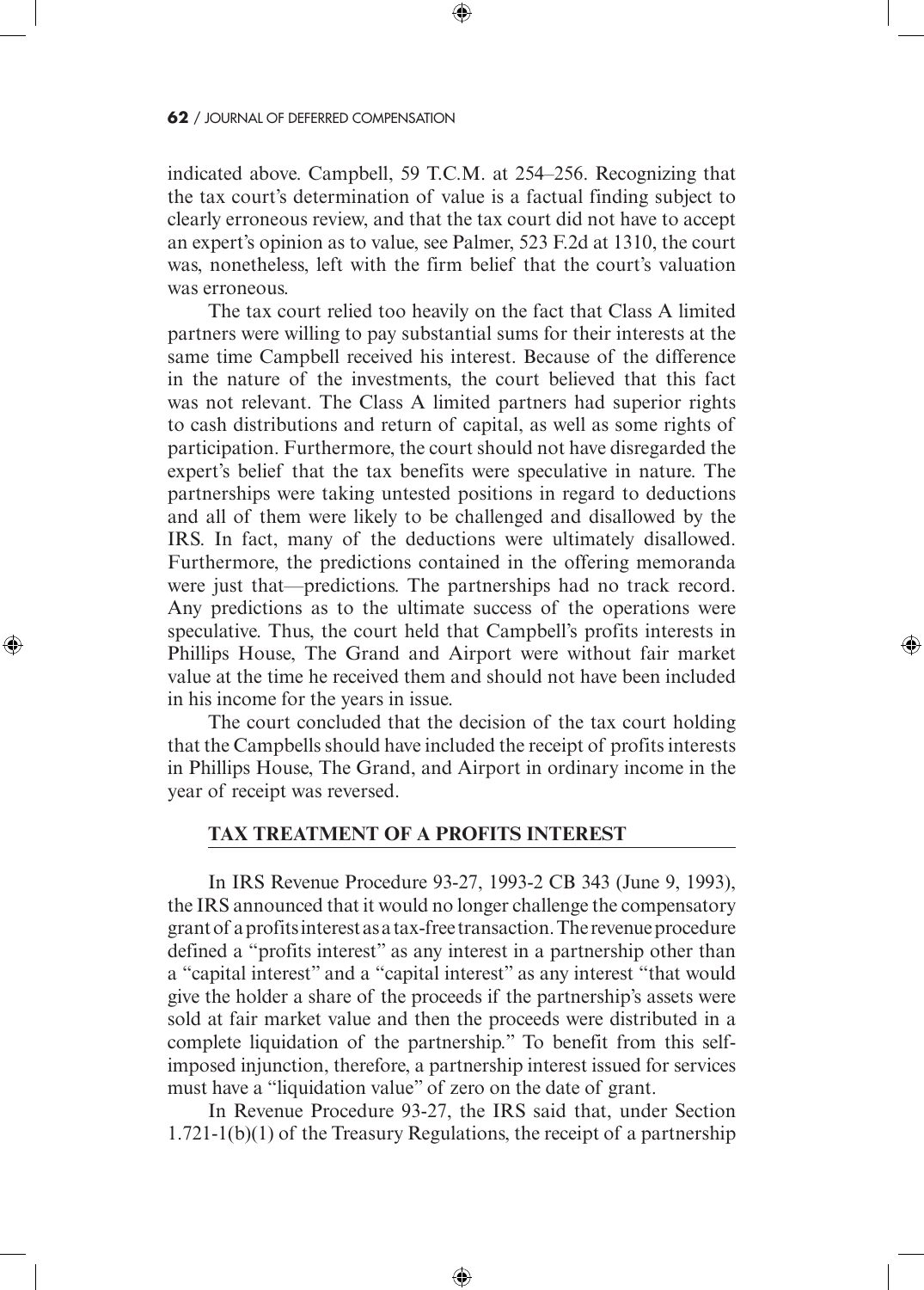capital interest for services provided to or for the benefit of the partnership was taxable as compensation. On the other hand, the issue of whether the receipt of a partnership profits interest for services was taxable had been the subject of litigation. In *Campbell v. C.I.R*., 943 F.2d 815 (8th Cir. 1991), the Eighth Circuit in dictum suggested that the taxpayer's receipt of a partnership profits interest received for services was not taxable, but decided the case on valuation. Other court determined that, in certain circumstances, the receipt of a partnership profits interest for services was a taxable event under Section 83 of the Code. *See, e.g., Campbell v. C.I.R*., 943 F.2d 815 (8th Cir. 1991); *St. John v. United States*, No. 82-1134 (C.D. Ill. Nov. 16, 1983). The courts also found that typically the profits interest received had speculative or no determinable value at the time of receipt. *See* Campbell, 943 F.2d at 823; *St. John. In Diamond v. Commissioner of Internal Revenue*, 56 T.C. 530, 1971 WL 2461 (1971), however, the court assumed that the interest received by the taxpayer was a partnership profits interest and found the value of the interest was readily determinable. In that case, the interest was sold soon after receipt.

⊕

The IRS said that, other than as provided in the revenue procedure, if a person received a profits interest for the provision of services to or for the benefit of a partnership in a partner capacity or in anticipation of being a partner, the IRS would not treat the receipt of such an interest as a taxable event for the partner or the partnership.

⊕

The IRS said that the revenue procedure did not apply if: (i) the profits interest related to a substantially certain and predictable stream of income from partnership assets, such as income from highquality debt securities or a high-quality net lease; (ii) within two years of receipt, the partner disposed of the profits interest; or (iii) the profits interest was a limited partnership interest in a "publicly traded partnership" within the meaning of Section 7704(b) of the Code.

The general partner of a private equity fund will usually subdivide the underlying carried interest of the fund by issuing separate grants of an interest therein to each of its partners. Unlike the grant to the general partner, the subdivided grants in the general partner will usually bear some form of vesting restriction. In Revenue Procedure 93-27, the IRS failed to address the impact (if any) of a vesting restriction on the initial grant of a profits interest. If Section 83 of the Internal Revenue Code applied to the grant of a profits interest for services, then any vesting restrictions on the date of grant would suspend the application of Revenue Procedure 93-27 until the restrictions lapse, at least absent a Section 83(b) election. Using this analysis, the grantee could make a "protective" Section 83(b) election on the date of grant, reporting the interest at a value of zero.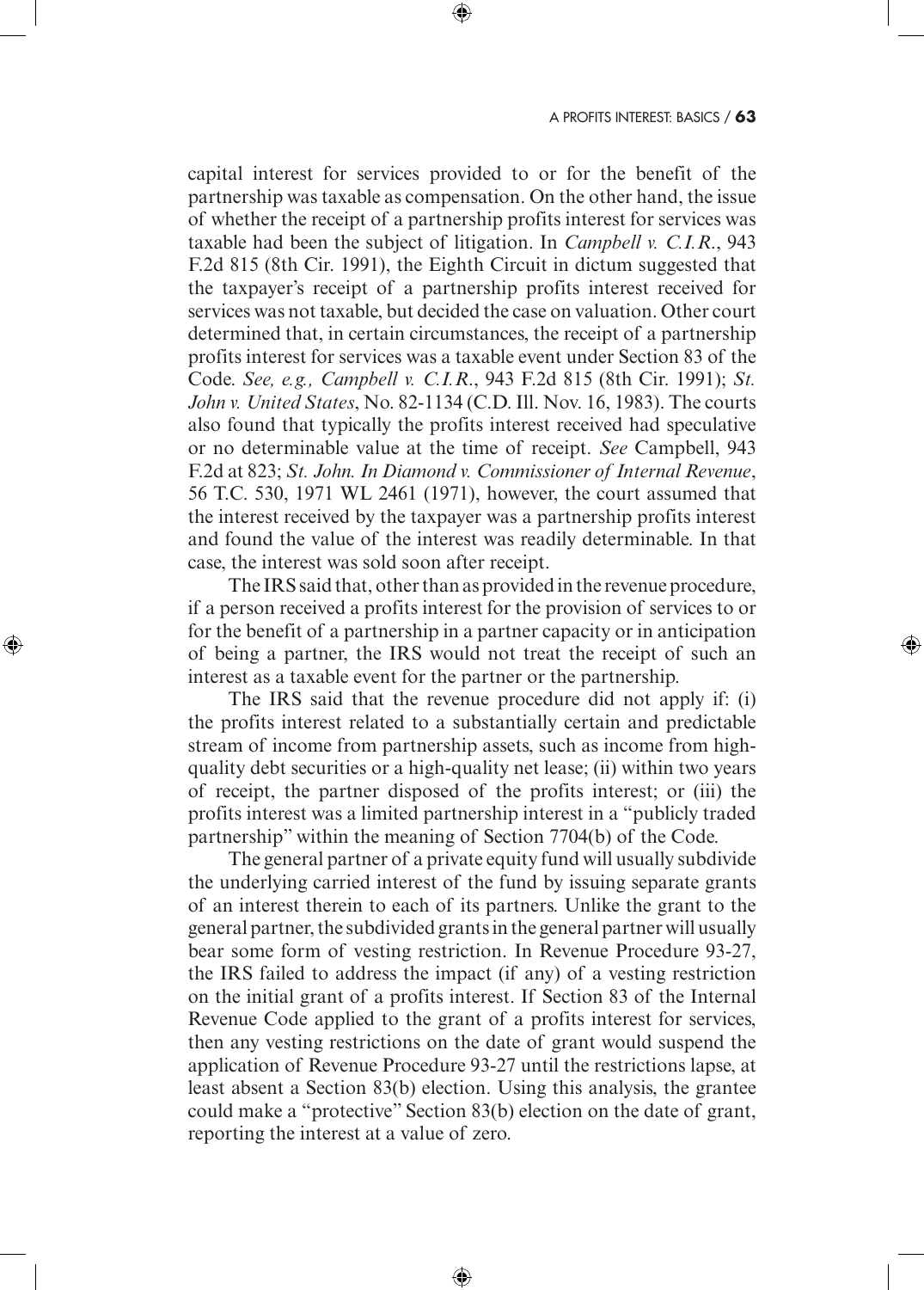⊕

However, reconciling Revenue Procedure 93-27 with Section 83 were a Section 83(b) election to trigger an immediate tax would be difficult because the election would seek only to accelerate the tax consequences of Section 83(a) to the date of grant. Having concluded in Revenue Procedure 93-27 that Section 83(a) would not trigger an immediate tax upon grant of a fully vested profits interest, the IRS could hardly impose less favorable consequences to the recipient of an identical interest of lesser value.

⊕

Later, in Revenue Procedure 2001-43, 2001-2 CB 191 (August 3, 2001) the IRS again weighed in, finding no distinction between the grant of a vested interest and the grant of a non-vested interest. So long as the grant otherwise qualified under Revenue Procedure 2001- 43, and the parties reported the grantee as a partner on the date of grant, the IRS would not challenge either the grant or vesting of a profits interest as a tax-free transaction.

Revenue Procedure 2001-43 clarified Revenue Procedure 93-27 by providing that the determination under Revenue Procedure 93-27 of whether an interest granted to a service provider was a profits interest was, under the circumstances described in the revenue procedure, tested at the time the interest was granted, even if, at that time, the interest was substantially non-vested (within the meaning of Section 1.83-3(b) of the Treasury Regulations). Accordingly, where a partnership grants a profits interest to a service provider in a transaction meeting the requirements of Revenue Procedure 2001-43 and Revenue Procedure 93-27, the IRS would not treat the grant of the interest or the event that caused the interest to become substantially vested (within the meaning of Section 1.83-3(b) of the Treasury Regulations) as a taxable event for the partner or the partnership. Taxpayers to which Revenue Procedure 2001-43 applied did not need to file an election under Section 83(b) of the Code.

⊕

Revenue Procedure 2001-43 clarified that, for purposes of Revenue Procedure 93-27, where a partnership granted an interest in the partnership that was substantially non-vested to a service provider, the service provider would be treated as receiving the interest on the date of its grant, provided that: (i) the partnership and the service provider treated the service provider as the owner of the partnership interest from the date of its grant and the service provider took into account the distributive share of partnership income, gain, loss, deduction, and credit associated with that interest in computing the service provider's income tax liability for the entire period during which the service provider had the interest; (ii) upon the grant of the interest or at the time that the interest became substantially vested,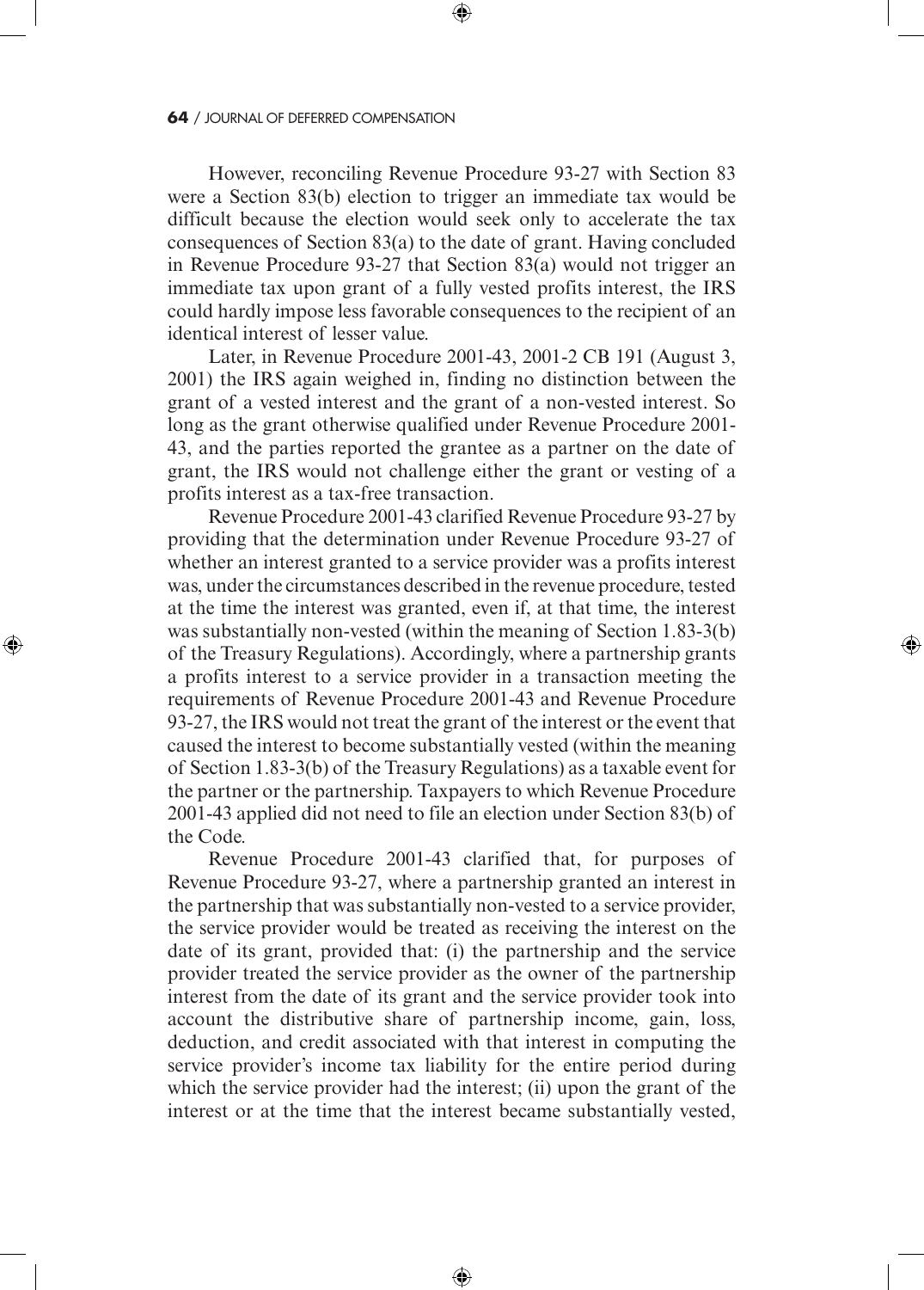neither the partnership nor any of the partners deducted any amount (as wages, compensation, or otherwise) for the fair market value of the interest; and (iii) all other conditions of Revenue Procedure 93-27 were satisfied.

⊕

In summary, the tax treatment of a profits interest: (i) the grant of the carried interest is a tax-free transaction; (ii) general partner of the fund will usually subdivide the underlying carried interest of the fund by issuing separate grants of an interest therein to each of its partners; (iii) the IRS will not generally challenge either the grant or vesting of a profits interest as a tax-free transaction.

The Treasury Department and the Internal Revenue Service have determined that, provided certain requirements are satisfied, it would be appropriate to allow partnerships and service providers to value partnership interests based on liquidation values. This would provide consistency in the treatment of partnership profits interests and partnership capital interests and regulations issued under subchapter K.

For this purpose, the liquidation value of a partnership interest is the amount of cash that the holder of that interest would receive with respect to the interest if, immediately after the transfer of the interest, the partnership sold all of its assets (including goodwill, going concern value, and any other intangibles associated with the partnership's operations) for cash equal to the fair market value of these assets, and then liquidated.

⊕

Subchapter K of the Internal Revenue Code measures each partner's relative share of the income and assets of a partnership from year to year by changes in capital accounts balances.

To validate an allocation, the Section 704(b) regulations generally require only that a partner be entitled to its positive capital account on or before a liquidation. If the partner receives a pure profits interest, subchapter K provides no place within the capital account regime to reflect the present value of the interest on a current basis. On May 24, 2005, the Department of Treasury issued proposed regulations regarding the application of Section 83 in the partnership context, which would apply to all compensatory grants of partnership interest on or after the date of the final regulations (which have not yet been issued); the regulations were an attempt to reconcile subchapter K, Section 83 and profits interest tax treatment. However, the IRS has not, and may not, issued any final regulations on this matter.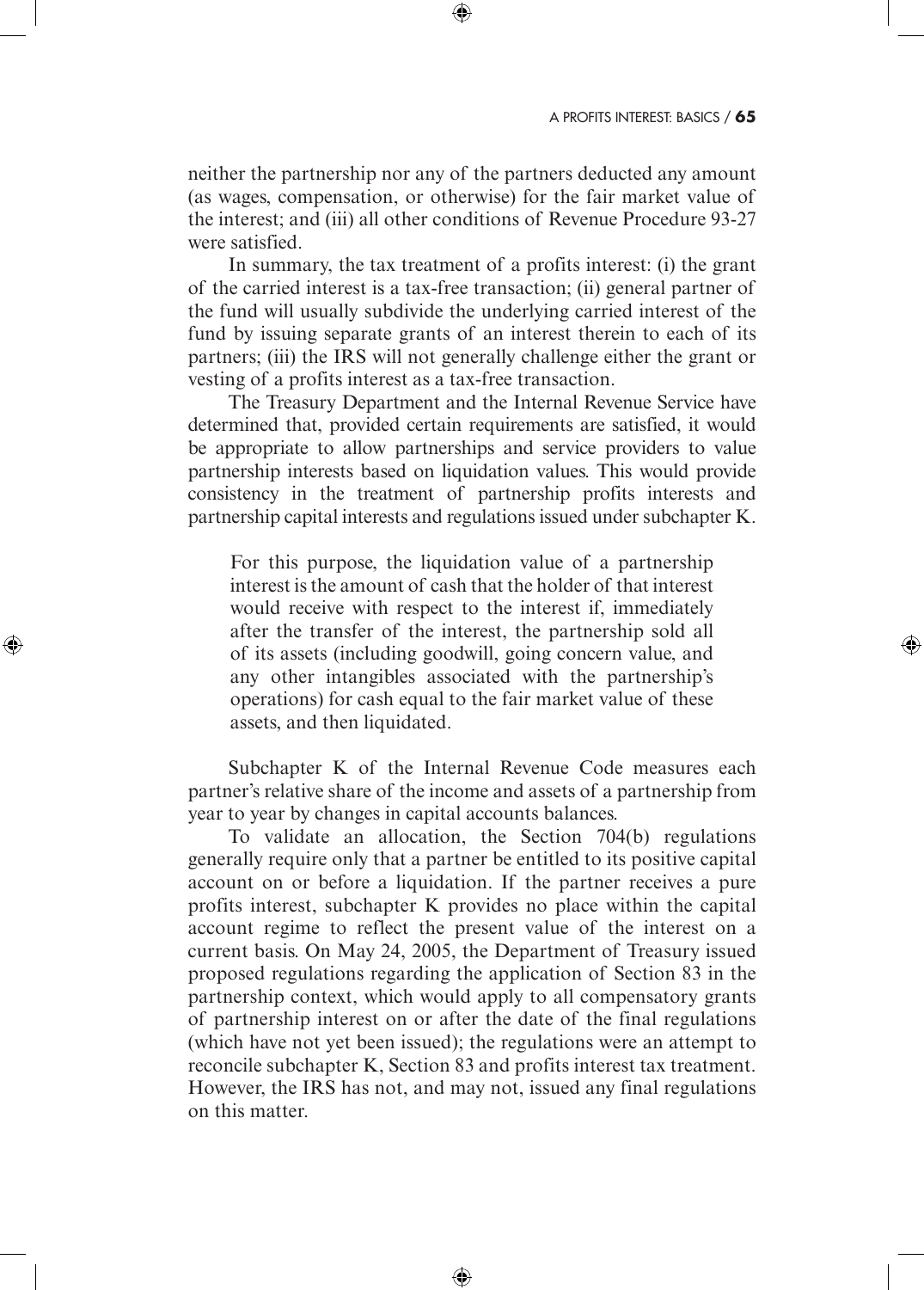# **A PROFITS INTEREST AND CAPITAL GAINS TREATMENT**

⊕

Congress has not been without a voice with respect to the tax treatment of a profits interest. In 2010, carry interest legislation was proposed that would alter current law taxation of the profits interest. Under the legislation: the service provider would be required to report net income with respect to an "investment services partnership." The purpose of the proposed legislation was to convert all or substantially all of any income allocations to the general partner and the investors from long-term capital gain (or other investment income) into ordinary income: (i) re-characterize income as 50 percent ordinary income beginning in 2011 and as 75 percent ordinary income beginning in 2013; (ii) the tax rate of capital gains at 15 percent would then be considerably higher, as high as 29.8 percent in 2011 and 35.65 percent beginning in 2013.

The proposed legislation did not pass. However, the issue continues to be raised. Congress has believed that carried interest is not a passive holding but active management and therefore those interests should be not capital gains but ordinary income.

⊕

Controversial language that would raise taxes on carried interest, the share of profits that investment managers have been allowed to keep as compensation, will continue to be on the table for Congress. Prior legislation reflected the belief by critics that the money should be taxed at the higher ordinary income tax rates because it is actually a fee for services performed by investment managers. Revenue increases would result from a number of provisions in the tax extenders legislation including taxing as ordinary income a portion of the income of partners from performing investment management services (*i.e.,* carried interest) which was estimated to increase revenues by \$19 billion over the 2010–2020 period.

The Tax Cuts and Jobs Act, Public Law No. 115-97 (the "Act"), signed into law by President Trump on December 22, 2017, added Section 1061 to the Internal Revenue Code to impose a three-year holding period, instead of a one-year holding period, in order to qualify for long-term capital gains treatment with respect to profits interests received in connection with the performance of services by the taxpayer for a partnership or limited liability company. Gains from profits interests held for three years or less are short-term capital gains subject to tax at ordinary income rates, which could be as high as 37 percent in 2018.

Section 1061 provides that, if one or more applicable partnership interests are held by a taxpayer at any time during the taxable year,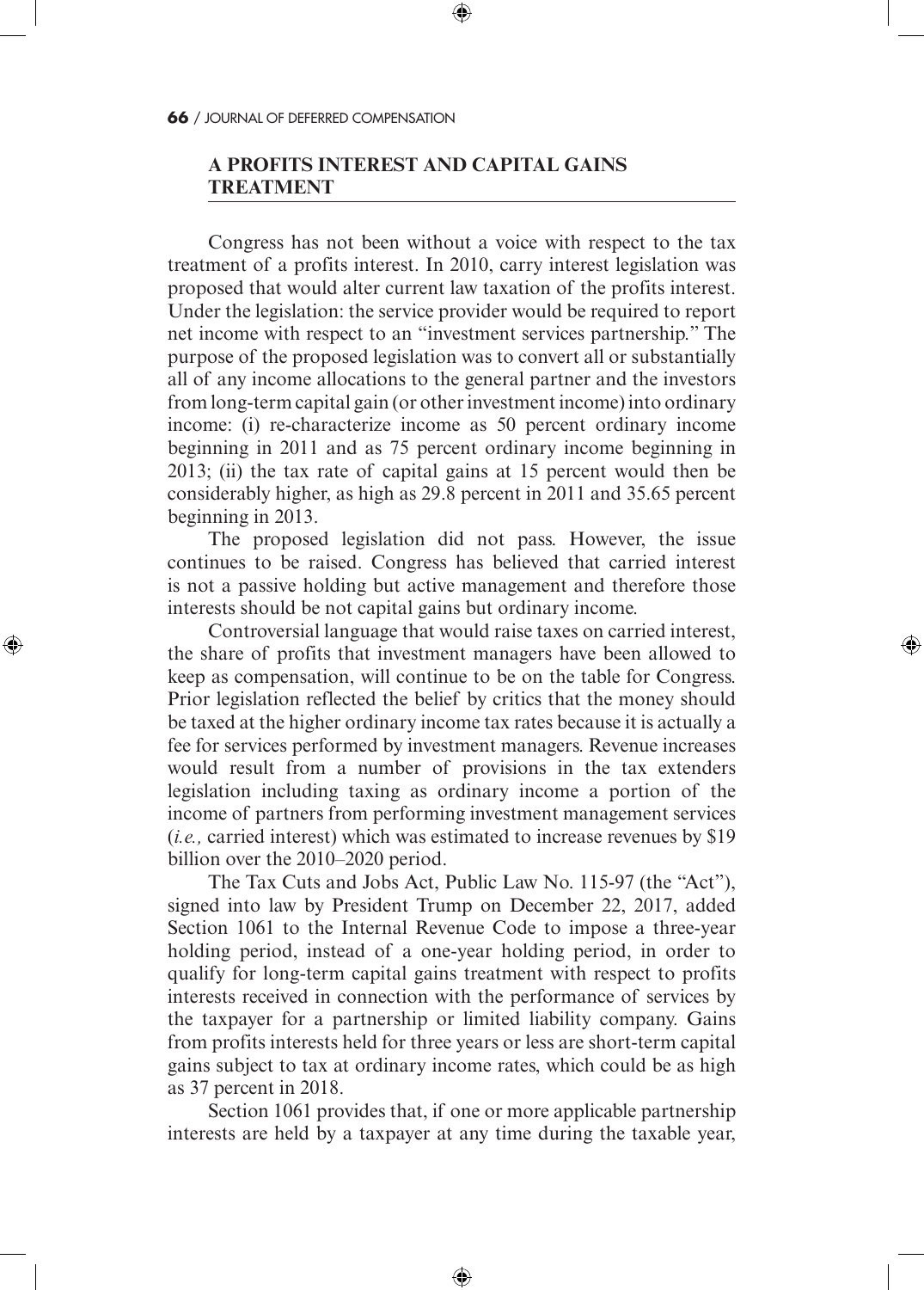the excess (if any) of the taxpayer's net long-term capital gain with respect to such interests, over the taxpayer's net long-term capital gain with respect to such interests, computed by substituting "3 years" for "1 year." An "applicable partnership interest" is defined to include a profits interest granted in connection with performance of certain investment services, which is widely recognized as being intended to include "carried interest" compensation arrangements, which are common among private equity funds, hedge funds and similar investment partnerships.

⊕

Section 1061 applies to both gain from the sale of profits interests (*e.g.*, if the holder of the profits interest sells the profits interest to a third party for cash) and the gain allocated to a partner with respect to the profits interest to the extent the gain relates to the sale of assets held by the partnership or limited liability company (*e.g*., if the holder of the profits interest does not sell the profits interest; and, instead, the underlying entity sells an asset for a capital gain and allocates some of that capital gain to the profits interest holder).

Accordingly, both of the following would be subject to tax at the taxpayer's ordinary income rate (and not eligible for capital gains treatment): (i) a profits interest holder's share of gain from the sale by the underlying entity of any assets (even a capital asset) disposed of by the underlying entity within the first three years of someone receiving the profits interest grant; or (ii) a profits interest holder directly selling the profits interest to someone before having held such interest for three years.

⊕

The IRS previously provided guidance with respect to the receipt of partnership profits interests and the potential recognition of income tax from such grant. Revenue Procedure 93-27 permits the recipient of a partnership profits interest to assign a zero value to the profits interest award on the date of grant, provided certain conditions are met. The conditions under Revenue Procedure 93-27 are: (i) the profits interest does not relate to a substantially certain and predictable stream of income from partnership assets; (ii) the partner does not dispose of the profits interest within two years of receipt, and (iii) the profits interest is not granted by a publicly traded partnership. If the requirements of Revenue Procedure 93-27 are satisfied, any income allocated from the partnership will be the same for the service recipient as any other partner. In general, capital gains from property held by a taxpayer for one year or longer is taxed at the long-term capital gains rate (maximum of 20 percent in 2021), as opposed to the short-term capital gains rate (maximum of 37 percent in 2021).

Section 1061 changes existing law with respect to recipients of profits interests granted in exchange for investment services.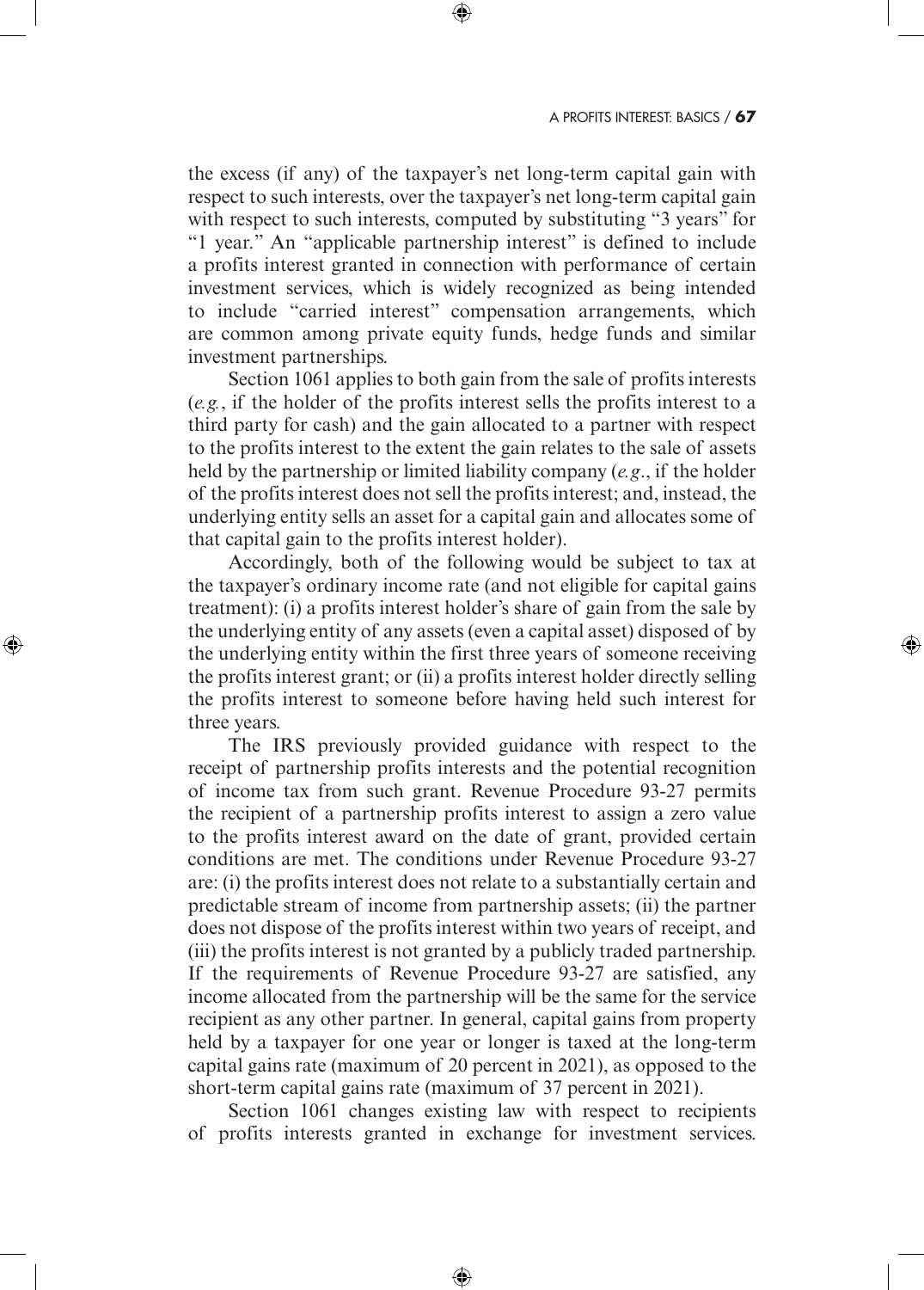⊕

Investment services include raising capital and investing in, disposing of, identifying or developing investment assets such as securities, commodities, or real estate assets.

⊕

For such taxpayers, long-term capital gains attributable to their profits interests are determined under general capital gains calculation rules, substituting the extended three-year holding period for the generally applicable one-year holding period. This change will be effective for any sales of profits interests or allocations of income on or after January 1, 2018, and it applies to newly granted profits interests and existing profits interests alike. The extended three-year holding period applies regardless of whether an individual reported income when the profits interest was granted or made an election under Section 83(b) of the Code.

The Act did not grandfather partnership interests issued prior to the enactment of the Act; consequently, partners, partnerships, and limited liability companies should be aware that the provision could affect partnership interests issued in 2015, 2016, and 2017.

On January 7, 2021, the Department of the Treasury and the IRS issued the final regulations implementing Section 1061 (TD 9945) governing the character of carried interest gains allocated to or derived by a service partner in an investment fund. The final regulations clarify certain provisions in the proposed regulations which were published on August 14, 2020 (85 FR 49754).

⊕

Section 1061(a) imposes the general three-year holding period requirement for long-term capital gains with respect to carried interest (an "applicable partnership interest" or "API") directly or indirectly transferred to or held by a taxpayer in connection with the performance of services by the taxpayer or any related person in an asset management business (an "applicable trade or business"). Section  $1061(c)(4)(B)$  provides a significant exception in the common situation in which the carried interest holder also owns a capital interest, to the extent of income "commensurate" with the amount of capital contributed by the partner (the "capital interest exception"). The proposed regulations implemented the Capital Interest Exception with fairly restrictive rules which could have prevented a carried interest holder from claiming an exemption on an arm's length return on a contribution of its own capital. The final regulations reflect a more favorable approach.

Section  $1061(c)(4)(B)$  provides that an API does not include certain capital interests. The proposed regulations implement the capital interest exception by excepting from recharacterization longterm capital gains and losses that represent a return on an API holder's capital invested in a passthrough entity (*e.g.*, a partnership,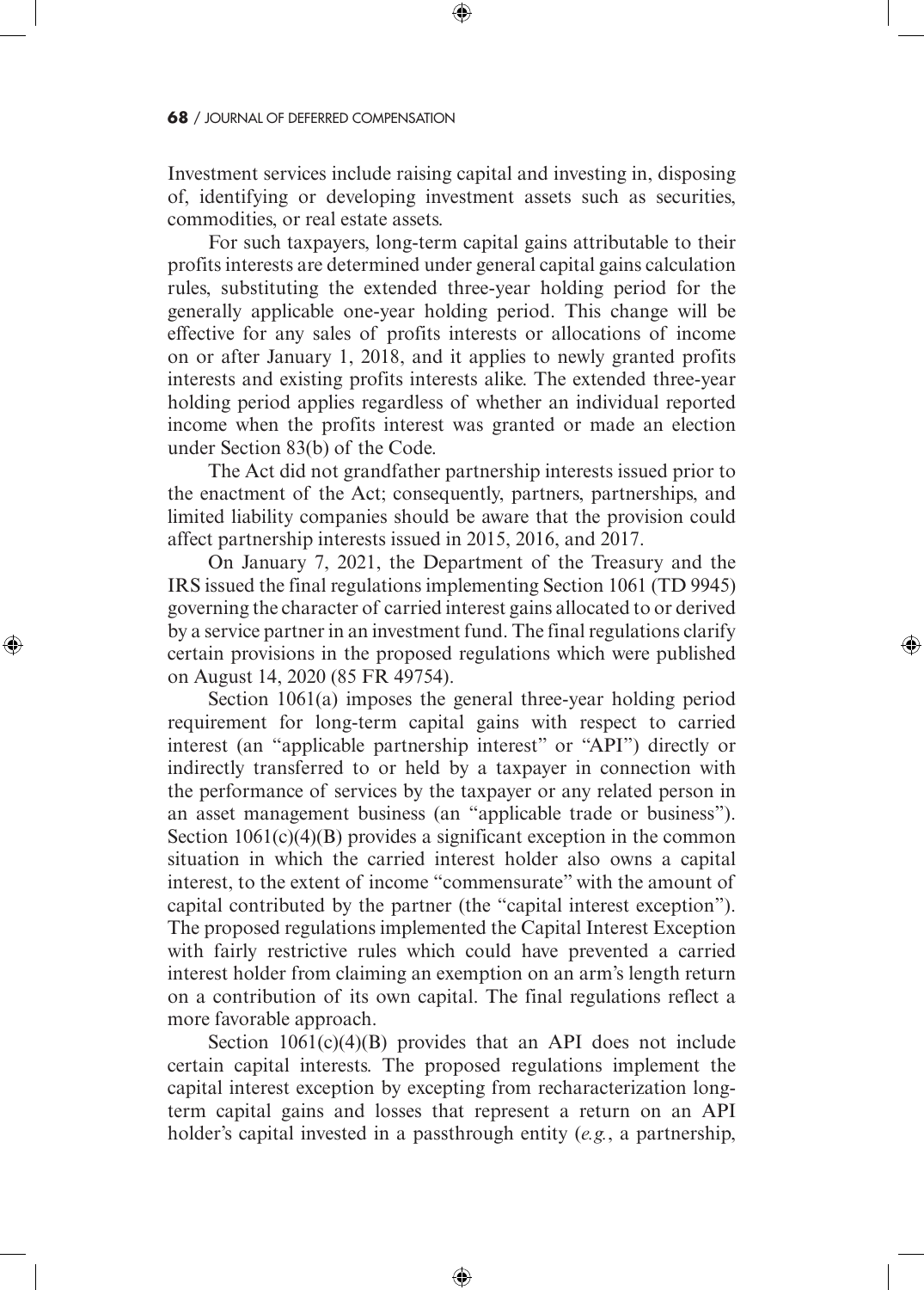trust, estate, S corporation, or a passive foreign investment company with respect to which the shareholder has a qualified electing fund election in effect.

⊕

The Treasury Department and the IRS said the majority of comments received regarding the capital interest exception suggested that the rules in the proposed regulations were too rigid and did not reflect many common business arrangements, resulting in many capital interest holders being denied eligibility for the exception. The final regulations provide a revised and simplified rule that looks to whether allocations are commensurate with capital contributed.

The final regulations provide that gain allocated to or derived by a service partner is generally eligible for the capital interest exception if: (a) gain allocated to the service partner on the capital interest is determined in a manner similar to the allocations on capital interests held by unrelated non-service partners that have made significant capital contributions to the fund (the "commensurate with capital requirement"); (2) allocations on the capital interest are clearly identified as separate and apart from allocations on the carried interest in the partnership agreement and in contemporaneous books and records of the partnership (the "clear identification requirement").

If a service partner disposes of a partnership interest, the allocation of gain between its capital interest and its carried interest is made by reference to the gain the partner would have been allocated if the partnership sold the underlying assets for fair market value and distributed the proceeds in liquidation. The rules apply if a service partner sells its capital interest in a fund to another partner or to the partnership, or sells all of its interests in the fund in connection with a sale of the management business, within three years of receipt.

⊕

The final regulations treat capital interest allocations as made in a similar manner to those of significant unrelated non-service partners (third-party investors") if they are "reasonably consistent" with the allocations to those third parties, taking into account various economic factors including the amount and timing of capital contributed, the rate of return, the terms, priority, type and level of risk, and rights to cash or property distributions during the partnership's operations and on liquidation. The allocations need not be made based on capital accounts, and can vary by investment or class of interest.

Whether interests held by management are not burdened by management fees or by the carried interest, subordinated to the capital interests of third-party investors, or have enhanced rights to tax distributions in the nature of advances against future distributions, are ignored in determining those interests are capital interests.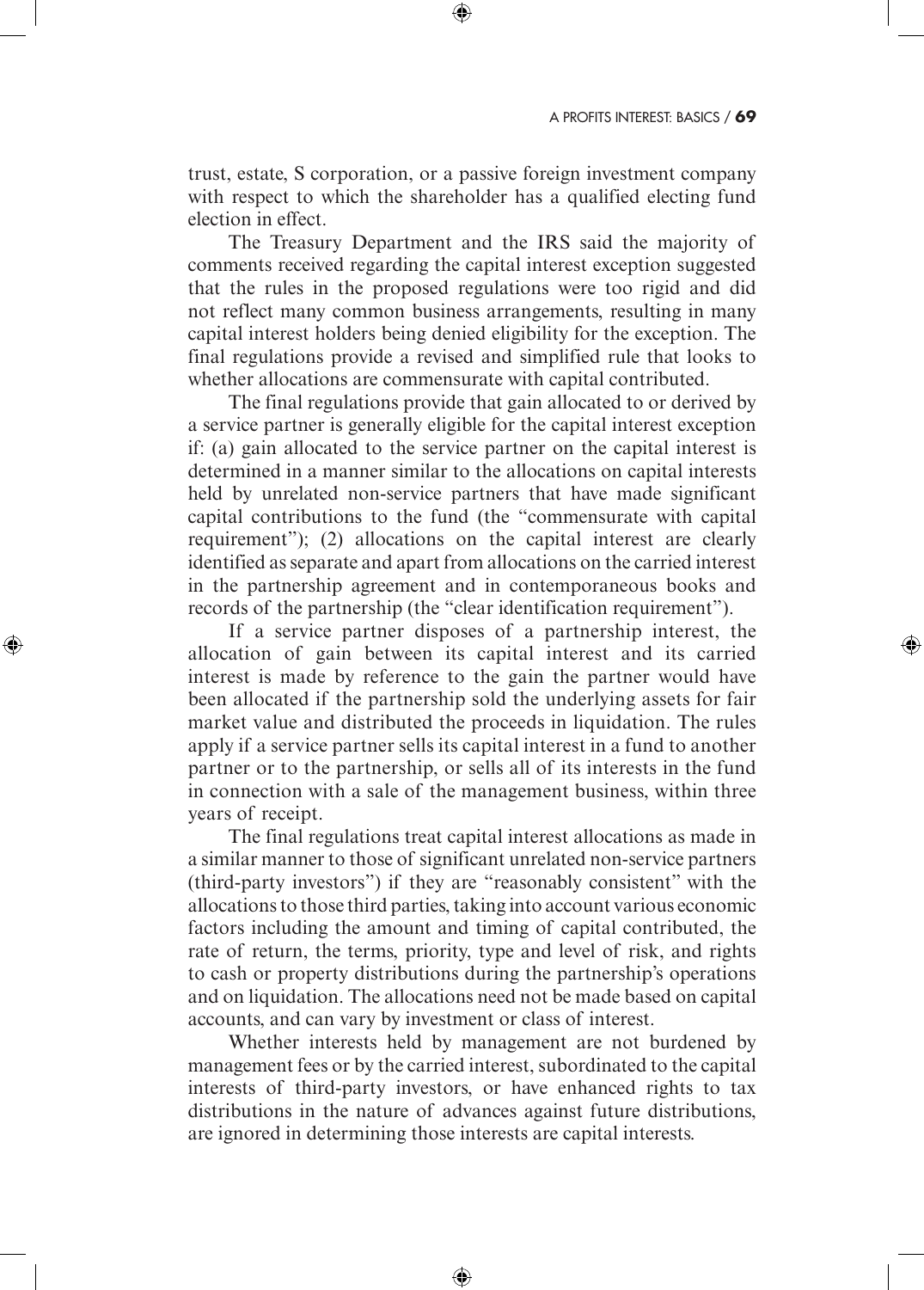⊕

The final regulations provide that allocations on a capital interest must be separately identified from allocations on a carried interest in the partnership agreement and books and records created when determining the allocations. The final regulations have no grandfathering rule for existing partnership agreements that do not satisfy these rules.

⊕

If a partnership's revaluation of its assets causes a carried interest holder to have a capital account at any tier of the holding structure, the unrealized capital gain or loss attributable to the profits interest for services will retain its character under Section 1061. However, the final regulations confirm that future allocations to the holder attributable to the increase in the capital account will be exempt from Section 1061, provided the allocations otherwise satisfy the capital interest exception, even though the service partner has not paid any tax on the gain.

The final regulations provide that the capital interest exception generally will not apply if the service partner funded its interest with an advance made by the partnership, another partner, or a person related to any of them. Consequently, the capital interest exception will apply only to the extent that the carried interest holder is personally liable for repayment (without guarantee or reimbursement by another party) or actually repays the advance.

⊕

The final regulations provide new rules for determining what holding period applies when an asset manager recognizes gain on a disposition of its carried interest. The general rule when applying Section 1061(a) is that the holding period taken into account is the direct owner's holding period in the asset sold, whether that is the manager's holding period in the carried interest or the partnership's holding period in an underlying asset. The final regulations include exceptions that override the application of this rule in certain circumstances, resulting in long-term capital gain being recognized on the disposition of a carried interest as short-term capital gain due to the partnership's holding period in its assets.

Section 1061(d) provides for a look-through when a carried interest is transferred directly or indirectly to related parties, including a family member of the holder or to another service provider in the applicable trade or business. The final regulations define a "transfer" to include any transaction in which gain is recognized, and treat an indirect transfer as occurring to the extent a partnership is owned by related parties. As a result, the look-through rule under Section 1061(d) applies when the general partner of a fund (holding a carried interest) redeems the interest of a withdrawing partner. The final regulations limit the effect of Section 1061(d) to recharacterizing long-term capital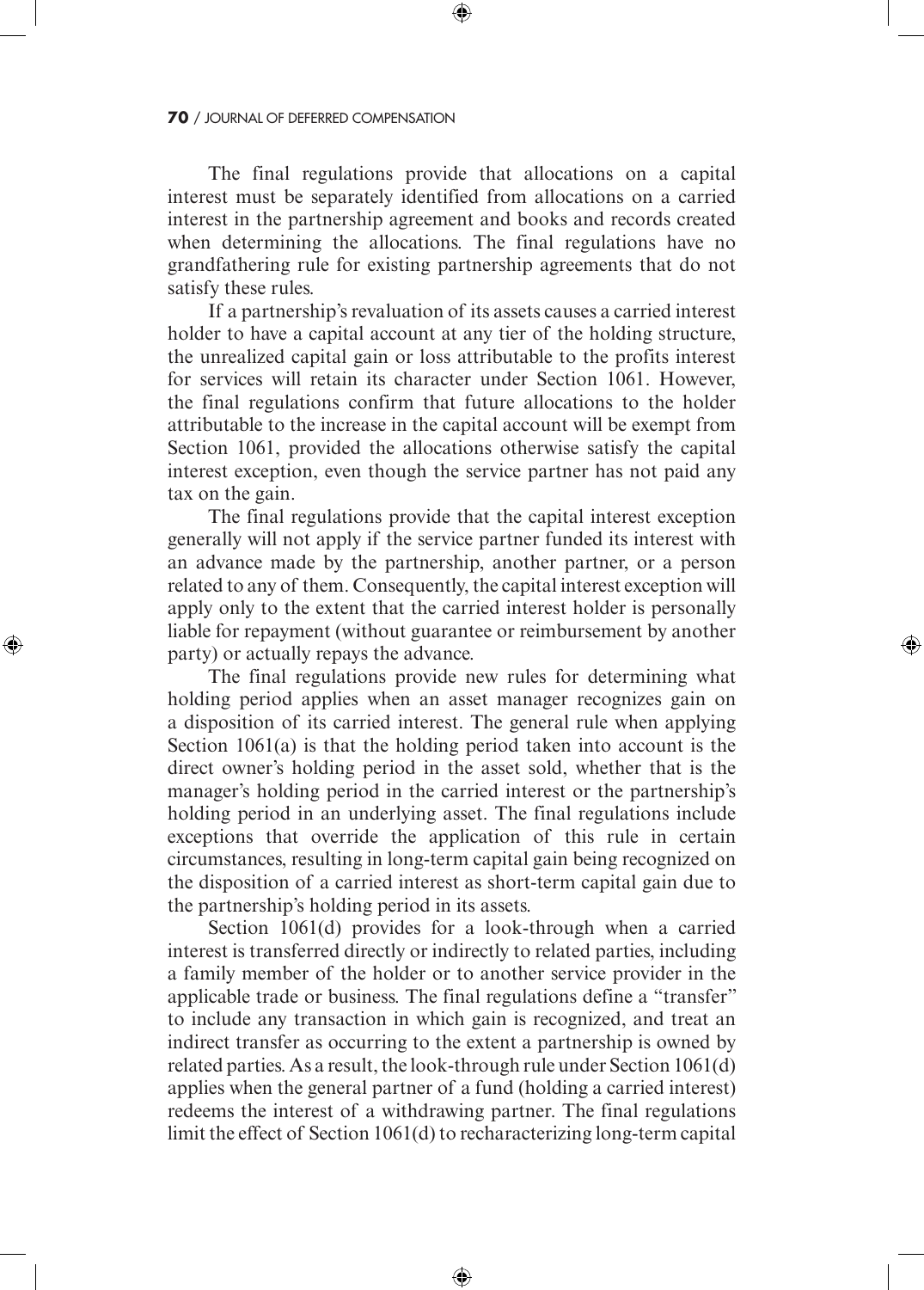A Profits Interest: Basics / **71**

 $\bigoplus$ 

gain otherwise recognized on a related-party transfer, whereas the proposed regulations would have accelerated the recognition of gain realized on related-party transfers in many types of non-recognition transactions.

 $\bigoplus$ 

 $\bigoplus$ 

 $\bigoplus$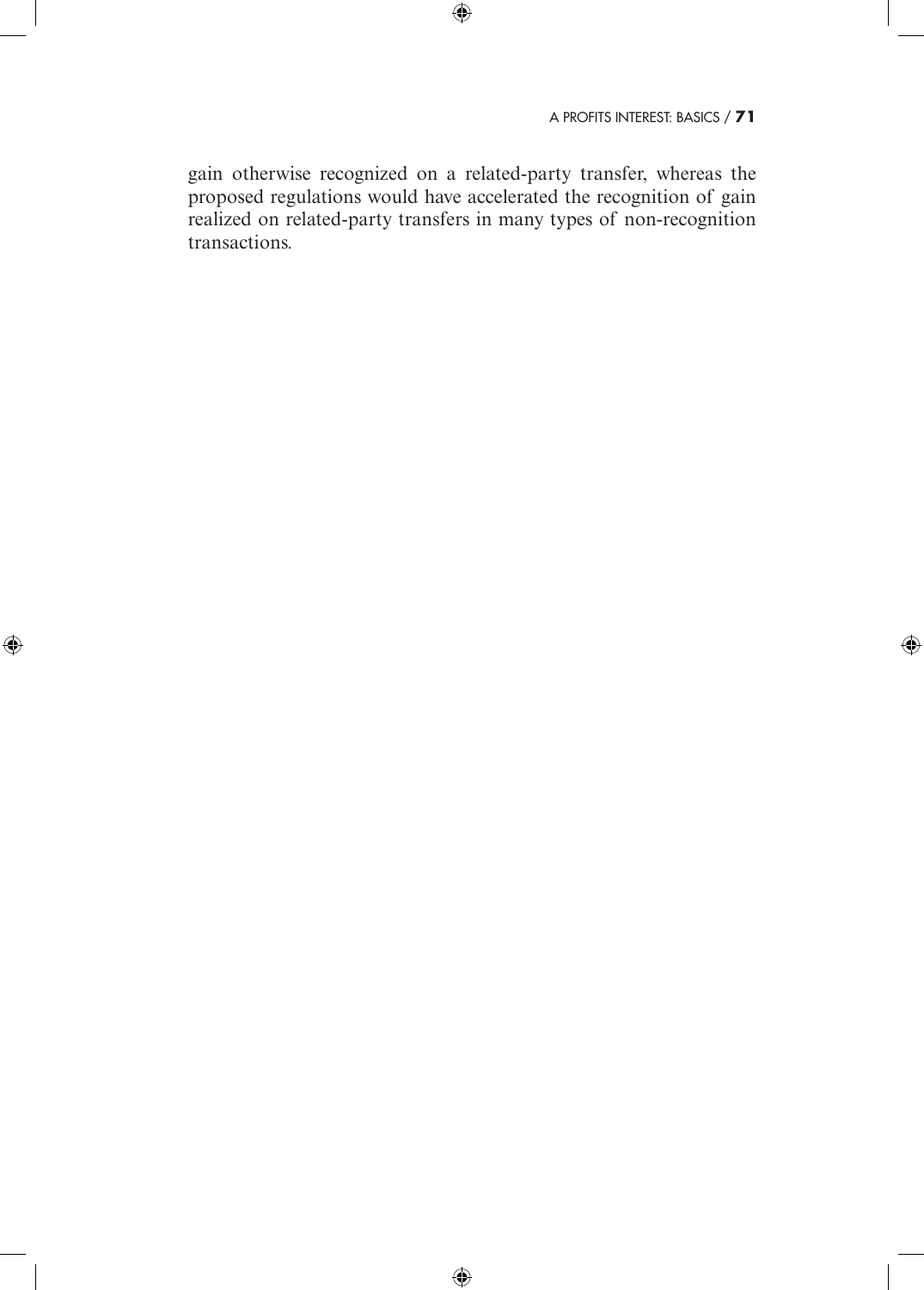# Plain, Ordinary Meaning v. Literal Meaning

⊕

#### **BY BARRY SALKIN**

⊕

Barry Salkin concentrates his practice in ERISA and employee benefits law. He has significant expertise drafting, amending, and negotiating various ERISA and employee benefit plans, including defined benefit pension plans, profit sharing plans, 401(k) plans, as well as qualified and non-qualified deferred compensation programs. He also has wide-ranging experience crafting group medical and health plans involving Health Care Reform, HIPAA, and COBRA. In addition, he has represented clients in ERISA litigation and audits.

His clients include multi-national corporations, closely-held companies, high-net-worth individuals, financial institutions, governmental agencies, investment groups, and tax-exempt organizations such as hospitals and physicians' organizations.

Barry also advises clients on all aspects of retirement plan tax-qualification requirements and the application of labor and securities laws and regulations to sponsors of employee benefit plans and executive compensation programs. Moreover, he has extensive experience in establishing, merging and terminating benefit plans and compensation agreements, and counsels clients on fiduciary responsibilities and prohibited transactions.

⊕

Prior to joining The Wagner Law Group, Barry served as counsel and senior attorney at leading law firms in Manhattan.

The general rule of statutory construction is that statutes should be interpreted to reflect the plain or ordinary meaning<sup>1</sup> of the text. There are, however, two narrow exceptions to the plain meaning doctrine. The first should be interpreted to reflect the plain or ordinary meaning<sup>1</sup> of the text. There are, however, two narrow exceptions to the plain meaning doctrine. The first is "the rare case in which the literal application of a statute will produce a result at odds with the intention of its drafters."2 The second exception is where the plain meaning "results in an outcome that can truly be characterized as absurd,"3 *i.e.*, that is "so gross as to shock the general moral or common sense." The Supreme Court has indicated that a plain meaning interpretation should not be taken to an absurd result when there is an alternative interpretation more consistent with the legislative<sup>4</sup> purpose.<sup>5</sup>

While there are no obvious instances of an interpretation of an employee benefit section of the Internal Revenue Code of 1986, as amended (the Code) or ERISA that a court treated as absurd, the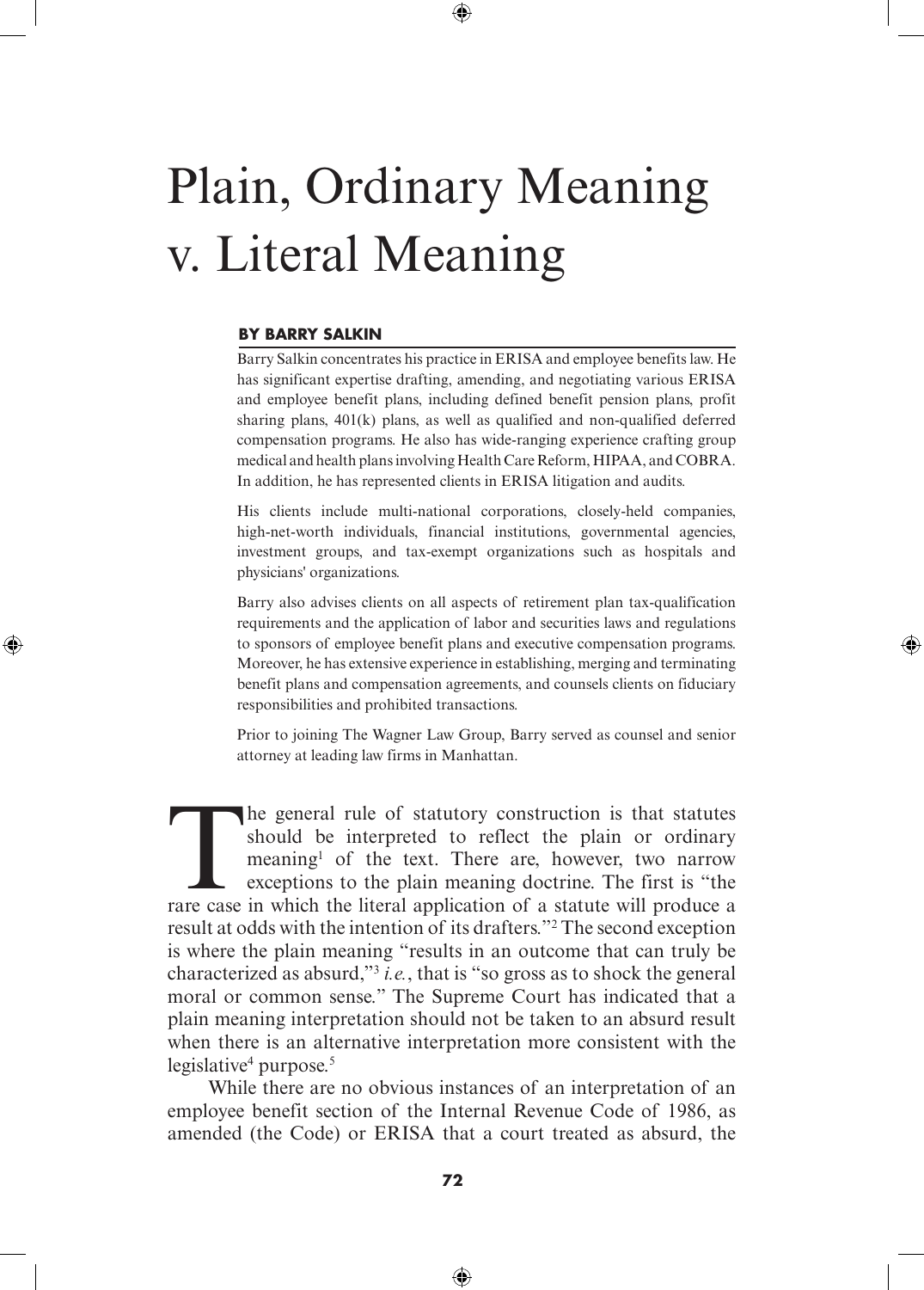exclusive benefit and the anti-alienation provisions of the Code and ERISA illustrate the circumstances in which the plain meaning of a statute will not be followed. Both Circuit Courts of Appeal<sup>6</sup> and the Tax Court<sup>7</sup> have held the exclusive benefit requirement of Code Section 401(a)(2) is not to be interpreted literally. In a pre-REACT general counsel's memorandum,<sup>8</sup> the IRS explained that "in implying exceptions to section  $401(a)(13)$  for alimony, support, and community property cases, the Service<sup>9</sup> and the Courts<sup>10</sup> have considered the policy underlying Section 401(a)(13) and ERISA in general and have determined that family support decrees were not intended to be within the scope of the anti-alienation provisions of ERISA." The Service then addressed a second implied exception to Code Section 401(a) (13). "Likewise, it is our opinion that the application of common law policy by the state through the operation of the state's 'killer statute' pursuant to a Court proceeding was not intended to be within the scope of the anti-alienation provisions of ERISA. Therefore, there is an implied exception to section  $401(a)(13)$  for purposes of applying the common law principle that a killer should not benefit from his or her crime."

⊕

The IRS elaborated upon this analysis in a 1989 private letter ruling.11 in which it sought to reconcile the qualified domestic relations order (QDRO) exception with the exception under Code Section  $401(a)(13)$  for the killer statute. "The policy considerations underlying the anti-alienation provision and its QDRO exception are not inconsistent with the 'killer statute' of State Z. The policy in no way affects the rights of a retired participant to his or her benefits, and only affects the right of a beneficiary to benefits upon the death of the participant if the beneficiary caused that death intentionally and feloniously. In addition, the QDRO exception reflects Congress judgment that the anti-alienation provision will not be used to defeat significant obligations relating to participants family. We believe that Congress would consider a beneficiary's killing of a participant to be sufficiently significant and compelling so as to abrogate his or her rights as a beneficiary who is worthy of concern and to be inconsistent with the policy considerations that underlie the anti-alienation rule."

⊕

The canons of construction apply to any legal text and not simply to statutes.<sup>12</sup> Thus, even the literal meaning of a contract must be rejected if it would be clearly unreasonable and yield an unreasonable result."13 For example, in *Grun v. Pneumo Abex Corp.*, 14 in describing the very limited circumstances in which the Court of Appeals for the Seventh Circuit considers extrinsic evidence when the language of a contract is unambiguous,  $15$  indicated that its availability when a mutual mistake has occurred in the formation of the contract.

⊕

AQ: Please provide the missing opening quotation in the sentence "Thus, even the literal meaning . . ."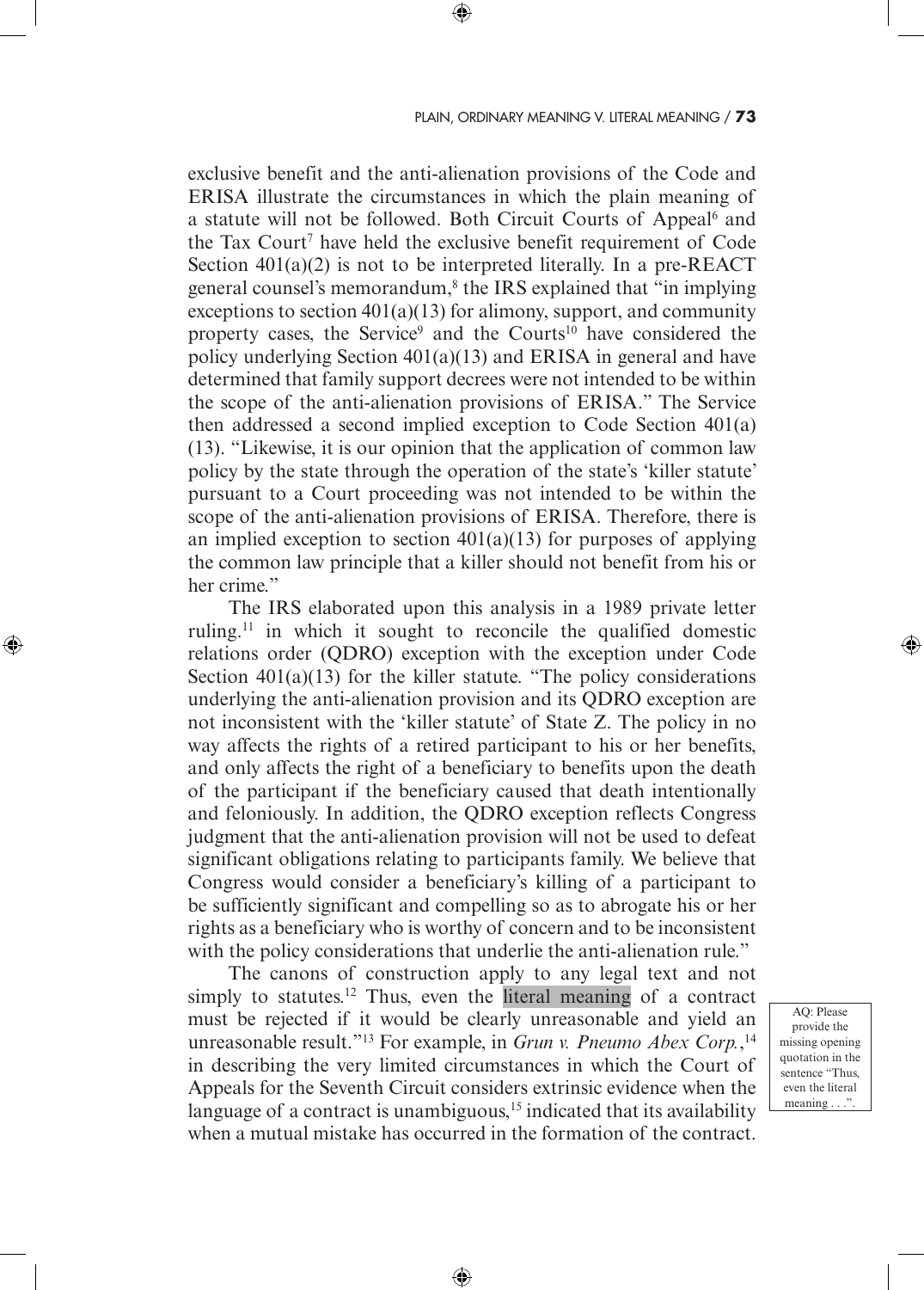However, this consideration of extrinsic evidence was not one to be taken lightly when language is unambiguous, but only in "the rare case where literal application of a text would lead to absurd results or thwart the obvious intention of its drafters."16

⊕

AQ: Please provide publisher name and location for Eskridge and Frickey (1995) in note 19.

AQ: Is any text missing in the footnote text of note 21.

⊕

Although reliance upon dictionaries has been questioned by both courts,<sup>17</sup> lexicographers, $18$  and academics, $19$  in determining the plain meaning of a term under an ERISA plan, courts frequently turn to dictionaries.20 However, the plain, ordinary meaning and the literal meaning of a plan or a collective bargaining agreement will not in all circumstances coincide, and as Justice Kavanaugh recently observed in his dissenting opinion in *Bostock v. Clayton County*, 21 "When there is a divide between the ordinary meaning and the literal meaning, $22$ courts must follow the ordinary meaning." ERISA cases in a number of areas recognize this principle. As the Court of Appeals for the Sixth Circuit stated in *Citizens Insurance Co. of America v. Michigan Health CorrectCare Network Plan*, 23 "When interpreting ERISA plan provisions, this Court ha[s] often gone beyond the actual language of the plan … to ascertain the underlying intent. In order to determine which [plan] interpretation is correct, [the Court] must consider both the policy language and the intent underlying the provision."24 While determining when to depart from the literal language of a text may be a difficult inquiry for a court,<sup>25</sup> it has been addressed under ERISA on several occasions.

⊕

Perhaps the case that most clearly illustrates the principle<sup>26</sup> is *Helms v. Monsanto Co., Inc*. 27 The issue in that case was the meaning of the phrase, in a disability plan, "from engaging in any occupation or employment for remuneration or profit." As interpreted by defendants, plaintiff would be entitled to benefits under the plan only if he had "no conscious life," a construction which the Court dismissed as rendering the disability plan "totally meaningless." The Court indicated that in interpreting the plan, it must be guided by the general policies underlying ERISA. It explained that the general objective of ERISA is to increase the number of individuals in employer-financed benefit plans. "Congress wanted to assure that those who participate in the plans actually receive the benefits they are entitled to and do not lose these as a result of unduly restrictive provisions." The Court then applied these general principles to the Monsanto plan: "Total disability under this type of provision is not considered to exist if the insured can follow any remunerative occupation, whether in his present vocation or another. The phrase should not be given an absolute and literal interpretation. It should not mean that the affected individual must be utterly helpless to be considered disabled. It must be a relative term which means that the individual is unable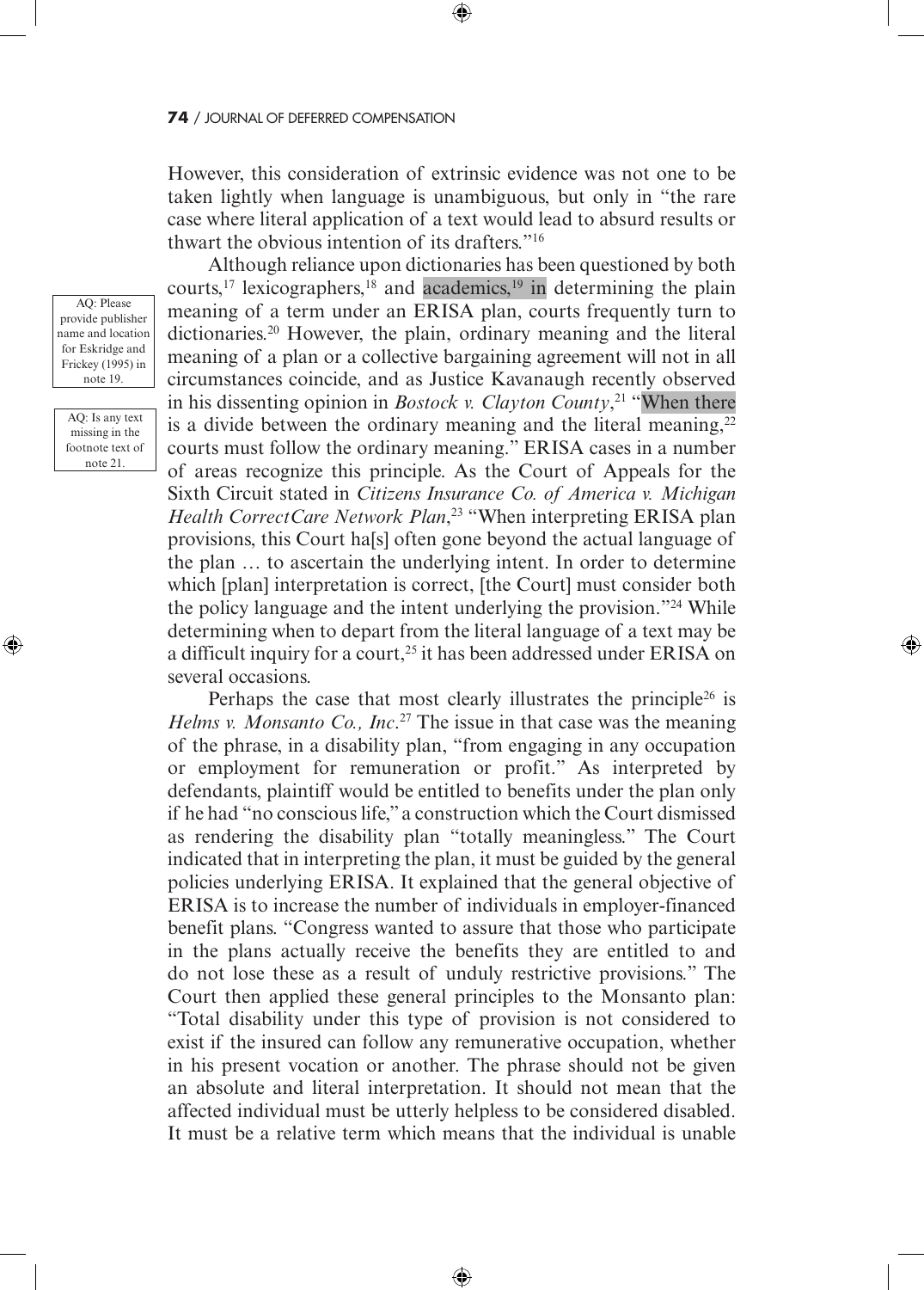to engage in any remunerative occupation or to do work in some profitable employment or enterprise. …Although the achievements of disabled persons have been remarkable, we will not adopt a strict, literal construction of such a provision which would deny benefits to the disabled if he should engage in some minimal occupation, such as selling pencils or peanuts, which would yield only a pittance. The insured is not to be deemed 'able' merely because it is shown that he could perform some task."28 Similarly, in *Saffle v. Sierra Pacific Power Company Bargaining Unit long Term Disability Plan,*29 the Court of Appeals for the Ninth Circuit rejected an interpretation that would deny disability benefits based on language requiring proof of inability to perform "each and every" material duty: "Reading 'each and every' literally could mean either that a claimant is not totally disabled if she can perform any single duty of her job, no matter how trivial—or that a claimant is totally disabled if she cannot perform any single duty, no matter how trivial. There is little question that the phrase should not be given the former construction, as "total disability" would only exist if the person were essentially non-conscious."

⊕

In *Allderman v. Central Pension Fund of the International Union of Operating Engineers and Participating Employees*, 30 the District Court rejected defendant's interpretation of its disability plan that only the participant could file a claim for disability benefits: "Literal application would also lead to absurd results. For example, if only the participant could file the application for disability benefits, as defendant argues, the spouse of a participant who is in a coma could not file an application for disability benefits on his behalf, even if the participant otherwise met the definition for total and permanent disability."

⊕

In *Burns v. Orthotek, Inc. Employees Pension Plan and Trust,*<sup>31</sup> the plan participant's spouse signed the spousal consent, gave it to her husband, who was the plan administrator, and he knew that it was his wife who gave him the signed form. The question was whether this satisfied the requirement that the consent be witnessed by the plan administrator. The Court of Appeals for the Seventh Circuit held that it did. The Court in *Burns* acknowledged that the common meaning of the word "witness" in the context of legal documents suggests that attestation should be required for a signature to be witnessed. However, "it makes little sense to strictly enforce an attestation requirement if doing so would produce an absurd result"and concluded that on the facts of the case, invalidating the spousal consent would produce an absurd result.

A similar issue was presented in *Vanguard Group, Inc. v. Shikhabolhassani*, 32 the issue was the validity of a spousal consent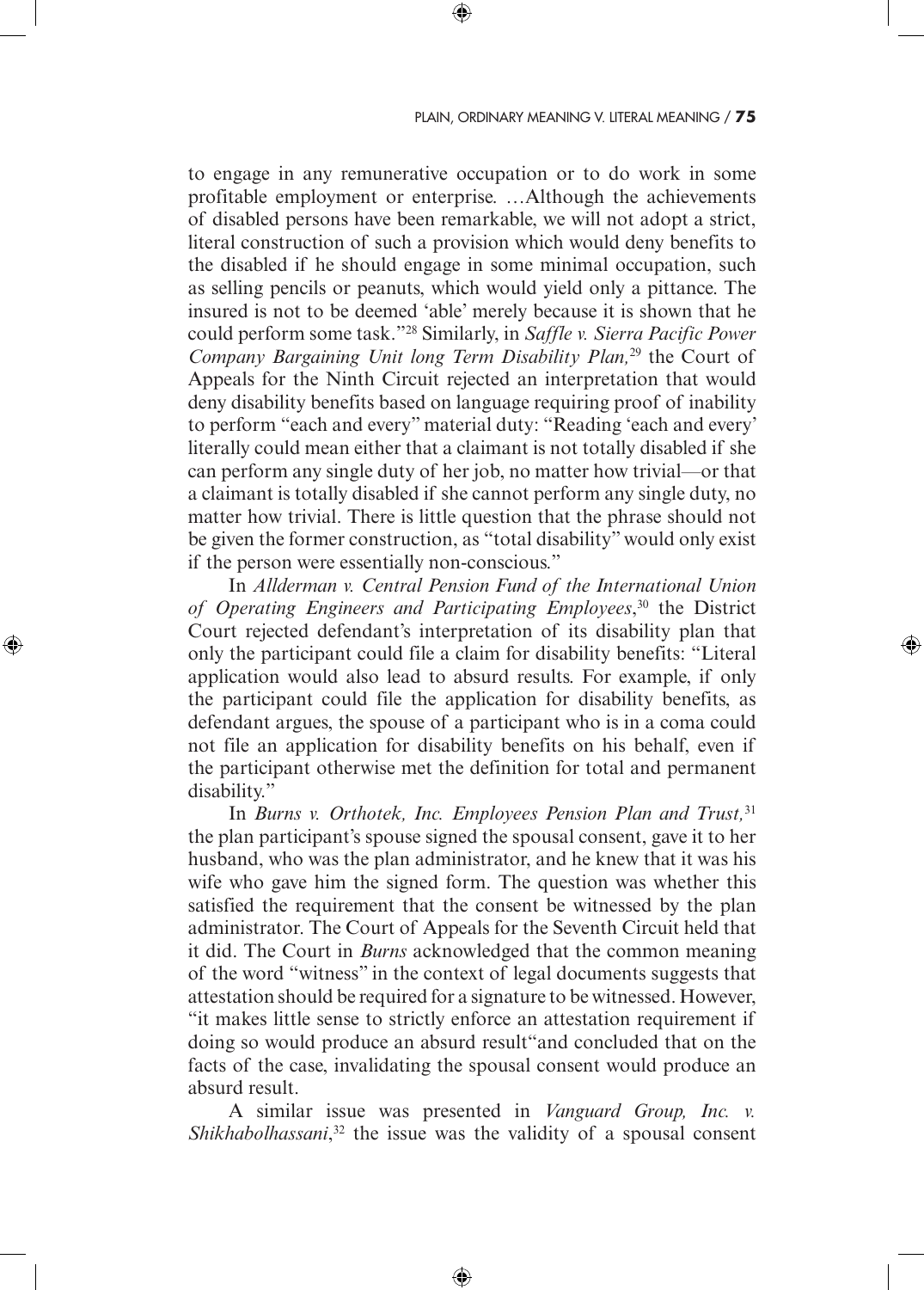⊕

witnessed by a notary whose commission had expired. In holding that the spousal consent was nonetheless valid, the District Court acknowledged that the requirement that a consent be notarized logically implies that the notary's commission has not yet expired. However, "on the facts of this case, invalidating Yasamin's consent on that basis" would produce an absurd result. It is undisputed that Yasamin signed the form, and she apparently did so in the presence of someone she thought was a notary for the purpose of verifying the authenticity of her signature." Citing *Butler v. Encyclopedia Britannica, Inc.*,<sup>33</sup> the District Court explained that "Compliance with ERISA's literal language in this case would lead to the absurd result of invalidating a spousal consent form that [Yasamin admits that she signed, but now attempts to disavow on a technicality."34

⊕

In *Brown v. Blue Cross and Blue Shield of Alabama, Inc.*,<sup>35</sup> the issue was whether a demand for preadmission certification for a second admission under the plan was required, or whether the second admission to the hospital did not require a preadmission certification because it was a continuation of an emergency admission to the hospital for which precertification was not required. In concluding that the action of BlueCross Blue Shield was arbitrary and capricious, the Court held defendants to task for adopting an interpretation of the plan that placed plaintiffs in an untenable position: "Assuming Blue Cross is correct in treating the second appointment as distinct, then the beneficiary must seek preadmission certification. Those procedures, however, do not lend themselves to accomplishment in the few day prior to readmission. Blue Cross, then, must expect the beneficiary to dispute the doctors judgment, following a five-day hospitalization for an emergency, that surgery should take place so soon. Instead, the beneficiary is expected to seek a delay until preadmission certification is obtained. Such a rule seems dangerous if not totally absurd."

⊕

In *Wilson v. Group Hospitalization and Medical Services, Inc.*,<sup>36</sup> the issue was interpretation of a policy exclusion for "services or supplies related to transplant procedures." Plaintiff did not seek a transplant as such. However, plaintiff sought high-dose chemotherapy, which would save her life, and for that chemotherapy a bone marrow transplant was a necessary incident. As a result, while chemotherapy and related hospital stays would generally be covered by BlueCross BlueShield, defendants sought to deny coverage because plaintiff's chemotherapy and related hospital stay were "related to" the bone marrow transplant. The District Court rejected defendant's position, which it characterized as too clever by half. It explained that "Eighty to ninety percent of plaintiff's treatment involves chemotherapy. Thus to consider that her primary treatment and every other facet of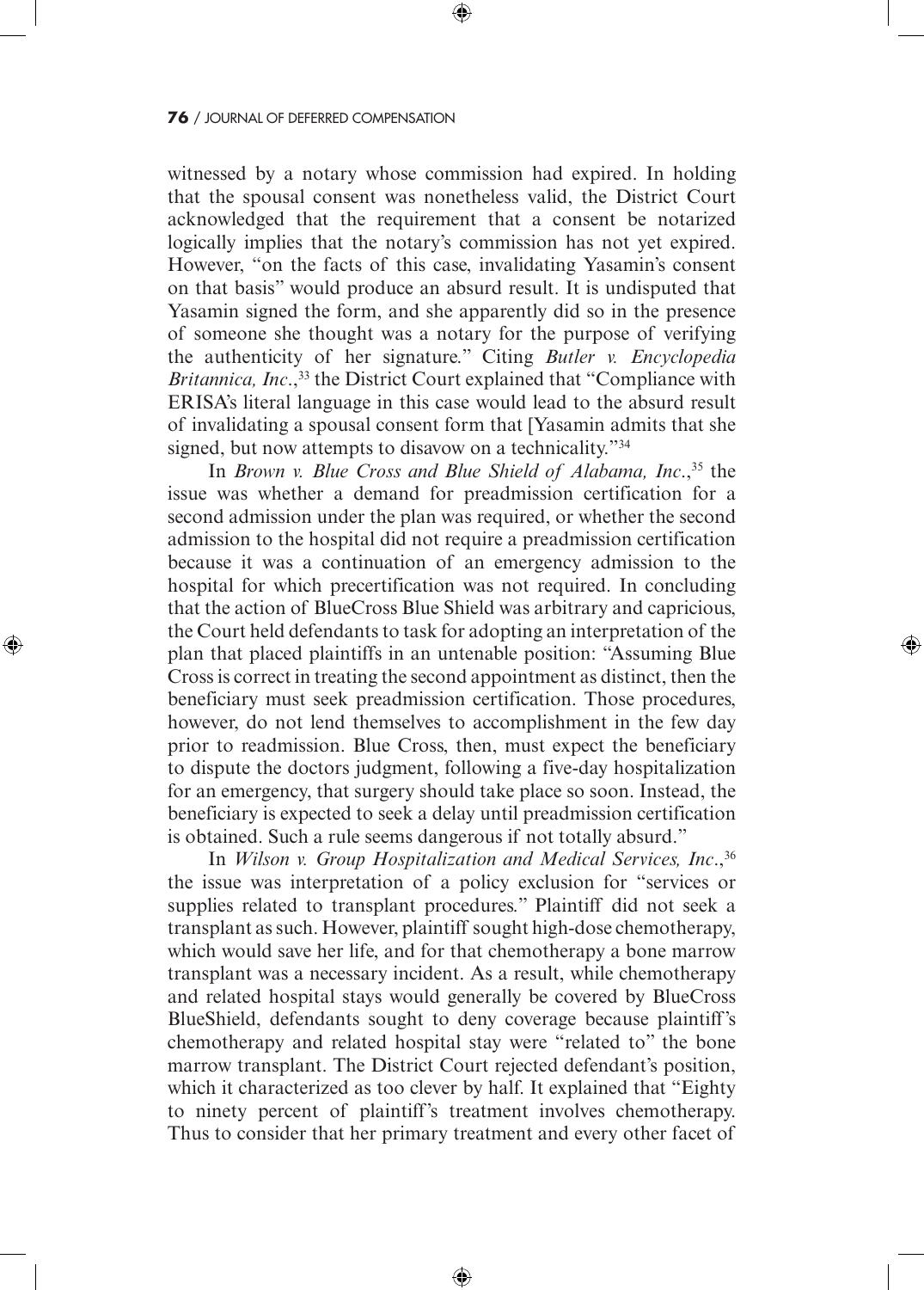her treatment and recovery are removed from coverage through the narrow siphon of the words 'related to' is to contort both the facts and the language. This is illustrated most dramatically by the circumstance that BlueCross refuses to pay even for plaintiff's recuperative stay in the hospital on the basis that it too is 'related to' the transplant even though the transplant was effected in the past and is not to be repeated. Under these circumstances to say that payment is excluded by virtue of the notion that the entire treatment, in all its facets, past, present, and future is 'related to' bone marrow transplants would truly have the tail wagging the dog."

⊕

In *Schneider v. Wisconsin UFCW Union and Employee Health Plan*, 37 the defendants took the position that enteral nutritional therapy (ENT) was not covered because it was simply a substitute for eating for a patient who was unable to swallow because of a malfunction of blood vessels in the brain. Coverage for the treatment was disallowed because it did not "identify or treat" the malfunctioning of blood vessels in the brain. Not surprisingly, the District Court gave short shrift to this line of argument: "The plan's application of the identify and treat requirement is facially unreasonable because it would create a river of absurd results. For example, no surgical anesthesia identifies or treats the problem that required surgery. In fact, while an initial surgical incision is probably a form of treatment, suturing the patient's incision at the end of surgery neither treats or identifies the problem requiring surgery. Of the infinite analogies, the best perhaps is a respirator which does not identify or treat a problem but, in the plan's apparent view, would merely be an alternative means of meeting a person's normal need for oxygen."

⊕

In *Tester v. Reliance Standard Life*, 38 under a plan providing coverage for full-time active employees, the insurer denied coverage to an employee who had been absent from the company for a few weeks because of illness. The Court of Appeals for the Fourth Circuit rejected that defense, explaining that "a reasonable employee would not expect his insurance coverage to terminate if he or she takes a sick day or dies on account of an accident before working 20 hours in a particular week. An employee would reasonably expect that his coverage continues while he regularly works for the company, even if he is at home with the flu or injured in a car accident."39

In *Watkins v. M Class Mining Health Protection Plan*, 40 the Court rejected defendant's construction that while engaged in an illegal act requires only a temporal connection rather than a causal connection. "The Plan invokes a narrow reading of the term 'while' in order to more broadly exclude coverage for any injuries related to an illegal activity. The Plan's interpretation of the exclusion opens the door to a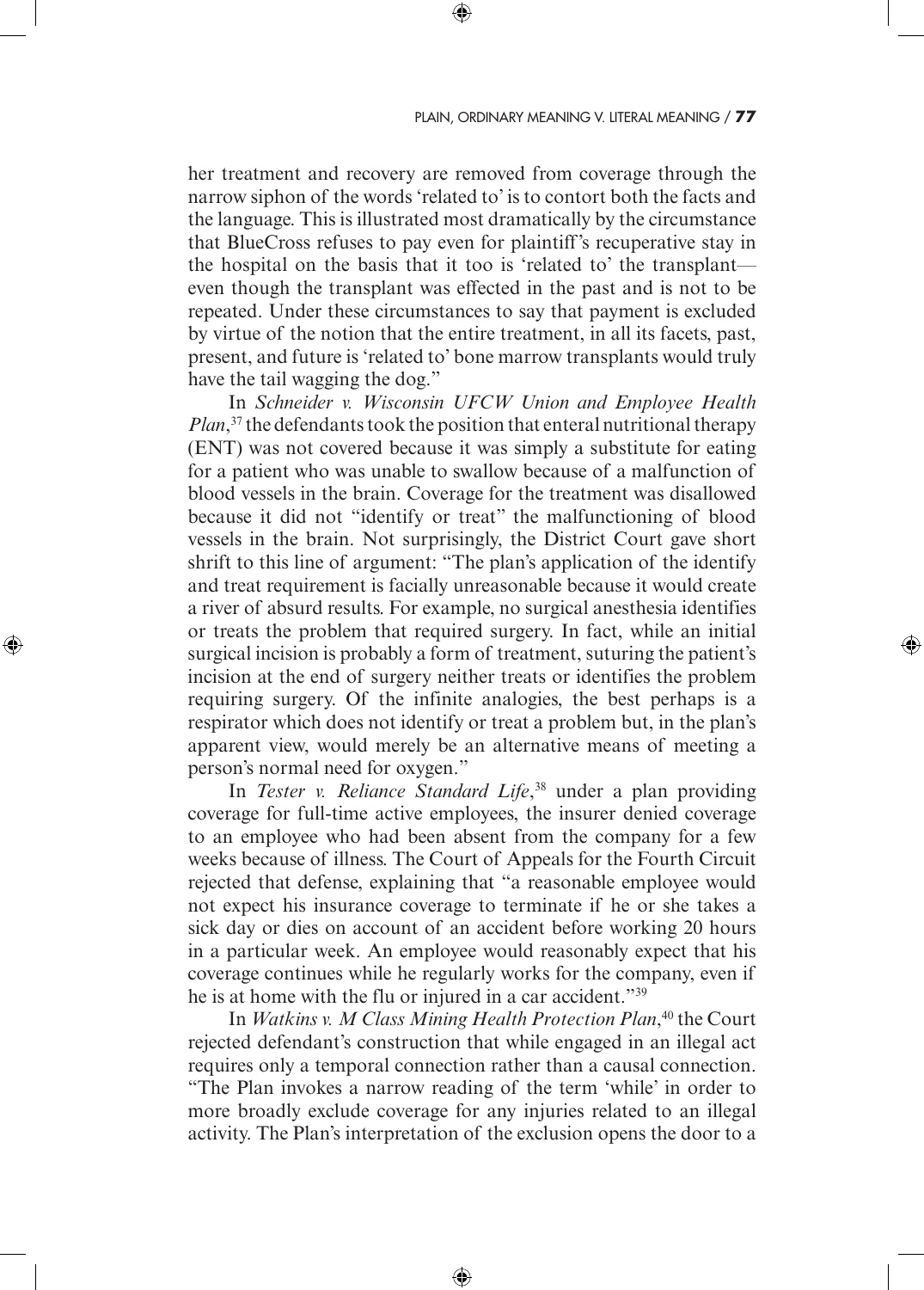denial of coverage of any number of injuries that happen to coincide with any knowing or unknowing violation of any law, including infractions and ordinance violations. … Without a causal connection, the exclusion yields absurd results and renders a meaning contrary to that expected by a reasonable person of average intelligence and experience."41

⊕

AQ: Please check quotation pair (i.e., opening and closing) is correctly presented in the paragraph "A series of cases in the Tenth . . .".

⊕

A series of cases in the Tenth Circuit<sup>42</sup> has rejected the concept of "but for" causation<sup>43</sup> in welfare plans, even though the literal language of the plan or policy could cover "but for" causation. *Kellogg v. Metropolitan Life Insurance Co*. 44 involved an insured who suffered a seizure while driving, causing him to veer off the road and into a tree. He died from injuries sustained in the accident, but the insurer refused to pay benefits, relying on a policy provision that excluded coverage for" any loss caused or contributed to by…physical or mental illness or infirmity." The Tenth Circuit rejected the argument. While Mr. Kellogg would not have been in a fatal accident had he not suffered a seizure, "courts have long rejected attempts to preclude recovery on the basis that the accident would not have occurred but for the insured's illness."45 A reasonable policyholder, the court concluded, would view the seizure as contributing only to the deceased's car accident, not to his death. Thus, even though the seizure was a but-for cause of Mr. Kellogg's death, the court concluded that the seizure did not "cause" or "contribute" to his death.

⊕

Similarly, the policy at issue in *Fought v. Unum Life Ins.*  $Co<sup>46</sup>$ excluded coverage for disabilities caused by, contributed, or resulting from a preexisting condition. Ms. Fought had a preexisting coronary artery disease that required surgery. That surgery left a surgical wound that later split open and became infected resulting in Ms. Fought's long-term hospitalization. Unum rejected her claim for benefits on the grounds that her preexisting condition contributed to her disability, or that her disability resulted from her preexisting condition. In rejecting Unum's position, the Court of Appeals indicted that the primary issue was where to draw the line on matters of causation, a mere but-for relationship was insufficient to establish the causal nexus. Accepting Unum's causation argument would "effectively render meaningless the notion of the pre-existing condition by distending the breadth of the exclusion."47 Kellogg and Fought were followed in *Reiling v. Sun Life Assurance Co. of Canada,*48 in which the Kansas District Court concluded that while the insured's driving with a suspended license was a but-for cause of her death, in the sense that had she complied with the law she would not have been driving with a suspended license, a criminal act under state law, that was an insufficient causal nexus to deny coverage.49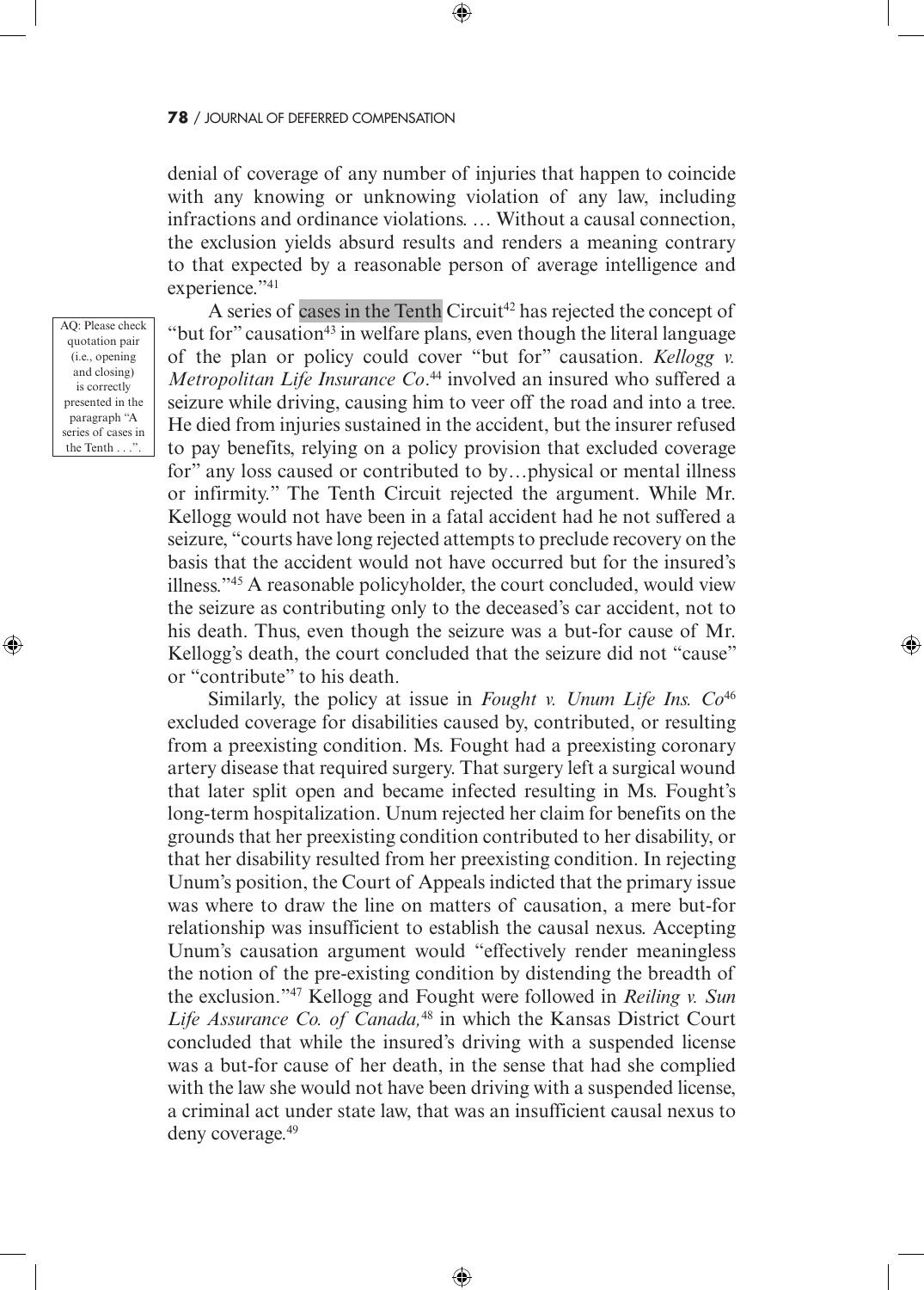A rule of contract interpretation could also trump what would appear to be the literal language of a plan. In *Smith v. United Television, Inc*. *Special Severance Plan,*50 a divided Court of Appeals for the Eighth Circuit held that, although Smith was entitled under the plan to payment if there was a reduction in his salary or bonus opportunity, which would ordinarily be read as disjunctive, when his bonus opportunity more than offset his salary reduction, he was not entitled to payment under the plan.

⊕

Creative arguments are not solely the domain of defendants. In *Logan v. Union Security Co.*,<sup>51</sup> plaintiff argued that a suicide exclusion provision in an accidental death and dismemberment plan applied only to accidental dismemberments, an argument which the court technically responded to in dicta, since decapitation was not one of the listed forms of dismemberment under the plan. In *Sisters of The Third Order of St. Francis v. Swedish American Group Health Benefit Trust,*52 plaintiff argued that an exclusion for expenses incurred while committing an illegal act should be limited to activities such as breaking into a doctor's office at gunpoint and asking him or her to place a splint on an injured finger. The Seventh Circuit found this argument "too clever by half," concluding that this reading of the exclusion clause would drain it of any meaning.

## **NOTES**

⊕

- 1. While there is some variance in the language employed by Courts, a typical definition would be an objective standard, interpreting the policy language as would a reasonable person of average intelligence and experience. *See Sellers v. Zurich America Insurance Co.*, 627 F. 3d 632 (7<sup>th</sup> Cir. 2010); *Hodges v. Life Insurance Company of North America*, 92 F. 3d 669 (10<sup>th</sup> Cir. 2019). *Cf. Vickers v. Boston Mutual Life Insurance Co.*, 135 F. 3d 179 (1st Cir. 1998) ("Why did the Company write a policy that calls for the services of logician rather than relying on "plain meanings…which comport with the interpretation given by the average person?").
- 2. *United States v. Ron Pair Enterprises*, 489 U.S. 235, 242 (1989).
- 3. The absurd result exception to the plain meaning rule is narrow and limited to situations "where it is quite impossible that Congress could have intended the result, and where the alleged absurdity is so clear as to be obvious to most anyone." *Gardner v. Derwinski*, 1 Vet. App. 584, 587 (1991), aff'd sub nom *Gardner v. Brown*, 5 F. 3d 1456 (Fed. Cir. 1993), aff'd 513 U.S. 115 (1994). An 1868 Supreme Court illustrates this exception: "It will always…be presumed that the legislature intended exceptions to its language which would avoid unjust, oppressive, or absurd results. …The common sense of man approves the judgment…that the Bolignian law which enacted "that whoever drew blood in the streets should be punished with the utmost severity" does not extend to the surgeon who opened the vein of a person that fell down in the street in a fit." *United States v. Kirby*, 74 U.S. [7 Wall] 482, 486-87 (1868), quoted in John M. Walker, Jr. (2001) Judicial tendencies in statutory construction: differing views of the role of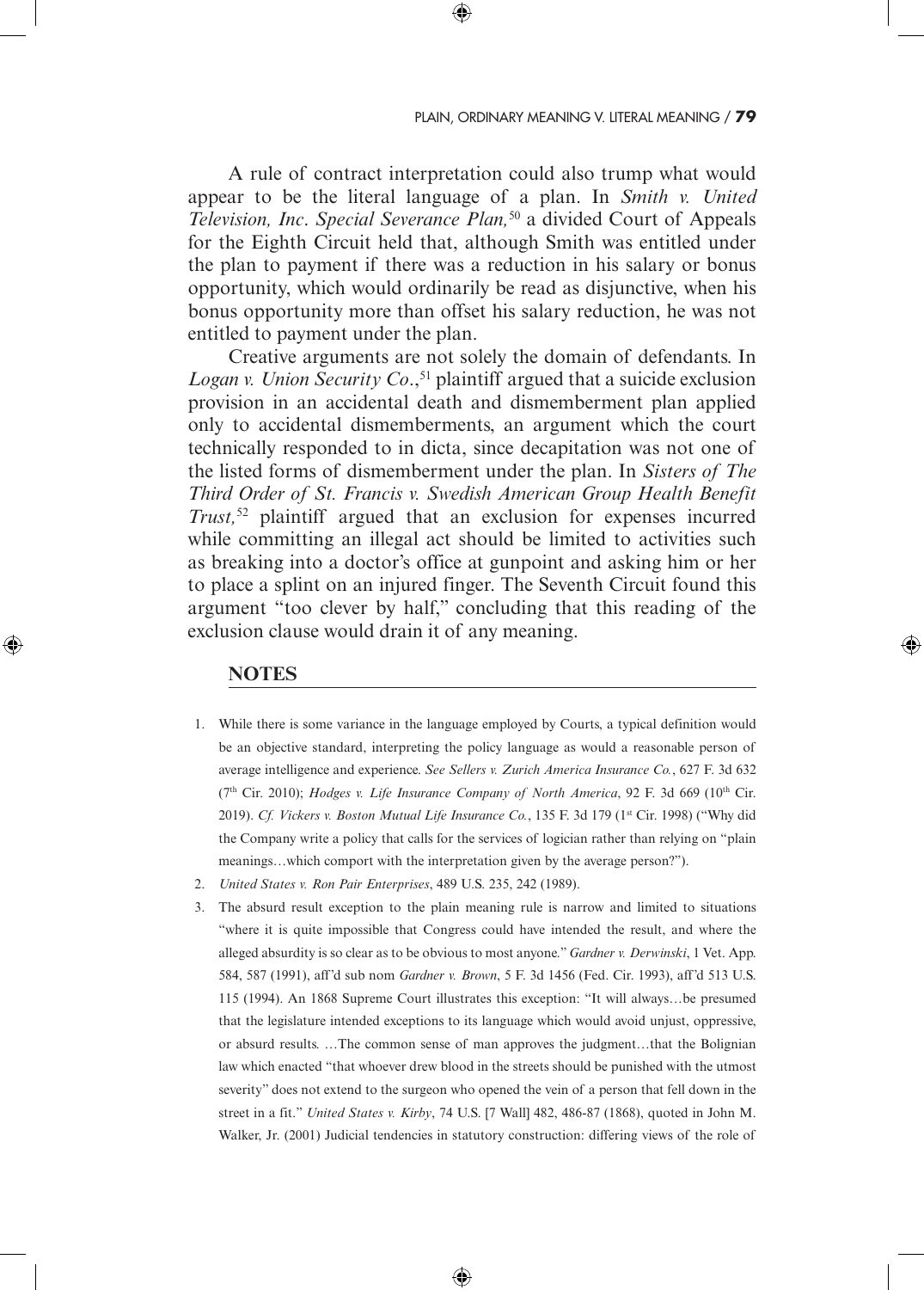the judiciary. 58 *NYU Annual Survey of American Law*, *203*, 209–210. A comparable example at common law was the fire at a prison. Although generally escaping from prison was treated as a felony at common law," if the prison be fired, and the prisoner escapes to save his life, this excuses the felony, unless the prisoner himself set fire to the prison. 1 Hale P.C. 611.

⊕

- 4. *Sigmon Coal Co. v. Apfel*, 226 F. 3d 21, 304 (4th Cir. 2000), cited in Chief Counsels Advice, 201555034 (December 11, 2015). *See also*, *Holland v. Big River Minerals Corp.*, 181 F. 3d 597 (4th Cir. 1999); *United States v. American Trucking Associations, Inc.*, 310 U.S. 534, 539 (1939). "Even if the plain meaning did not produce absurd results but merely an unreasonable one plainly at variance with the policy of the legislation as a whole, this Court has followed that purpose rather than the literal words."), cited in Field Service Advice 792 (November 8, 1993).
- 5. *Griffin v. Oceanic Contractors, Inc.*, 458 U.S. 564, 575 (1982).
- 6. *Central Motor Company v. U.S.*, 583 F. 2d 470 (10th Cir. 1978); *Time Oil Company v. Commissioner of Internal Revenue Service*, 258 F. 2d. 237 (9th Cir. 1958).
- 7. Bing Management, 36 TCM 1633 (1977); *Shedco, Inc., TCM*, 1998-295.
- 8. GCM 30000, June 16, 1983.

⊕

- 9. Rev. Rul. 80-27, 1980-1 C.B. 85.
- 10. *See*, for example, *Cartledge v. Miller*, 457 F. Supp. 1146 (S.D.N.Y. 1978) and *Stone v. Stone*, 632 F. 2d 740 (9th Cir. 1980.) *See also, Stobnicki v. Textron*, 868 F 2d 1460 (5th Cir. 1989) ("the apparent statutory bar against alienation of pension benefits must once again yield to reason and the purpose for which the Act was written.").
- 11. Private letter ruling 9008079 (November 30, 1989).
- 12. *Smith (William A.) v. Brown*, 35 F. 3d 1516, 1522-24 (Fed. Cir. 1994). *See also*, *Grun v. Pneumo Abex Corp.*, 163 F. 3d 411, 421 (7<sup>th</sup> Cir. 1998) (a collective bargaining agreement will be interpreted in accordance with its plain meaning, except in "the rare case where literal application of a text would lead to absurd results or thwart the obvious intention of the drafters.").

⊕

- 13. *Koch Business Holdings, LLC v. Amoco Pipeline Holding Co.*, 554 F. 3d 1334, 1338 (11<sup>th</sup> Cir. 2009). *See also*, *Beanstalk Group, Inc. v. Am. Gen. Corp.*, 283 F. 3d 856, 860 (7th Cir. 2002). ("A contract will not be interpreted literally, if doing so would produce absurd results, in the sense of results that the parties, presumed to be rational persons pursuing rational ends, are very unlikely to have agreed to seek."); *United States v. Irvine*, 756 F. 2d 708, 710-11 (9<sup>th</sup> Cir. 1985) (A contract should not be interpreted in a way to produce absurd results); *Saint Anthony Medical Center v. Swedish America Group Health Plan*, 901 F. 2d 1369 (7th Cir. 1990) (Courts depart from plain language to avoid absurdity); *Green v. Bock Laundry Machine Co.*, 490 U.S. 504 (1989) (Scalia, concurring); *Church of the Holy Trinity v. United States*, 143 U.S. 457 (1892); *Dispatch Automation, Inc. v. Richards*, 280 F. 3d 1116, 1119 (7th Cir. 2002) ("When a contract interpretation makes no economic sense, that's an admissible and in the limit, a compelling reason for rejecting it.").
- 14. 163 F. 3d 411 (7<sup>th</sup> Cir. 1998).
- 15. *White v. Roughton*, 689 F. 2d. 118 (7th Cir.1982).
- 16. *Marlowe v. Bottarelli*, 938 F. 2d 807, 812 (7<sup>th</sup> Cir. 1991).
- 17. One of the earliest and most frequent critics of the use of dictionaries was Judge Learned Hand, a member of the Court of Appeals for the Second Circuit, who admonished Courts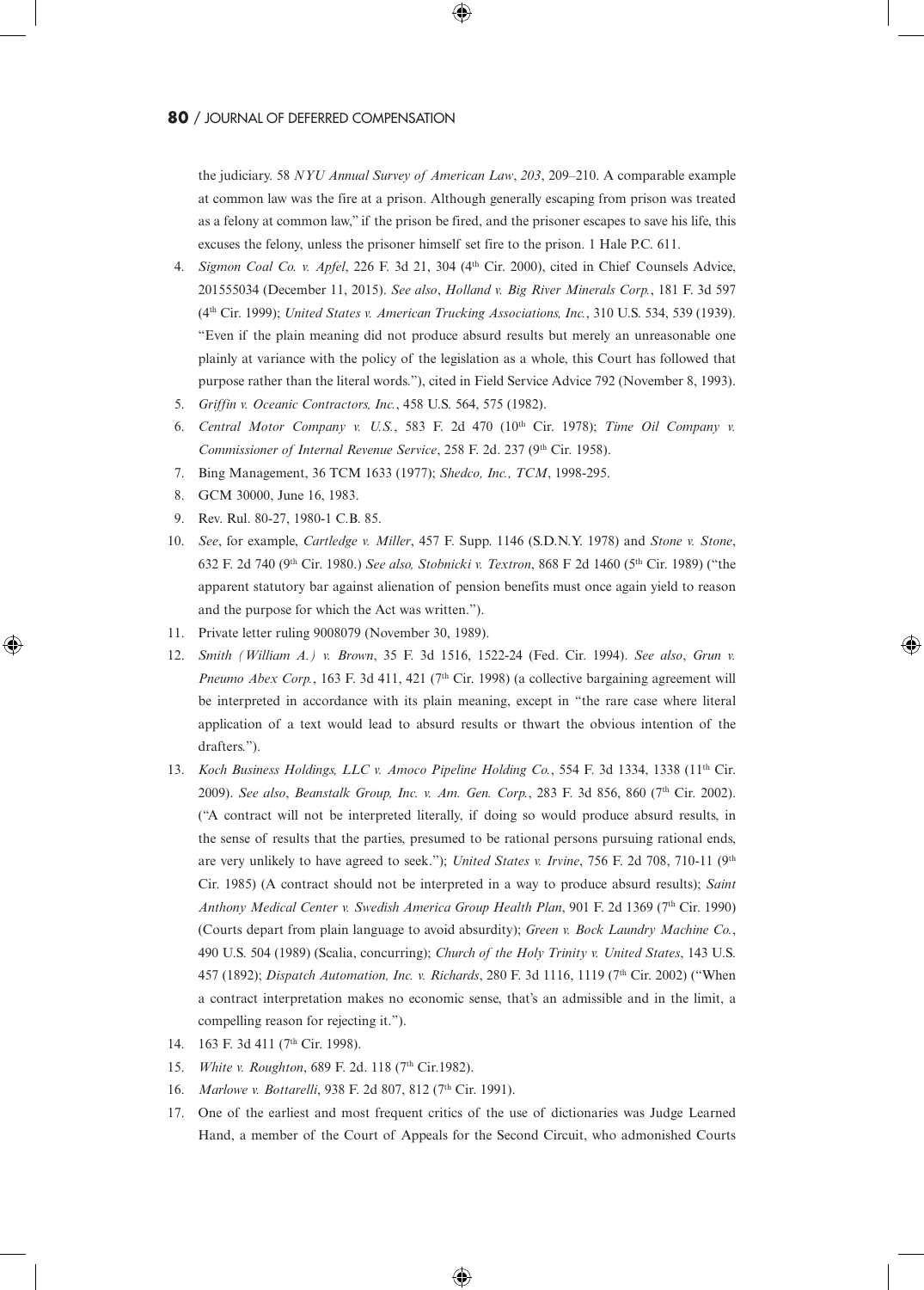#### Plain, Ordinary Meaning v. Literal Meaning / **81**

⊕

in *Cabell v. Markham*, 148 F. 2d. 737 (2d Cir. 1945) that: "It is one of the surest indices of a mature and developed jurisprudence not to make a fortress out of the dictionary, but to remember that statutes always have some purpose or object to accomplish, whose sympathetic and imaginative discovery is the surest guide to their meaning." He was critical of the "dictionary school" of document interpretation, in which judges "read the words in their usual meaning, and stop where they stop." Learned Hand, "How Far is a Judge Free in Rendering a Decision," (1933), reprinted in The Spirit of Liberty 103, 107, Irving Dillard (2d ed. 1993), quoted in Thomas Merrill (2018), The hands lecture: learned hand on statutory interpretation: theory and practice. 87 *Fordham Law Review* 1.

⊕

- 18. Jesse Seidlower, former editor of the Oxford English Dictionary, commented in 2012 that "It's probably wrong, in almost all situations, to use a dictionary in the courtroom. Dictionary definitions are written with a lot of things in mind, but rigorously circumscribing the exact meanings and connotations of terms is not usually one of them." Quoted in John Calhoun, 124 *Yale Law Journal* 278, "Measuring the Fortress: Explaining Trends in Supreme Court and Circuit Court" (November 2014). Furthermore, reference materials for lexicographers suggest that dictionaries are not definitive accounts of how words always are or should be used. They have also stated that dictionaries provide histories of how people have used words, and are not descriptions of their complete meanings. Ibid.
- 19. *Calhoun*, *supra*, n. 16. *See also*, Carlton J. Snow (1987). Contract interpretation: the plain meaning in labor arbitration. *Fordham Law Review*, *55*, 68; Philip Rubin (2010). War of the words: how courts can use dictionaries in accordance with textualist principles. *Duke Law Journal, 60*, 167; Rickie Sonpol (2003). Note: old dictionaries and new textualists. *Fordham Law Review*, *71*, 2177; Craig Hoffman (2003). Parse the sentence first: curbing the urge to resort to dictionaries when interpreting legal texts. NYU Legislation and Policy Journal, *6*, 401. A significant portion of the criticism has focused upon the use of dictionary definitions by the Supreme Court. *See*, Ellen Aprill (1998). The law of the word: dictionary shopping in the supreme court. Arizona State Law Journal, *30*, 275, 281; James J. Brudney and Lawrence Baum (2013). Oasis or mirage: the Supreme Court's thirst for dictionaries in the rehnquist and roberts era. *William & Mary Law Review*, *55*, 483, 566;William N. Eskridge, Jr. and Philip P. Frickey (1995). *Cases and Materials on Legislation: Statutes and the Creation of Public Policy* (625-26) (2d Ed. ). Only a few courts have commented upon the criticism of dictionary definitions. *See*, for example, *Bock v. Computer Associates, International*, 257 F. 3d 700(7<sup>th</sup> Cir. 2001) ("some authorities have questioned the efficacy of recourse in many cases to dictionaries") and *Wilson v. Safelite Group*, 930 F. 3d 429 (6<sup>th</sup> Cir. 2019). (The par concurrence).

⊕

20. The Court of Appeals for the Eighth Circuit has stated on multiple occasions that in determining the plain meaning of words, "Recourse to the ordinary dictionary definitions of words is not only reasonable, but may be necessary." *See*, for example, *Conoco v. Norwest Bank*, 767 F. 2d 470, 471 (8th Cir. 1985); *Central States Southeast and Southwest Pension Fund v. Rubin*, 919 F. 2d 1343 (8th Cir. 1990); *Khoury v. Group Health Plan, Inc*.,615 F. 3d 946, 955 (8th Cir. 2010); *Rathman v. Union Security Insurance Co*.,2018 WL 4353689 (D. Minn., September 12, 2018) (When a plan does not define a given term, parties may consider the term's "ordinary, plain" meaning, consulting the "ordinary, dictionary definition of that term as necessary," citing *Spizman v. BlueCross Blue Shield of Minnesota, Inc*., 855 F. 3d 924, 927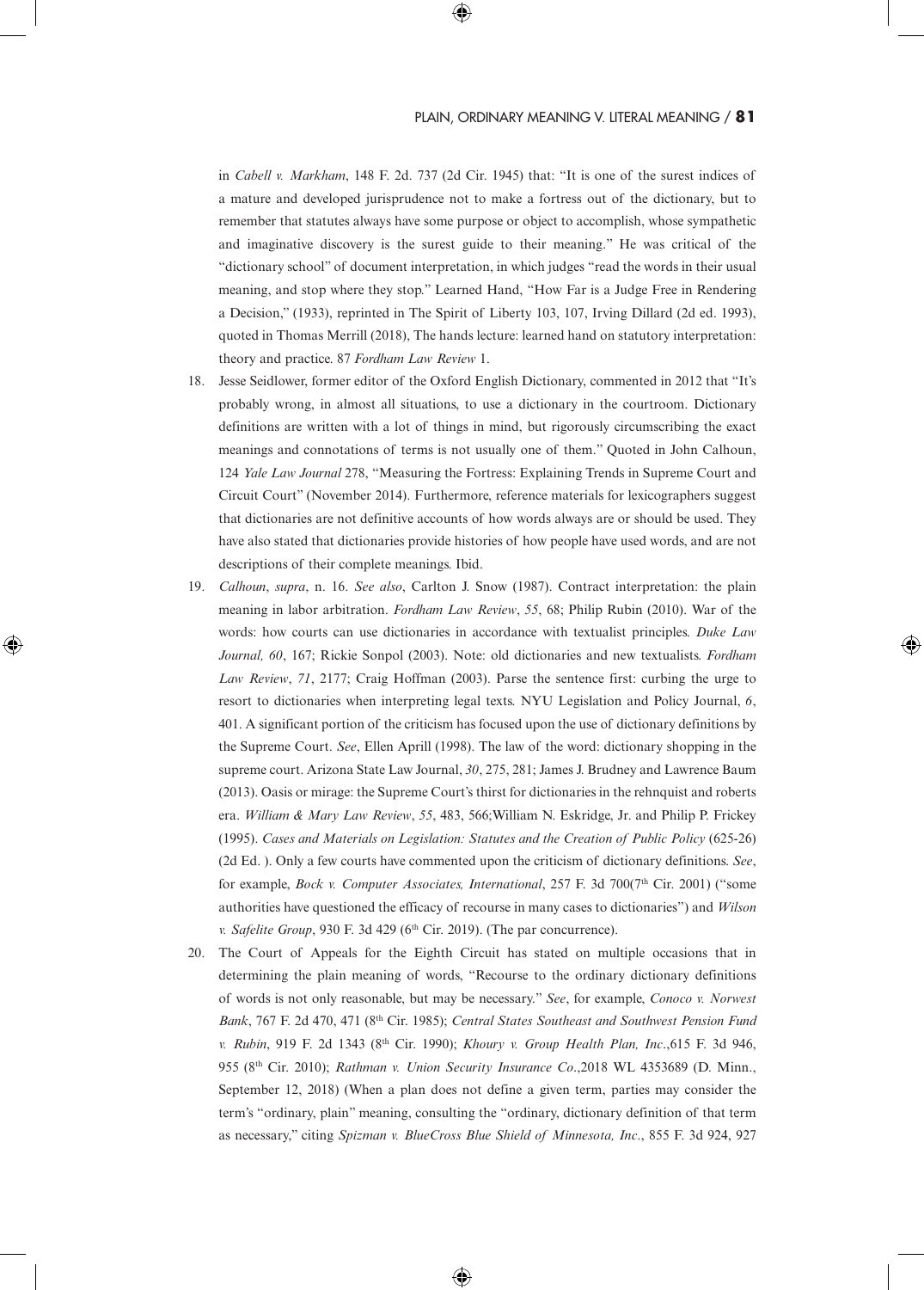(8th Cir. 2017). *See also*, *United States v. Lachman,* 387 F. 3d 42, 51(1st Cir. 2004) ("Dictionaries of the English language are a fundamental tool in ascertaining…plain meaning."); *Levinsky's Inc. v. Walmart Stores*, 127 F. 3d 122, 129 (1<sup>st</sup> Cir. 1997) ("We start, as we often do in searching out the meaning of a word, with the dictionary."); In re: *Mallo*, 774 F. 3d 1313, 1321 (10<sup>th</sup> Cir. 2014) ("Dictionary definitions are "useful touchstones" to determine an undefined term's ordinary and common meaning"); *Fralich v. Plumbers and Pipefitters National Pension Fund*, 2010 WL2563429 (N.D. Tex. June 28, 2010), aff'd 420 Fed. Appx 364 (5<sup>th</sup> Cir. 2011, 1999), citing *Branson v. Greyhound Lines, Inc. Amalgamated Council Retirement and Disability Plan*, 126 F. 3d 747, 758 (5th Cir. 1997); *Myers v. Texas Health Resources*, 2011 WL 1238923 (N.D. Tex. April 4, 2011 (same); *Niedermaier v. Southern Tier Building Trades Benefit Plan*, 62 F. Supp. 3d 275 (W.D.N.Y. 2014) ("It is appropriate to rely upon dictionary definitions when interpreting the terms of an ERISA plan"); *Smith v. United Television, Inc. Special Severance Plan*, 474 F. 3d 1033 (8<sup>th</sup> Cir. 2007) ("We may turn to dictionary definition of a plan term when the plan is silent on its definition"); *Cash v. Walmart Group Health Plan*, 107 F. 3d 637, 643-44 (8th Cir. 1997); *Littlefield v. Acadia Ins. Co.*, 392 F. 3d 1, 8 (1st Cir. 2004) ("Courts may refer to dictionaries to help elucidate the common understanding of terms, although the dictionary definition is not controlling."); *Martinez v. Sun Life Assurance Co. of Canada*, 948 F. 3d 62 (1st Cir. 2020) *Langley v. Howard Hughes Management Co., LLC*, 2017 WL 2390609 (5<sup>th</sup> Cir. June 1, 2017) ("dictionary definitions are helpful in reading an ERISA plan"); *Gross v. St. Agnes Health Care, Inc.*, 2013 WL 4925374 (D. Md. Sept. 12, 2013) ("If common sense and logic are not enough, I note that, to ascertain the plain meaning of contractual terms, courts often look to dictionaries.") Cf. *Korach v. Zurich Amer. Ins. Co.*, 587 F. 3d 323, 333 (6<sup>th</sup> Cir. 2009) (applying the dictionary definition of accidental to determine the ordinary meaning) *Chacko v. Sabre, Inc.*, 473 F 3d 604 (5<sup>th</sup> Cir. 2006) (consulting dictionary definition when interpreting plan terms); *Iron v. Prudential Insurance Co. of America*, 964 F. 2d 463, 464-65 (5<sup>th</sup> Cir. 1992) (relying on dictionary definition of limb in interpreting a plan provision providing coverage for "artificial limbs, larynxes, and eyes."); *United States v. Floyd*, 81 F. 3d 1517, 153 (10<sup>th</sup> Cir. 1999) (applying ordinary meaning found in dictionary when Congress does not define the term). Where a term is defined by a statute or by a contract, reliance upon a dictionary definition is inappropriate. *Hatahley v. United States*, 351 U.S. 173, 179 (1956); *Jensen v. Solvey Chemicals, Inc.*, 788 F. Supp. 2d 1278, n. 1 (D. Wyo. 2011); *Beverage Industry Local No. 744 v. Quality Beer Limited Partnership*, 1999 WL 571007 (N.D. Ill. July 28, 1999). Additionally, "the relative order of the common dictionary definitions of a single term does little to clarify that term's meaning within a particular context when a word has multiple definitions, usage determines its meaning." *Trustees of the Chicago Truck Drivers, Helpers and Warehouse Workers Union (Independent) Pension Fund v. Leaseway Transportation Corp.*, 76 F. 3d 824, fn. 4 (7th Cir. 1996).

⊕

⊕

21. 590 U.S. \_\_\_\_ (2020).

⊕

22. Consistent with his concerns about the use of dictionaries, Judge Hand also cautioned that "there is no surer way to misread any document than to read it literally." *Guiseppi v. Walling*, 144 F. 2d 608,624 (2d Cir.1944). *See also*, *Peter Pan Fabrics, Inc. v. Martin Weiner, Corp*.. 27 F. 2d 487, 489 (2d Cir. 1960) ("It is a commonplace that the literal interpretation of the words of a statute is not always a safe guide to its meaning."); *New York Trust Co. v. Commissioner*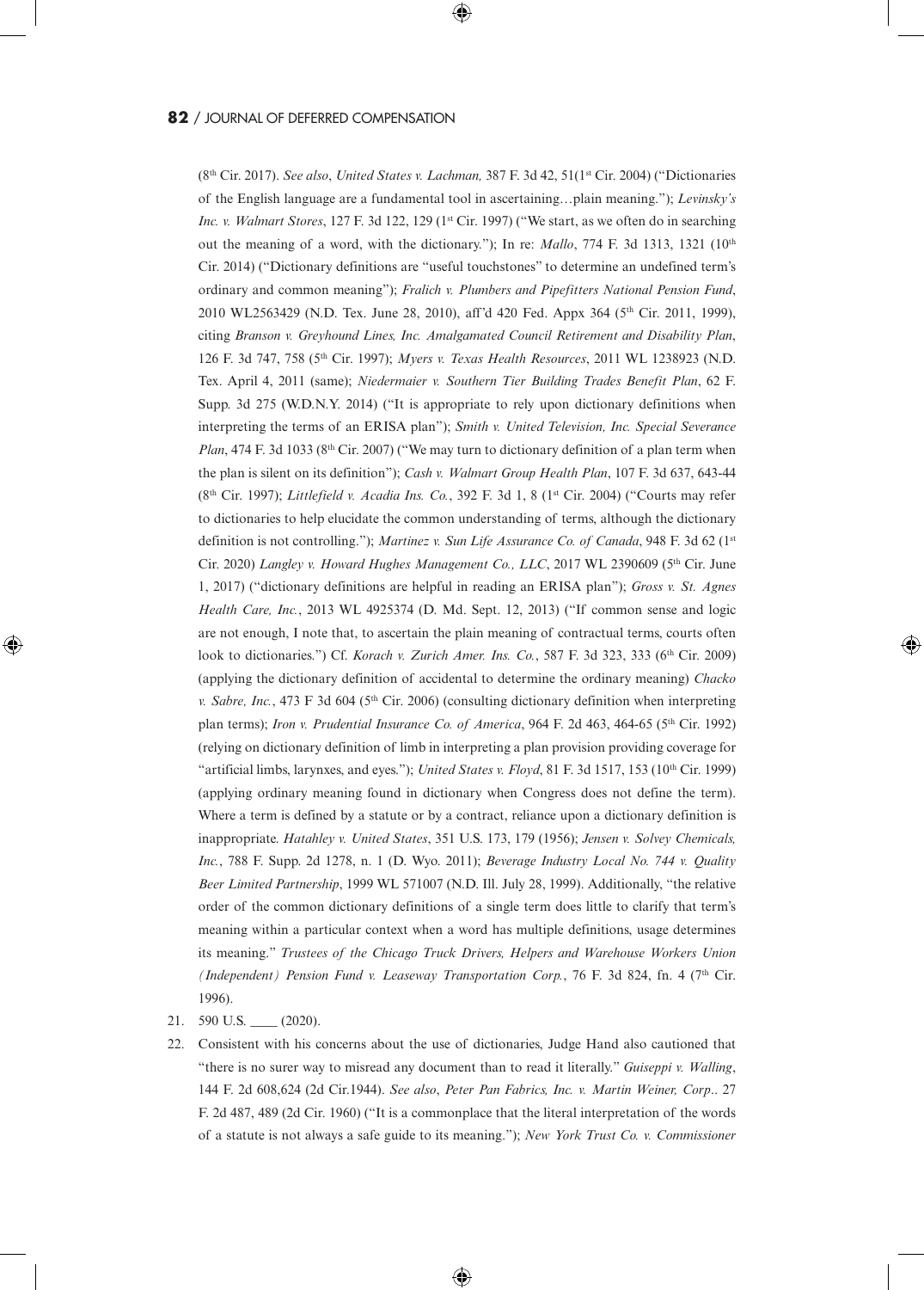#### Plain, Ordinary Meaning v. Literal Meaning / **83**

⊕

*of Internal Revenue*, 68 F. 2d 19, 20 (2d Cir. 1933) ("a sterile literalism which loses sight of the forest for the trees") and *Federal Deposit Insurance Corp v. Tremaine*, 133 F. 2d. 827, 830 (2d Cir. 1945). To be clear, this article takes no position om Judge Hand's views on statutory construction, which are far more nuanced than illustrated by the quotations I have cited. However, quotations of this nature will be useful to counsel challenging a literal construction of a plan provision.

⊕

- 23. 449 F. 3d 688 (6th Cir. 2006).
- 24. *See also*, *Regents of the University of Michigan v. Employees of Agency Rent a Car Hospital*, 122 F. 3d 336 (6th Cir. 1997) ("A technical construction of a policy's language which would defeat a reasonable expectation of coverage is not favored.").
- 25. *See*, *United States v. Klinger*, 199 F. 2d 645, 648 (2d Cir. 1952) ("The issue involves the baffling question which comes up so often in all kinds of writings: how far is it proper to read the words out of their literal meaning in order to realize their overriding purpose.").
- 26. This article is not intended to provide an exhaustive list of cases in which courts did not interpret a plan provision in its literal sense, but rather to indicate representative cases.
- 27. 728 F. 2d 1416 (11th Cir. 1984).

⊕

- 28. *Helms v. Monsanto* has been followed in *Madden v. ITT Long Term Disability Plan*, 914 F. 2d 1279, 1285 (9th Cir. 1990); *Torix v. Ball Corp*.,862 F. 2d 1428, 1431 (10th Cir. 1988) ("We believe that the policy concerns which underlie ERISA would be severely undermined if we endorsed a literal reading of the plan's terms."); *Brasher v. Prudential Insurance Company of America*, 771 F. Supp. 280 (W.D. Ark. 1991); *Demirovic v. Bldg. Serv*. *32 B-J Pension Fund*, 467 F. 3d 208 (2d Cir. 2006); *Vanderkirk v Provident Life and Accident Ins. Co.*, 956 F. 2d 610, 614-15 (6<sup>th</sup> Cir. 1992); *Doyle v. Paul Revere Life Ins. Co.,* 144 F. 3d 181, 184 (1st Cir. 1998); *Tracey v. Pharmacia & Upjohn Absence Payment Plan*, 195 Fed Appx. 511 (6th Cir. 2006); *Hammond v. Fidelity & Guaranty Life Insurance Co*., 965 F. 2d 428 (7th Cir. 1992); *Solnin v. GE Group Life Assurance Co*., 2007 WL 923083 (E.D.N.Y March 23, 2007); *Townsend v. Delta Family Care Disability and Survivorship Plan*, 295 Fed. Appx. 971 (11th Cir. 2008). *Cf. Criss v. Union Security Ins. Co*., 2014 WL 2707774 (N.D. Ala. June 11, 2014) ("A disability claimant does not have to be a blind paraplegic in order to be 'disabled' within the meaning of that word in a benefits plan.").
- 29. 85 F. 3d. 455 (9th Cir. 1995).
- 30. 2016 WL 183552 (N.D. Ind. January 14, 2016).
- 31. 657 F. 3d 571 (7th Cir. 2011).
- 32. 2014 WL 6694802 (S.D. Tex. November 26, 2014).
- 33. 41 F. 3d 285 (7th Cir. 1994).
- 34. Id. at 294, cited in Vanguard, n.29, *supra*, at \*5.
- 35. 898 F. 2d 1556 (11th Cir. 1990).
- 36. 791 F. Supp. 309 (D.D.C. 1992).
- 37. 1997 WL 755403 (E.D. Wisc. Dec. 4, 1997).
- 38. 228 F. 3d 372 (4th Cir. 2000).
- 39. *See also*, *Carlile v. Reliance Standard Ins. Co*., 385 F. Supp. 3d 1180 (D. Utah 2019) (although plaintiff generally must establish entitlement to benefits, it was unreasonable to require an exempt employee whose hours were not tracked to prove he worked at least 30 hours per week).

⊕

40. 2020 Ill. App. (5th Dis.) 18103 (May 7, 2020).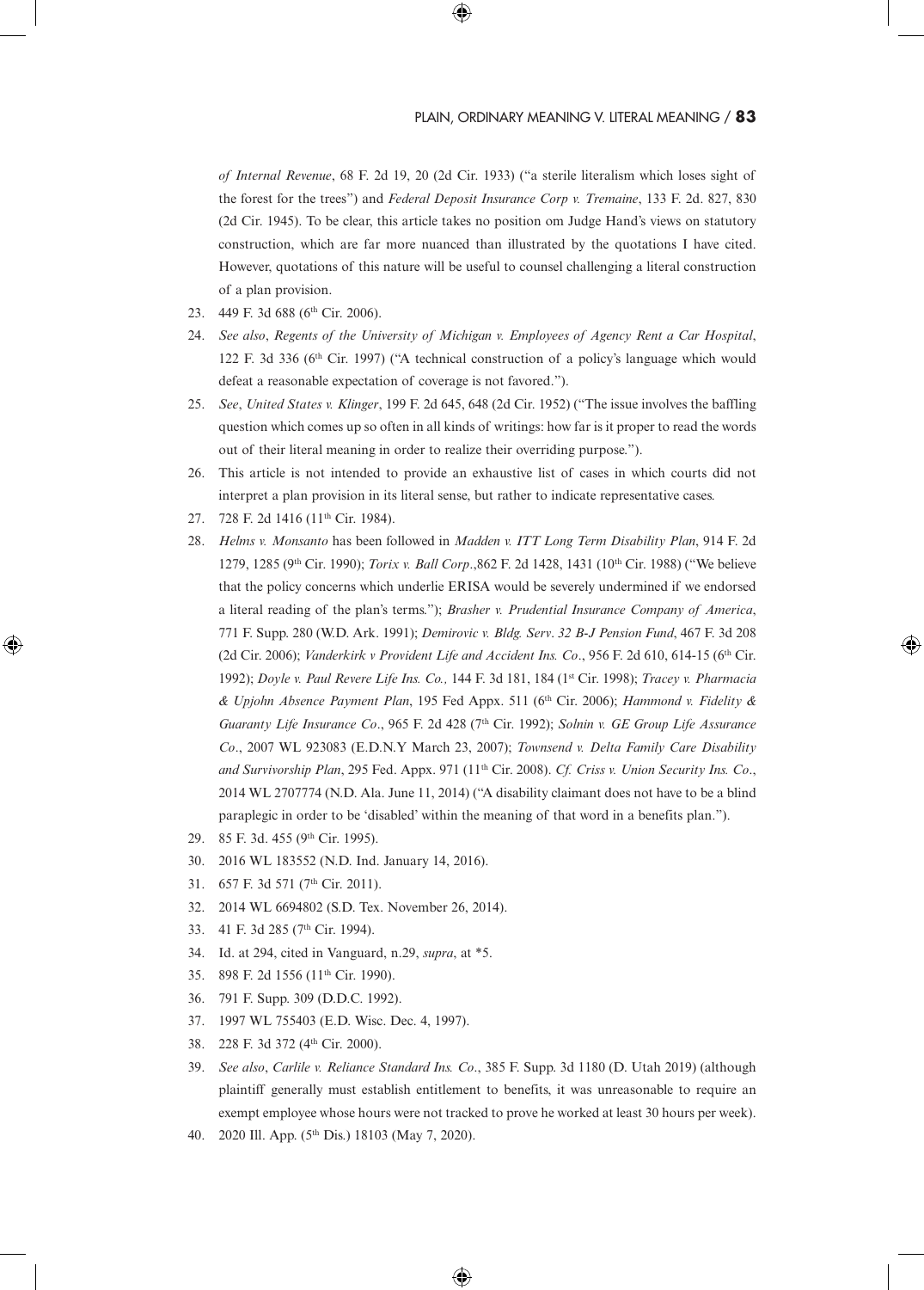41. *See also*, *Bekos v. Providence Health Plan*, 334 F. Supp. 2d 1248 (D. Or. 2004) (If interpreted without regard to its context, the "other illegal act" phrase could exclude coverage for beneficiaries who "(1) trip on a sidewalk while jaywalking; (2) have their cars hit by a semitruck while driving one mile per hour over the posted speed limit or (3) not wearing a seat belt when hit by another vehicle while executing a turn without displaying a turn signal; (4) fall off a ladder while remodeling a house without all relevant government permits; (5) are bitten by their dog when they have not yet obtained a dog license; or (6) fall into a fire while burning yard debris with no burn permit").

⊕

- 42. This line of analysis is not restricted to the Tenth Circuit. *See*, for example, *Vickers v. Boston Mutual Life Ins. Co.*, 135 F.3d. 179 (1<sup>st</sup> Cir. 1998) (heart attack caused the crash, but the crash caused the insured's death); *Hastie v. J.C Penney Life Insurance Co*., 115 F. 3d 895 (11th Cir. 1997); *Ciberray v. L-3 Communications Corporation, Master Life and Accidental Death and Dismemberment Plan*, 2013 WL 2481539 (S.D. Cal. June 10, 2013); *Giangreco v. United States Life Ins Co*., 168 F. Supp. 2d 417 (E.D. Pa. 2001).
- 43. *See*, Couch on Insurance Section 140.8 (Illegal act exclusion generally will not apply, when the illegal act simply affords the occasion of the injury, as there "must be a slight causative connection between the violation and the existing loss.").
- 44. 549 F. 3d 818 (10th Cir. 2008).
- 45. Id. at 831.

⊕

46. 379 F. 3d 997 (10th Cir. 2004), abrogated on other grounds by *Metropolitan Life Ins. Co. v. Glenn*, 554 U.S. 105 (2008).

⊕

- 47. Id. at 1009–1010.
- 48. 2014 WL 6895951 (D. Kan. Dec. 5, 2014).
- 49. *See also, LaAsmar v. Phelps Dodge Corp.*, 605 F. 3d 789 (10<sup>th</sup> Cir. 2010) (driving under the influence of alcohol did not "cause" his death in a single vehicle accident); *Johnson v.*  Life Investors, 98 Fed. Appx. 814 (10<sup>th</sup> Cir. 2004) (applying Utah law); *Kassa v. The Plan Administration Group of Citigroup, Inc*., 2011 WL 2731208 (D.N.M. June 30, 2011).

- 50. 474 F. 3d 1033 (8th Cir. 2007).
- 51. 2015 WL 3745047(C.D. Cal. March 31, 2015).
- 52. 901 F. 2d 1369 (7th Cir. 1990).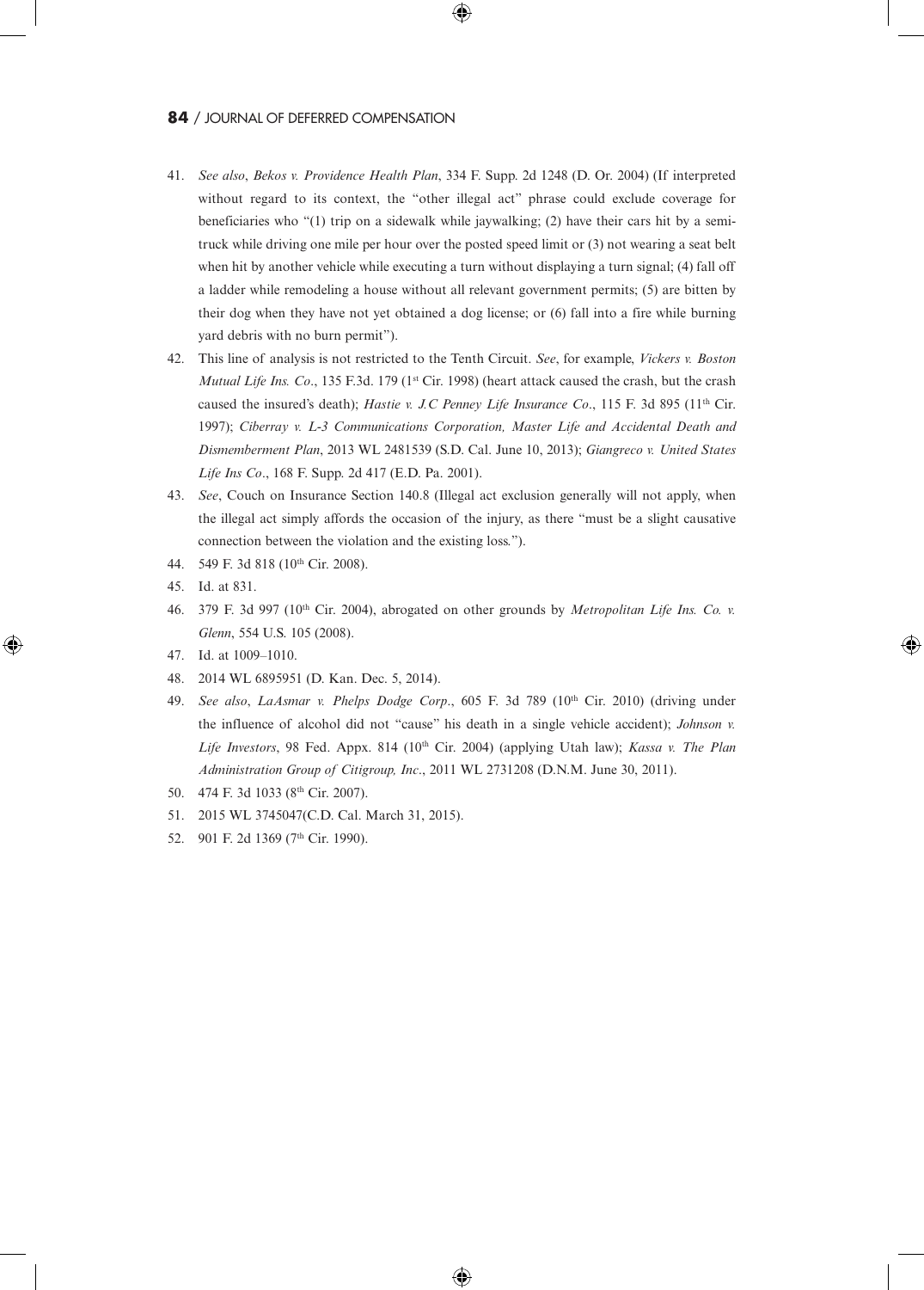